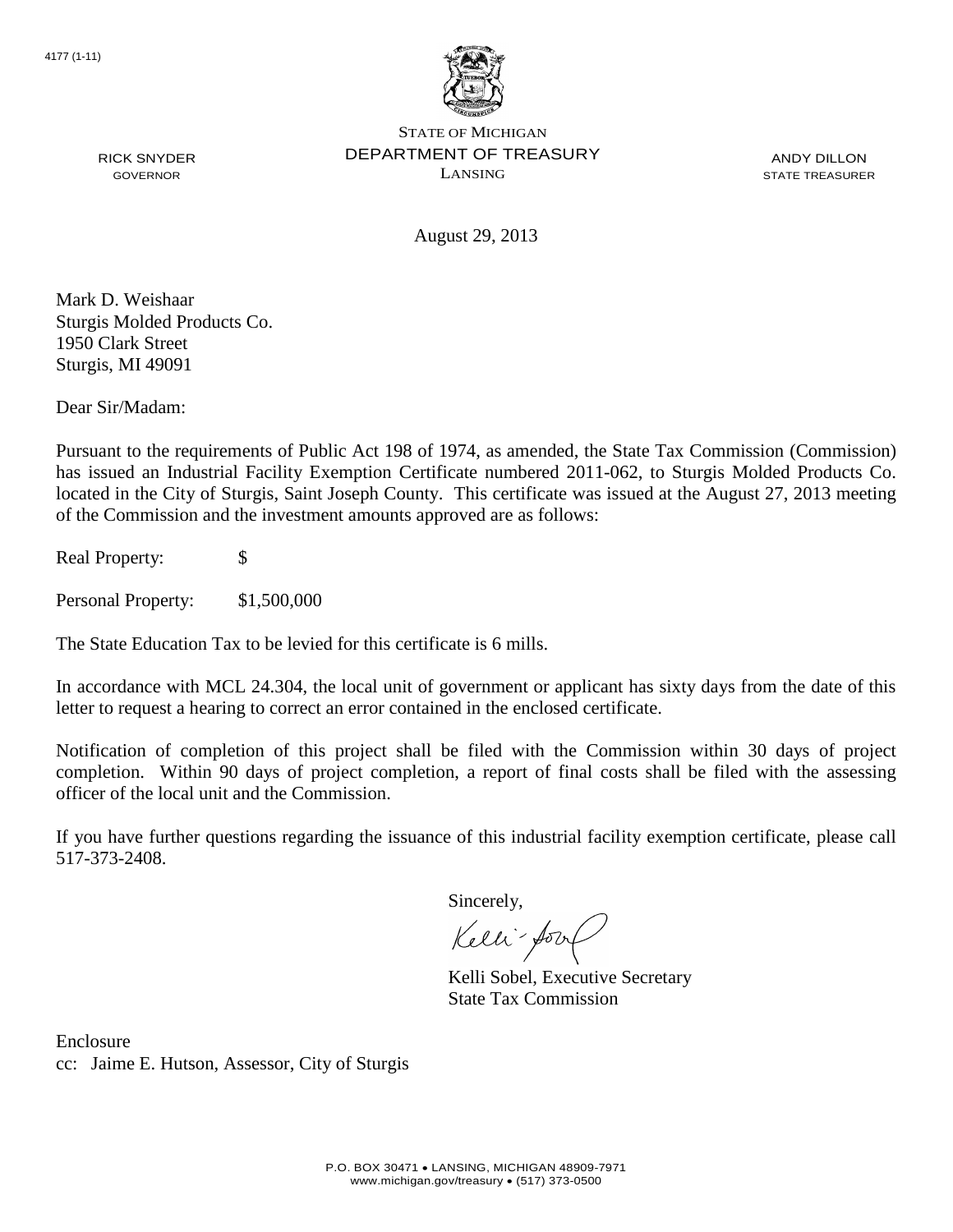New Certificate No. **2011-062**

Pursuant to the provisions of Public Act 198 of 1974, as amended, the State Tax Commission hereby finds that the industrial property, as described in the approved application, hereafter referred to as the industrial facility, owned or leased by Sturgis Molded Products Co., and located at 1950 Clark Street, City of Sturgis, County of Saint Joseph, Michigan, within a Plant Rehabilitation or Industrial Development District, is intended for the construction or installation of new industrial property, and complies with Section 9 and other provisions of the act.

Therefore, as provided by MCL 207.551 to 207.572, inclusive, the State Tax Commission hereby certifies the industrial facility as a **new industrial facility.**

This certificate provides the authority for the assessor to exempt the industrial facility for which this Industrial Facilities Exemption Certificate is in effect, but not the land on which the facility is located, from ad valorem taxation. This certificate further provides the authority to levy a specific tax known as the Industrial Facilities Tax.

This certificate, unless revoked by order of the State Tax Commission as provided by Public Act 198 of 1974, as amended, shall remain in force for a period of **12** year(s) for real property and **12** year(s) for personal property**;**

**Personal property component: Beginning December 31, 2013, and ending December 30, 2025.**

**The State Education Tax to be levied for the personal property component of this certificate is 6 mills, unless exempted by MCL 207.564(4) which was enacted with the creation of the Michigan Business Tax.\***

This Industrial Facilities Exemption Certificate is issued on **August 27, 2013**.

A TRUE COPY ATTEST:

eather & Bureix

Heather S. Burris Heather S. Burns<br>Michigan Department of Treasury



 $8450 - 6$ 

Douglas B. Roberts, Chairperson State Tax Commission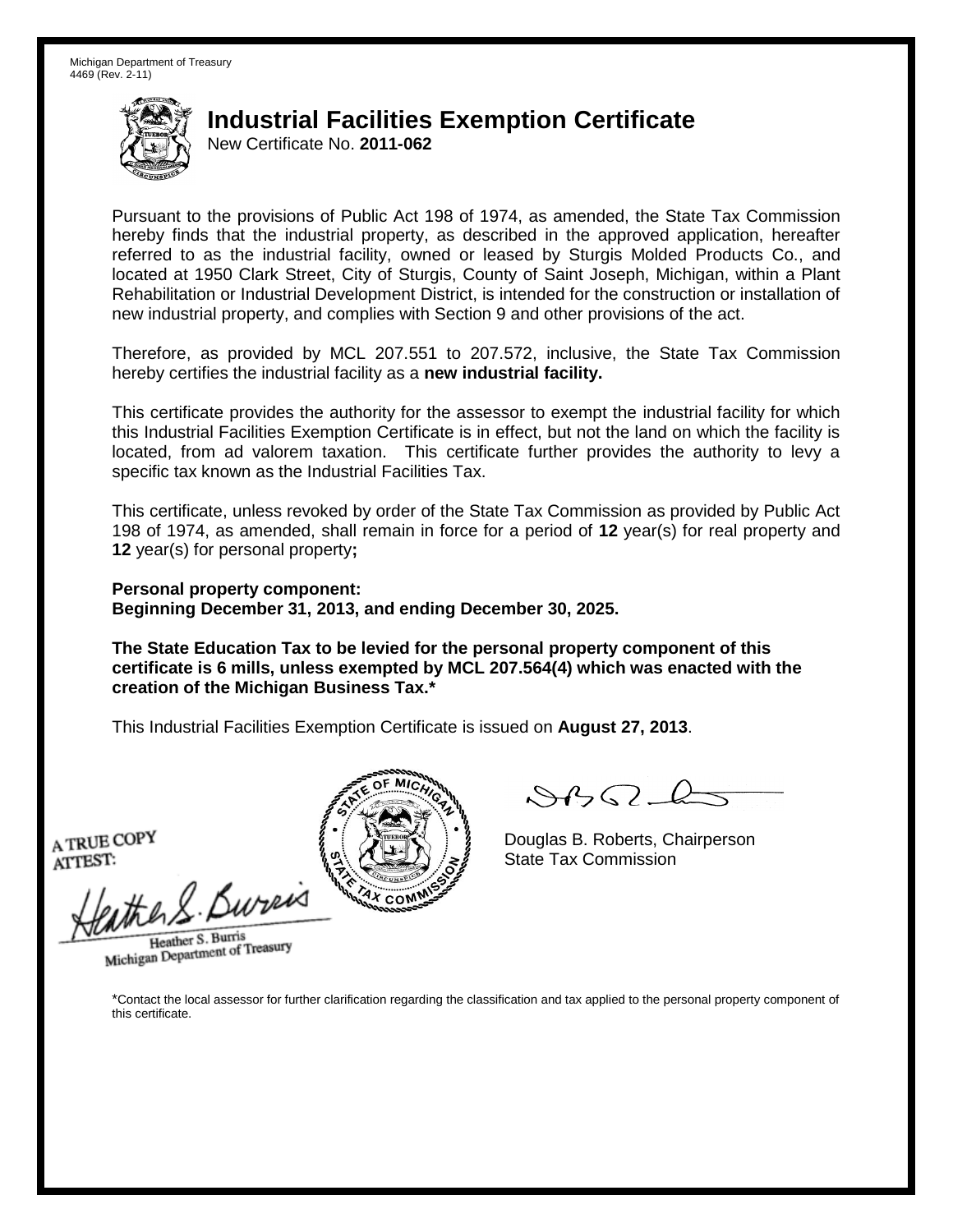

ANDY DILLON STATE TREASURER

August 29, 2013

Gene Harrison VCI, Incorporated 1500 Progress Street Sturgis, MI 49091

RICK SNYDER GOVERNOR

Dear Sir/Madam:

Pursuant to the requirements of Public Act 198 of 1974, as amended, the State Tax Commission (Commission) has issued an Industrial Facility Exemption Certificate numbered 2011-064, to VCI, Incorporated located in the City of Sturgis, Saint Joseph County. This certificate was issued at the August 27, 2013 meeting of the Commission and the investment amounts approved are as follows:

Real Property: \$500,000

Personal Property: \$625,000

The State Education Tax to be levied for this certificate is 6 mills.

In accordance with MCL 24.304, the local unit of government or applicant has sixty days from the date of this letter to request a hearing to correct an error contained in the enclosed certificate.

Notification of completion of this project shall be filed with the Commission within 30 days of project completion. Within 90 days of project completion, a report of final costs shall be filed with the assessing officer of the local unit and the Commission.

If you have further questions regarding the issuance of this industrial facility exemption certificate, please call 517-373-2408.

Sincerely,

Kelli-Sor

Kelli Sobel, Executive Secretary State Tax Commission

Enclosure cc: Jaime E. Hutson, Assessor, City of Sturgis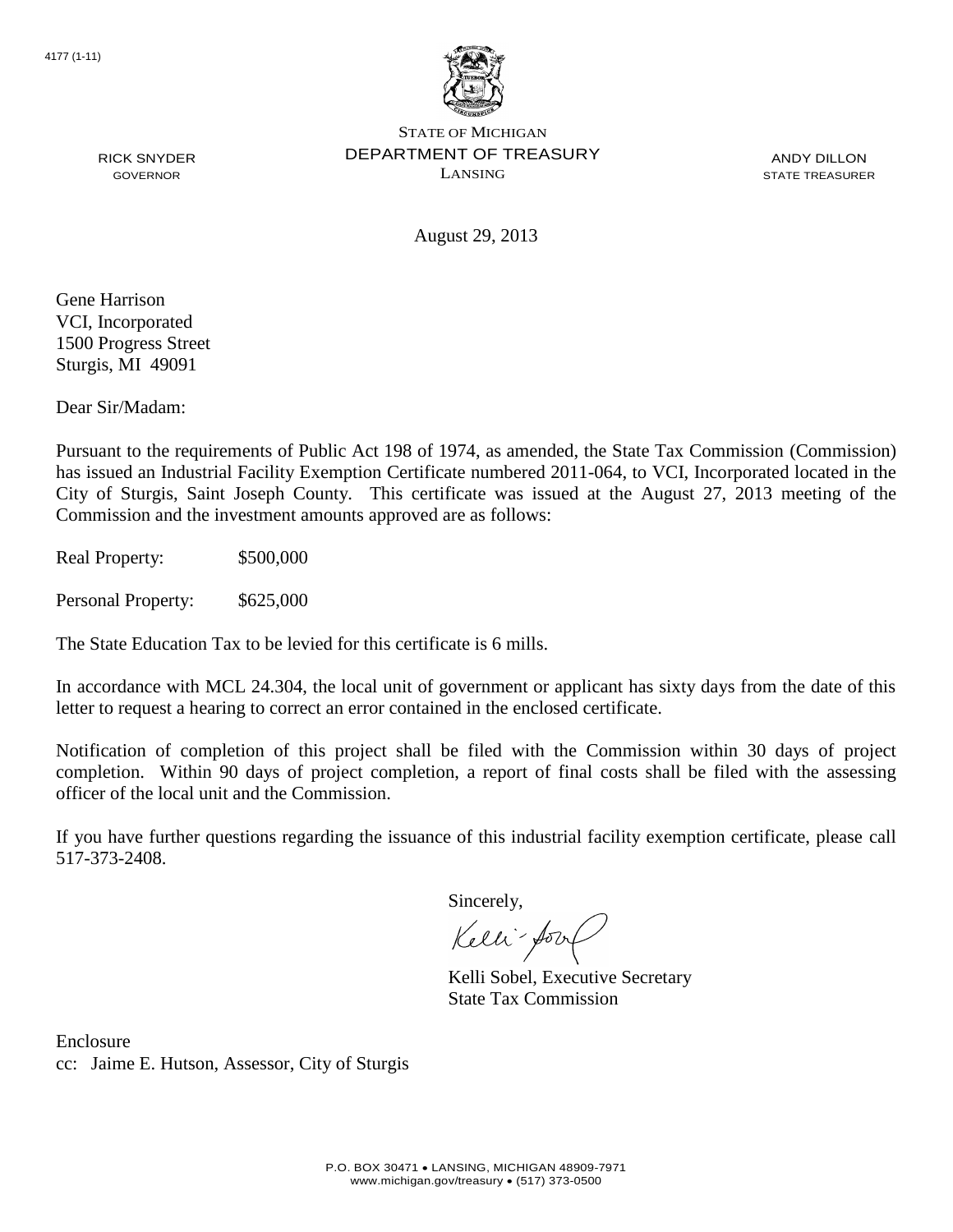New Certificate No. **2011-064**

Pursuant to the provisions of Public Act 198 of 1974, as amended, the State Tax Commission hereby finds that the industrial property, as described in the approved application, hereafter referred to as the industrial facility, owned or leased by VCI, Incorporated, and located at 1500 Progress Street, City of Sturgis, County of Saint Joseph, Michigan, within a Plant Rehabilitation or Industrial Development District, is intended for the construction or installation of new industrial property, and complies with Section 9 and other provisions of the act.

Therefore, as provided by MCL 207.551 to 207.572, inclusive, the State Tax Commission hereby certifies the industrial facility as a **new industrial facility.**

This certificate provides the authority for the assessor to exempt the industrial facility for which this Industrial Facilities Exemption Certificate is in effect, but not the land on which the facility is located, from ad valorem taxation. This certificate further provides the authority to levy a specific tax known as the Industrial Facilities Tax.

This certificate, unless revoked by order of the State Tax Commission as provided by Public Act 198 of 1974, as amended, shall remain in force for a period of **12** year(s) for real property and **12** year(s) for personal property**;**

**Real property component: Beginning December 31, 2013, and ending December 30, 2025.**

**The State Education Tax to be levied for the real property component of this certificate is 6 mills.**

**Personal property component: Beginning December 31, 2013, and ending December 30, 2025.**

**The State Education Tax to be levied for the personal property component of this certificate is 6 mills, unless exempted by MCL 207.564(4) which was enacted with the creation of the Michigan Business Tax.\***

This Industrial Facilities Exemption Certificate is issued on **August 27, 2013**.

 $882 - 6$ 

Douglas B. Roberts, Chairperson State Tax Commission

A TRUE COPY ATTEST:

eather & Burn

Heather S. Burris Heather S. Buris<br>Michigan Department of Treasury

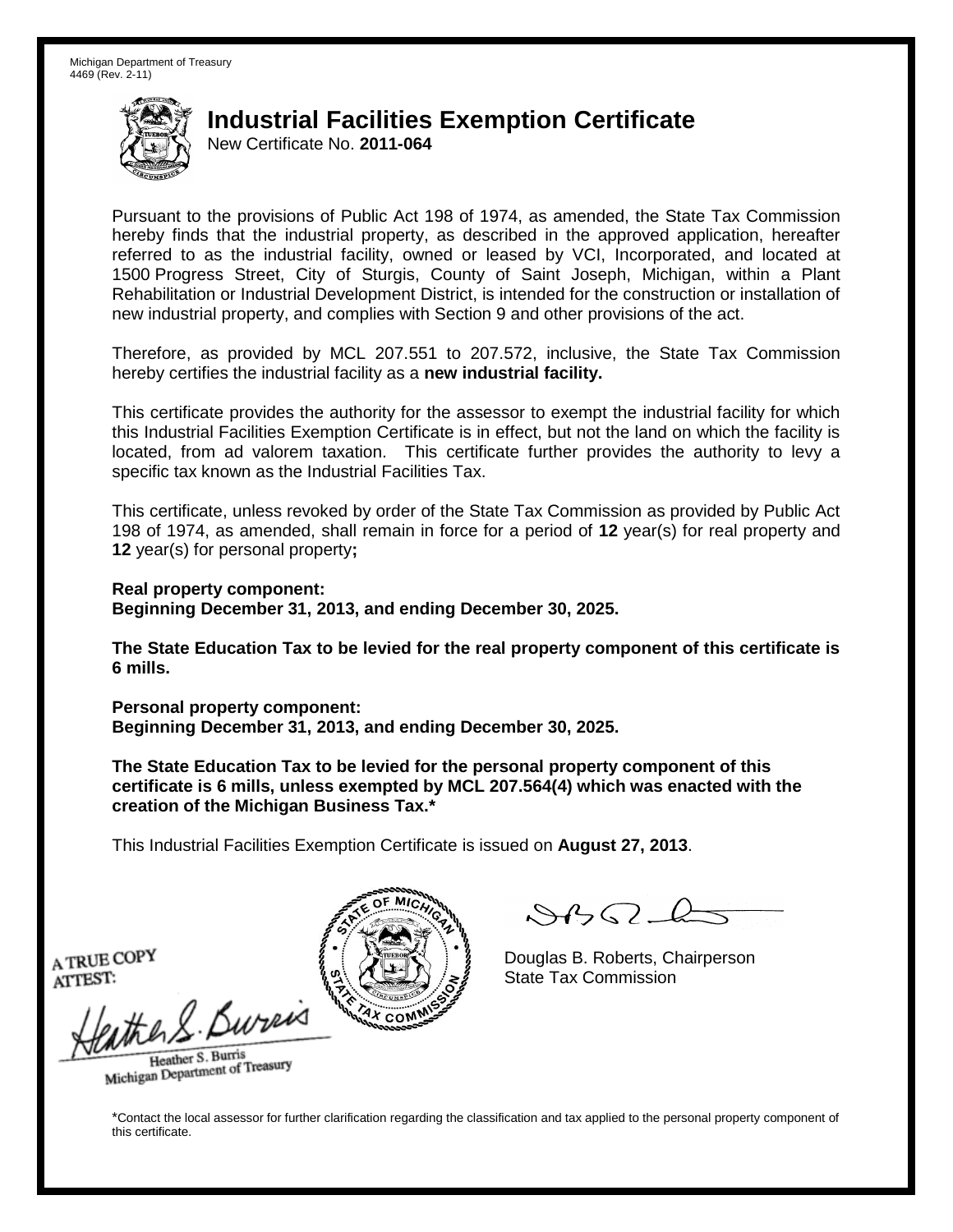

ANDY DILLON STATE TREASURER

RICK SNYDER GOVERNOR

August 29, 2013

Ms. Mary A. Hodapp GH Cutter Services, Inc. 6203 N. Detroit Avenue Toledo, OH 43612

Dear Sir/Madam:

Pursuant to the requirements of Public Act 198 of 1974, as amended, the State Tax Commission (Commission) has issued an Industrial Facility Exemption Certificate numbered 2012-322, to GH Cutter Services, Inc. located in Bedford Township, Monroe County. This certificate was issued at the August 27, 2013 meeting of the Commission and the investment amounts approved are as follows:

Real Property: \$

Personal Property: \$54,608

The State Education Tax to be levied for this certificate is 6 mills.

In accordance with MCL 24.304, the local unit of government or applicant has sixty days from the date of this letter to request a hearing to correct an error contained in the enclosed certificate.

Notification of completion of this project shall be filed with the Commission within 30 days of project completion. Within 90 days of project completion, a report of final costs shall be filed with the assessing officer of the local unit and the Commission.

If you have further questions regarding the issuance of this industrial facility exemption certificate, please call 517-373-2408.

Sincerely,

Kelli-Sorr

Kelli Sobel, Executive Secretary State Tax Commission

Enclosure cc: Christopher R. Renius, Assessor, Bedford Township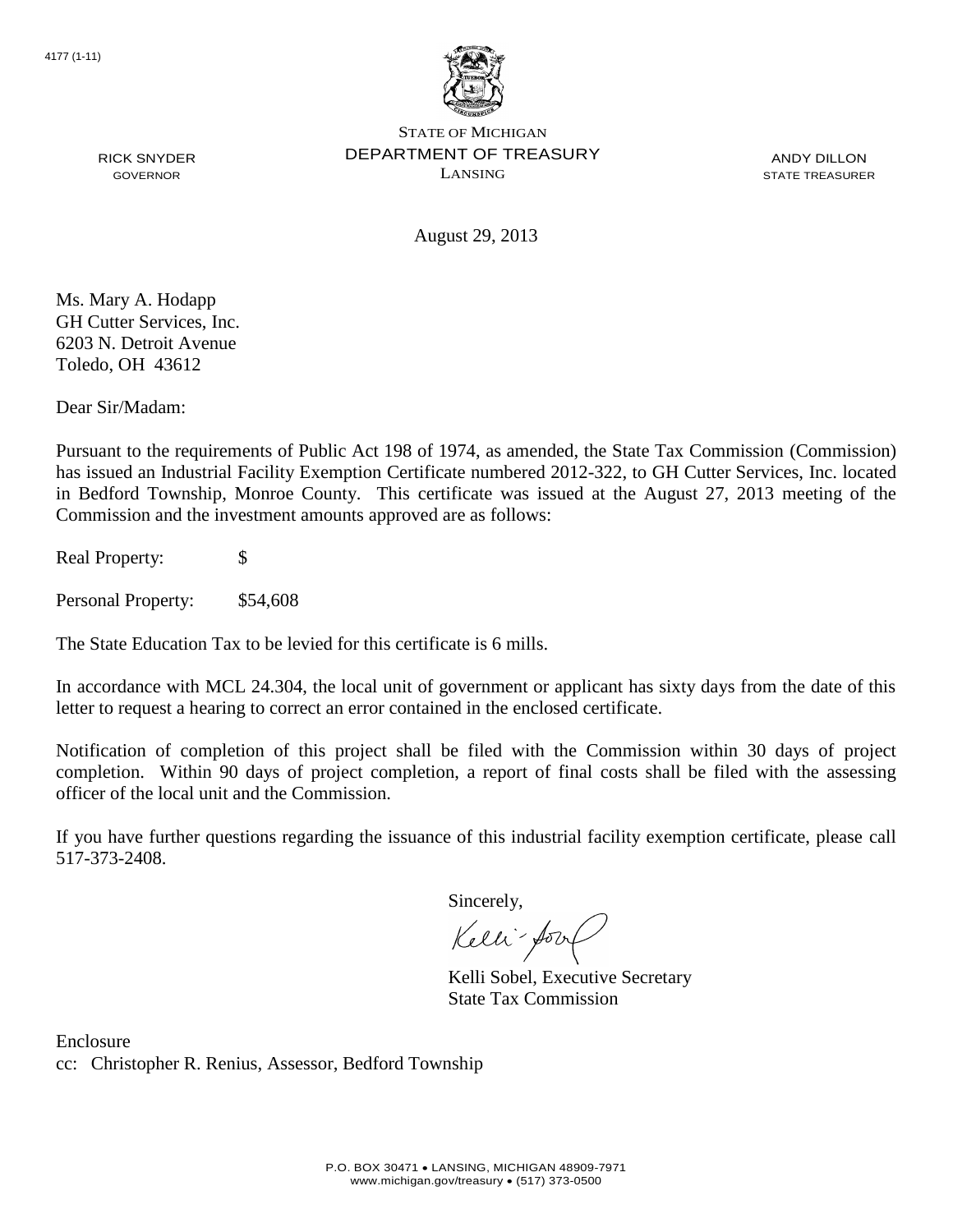New Certificate No. **2012-322**

Pursuant to the provisions of Public Act 198 of 1974, as amended, the State Tax Commission hereby finds that the industrial property, as described in the approved application, hereafter referred to as the industrial facility, owned or leased by GH Cutter Services, Inc., and located at 6207 South Dixie Highway, Bedford Township, County of Monroe, Michigan, within a Plant Rehabilitation or Industrial Development District, is intended for the construction or installation of new industrial property, and complies with Section 9 and other provisions of the act.

Therefore, as provided by MCL 207.551 to 207.572, inclusive, the State Tax Commission hereby certifies the industrial facility as a **new industrial facility.**

This certificate provides the authority for the assessor to exempt the industrial facility for which this Industrial Facilities Exemption Certificate is in effect, but not the land on which the facility is located, from ad valorem taxation. This certificate further provides the authority to levy a specific tax known as the Industrial Facilities Tax.

This certificate, unless revoked by order of the State Tax Commission as provided by Public Act 198 of 1974, as amended, shall remain in force for a period of **0** year(s) for real property and **12** year(s) for personal property**;**

**Personal property component: Beginning December 31, 2013, and ending December 30, 2025.**

**The State Education Tax to be levied for the personal property component of this certificate is 6 mills, unless exempted by MCL 207.564(4) which was enacted with the creation of the Michigan Business Tax.\***

This Industrial Facilities Exemption Certificate is issued on **August 27, 2013**.

A TRUE COPY ATTEST:

eather & Bureix

Heather S. Burris Heather S. Burns<br>Michigan Department of Treasury



 $8450 - 6$ 

Douglas B. Roberts, Chairperson State Tax Commission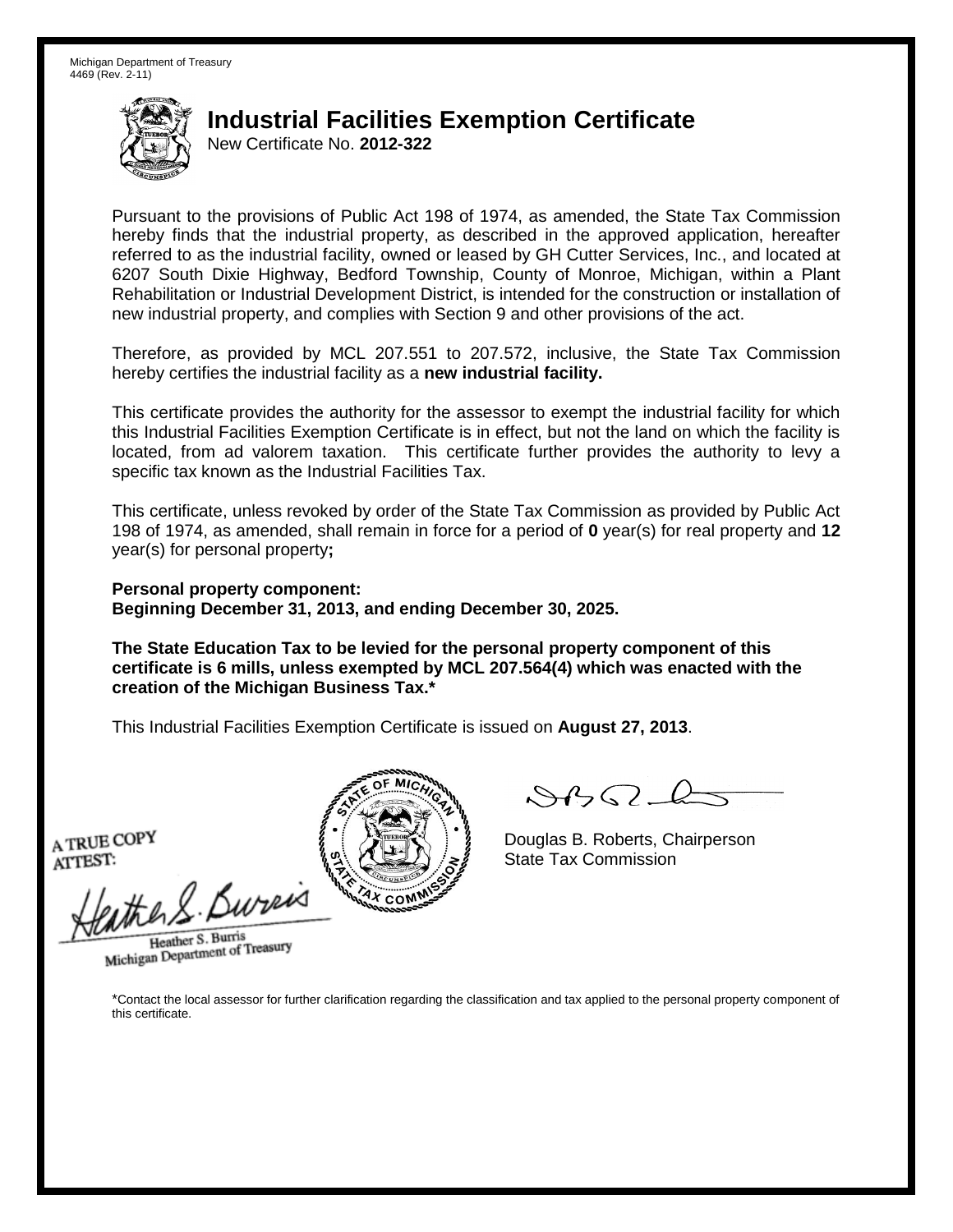

ANDY DILLON STATE TREASURER

RICK SNYDER GOVERNOR

August 29, 2013

Dennis G. Gill Digital Tool & Die, Inc. 2606 Sanford Avenue SW Grandville, MI 49418

Dear Sir/Madam:

Pursuant to the requirements of Public Act 198 of 1974, as amended, the State Tax Commission (Commission) has issued an Industrial Facility Exemption Certificate numbered 2012-375, to Digital Tool & Die, Inc. located in the City of Grandville, Kent County. This certificate was issued at the August 27, 2013 meeting of the Commission and the investment amounts approved are as follows:

Real Property: \$700,000

Personal Property: \$2,300,000

The State Education Tax to be levied for this certificate is 6 mills.

In accordance with MCL 24.304, the local unit of government or applicant has sixty days from the date of this letter to request a hearing to correct an error contained in the enclosed certificate.

Notification of completion of this project shall be filed with the Commission within 30 days of project completion. Within 90 days of project completion, a report of final costs shall be filed with the assessing officer of the local unit and the Commission.

If you have further questions regarding the issuance of this industrial facility exemption certificate, please call 517-373-2408.

Sincerely,

Kelli-Sor

Kelli Sobel, Executive Secretary State Tax Commission

Enclosure cc: Laureen A. Birdsall, Assessor, City of Grandville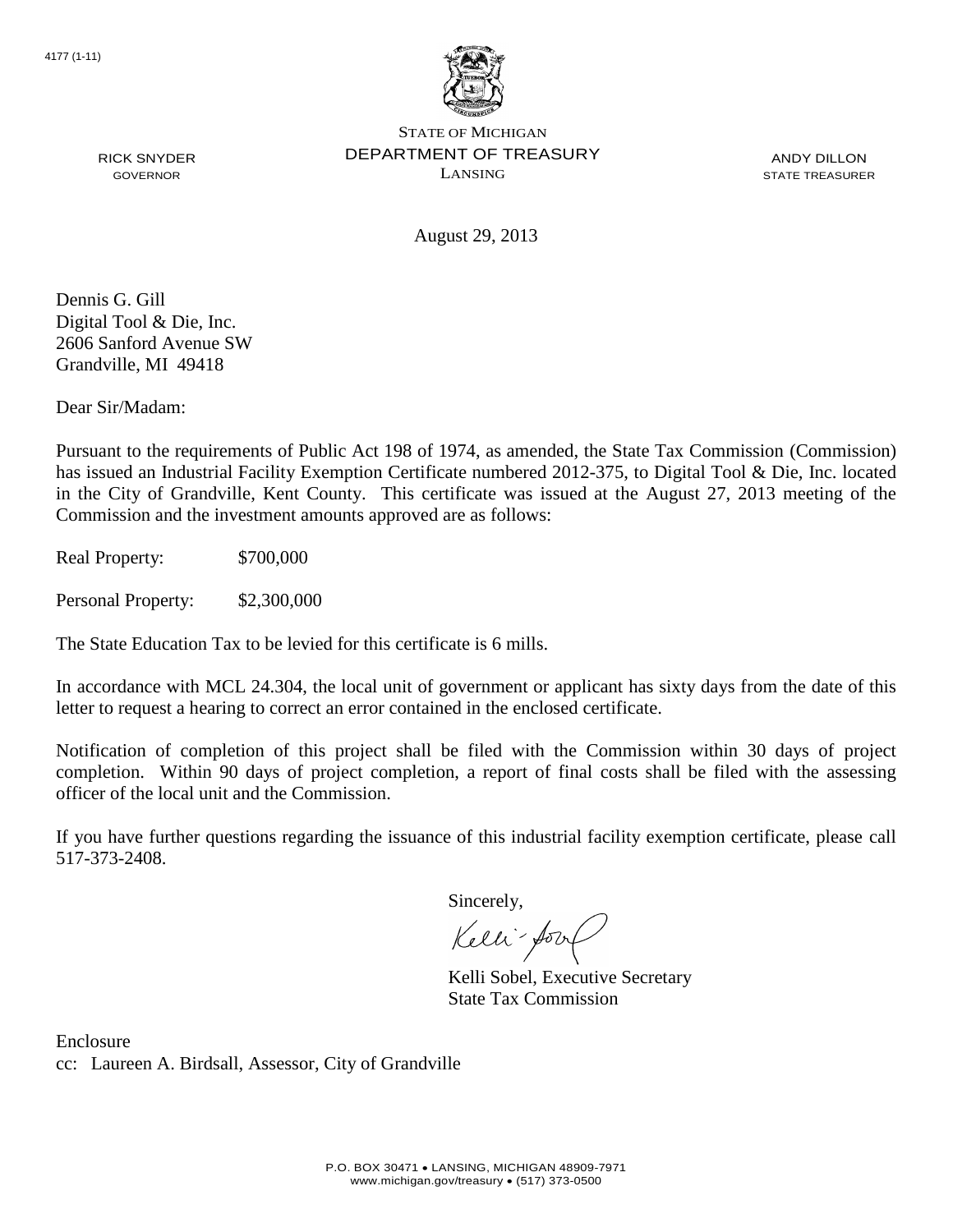New Certificate No. **2012-375**

Pursuant to the provisions of Public Act 198 of 1974, as amended, the State Tax Commission hereby finds that the industrial property, as described in the approved application, hereafter referred to as the industrial facility, owned or leased by Digital Tool & Die, Inc., and located at 2606 Sanford Avenue SW, City of Grandville, County of Kent, Michigan, within a Plant Rehabilitation or Industrial Development District, is intended for the construction or installation of new industrial property, and complies with Section 9 and other provisions of the act.

Therefore, as provided by MCL 207.551 to 207.572, inclusive, the State Tax Commission hereby certifies the industrial facility as a **new industrial facility.**

This certificate provides the authority for the assessor to exempt the industrial facility for which this Industrial Facilities Exemption Certificate is in effect, but not the land on which the facility is located, from ad valorem taxation. This certificate further provides the authority to levy a specific tax known as the Industrial Facilities Tax.

This certificate, unless revoked by order of the State Tax Commission as provided by Public Act 198 of 1974, as amended, shall remain in force for a period of **12** year(s) for real property and **12** year(s) for personal property**;**

**Real property component: Beginning December 31, 2013, and ending December 30, 2025.**

**The State Education Tax to be levied for the real property component of this certificate is 6 mills.**

**Personal property component: Beginning December 31, 2013, and ending December 30, 2025.**

**The State Education Tax to be levied for the personal property component of this certificate is 6 mills, unless exempted by MCL 207.564(4) which was enacted with the creation of the Michigan Business Tax.\***

This Industrial Facilities Exemption Certificate is issued on **August 27, 2013**.

 $882 - 6$ 

Douglas B. Roberts, Chairperson State Tax Commission

A TRUE COPY ATTEST:

eather & Burn

Heather S. Burris Heather S. Buris<br>Michigan Department of Treasury

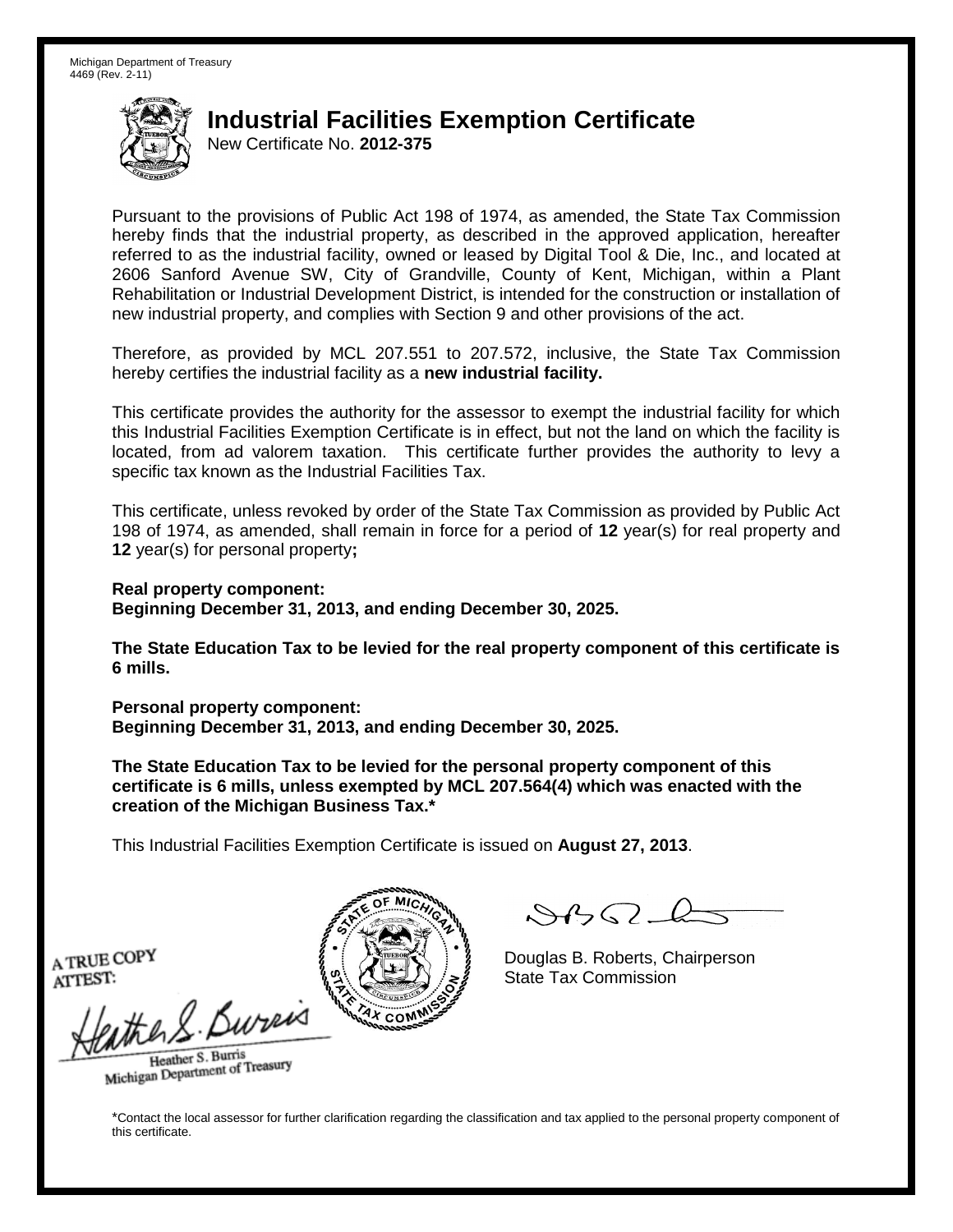

ANDY DILLON STATE TREASURER

August 29, 2013

John Levinson Rhetech, Inc. 1500 East North Territorial Road Whitemore Lake, MI 48189

RICK SNYDER GOVERNOR

Dear Sir/Madam:

Pursuant to the requirements of Public Act 198 of 1974, as amended, the State Tax Commission (Commission) has issued an Industrial Facility Exemption Certificate numbered 2012-550, to Rhetech, Inc. located in Northfield Township, Washtenaw County. This certificate was issued at the August 27, 2013 meeting of the Commission and the investment amounts approved are as follows:

Real Property: \$

Personal Property: \$3,000,000

The State Education Tax to be levied for this certificate is 6 mills.

In accordance with MCL 24.304, the local unit of government or applicant has sixty days from the date of this letter to request a hearing to correct an error contained in the enclosed certificate.

Notification of completion of this project shall be filed with the Commission within 30 days of project completion. Within 90 days of project completion, a report of final costs shall be filed with the assessing officer of the local unit and the Commission.

If you have further questions regarding the issuance of this industrial facility exemption certificate, please call 517-373-2408.

Sincerely,

Kelli-Sor

Kelli Sobel, Executive Secretary State Tax Commission

Enclosure cc: Jagminder Singh, Assessor, Northfield Township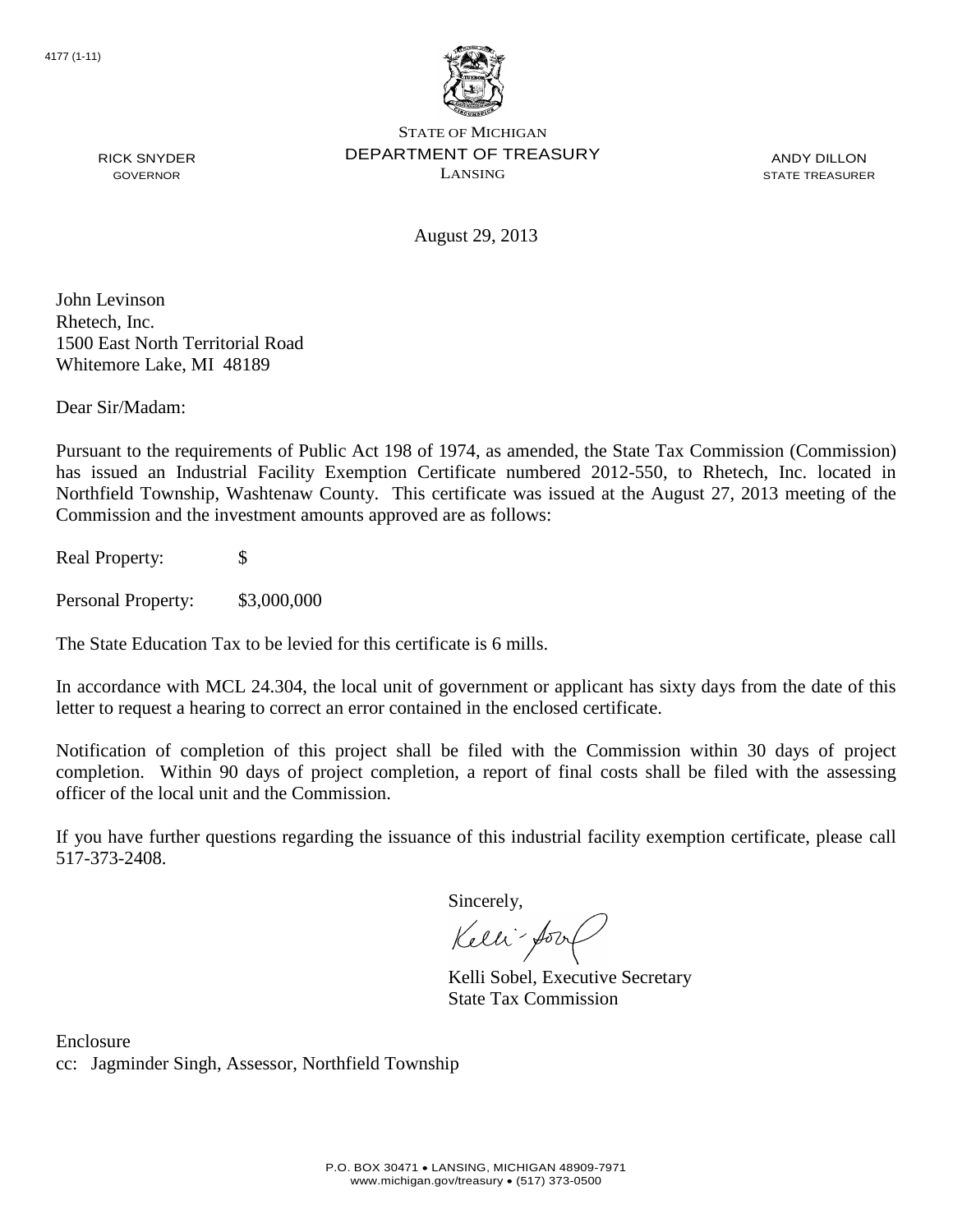New Certificate No. **2012-550**

Pursuant to the provisions of Public Act 198 of 1974, as amended, the State Tax Commission hereby finds that the industrial property, as described in the approved application, hereafter referred to as the industrial facility, owned or leased by Rhetech, Inc., and located at 1500 East North Territorial Road, Northfield Township, County of Washtenaw, Michigan, within a Plant Rehabilitation or Industrial Development District, is intended for the construction or installation of new industrial property, and complies with Section 9 and other provisions of the act.

Therefore, as provided by MCL 207.551 to 207.572, inclusive, the State Tax Commission hereby certifies the industrial facility as a **new industrial facility.**

This certificate provides the authority for the assessor to exempt the industrial facility for which this Industrial Facilities Exemption Certificate is in effect, but not the land on which the facility is located, from ad valorem taxation. This certificate further provides the authority to levy a specific tax known as the Industrial Facilities Tax.

This certificate, unless revoked by order of the State Tax Commission as provided by Public Act 198 of 1974, as amended, shall remain in force for a period of **0** year(s) for real property and **12** year(s) for personal property**;**

**Personal property component: Beginning December 31, 2013, and ending December 30, 2025.**

**The State Education Tax to be levied for the personal property component of this certificate is 6 mills, unless exempted by MCL 207.564(4) which was enacted with the creation of the Michigan Business Tax.\***

This Industrial Facilities Exemption Certificate is issued on **August 27, 2013**.

A TRUE COPY ATTEST:

eather & Bureix

Heather S. Burris Heather S. Burns<br>Michigan Department of Treasury



 $8450 - 6$ 

Douglas B. Roberts, Chairperson State Tax Commission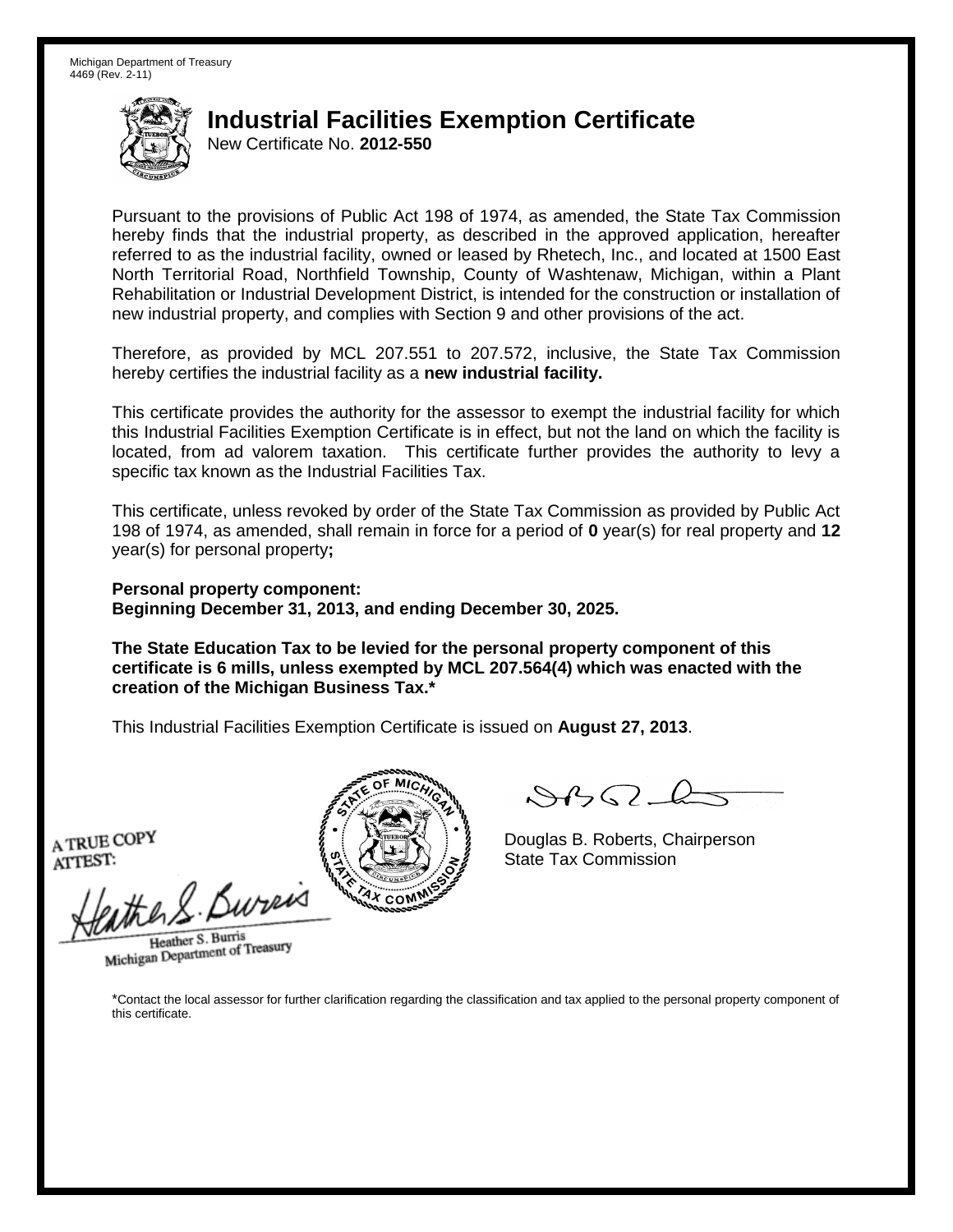

ANDY DILLON STATE TREASURER

August 29, 2013

Thomas Halladay H & R Screw Machine Products, Inc. 5566 220th Avenue Reed City, MI 49677

Dear Sir/Madam:

RICK SNYDER GOVERNOR

Pursuant to the requirements of Public Act 198 of 1974, as amended, the State Tax Commission (Commission) has issued an Industrial Facility Exemption Certificate numbered 2012-553, to H & R Screw Machine Products, Inc. located in the City of Reed City, Osceola County. This certificate was issued at the August 27, 2013 meeting of the Commission and the investment amounts approved are as follows:

Real Property: \$

Personal Property: \$893,800

The State Education Tax to be levied for this certificate is 6 mills.

In accordance with MCL 24.304, the local unit of government or applicant has sixty days from the date of this letter to request a hearing to correct an error contained in the enclosed certificate.

Notification of completion of this project shall be filed with the Commission within 30 days of project completion. Within 90 days of project completion, a report of final costs shall be filed with the assessing officer of the local unit and the Commission.

If you have further questions regarding the issuance of this industrial facility exemption certificate, please call 517-373-2408.

Sincerely,

Kelli-Sor

Kelli Sobel, Executive Secretary State Tax Commission

Enclosure cc: Roy E. Kissinger, Assessor, City of Reed City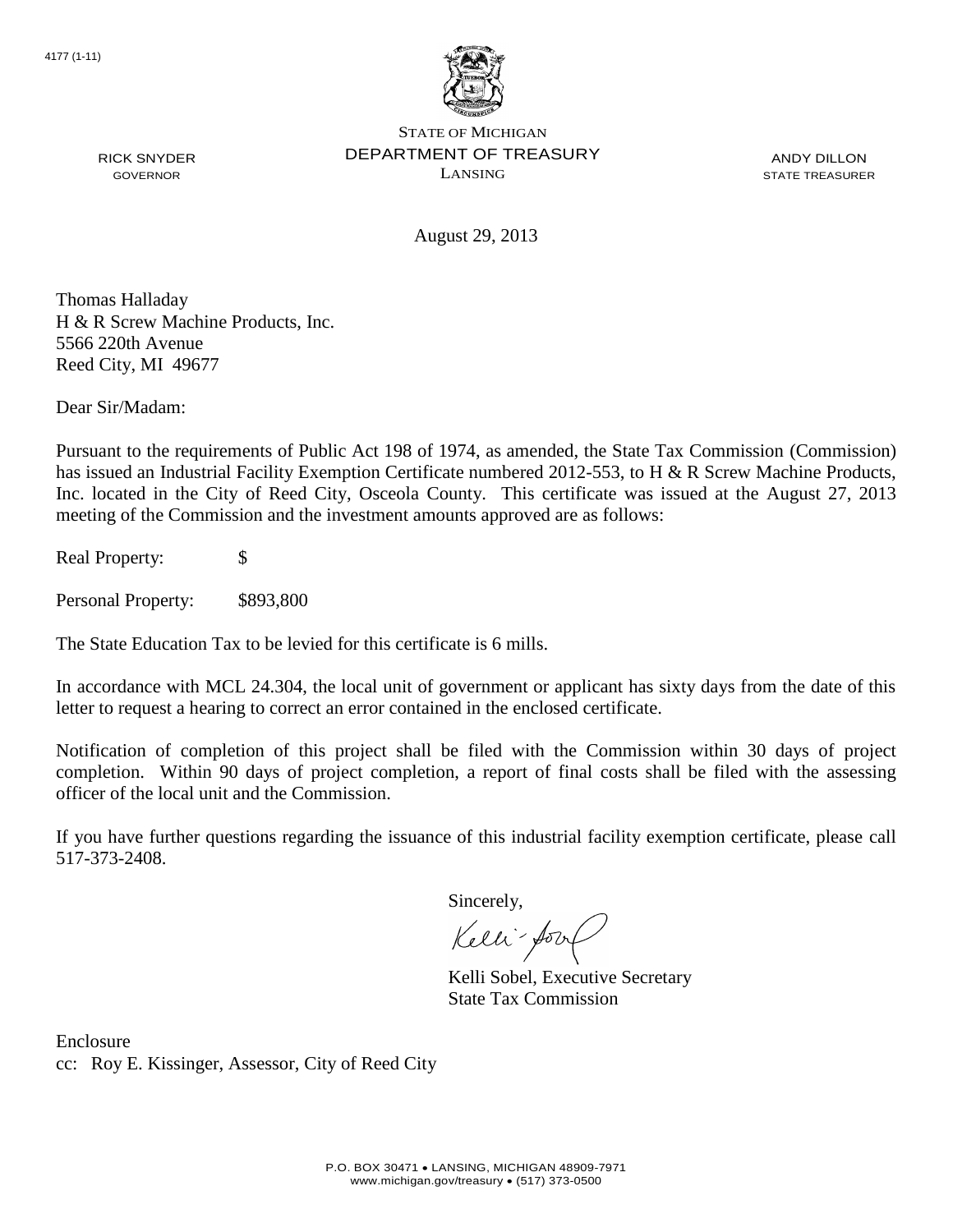New Certificate No. **2012-553**

Pursuant to the provisions of Public Act 198 of 1974, as amended, the State Tax Commission hereby finds that the industrial property, as described in the approved application, hereafter referred to as the industrial facility, owned or leased by H & R Screw Machine Products, Inc., and located at 5566 220th Avenue, City of Reed City, County of Osceola, Michigan, within a Plant Rehabilitation or Industrial Development District, is intended for the construction or installation of new industrial property, and complies with Section 9 and other provisions of the act.

Therefore, as provided by MCL 207.551 to 207.572, inclusive, the State Tax Commission hereby certifies the industrial facility as a **new industrial facility.**

This certificate provides the authority for the assessor to exempt the industrial facility for which this Industrial Facilities Exemption Certificate is in effect, but not the land on which the facility is located, from ad valorem taxation. This certificate further provides the authority to levy a specific tax known as the Industrial Facilities Tax.

This certificate, unless revoked by order of the State Tax Commission as provided by Public Act 198 of 1974, as amended, shall remain in force for a period of **0** year(s) for real property and **12** year(s) for personal property**;**

**Personal property component: Beginning December 31, 2013, and ending December 30, 2026.**

**The State Education Tax to be levied for the personal property component of this certificate is 6 mills, unless exempted by MCL 207.564(4) which was enacted with the creation of the Michigan Business Tax.\***

This Industrial Facilities Exemption Certificate is issued on **August 27, 2013**.

A TRUE COPY ATTEST:

ather S. Buren

Heather S. Burris Heather S. Burns<br>Michigan Department of Treasury



Douglas B. Roberts, Chairperson State Tax Commission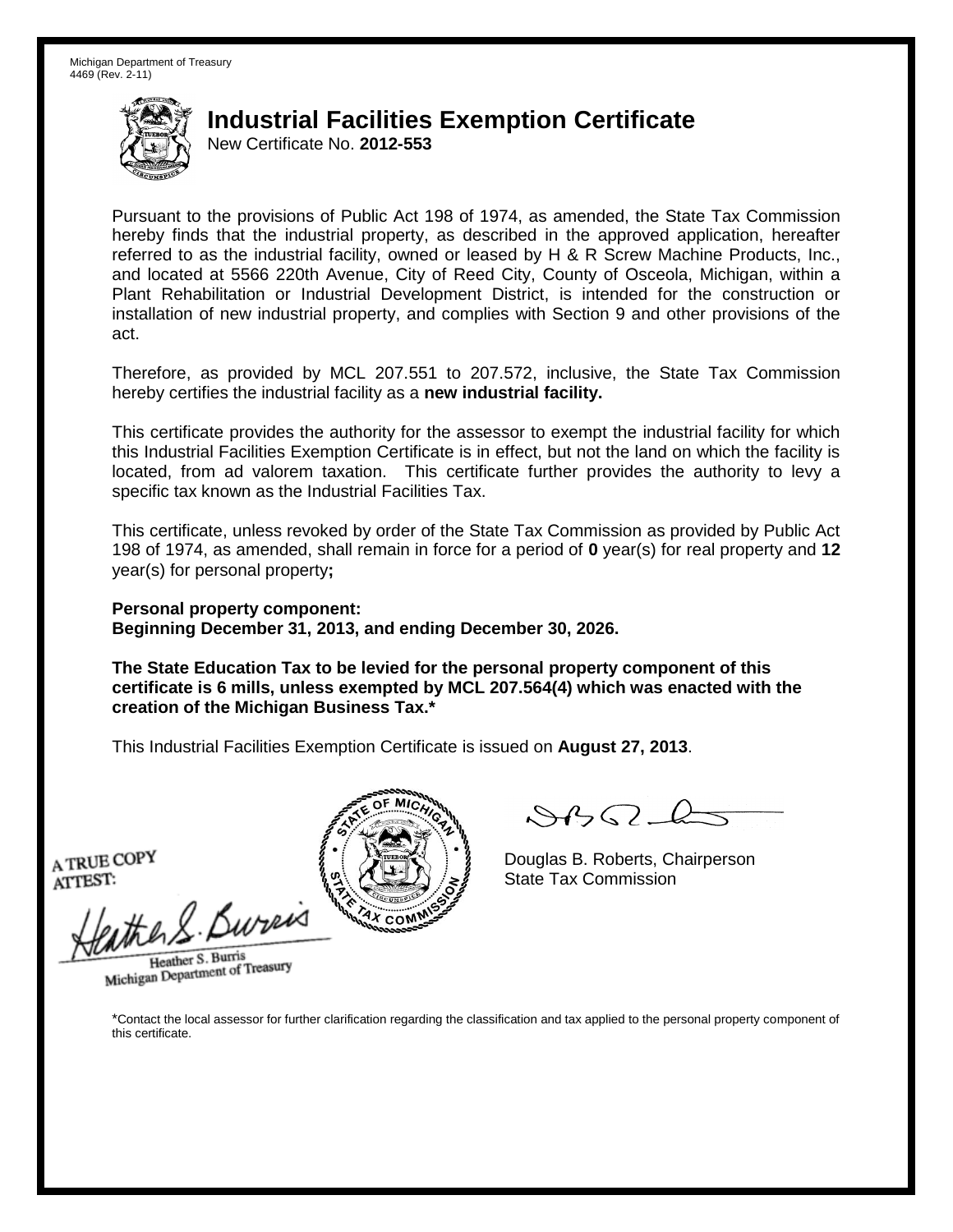

ANDY DILLON STATE TREASURER

August 29, 2013

Arthur Capon AWCCO USA Inc. 171 Shafer Drive Romeo, MI 48065

RICK SNYDER GOVERNOR

Dear Sir/Madam:

Pursuant to the requirements of Public Act 198 of 1974, as amended, the State Tax Commission (Commission) has issued an Industrial Facility Exemption Certificate numbered 2012-562, to AWCCO USA Inc. located in the Village of Romeo, Macomb County. This certificate was issued at the August 27, 2013 meeting of the Commission and the investment amounts approved are as follows:

Real Property: \$126,774

Personal Property: \$341,198

The State Education Tax to be levied for this certificate is 6 mills.

In accordance with MCL 24.304, the local unit of government or applicant has sixty days from the date of this letter to request a hearing to correct an error contained in the enclosed certificate.

Notification of completion of this project shall be filed with the Commission within 30 days of project completion. Within 90 days of project completion, a report of final costs shall be filed with the assessing officer of the local unit and the Commission.

If you have further questions regarding the issuance of this industrial facility exemption certificate, please call 517-373-2408.

Sincerely,

Kelli-Sor

Kelli Sobel, Executive Secretary State Tax Commission

Enclosure cc: Julie C. Geldhof, Assessor, Village of Romeo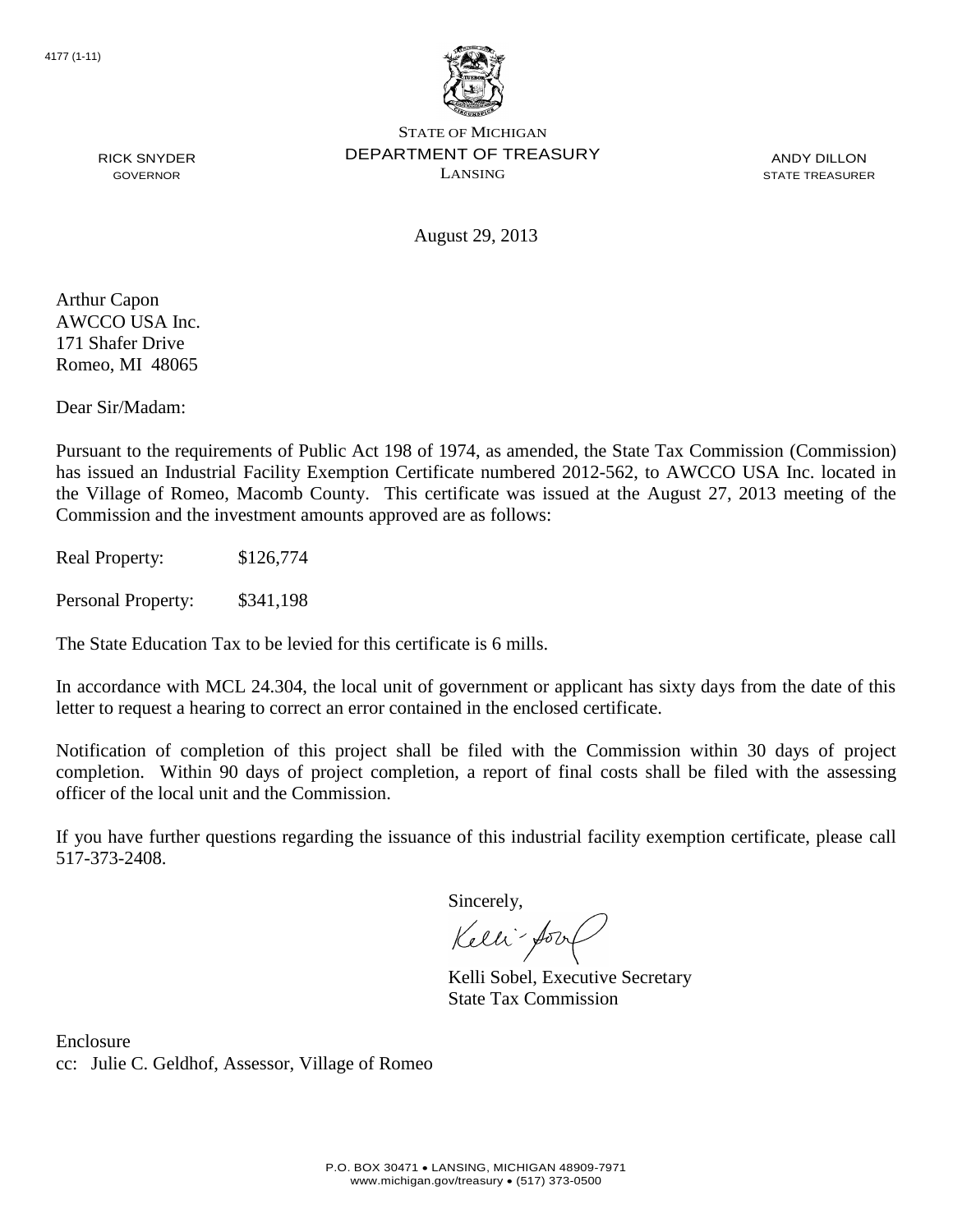New Certificate No. **2012-562**

Pursuant to the provisions of Public Act 198 of 1974, as amended, the State Tax Commission hereby finds that the industrial property, as described in the approved application, hereafter referred to as the industrial facility, owned or leased by AWCCO USA Inc., and located at 171 Shafer Dr., Village of Romeo, County of Macomb, Michigan, within a Plant Rehabilitation or Industrial Development District, is intended for the construction or installation of new industrial property, and complies with Section 9 and other provisions of the act.

Therefore, as provided by MCL 207.551 to 207.572, inclusive, the State Tax Commission hereby certifies the industrial facility as a **new industrial facility.**

This certificate provides the authority for the assessor to exempt the industrial facility for which this Industrial Facilities Exemption Certificate is in effect, but not the land on which the facility is located, from ad valorem taxation. This certificate further provides the authority to levy a specific tax known as the Industrial Facilities Tax.

This certificate, unless revoked by order of the State Tax Commission as provided by Public Act 198 of 1974, as amended, shall remain in force for a period of **10** year(s) for real property and **12** year(s) for personal property**;**

**Real property component: Beginning December 31, 2013, and ending December 30, 2023.**

**The State Education Tax to be levied for the real property component of this certificate is 6 mills.**

**Personal property component: Beginning December 31, 2013, and ending December 30, 2026.**

**The State Education Tax to be levied for the personal property component of this certificate is 6 mills, unless exempted by MCL 207.564(4) which was enacted with the creation of the Michigan Business Tax.\***

This Industrial Facilities Exemption Certificate is issued on **August 27, 2013**.

 $882 - 6$ 

Douglas B. Roberts, Chairperson State Tax Commission

A TRUE COPY ATTEST:

eather & Burn

Heather S. Burris Heather S. Buris<br>Michigan Department of Treasury

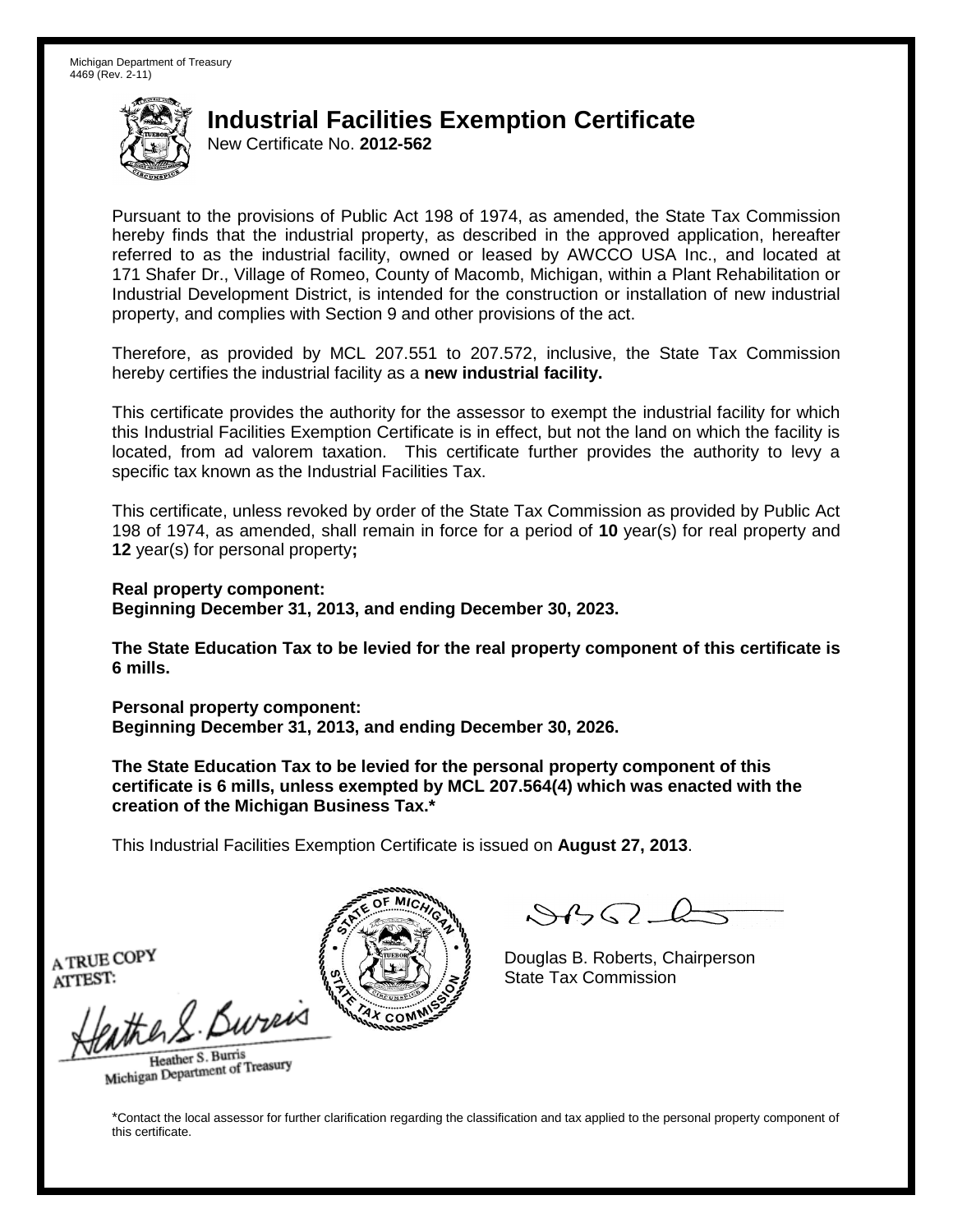

ANDY DILLON STATE TREASURER

August 29, 2013

Rodney Haynes AutoAlliance International Inc. 1 International Dr. Flat Rock, MI 48134

RICK SNYDER GOVERNOR

Dear Sir/Madam:

Pursuant to the requirements of Public Act 198 of 1974, as amended, the State Tax Commission (Commission) has issued an Industrial Facility Exemption Certificate numbered 2012-564, to AutoAlliance International Inc. located in the City of Flat Rock, Wayne County. This certificate was issued at the August 27, 2013 meeting of the Commission and the investment amounts approved are as follows:

Real Property: \$

Personal Property: \$161,070,800

The State Education Tax to be levied for this certificate is 6 mills.

In accordance with MCL 24.304, the local unit of government or applicant has sixty days from the date of this letter to request a hearing to correct an error contained in the enclosed certificate.

Notification of completion of this project shall be filed with the Commission within 30 days of project completion. Within 90 days of project completion, a report of final costs shall be filed with the assessing officer of the local unit and the Commission.

If you have further questions regarding the issuance of this industrial facility exemption certificate, please call 517-373-2408.

Sincerely,

Kelli-Sorr

Kelli Sobel, Executive Secretary State Tax Commission

Enclosure cc: Philip O. Mastin, Iii, Assessor, City of Flat Rock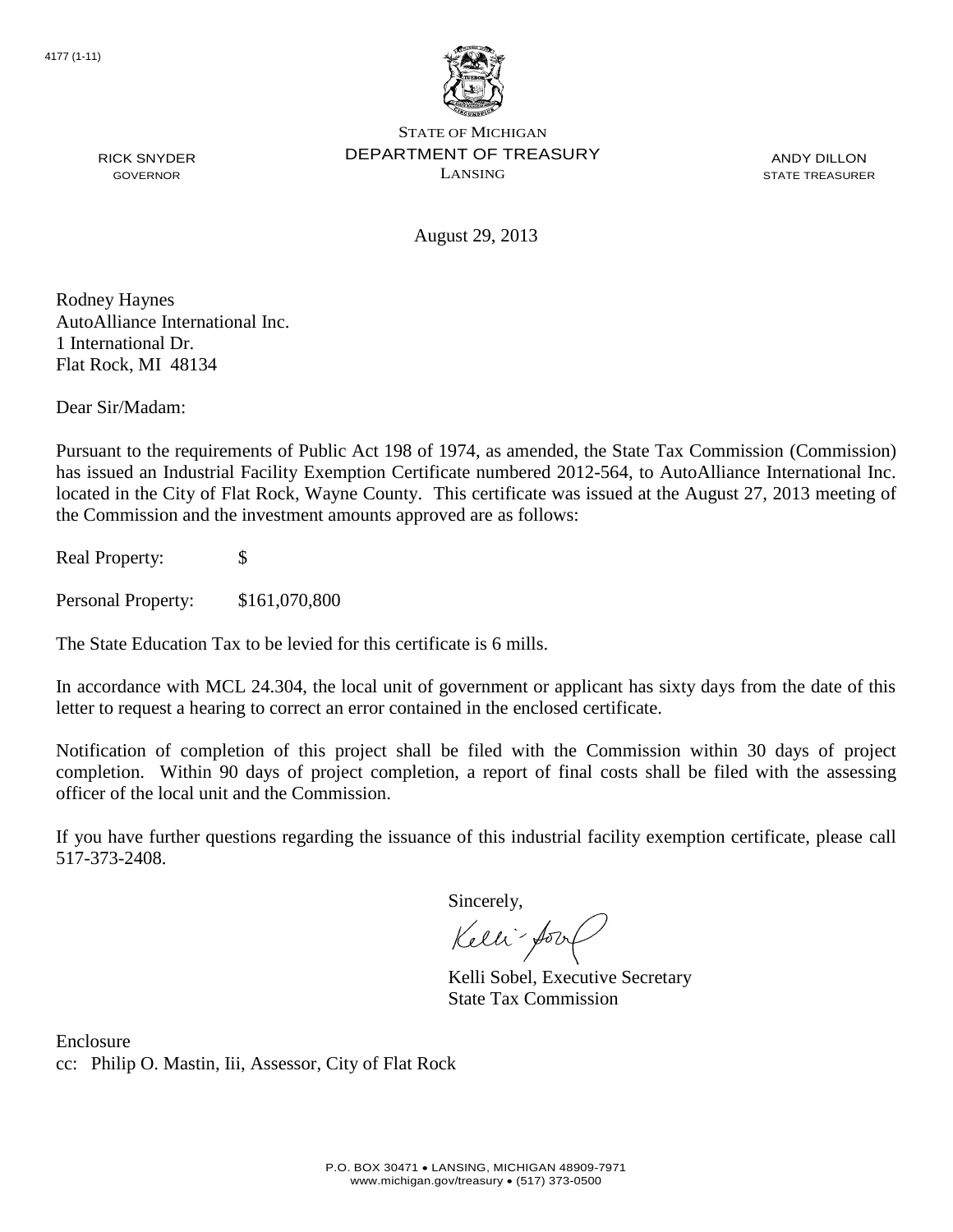New Certificate No. **2012-564**

Pursuant to the provisions of Public Act 198 of 1974, as amended, the State Tax Commission hereby finds that the industrial property, as described in the approved application, hereafter referred to as the industrial facility, owned or leased by AutoAlliance International Inc., and located at 1 International Dr., City of Flat Rock, County of Wayne, Michigan, within a Plant Rehabilitation or Industrial Development District, is intended for the construction or installation of new industrial property, and complies with Section 9 and other provisions of the act.

Therefore, as provided by MCL 207.551 to 207.572, inclusive, the State Tax Commission hereby certifies the industrial facility as a **new industrial facility.**

This certificate provides the authority for the assessor to exempt the industrial facility for which this Industrial Facilities Exemption Certificate is in effect, but not the land on which the facility is located, from ad valorem taxation. This certificate further provides the authority to levy a specific tax known as the Industrial Facilities Tax.

This certificate, unless revoked by order of the State Tax Commission as provided by Public Act 198 of 1974, as amended, shall remain in force for a period of **0** year(s) for real property and **8** year(s) for personal property**;**

**Personal property component: Beginning December 31, 2013, and ending December 30, 2021.**

**The State Education Tax to be levied for the personal property component of this certificate is 6 mills, unless exempted by MCL 207.564(4) which was enacted with the creation of the Michigan Business Tax.\***

This Industrial Facilities Exemption Certificate is issued on **August 27, 2013**.

A TRUE COPY ATTEST:

eather & Bureix

Heather S. Burris Heather S. Burns<br>Michigan Department of Treasury



 $8450 - 6$ 

Douglas B. Roberts, Chairperson State Tax Commission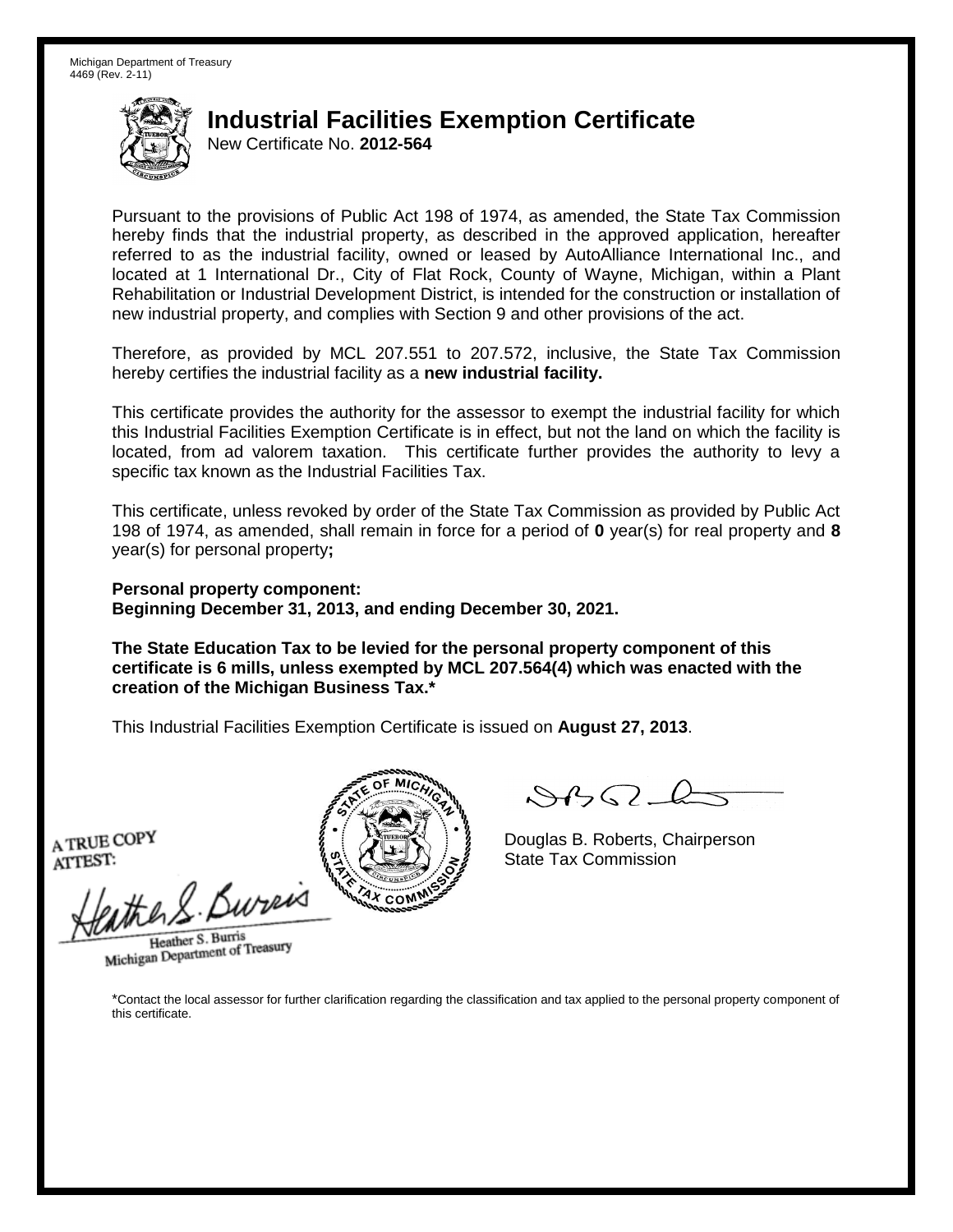

ANDY DILLON STATE TREASURER

August 29, 2013

Harold Roy Heeren Bros., Inc. 1060 Hall Street SW Grand Rapids, MI 49503

RICK SNYDER GOVERNOR

Dear Sir/Madam:

Pursuant to the requirements of Public Act 198 of 1974, as amended, the State Tax Commission (Commission) has issued an Industrial Facility Exemption Certificate numbered 2012-566, to Heeren Bros., Inc. located in Alpine Township, Kent County. This certificate was issued at the August 27, 2013 meeting of the Commission and the investment amounts approved are as follows:

Real Property: \$16,504,900

Personal Property:  $$6,408,400$ 

The State Education Tax to be levied for this certificate is 6 mills.

In accordance with MCL 24.304, the local unit of government or applicant has sixty days from the date of this letter to request a hearing to correct an error contained in the enclosed certificate.

Notification of completion of this project shall be filed with the Commission within 30 days of project completion. Within 90 days of project completion, a report of final costs shall be filed with the assessing officer of the local unit and the Commission.

If you have further questions regarding the issuance of this industrial facility exemption certificate, please call 517-373-2408.

Sincerely,

Kelli-Sorr

Kelli Sobel, Executive Secretary State Tax Commission

Enclosure cc: Elizabeth A. Keeling, Assessor, Alpine Township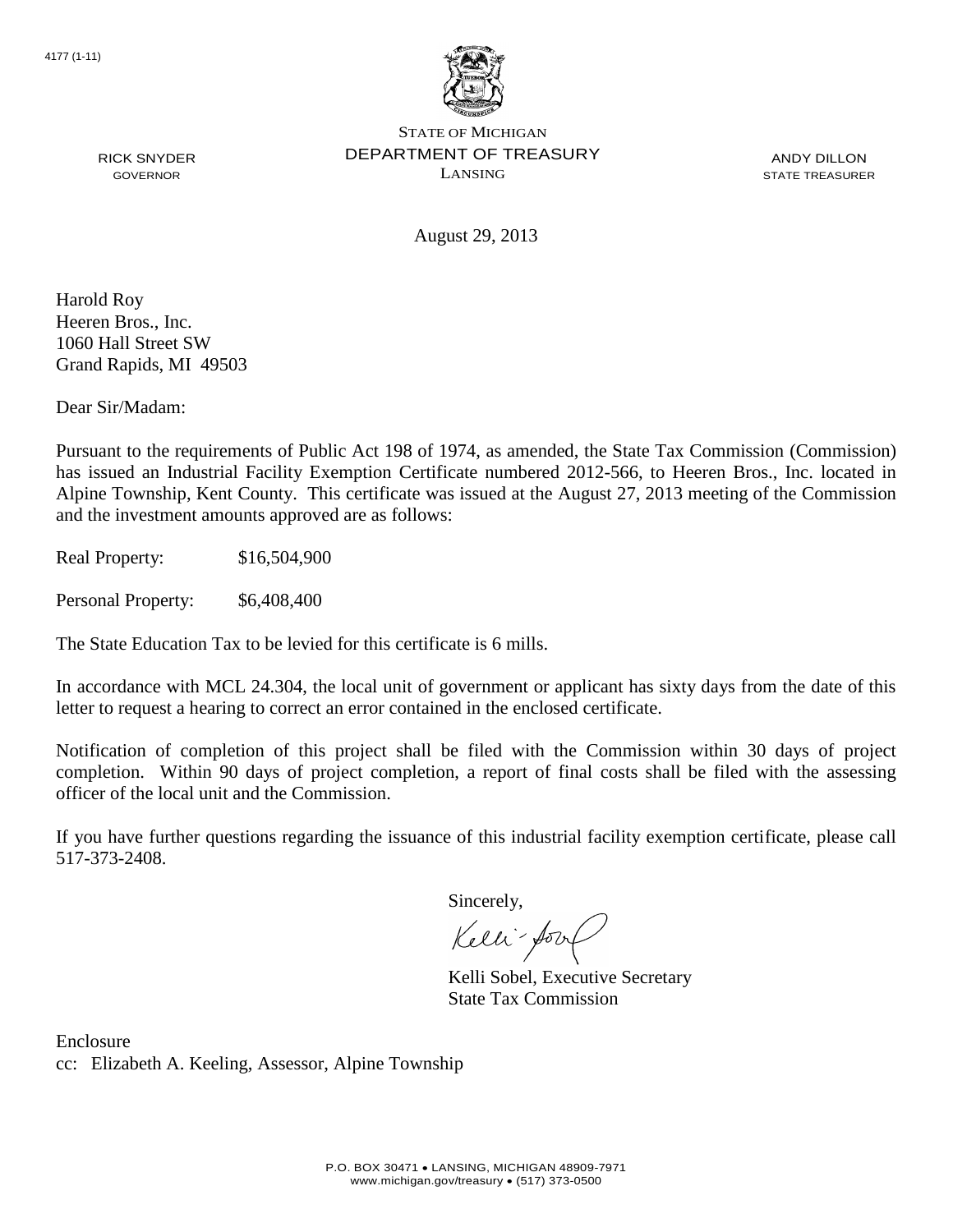New Certificate No. **2012-566**

Pursuant to the provisions of Public Act 198 of 1974, as amended, the State Tax Commission hereby finds that the industrial property, as described in the approved application, hereafter referred to as the industrial facility, owned or leased by Heeren Bros., Inc., and located at 1055 Seven Mile Road, Alpine Township, County of Kent, Michigan, within a Plant Rehabilitation or Industrial Development District, is intended for the construction or installation of new industrial property, and complies with Section 9 and other provisions of the act.

Therefore, as provided by MCL 207.551 to 207.572, inclusive, the State Tax Commission hereby certifies the industrial facility as a **new industrial facility.**

This certificate provides the authority for the assessor to exempt the industrial facility for which this Industrial Facilities Exemption Certificate is in effect, but not the land on which the facility is located, from ad valorem taxation. This certificate further provides the authority to levy a specific tax known as the Industrial Facilities Tax.

This certificate, unless revoked by order of the State Tax Commission as provided by Public Act 198 of 1974, as amended, shall remain in force for a period of **12** year(s) for real property and **12** year(s) for personal property**;**

**Real property component: Beginning December 31, 2013, and ending December 30, 2025.**

**The State Education Tax to be levied for the real property component of this certificate is 6 mills.**

**Personal property component: Beginning December 31, 2013, and ending December 30, 2025.**

**The State Education Tax to be levied for the personal property component of this certificate is 6 mills, unless exempted by MCL 207.564(4) which was enacted with the creation of the Michigan Business Tax.\***

This Industrial Facilities Exemption Certificate is issued on **August 27, 2013**.

 $882 - 6$ 

Douglas B. Roberts, Chairperson State Tax Commission

A TRUE COPY ATTEST:

eather & Burn

Heather S. Burris Heather S. Buris<br>Michigan Department of Treasury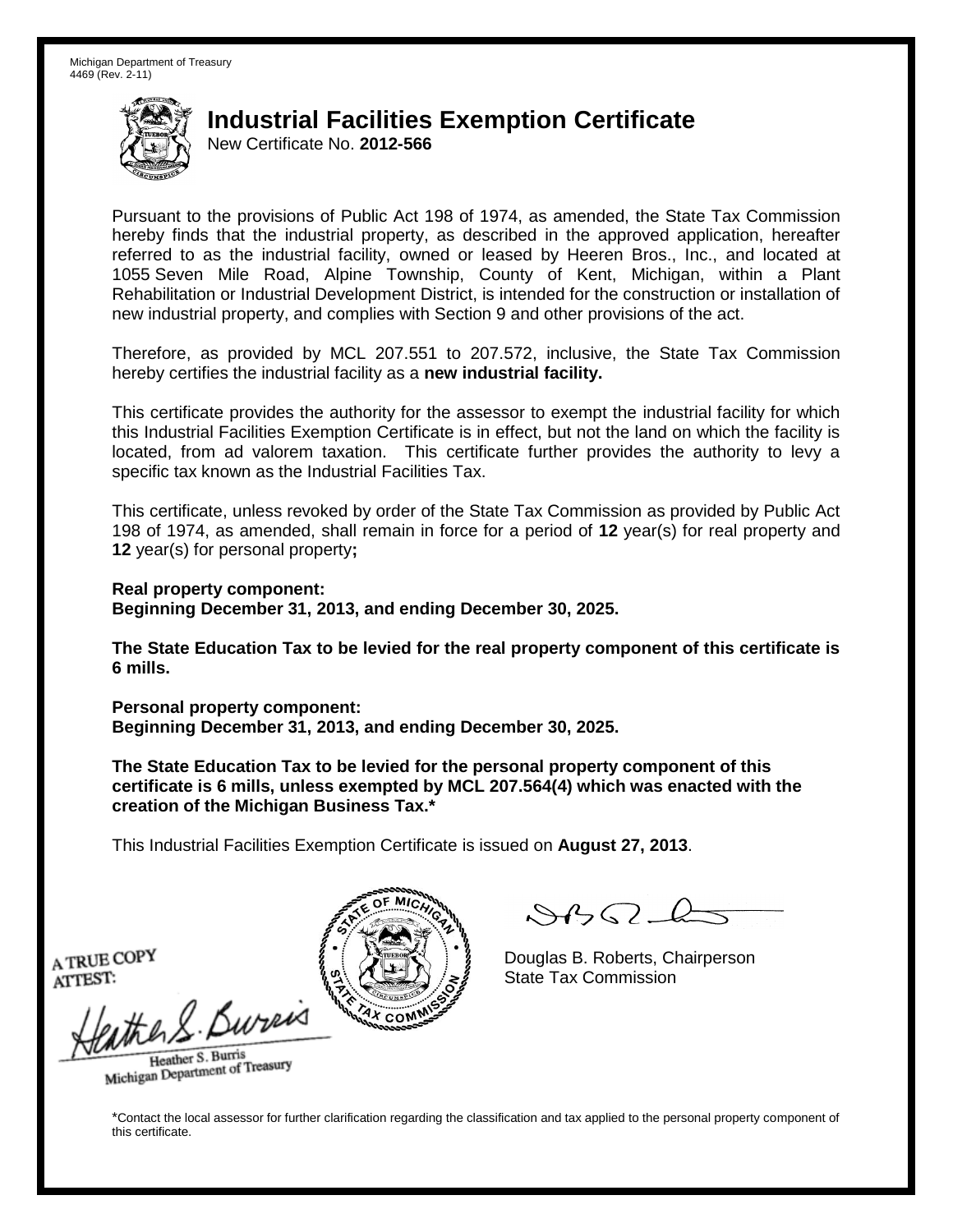

ANDY DILLON STATE TREASURER

August 29, 2013

Huntington Foam LLC 1323 Moore Drive Greenville, MI 48838

RICK SNYDER GOVERNOR

Dear Sir/Madam:

Pursuant to the requirements of Public Act 198 of 1974, as amended, the State Tax Commission (Commission) has issued an Industrial Facility Exemption Certificate numbered 2012-567, to Huntington Foam LLC located in the City of Greenville, Montcalm County. This certificate was issued at the August 27, 2013 meeting of the Commission and the investment amounts approved are as follows:

Real Property: \$1,551,882

Personal Property: \$1,020,199

The State Education Tax to be levied for this certificate is 6 mills.

In accordance with MCL 24.304, the local unit of government or applicant has sixty days from the date of this letter to request a hearing to correct an error contained in the enclosed certificate.

Notification of completion of this project shall be filed with the Commission within 30 days of project completion. Within 90 days of project completion, a report of final costs shall be filed with the assessing officer of the local unit and the Commission.

If you have further questions regarding the issuance of this industrial facility exemption certificate, please call 517-373-2408.

Sincerely,

Kelli-Sort

Kelli Sobel, Executive Secretary State Tax Commission

Enclosure cc: Charles S. Zemla, Assessor, City of Greenville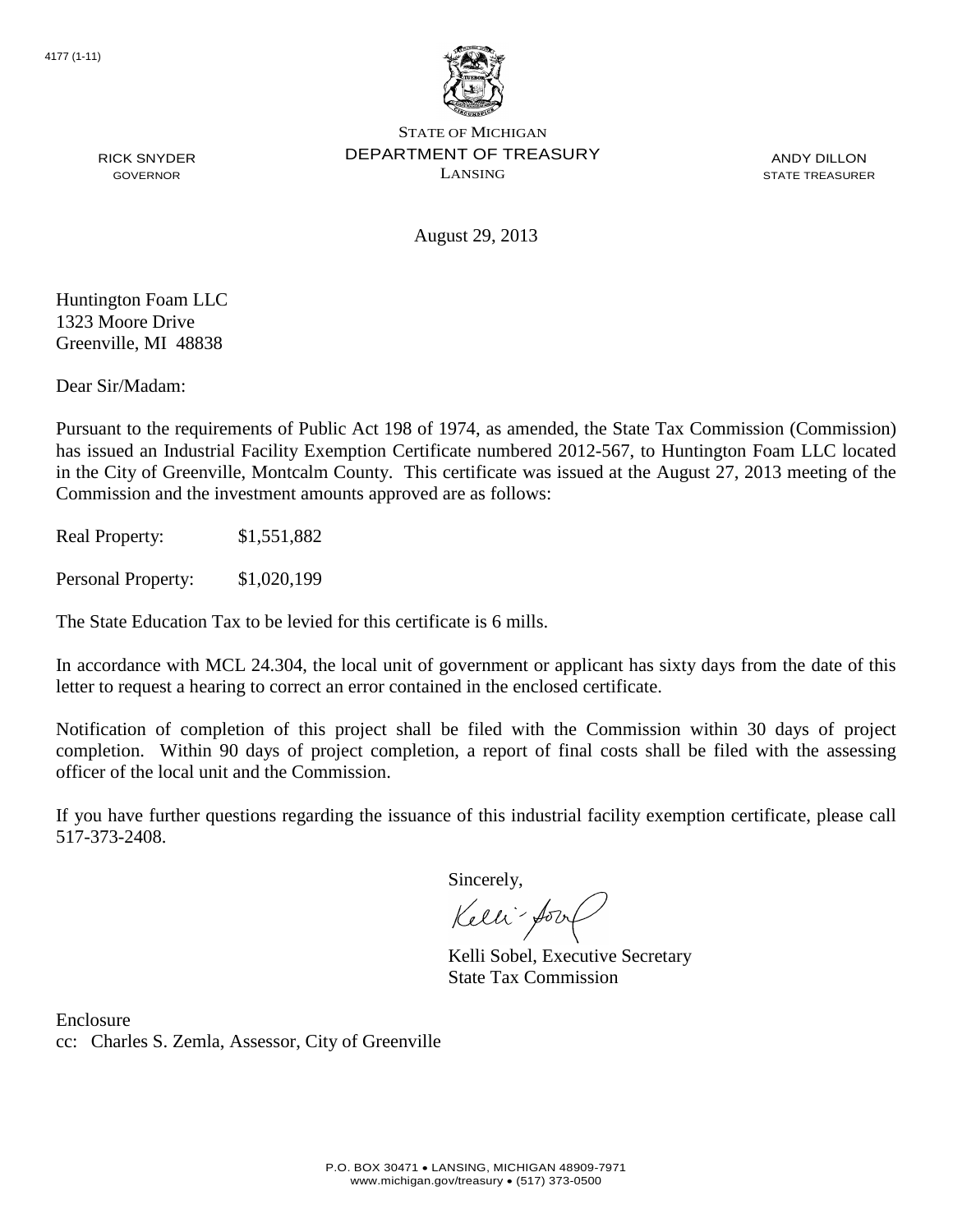New Certificate No. **2012-567**

Pursuant to the provisions of Public Act 198 of 1974, as amended, the State Tax Commission hereby finds that the industrial property, as described in the approved application, hereafter referred to as the industrial facility, owned or leased by Huntington Foam LLC, and located at 1323 MOORE Drive, City of Greenville, County of Montcalm, Michigan, within a Plant Rehabilitation or Industrial Development District, is intended for the construction or installation of new industrial property, and complies with Section 9 and other provisions of the act.

Therefore, as provided by MCL 207.551 to 207.572, inclusive, the State Tax Commission hereby certifies the industrial facility as a **new industrial facility.**

This certificate provides the authority for the assessor to exempt the industrial facility for which this Industrial Facilities Exemption Certificate is in effect, but not the land on which the facility is located, from ad valorem taxation. This certificate further provides the authority to levy a specific tax known as the Industrial Facilities Tax.

This certificate, unless revoked by order of the State Tax Commission as provided by Public Act 198 of 1974, as amended, shall remain in force for a period of **12** year(s) for real property and **12** year(s) for personal property**;**

**Real property component: Beginning December 31, 2013, and ending December 30, 2025.**

**The State Education Tax to be levied for the real property component of this certificate is 6 mills.**

**Personal property component: Beginning December 31, 2013, and ending December 30, 2025.**

**The State Education Tax to be levied for the personal property component of this certificate is 6 mills, unless exempted by MCL 207.564(4) which was enacted with the creation of the Michigan Business Tax.\***

This Industrial Facilities Exemption Certificate is issued on **August 27, 2013**.

 $882 - 6$ 

Douglas B. Roberts, Chairperson State Tax Commission

A TRUE COPY ATTEST:

eather & Burn

Heather S. Burris Heather S. Buris<br>Michigan Department of Treasury

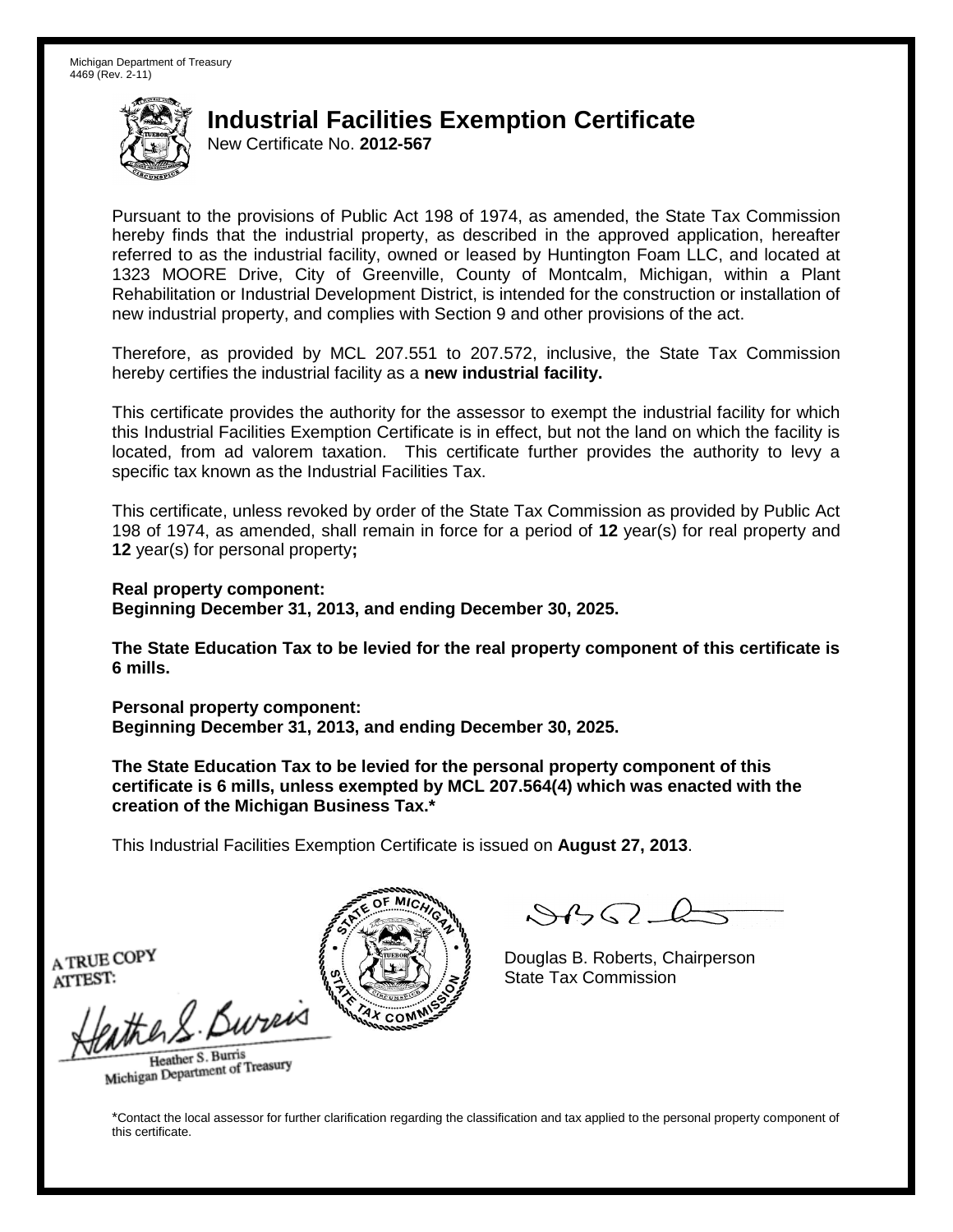

ANDY DILLON STATE TREASURER

GOVERNOR

RICK SNYDER

August 29, 2013

Carol Wheeler Code Blue Corporation 92 East 64th Street Holland, MI 49423

Dear Sir/Madam:

Pursuant to the requirements of Public Act 198 of 1974, as amended, the State Tax Commission (Commission) has issued an Industrial Facility Exemption Certificate numbered 2012-572, to Code Blue Corporation located in the City of Holland, Allegan County. This certificate was issued at the August 27, 2013 meeting of the Commission and the investment amounts approved are as follows:

Real Property: \$730,600

Personal Property: \$415,400

The State Education Tax to be levied for this certificate is 6 mills.

In accordance with MCL 24.304, the local unit of government or applicant has sixty days from the date of this letter to request a hearing to correct an error contained in the enclosed certificate.

Notification of completion of this project shall be filed with the Commission within 30 days of project completion. Within 90 days of project completion, a report of final costs shall be filed with the assessing officer of the local unit and the Commission.

If you have further questions regarding the issuance of this industrial facility exemption certificate, please call 517-373-2408.

Sincerely,

Kelli-Sor

Kelli Sobel, Executive Secretary State Tax Commission

Enclosure cc: David Vanderheide, Assessor, City of Holland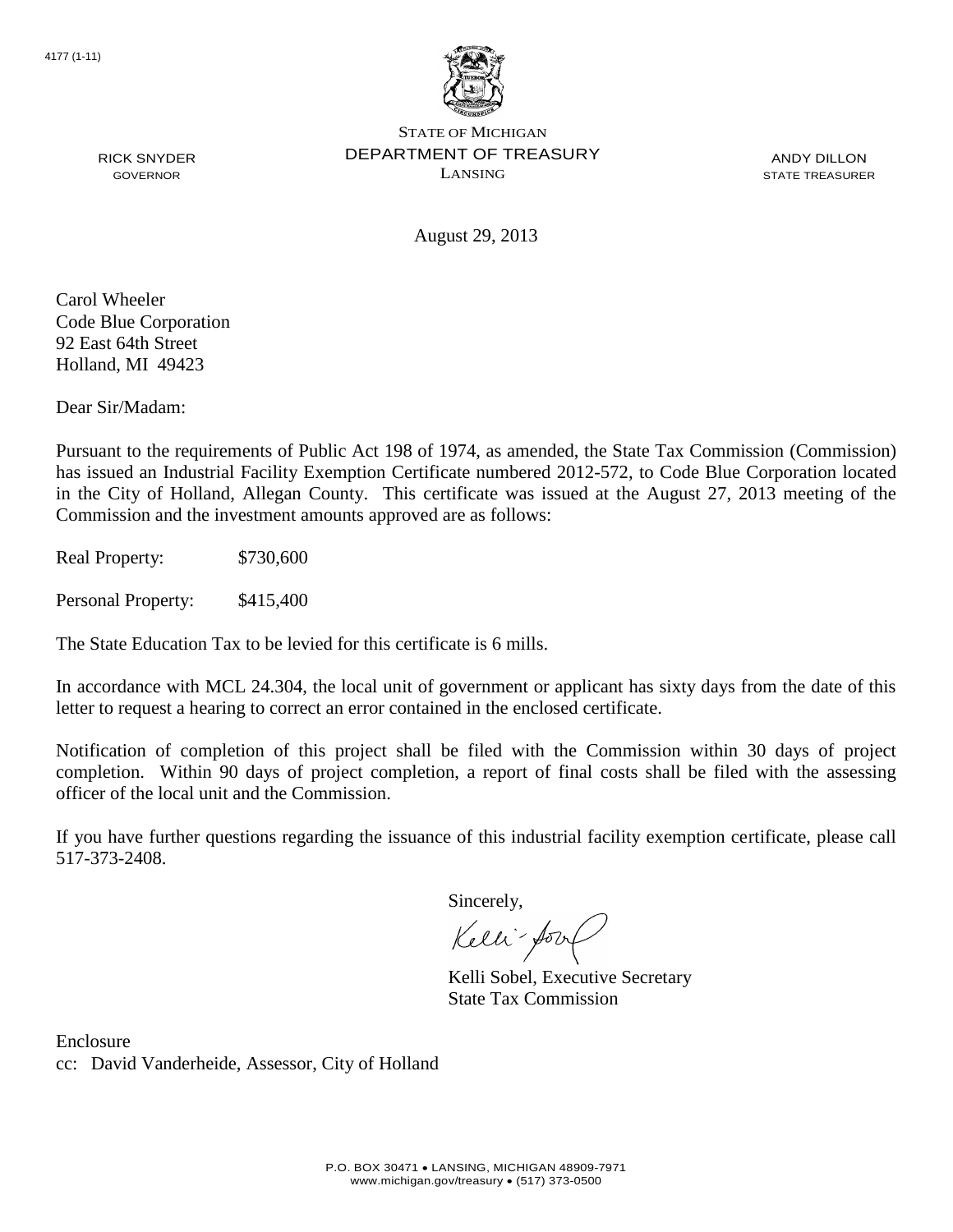New Certificate No. **2012-572**

Pursuant to the provisions of Public Act 198 of 1974, as amended, the State Tax Commission hereby finds that the industrial property, as described in the approved application, hereafter referred to as the industrial facility, owned or leased by Code Blue Corporation, and located at 259 Hedcor Street, City of Holland, County of Allegan, Michigan, within a Plant Rehabilitation or Industrial Development District, is intended for the construction or installation of new industrial property, and complies with Section 9 and other provisions of the act.

Therefore, as provided by MCL 207.551 to 207.572, inclusive, the State Tax Commission hereby certifies the industrial facility as a **new industrial facility.**

This certificate provides the authority for the assessor to exempt the industrial facility for which this Industrial Facilities Exemption Certificate is in effect, but not the land on which the facility is located, from ad valorem taxation. This certificate further provides the authority to levy a specific tax known as the Industrial Facilities Tax.

This certificate, unless revoked by order of the State Tax Commission as provided by Public Act 198 of 1974, as amended, shall remain in force for a period of **12** year(s) for real property and **12** year(s) for personal property**;**

**Real property component: Beginning December 31, 2013, and ending December 30, 2025.**

**The State Education Tax to be levied for the real property component of this certificate is 6 mills.**

**Personal property component: Beginning December 31, 2013, and ending December 30, 2025.**

**The State Education Tax to be levied for the personal property component of this certificate is 6 mills, unless exempted by MCL 207.564(4) which was enacted with the creation of the Michigan Business Tax.\***

This Industrial Facilities Exemption Certificate is issued on **August 27, 2013**.

 $882 - 6$ 

Douglas B. Roberts, Chairperson State Tax Commission

A TRUE COPY ATTEST:

eather & Burn

Heather S. Burris Heather S. Buris<br>Michigan Department of Treasury

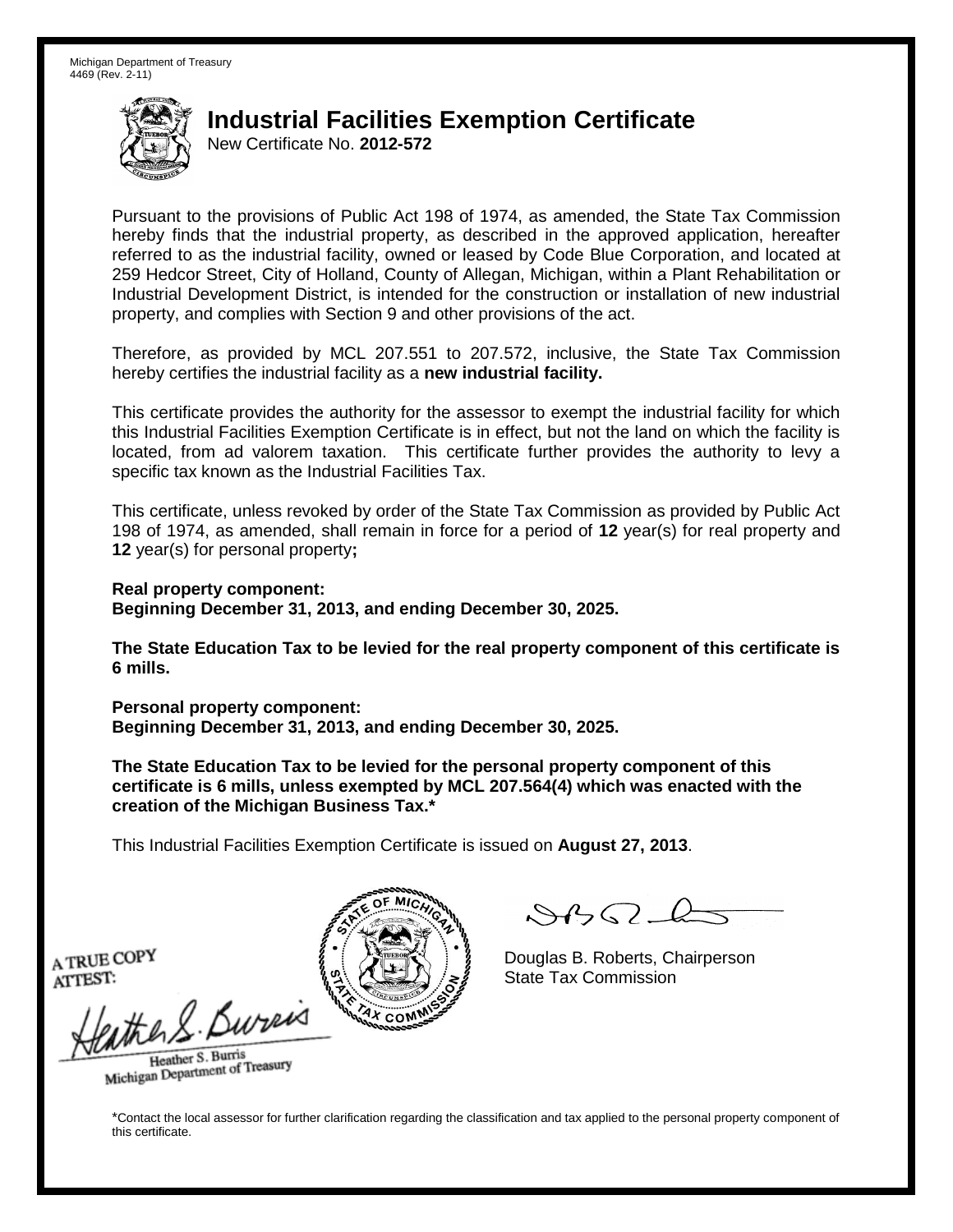

ANDY DILLON STATE TREASURER

August 29, 2013

James Loftus Faurecia Interior Systems Saline LLC 900 North Squirrel Road Auburn Hills, MI 48326

Dear Sir/Madam:

RICK SNYDER GOVERNOR

Pursuant to the requirements of Public Act 198 of 1974, as amended, the State Tax Commission (Commission) has issued an Industrial Facility Exemption Certificate numbered 2013-008, to Faurecia Interior Systems Saline LLC located in the City of Saline, Washtenaw County. This certificate was issued at the August 27, 2013 meeting of the Commission and the investment amounts approved are as follows:

Real Property: \$3,419,000

Personal Property: \$81,613,727

The State Education Tax to be levied for this certificate is 6 mills.

In accordance with MCL 24.304, the local unit of government or applicant has sixty days from the date of this letter to request a hearing to correct an error contained in the enclosed certificate.

Notification of completion of this project shall be filed with the Commission within 30 days of project completion. Within 90 days of project completion, a report of final costs shall be filed with the assessing officer of the local unit and the Commission.

If you have further questions regarding the issuance of this industrial facility exemption certificate, please call 517-373-2408.

Sincerely,

Kelli-Sor

Kelli Sobel, Executive Secretary State Tax Commission

Enclosure cc: Catherine A. Scull, Assessor, City of Saline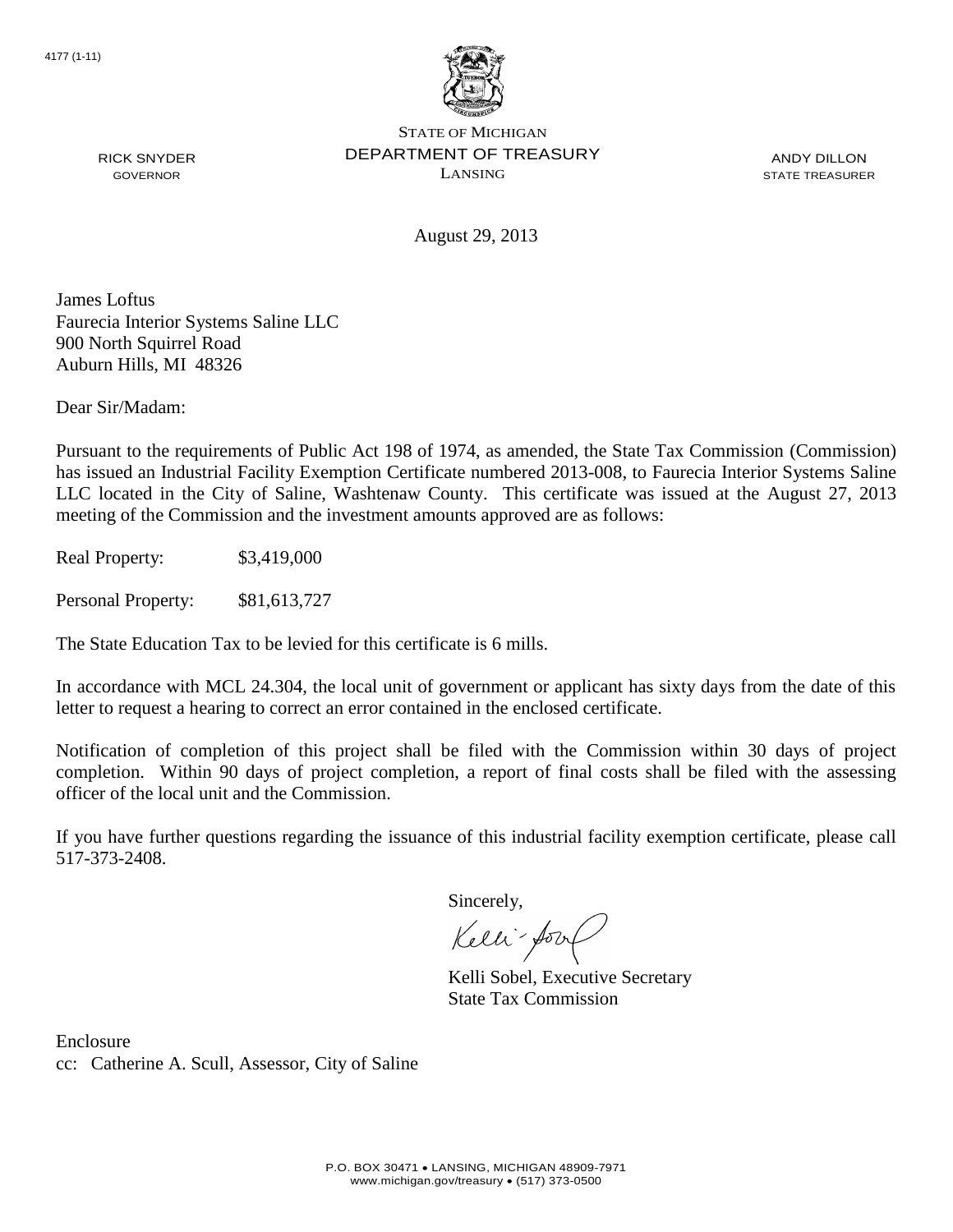New Certificate No. **2013-008**

Pursuant to the provisions of Public Act 198 of 1974, as amended, the State Tax Commission hereby finds that the industrial property, as described in the approved application, hereafter referred to as the industrial facility, owned or leased by Faurecia Interior Systems Saline LLC, and located at 7700 East Michigan Avenue, City of Saline, County of Washtenaw, Michigan, within a Plant Rehabilitation or Industrial Development District, is intended for the construction or installation of new industrial property, and complies with Section 9 and other provisions of the act.

Therefore, as provided by MCL 207.551 to 207.572, inclusive, the State Tax Commission hereby certifies the industrial facility as a **new industrial facility.**

This certificate provides the authority for the assessor to exempt the industrial facility for which this Industrial Facilities Exemption Certificate is in effect, but not the land on which the facility is located, from ad valorem taxation. This certificate further provides the authority to levy a specific tax known as the Industrial Facilities Tax.

This certificate, unless revoked by order of the State Tax Commission as provided by Public Act 198 of 1974, as amended, shall remain in force for a period of **12** year(s) for real property and **12** year(s) for personal property**;**

**Real property component:**

**Beginning December 31, 2013, and ending December 30, 2025.**

**The State Education Tax to be levied for the real property component of this certificate is 6 mills.**

**Personal property component: Beginning December 31, 2013, and ending December 30, 2025.**

**The State Education Tax to be levied for the personal property component of this certificate is 6 mills, unless exempted by MCL 207.564(4) which was enacted with the creation of the Michigan Business Tax.\***

This Industrial Facilities Exemption Certificate is issued on **August 27, 2013**.

 $\mathcal{A}_{\mathcal{A}}\Omega$ 

Douglas B. Roberts, Chairperson State Tax Commission

A TRUE COPY ATTEST:

the S. Bureis

Heather S. Burris Heather S. Buris<br>Michigan Department of Treasury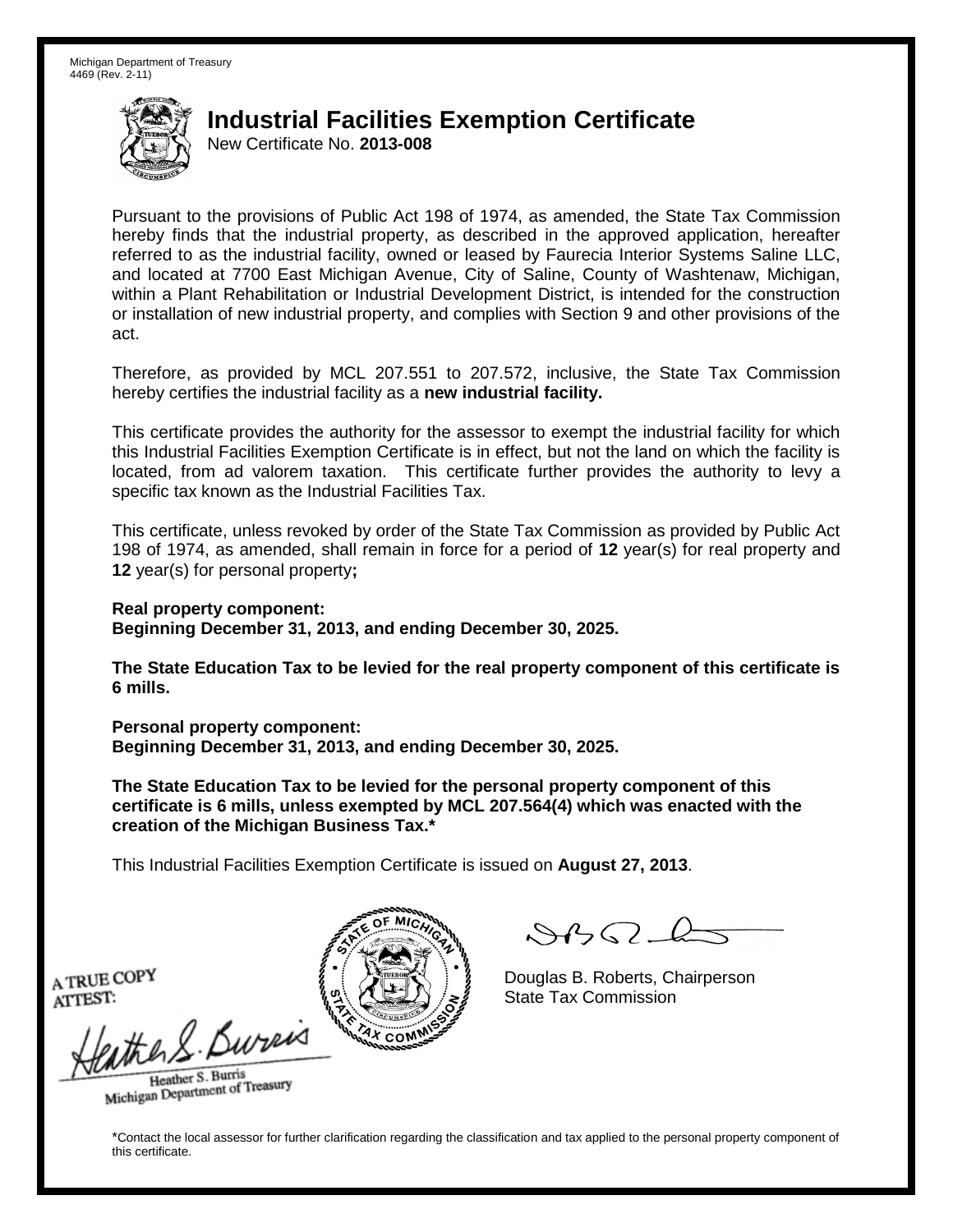

ANDY DILLON STATE TREASURER

August 29, 2013

Amy Deiter Escanaba Paper Company P.O. Box 757 Escanaba, MI 49829

RICK SNYDER GOVERNOR

Dear Sir/Madam:

Pursuant to the requirements of Public Act 198 of 1974, as amended, the State Tax Commission (Commission) has issued an Industrial Facility Exemption Certificate numbered 2013-014, to Escanaba Paper Company located in Wells Township, Delta County. This certificate was issued at the August 27, 2013 meeting of the Commission and the investment amounts approved are as follows:

Real Property: \$726,539

Personal Property: \$1,664,039

The State Education Tax to be levied for this certificate is 6 mills.

In accordance with MCL 24.304, the local unit of government or applicant has sixty days from the date of this letter to request a hearing to correct an error contained in the enclosed certificate.

Notification of completion of this project shall be filed with the Commission within 30 days of project completion. Within 90 days of project completion, a report of final costs shall be filed with the assessing officer of the local unit and the Commission.

If you have further questions regarding the issuance of this industrial facility exemption certificate, please call 517-373-2408.

Sincerely,

Kelli-Sor

Kelli Sobel, Executive Secretary State Tax Commission

Enclosure cc: Miles T. Anderson, Assessor, Wells Township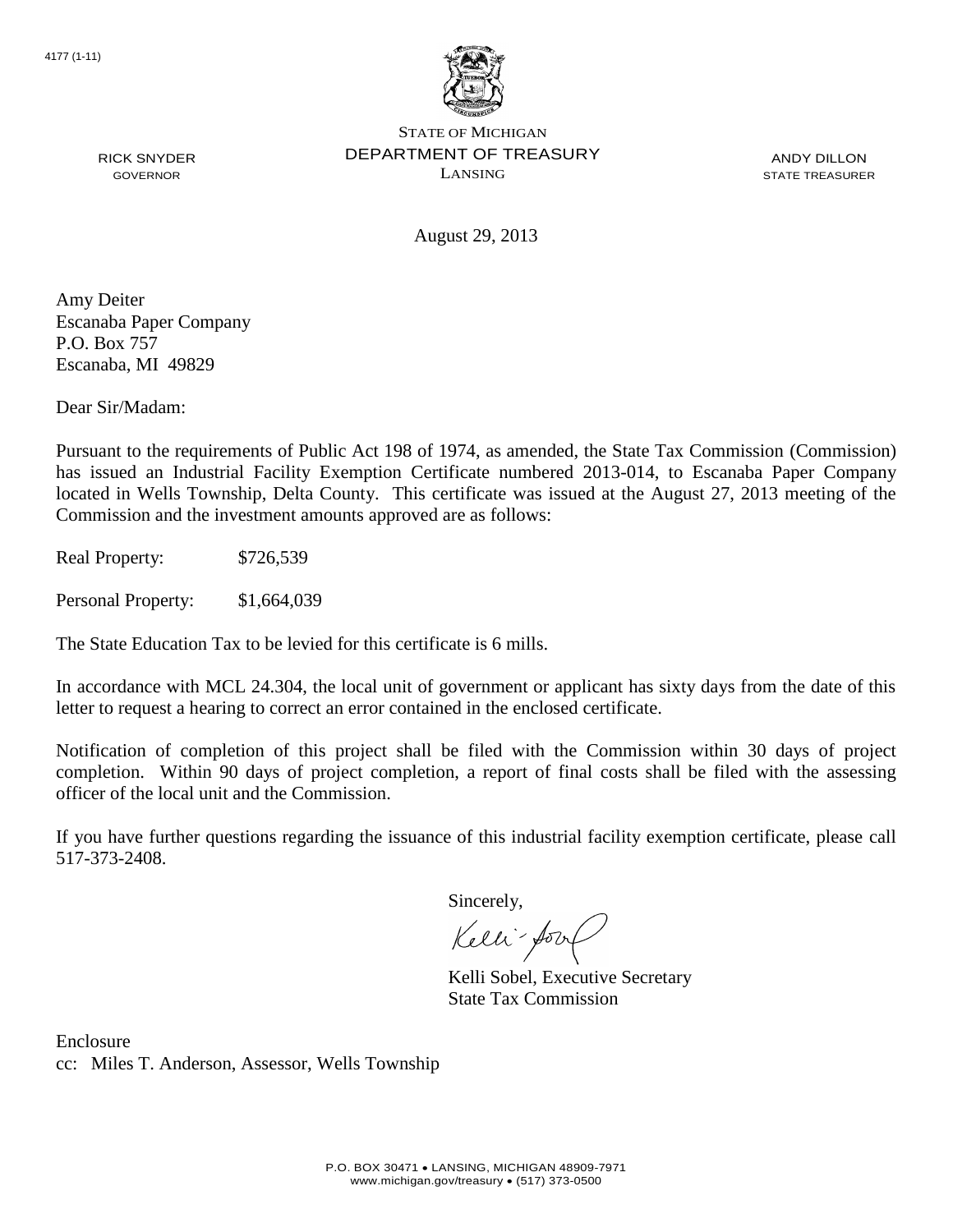New Certificate No. **2013-014**

Pursuant to the provisions of Public Act 198 of 1974, as amended, the State Tax Commission hereby finds that the industrial property, as described in the approved application, hereafter referred to as the industrial facility, owned or leased by Escanaba Paper Company, and located at 7100 County Road 426 M.25 Road, Wells Township, County of Delta, Michigan, within a Plant Rehabilitation or Industrial Development District, is intended for the construction or installation of new industrial property, and complies with Section 9 and other provisions of the act.

Therefore, as provided by MCL 207.551 to 207.572, inclusive, the State Tax Commission hereby certifies the industrial facility as a **new industrial facility.**

This certificate provides the authority for the assessor to exempt the industrial facility for which this Industrial Facilities Exemption Certificate is in effect, but not the land on which the facility is located, from ad valorem taxation. This certificate further provides the authority to levy a specific tax known as the Industrial Facilities Tax.

This certificate, unless revoked by order of the State Tax Commission as provided by Public Act 198 of 1974, as amended, shall remain in force for a period of **12** year(s) for real property and **12** year(s) for personal property**;**

**Real property component:**

**Beginning December 31, 2013, and ending December 30, 2025.**

**The State Education Tax to be levied for the real property component of this certificate is 6 mills.**

**Personal property component: Beginning December 31, 2013, and ending December 30, 2025.**

**The State Education Tax to be levied for the personal property component of this certificate is 6 mills, unless exempted by MCL 207.564(4) which was enacted with the creation of the Michigan Business Tax.\***

This Industrial Facilities Exemption Certificate is issued on **August 27, 2013**.

 $\mathcal{A}_{\mathcal{A}}\Omega$ 

Douglas B. Roberts, Chairperson State Tax Commission

A TRUE COPY ATTEST:

the S. Bureis

Heather S. Burris Heather S. Buris<br>Michigan Department of Treasury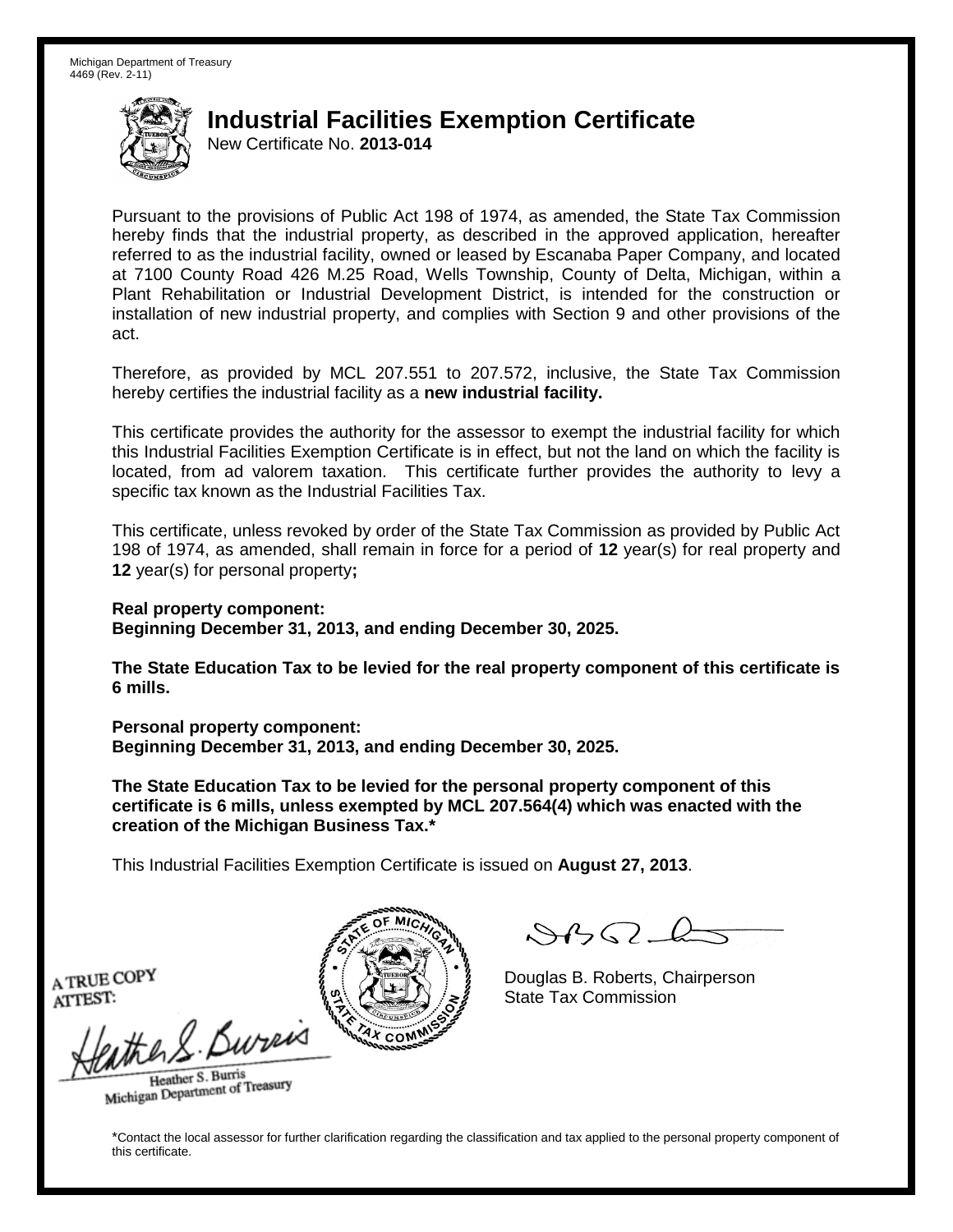

ANDY DILLON STATE TREASURER

August 29, 2013

Leslie Housler Housler Sawmill, Inc. 222 East 16 Road Mesick, MI 49668

RICK SNYDER GOVERNOR

Dear Sir/Madam:

Pursuant to the requirements of Public Act 198 of 1974, as amended, the State Tax Commission (Commission) has issued an Industrial Facility Exemption Certificate numbered 2013-023, to Housler Sawmill, Inc. located in Colfax Township, Wexford County. This certificate was issued at the August 27, 2013 meeting of the Commission and the investment amounts approved are as follows:

Real Property: \$

Personal Property: \$245,956

The State Education Tax to be levied for this certificate is 6 mills.

In accordance with MCL 24.304, the local unit of government or applicant has sixty days from the date of this letter to request a hearing to correct an error contained in the enclosed certificate.

Notification of completion of this project shall be filed with the Commission within 30 days of project completion. Within 90 days of project completion, a report of final costs shall be filed with the assessing officer of the local unit and the Commission.

If you have further questions regarding the issuance of this industrial facility exemption certificate, please call 517-373-2408.

Sincerely,

Kelli-Sorr

Kelli Sobel, Executive Secretary State Tax Commission

Enclosure cc: Barbara A. Torsky, Assessor, Colfax Township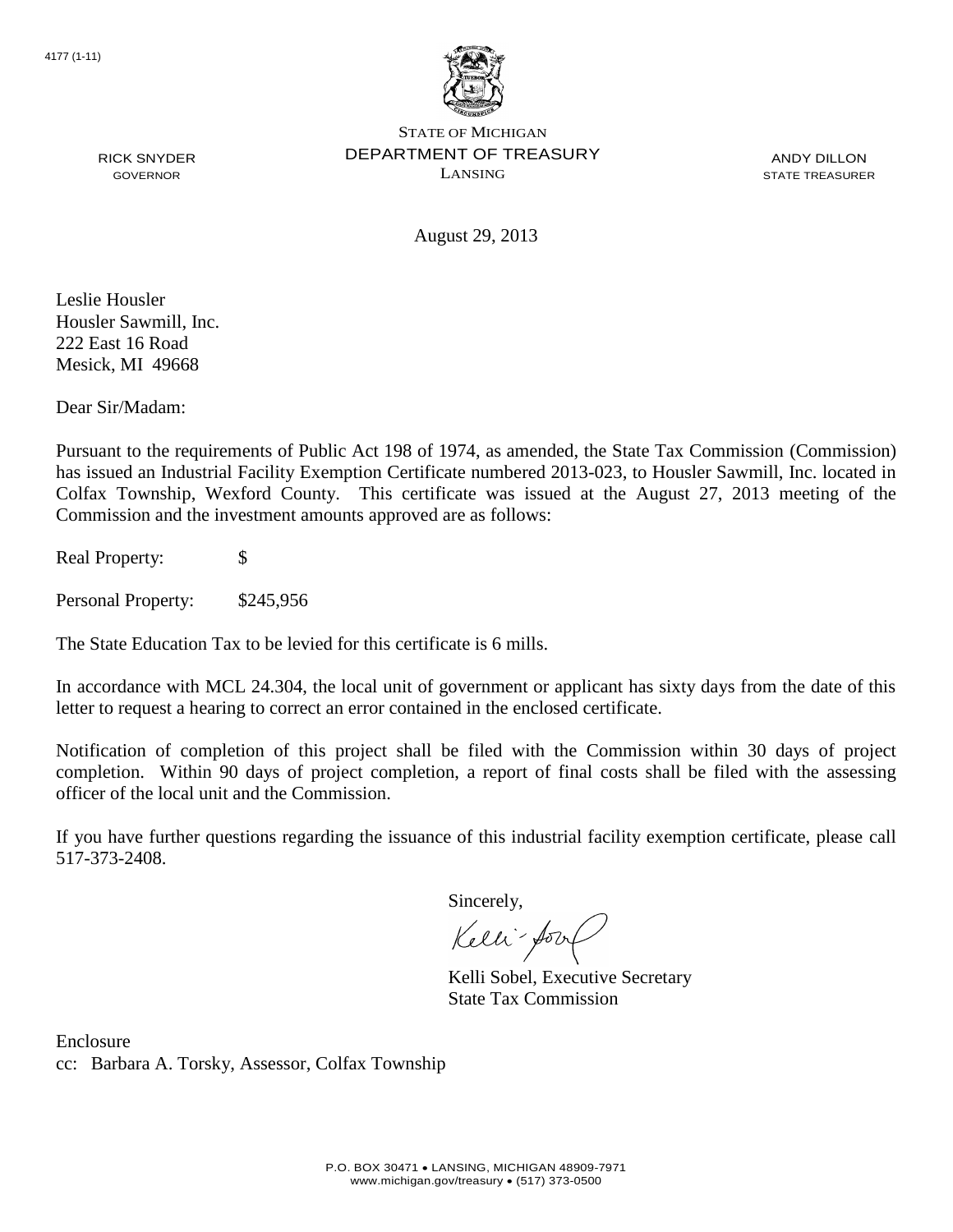New Certificate No. **2013-023**

Pursuant to the provisions of Public Act 198 of 1974, as amended, the State Tax Commission hereby finds that the industrial property, as described in the approved application, hereafter referred to as the industrial facility, owned or leased by Housler Sawmill, Inc., and located at 222 East 16 Road, Colfax Township, County of Wexford, Michigan, within a Plant Rehabilitation or Industrial Development District, is intended for the construction or installation of new industrial property, and complies with Section 9 and other provisions of the act.

Therefore, as provided by MCL 207.551 to 207.572, inclusive, the State Tax Commission hereby certifies the industrial facility as a **new industrial facility.**

This certificate provides the authority for the assessor to exempt the industrial facility for which this Industrial Facilities Exemption Certificate is in effect, but not the land on which the facility is located, from ad valorem taxation. This certificate further provides the authority to levy a specific tax known as the Industrial Facilities Tax.

This certificate, unless revoked by order of the State Tax Commission as provided by Public Act 198 of 1974, as amended, shall remain in force for a period of **0** year(s) for real property and **12** year(s) for personal property**;**

**Personal property component: Beginning December 31, 2013, and ending December 30, 2025.**

**The State Education Tax to be levied for the personal property component of this certificate is 6 mills, unless exempted by MCL 207.564(4) which was enacted with the creation of the Michigan Business Tax.\***

This Industrial Facilities Exemption Certificate is issued on **August 27, 2013**.

A TRUE COPY ATTEST:

eather & Bureix

Heather S. Burris Heather S. Burns<br>Michigan Department of Treasury



 $8450 - 6$ 

Douglas B. Roberts, Chairperson State Tax Commission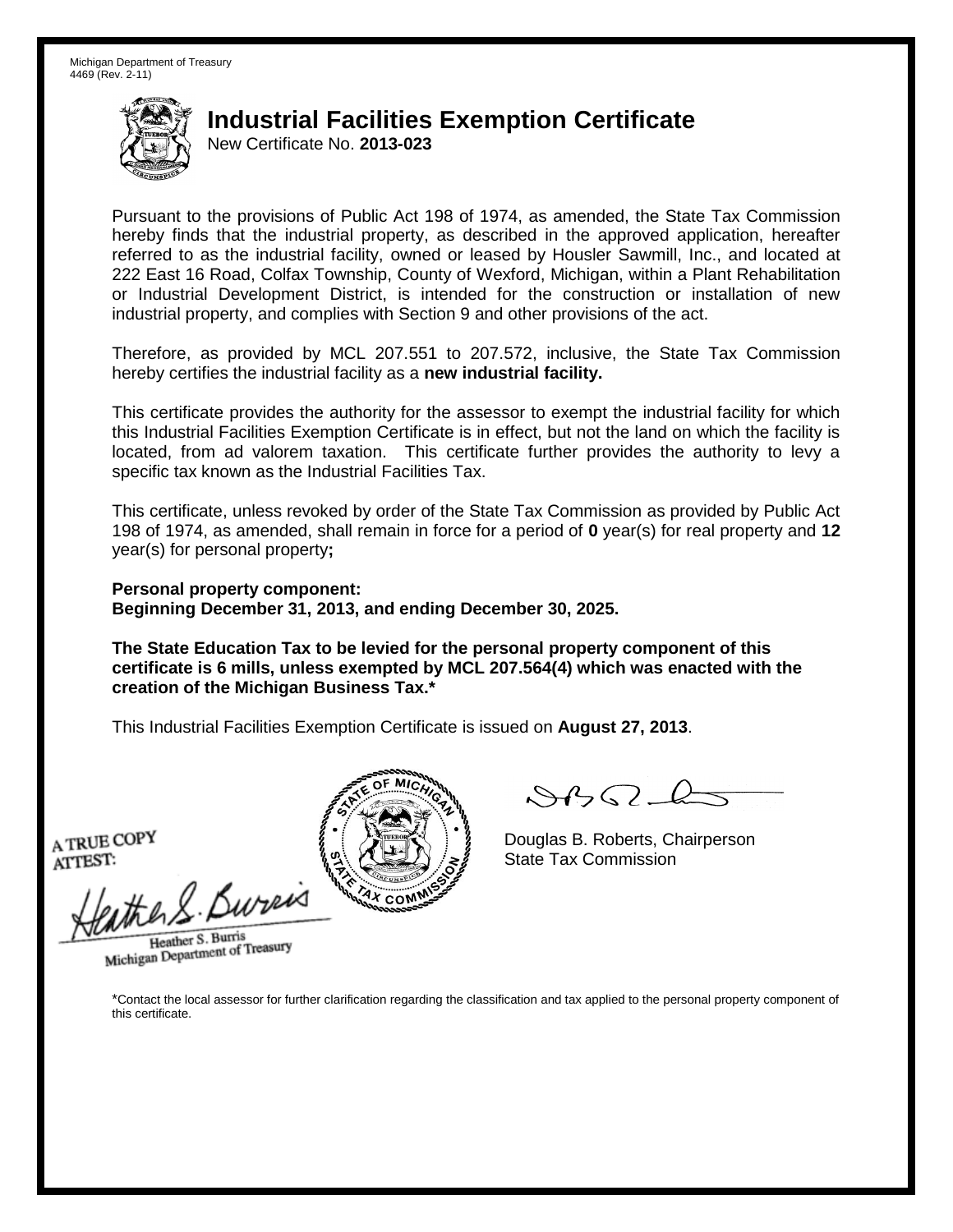

ANDY DILLON STATE TREASURER

August 29, 2013

Thomas J. Kuber FF 4800 LLC 501 Fourth Avenue Menominee, MI 49858

RICK SNYDER GOVERNOR

Dear Sir/Madam:

Pursuant to the requirements of Public Act 198 of 1974, as amended, the State Tax Commission (Commission) has issued an Industrial Facility Exemption Certificate numbered 2013-024, to FF 4800 LLC located in the City of Menominee, Menominee County. This certificate was issued at the August 27, 2013 meeting of the Commission and the investment amounts approved are as follows:

Real Property: \$1,821,870

Personal Property: \$

The State Education Tax to be levied for this certificate is 6 mills.

In accordance with MCL 24.304, the local unit of government or applicant has sixty days from the date of this letter to request a hearing to correct an error contained in the enclosed certificate.

Notification of completion of this project shall be filed with the Commission within 30 days of project completion. Within 90 days of project completion, a report of final costs shall be filed with the assessing officer of the local unit and the Commission.

If you have further questions regarding the issuance of this industrial facility exemption certificate, please call 517-373-2408.

Sincerely,

Kelli-Sorr

Kelli Sobel, Executive Secretary State Tax Commission

Enclosure cc: Jill C. Schwanz, Assessor, City of Menominee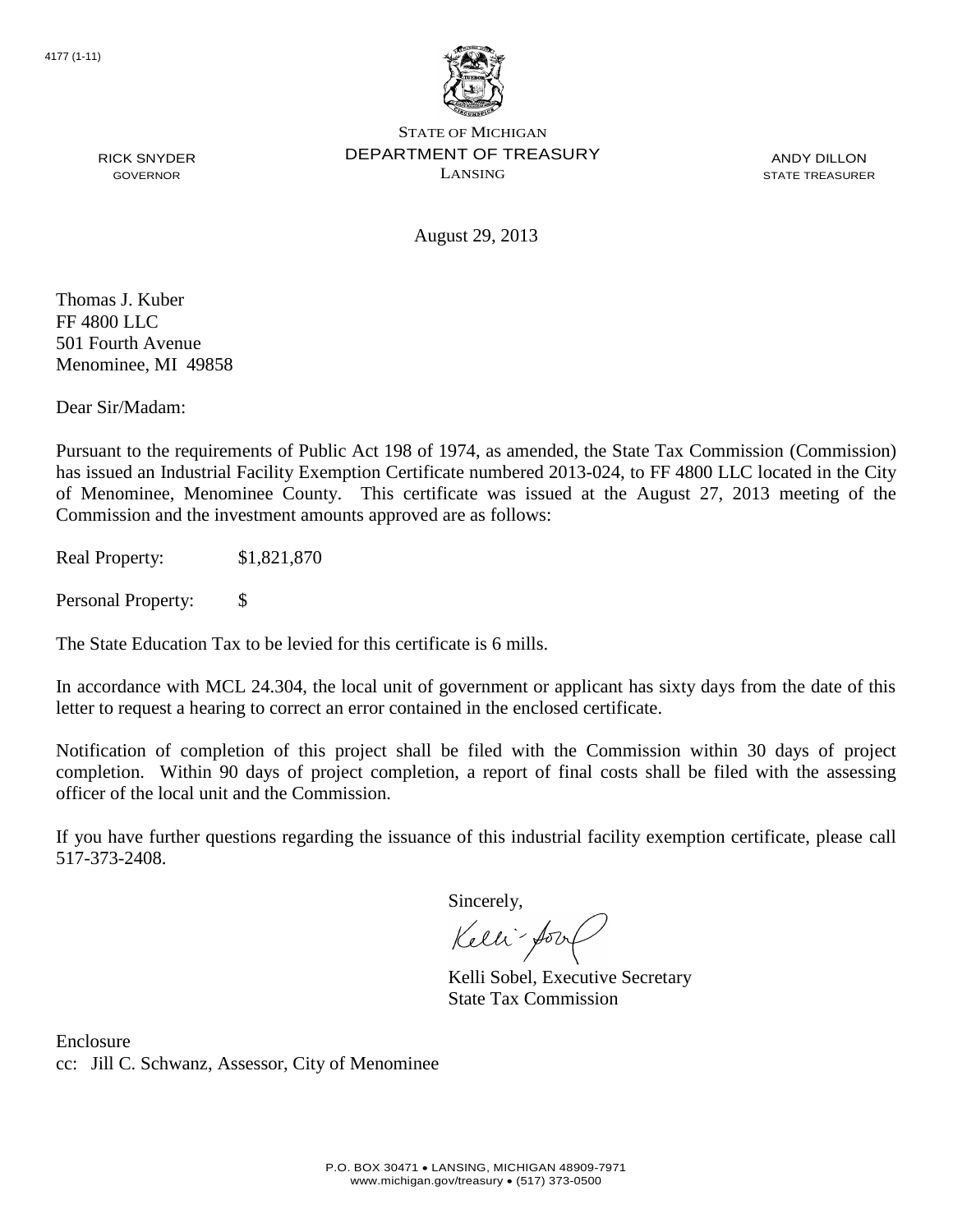New Certificate No. **2013-024**

Pursuant to the provisions of Public Act 198 of 1974, as amended, the State Tax Commission hereby finds that the industrial property, as described in the approved application, hereafter referred to as the industrial facility, owned or leased by FF 4800 LLC, and located at 1230 48th Avenue, City of Menominee, County of Menominee, Michigan, within a Plant Rehabilitation or Industrial Development District, is intended for the construction or installation of new industrial property, and complies with Section 9 and other provisions of the act.

Therefore, as provided by MCL 207.551 to 207.572, inclusive, the State Tax Commission hereby certifies the industrial facility as a **new industrial facility.**

This certificate provides the authority for the assessor to exempt the industrial facility for which this Industrial Facilities Exemption Certificate is in effect, but not the land on which the facility is located, from ad valorem taxation. This certificate further provides the authority to levy a specific tax known as the Industrial Facilities Tax.

This certificate, unless revoked by order of the State Tax Commission as provided by Public Act 198 of 1974, as amended, shall remain in force for a period of **12** year(s) for real property and **0** year(s) for personal property**;**

**Real property component: Beginning December 31, 2013, and ending December 30, 2025.**

**The State Education Tax to be levied for the real property component of this certificate is 6 mills.**

This Industrial Facilities Exemption Certificate is issued on **August 27, 2013**.

A TRUE COPY ATTEST:

then S. Burei

Heather S. Burris Heather S. Burns<br>Michigan Department of Treasury



 $\mathcal{A}$ 

Douglas B. Roberts, Chairperson State Tax Commission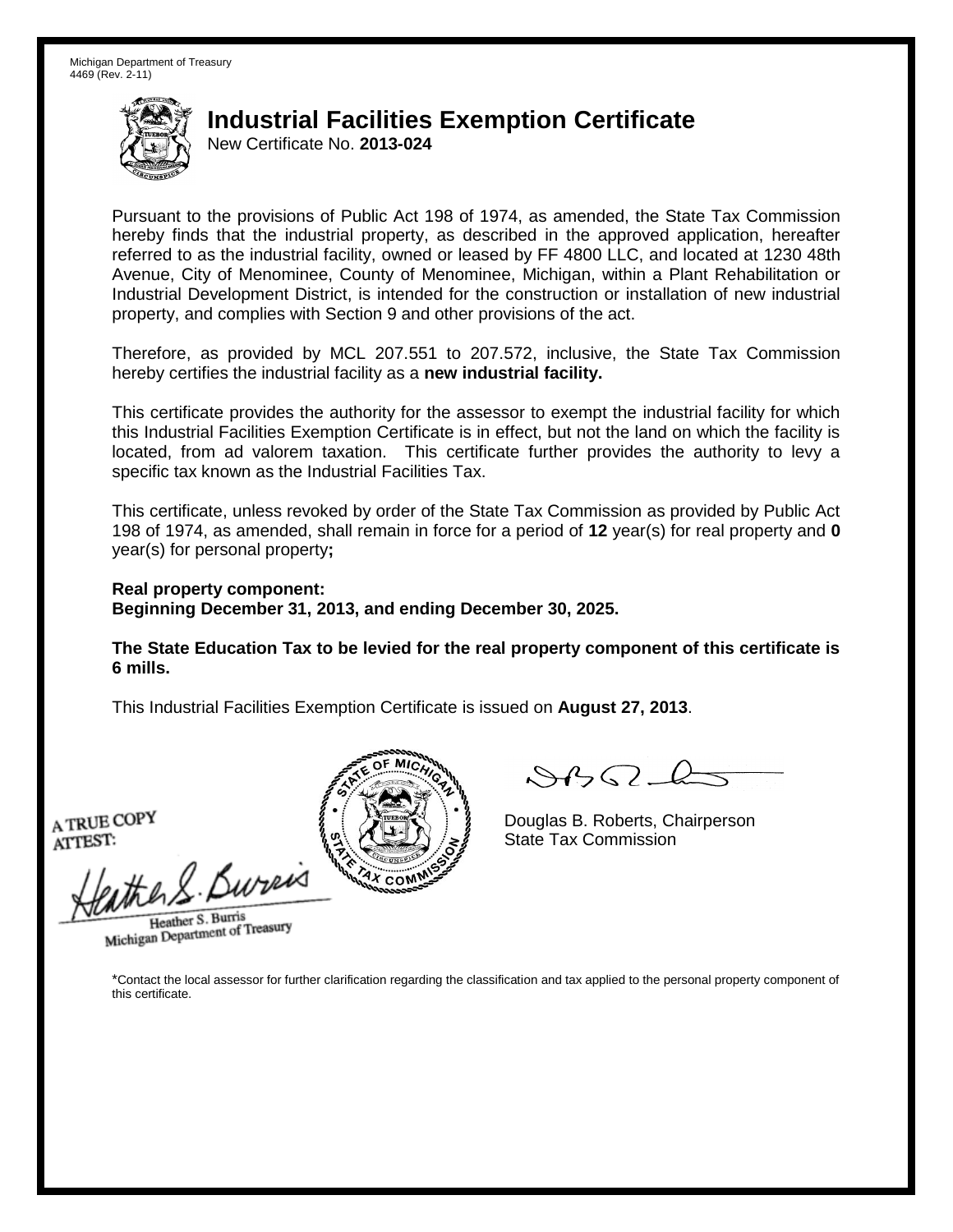

ANDY DILLON STATE TREASURER

August 29, 2013

Luanne Verner EBW Electronics, Inc. 13110 Ransom Street Holland, MI 49424

RICK SNYDER GOVERNOR

Dear Sir/Madam:

Pursuant to the requirements of Public Act 198 of 1974, as amended, the State Tax Commission (Commission) has issued an Industrial Facility Exemption Certificate numbered 2013-044, to EBW Electronics, Inc. located in Holland Charter Township, Ottawa County. This certificate was issued at the August 27, 2013 meeting of the Commission and the investment amounts approved are as follows:

Real Property: \$46,372

Personal Property: \$1,056,823

The State Education Tax to be levied for this certificate is 6 mills.

In accordance with MCL 24.304, the local unit of government or applicant has sixty days from the date of this letter to request a hearing to correct an error contained in the enclosed certificate.

Notification of completion of this project shall be filed with the Commission within 30 days of project completion. Within 90 days of project completion, a report of final costs shall be filed with the assessing officer of the local unit and the Commission.

If you have further questions regarding the issuance of this industrial facility exemption certificate, please call 517-373-2408.

Sincerely,

Kelli-Sorr

Kelli Sobel, Executive Secretary State Tax Commission

Enclosure cc: Howard J. Feyen, Assessor, Holland Charter Township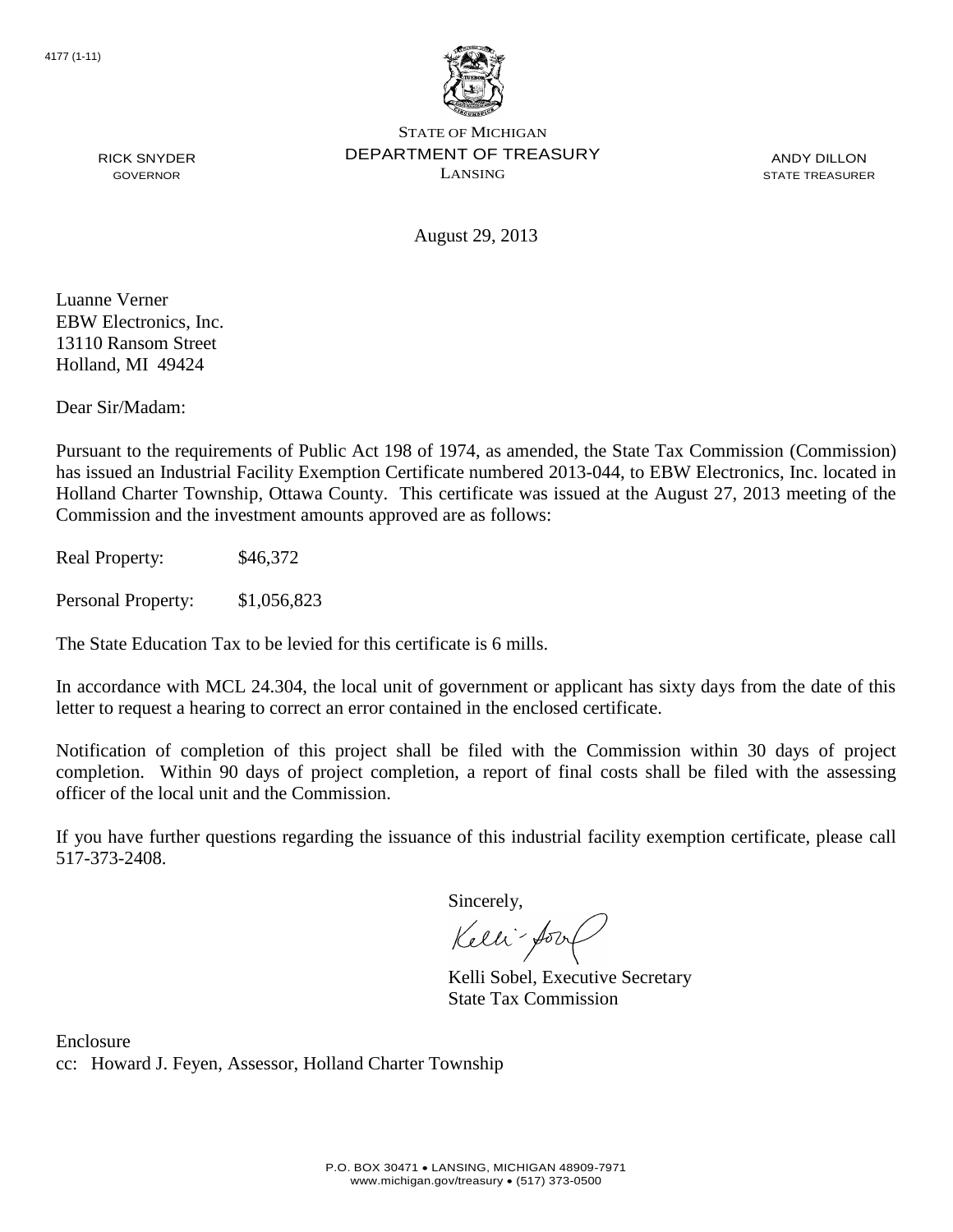New Certificate No. **2013-044**

Pursuant to the provisions of Public Act 198 of 1974, as amended, the State Tax Commission hereby finds that the industrial property, as described in the approved application, hereafter referred to as the industrial facility, owned or leased by EBW Electronics, Inc., and located at 13110 Ransom Street, Holland Charter Township, County of Ottawa, Michigan, within a Plant Rehabilitation or Industrial Development District, is intended for the construction or installation of new industrial property, and complies with Section 9 and other provisions of the act.

Therefore, as provided by MCL 207.551 to 207.572, inclusive, the State Tax Commission hereby certifies the industrial facility as a **new industrial facility.**

This certificate provides the authority for the assessor to exempt the industrial facility for which this Industrial Facilities Exemption Certificate is in effect, but not the land on which the facility is located, from ad valorem taxation. This certificate further provides the authority to levy a specific tax known as the Industrial Facilities Tax.

This certificate, unless revoked by order of the State Tax Commission as provided by Public Act 198 of 1974, as amended, shall remain in force for a period of **12** year(s) for real property and **12** year(s) for personal property**;**

**Real property component: Beginning December 31, 2013, and ending December 30, 2025.**

**The State Education Tax to be levied for the real property component of this certificate is 6 mills.**

**Personal property component: Beginning December 31, 2013, and ending December 30, 2025.**

**The State Education Tax to be levied for the personal property component of this certificate is 6 mills, unless exempted by MCL 207.564(4) which was enacted with the creation of the Michigan Business Tax.\***

This Industrial Facilities Exemption Certificate is issued on **August 27, 2013**.

 $882 - 6$ 

Douglas B. Roberts, Chairperson State Tax Commission

A TRUE COPY ATTEST:

eather & Burn

Heather S. Burris Heather S. Buris<br>Michigan Department of Treasury

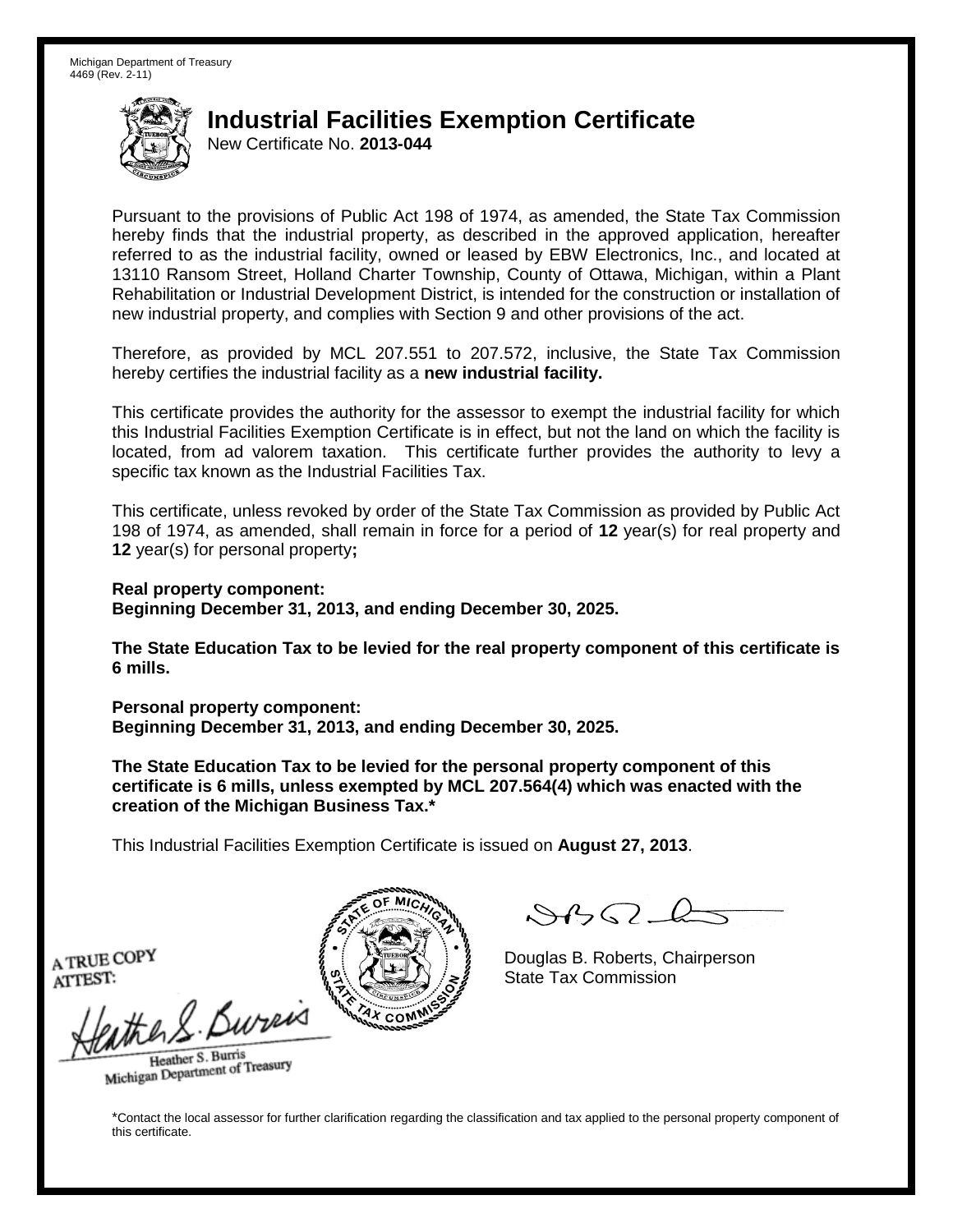

ANDY DILLON STATE TREASURER

August 29, 2013

Jerry M. Baarman Holland Litho Services, Inc. 10972 Chicago Drive Zeeland, MI 49464

RICK SNYDER GOVERNOR

Dear Sir/Madam:

Pursuant to the requirements of Public Act 198 of 1974, as amended, the State Tax Commission (Commission) has issued an Industrial Facility Exemption Certificate numbered 2013-045, to Holland Litho Services, Inc. located in Holland Charter Township, Ottawa County. This certificate was issued at the August 27, 2013 meeting of the Commission and the investment amounts approved are as follows:

Real Property: \$

Personal Property: \$873,177

The State Education Tax to be levied for this certificate is 6 mills.

In accordance with MCL 24.304, the local unit of government or applicant has sixty days from the date of this letter to request a hearing to correct an error contained in the enclosed certificate.

Notification of completion of this project shall be filed with the Commission within 30 days of project completion. Within 90 days of project completion, a report of final costs shall be filed with the assessing officer of the local unit and the Commission.

If you have further questions regarding the issuance of this industrial facility exemption certificate, please call 517-373-2408.

Sincerely,

Kelli-Sorr

Kelli Sobel, Executive Secretary State Tax Commission

Enclosure cc: Howard J. Feyen, Assessor, Holland Charter Township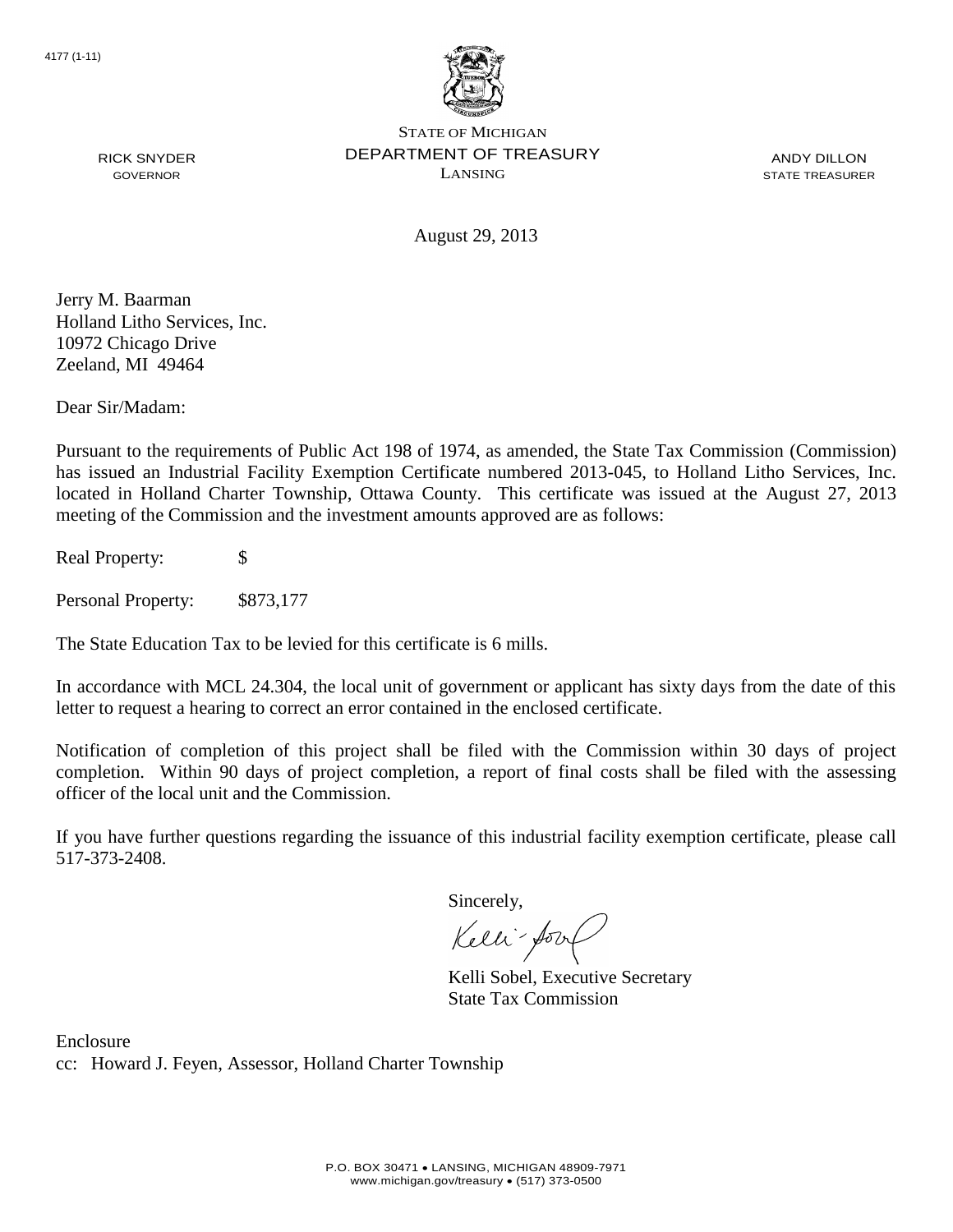New Certificate No. **2013-045**

Pursuant to the provisions of Public Act 198 of 1974, as amended, the State Tax Commission hereby finds that the industrial property, as described in the approved application, hereafter referred to as the industrial facility, owned or leased by Holland Litho Services, Inc., and located at 10972 Chicago Drive, Holland Charter Township, County of Ottawa, Michigan, within a Plant Rehabilitation or Industrial Development District, is intended for the construction or installation of new industrial property, and complies with Section 9 and other provisions of the act.

Therefore, as provided by MCL 207.551 to 207.572, inclusive, the State Tax Commission hereby certifies the industrial facility as a **new industrial facility.**

This certificate provides the authority for the assessor to exempt the industrial facility for which this Industrial Facilities Exemption Certificate is in effect, but not the land on which the facility is located, from ad valorem taxation. This certificate further provides the authority to levy a specific tax known as the Industrial Facilities Tax.

This certificate, unless revoked by order of the State Tax Commission as provided by Public Act 198 of 1974, as amended, shall remain in force for a period of **0** year(s) for real property and **12** year(s) for personal property**;**

**Personal property component: Beginning December 31, 2013, and ending December 30, 2025.**

**The State Education Tax to be levied for the personal property component of this certificate is 6 mills, unless exempted by MCL 207.564(4) which was enacted with the creation of the Michigan Business Tax.\***

This Industrial Facilities Exemption Certificate is issued on **August 27, 2013**.

A TRUE COPY ATTEST:

eather & Bureix

Heather S. Burris Heather S. Burns<br>Michigan Department of Treasury



 $8450 - 6$ 

Douglas B. Roberts, Chairperson State Tax Commission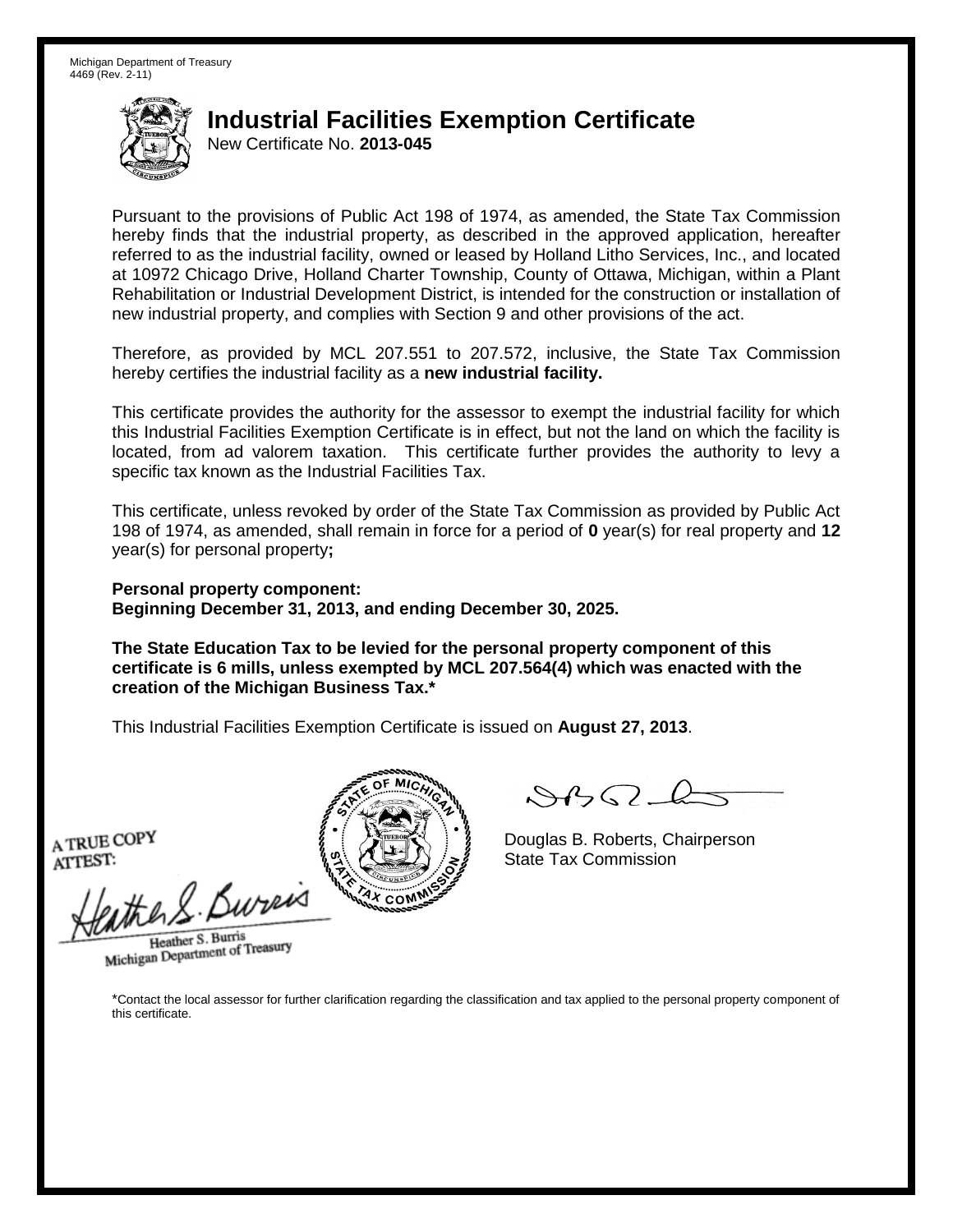

ANDY DILLON STATE TREASURER

August 29, 2013

Dan Web Meijer Distribution, Inc. 2929 Walker Avenue NW

Grand Rapids, MI 49544

RICK SNYDER GOVERNOR

Dear Sir/Madam:

Pursuant to the requirements of Public Act 198 of 1974, as amended, the State Tax Commission (Commission) has issued an Industrial Facility Exemption Certificate numbered 2013-046, to Meijer Distribution, Inc. located in Holland Charter Township, Ottawa County. This certificate was issued at the August 27, 2013 meeting of the Commission and the investment amounts approved are as follows:

Real Property: \$6,434,139

Personal Property: \$11,756,125

The State Education Tax to be levied for this certificate is 6 mills.

In accordance with MCL 24.304, the local unit of government or applicant has sixty days from the date of this letter to request a hearing to correct an error contained in the enclosed certificate.

Notification of completion of this project shall be filed with the Commission within 30 days of project completion. Within 90 days of project completion, a report of final costs shall be filed with the assessing officer of the local unit and the Commission.

If you have further questions regarding the issuance of this industrial facility exemption certificate, please call 517-373-2408.

Sincerely,

Kelli-Sorr

Kelli Sobel, Executive Secretary State Tax Commission

Enclosure cc: Howard J. Feyen, Assessor, Holland Charter Township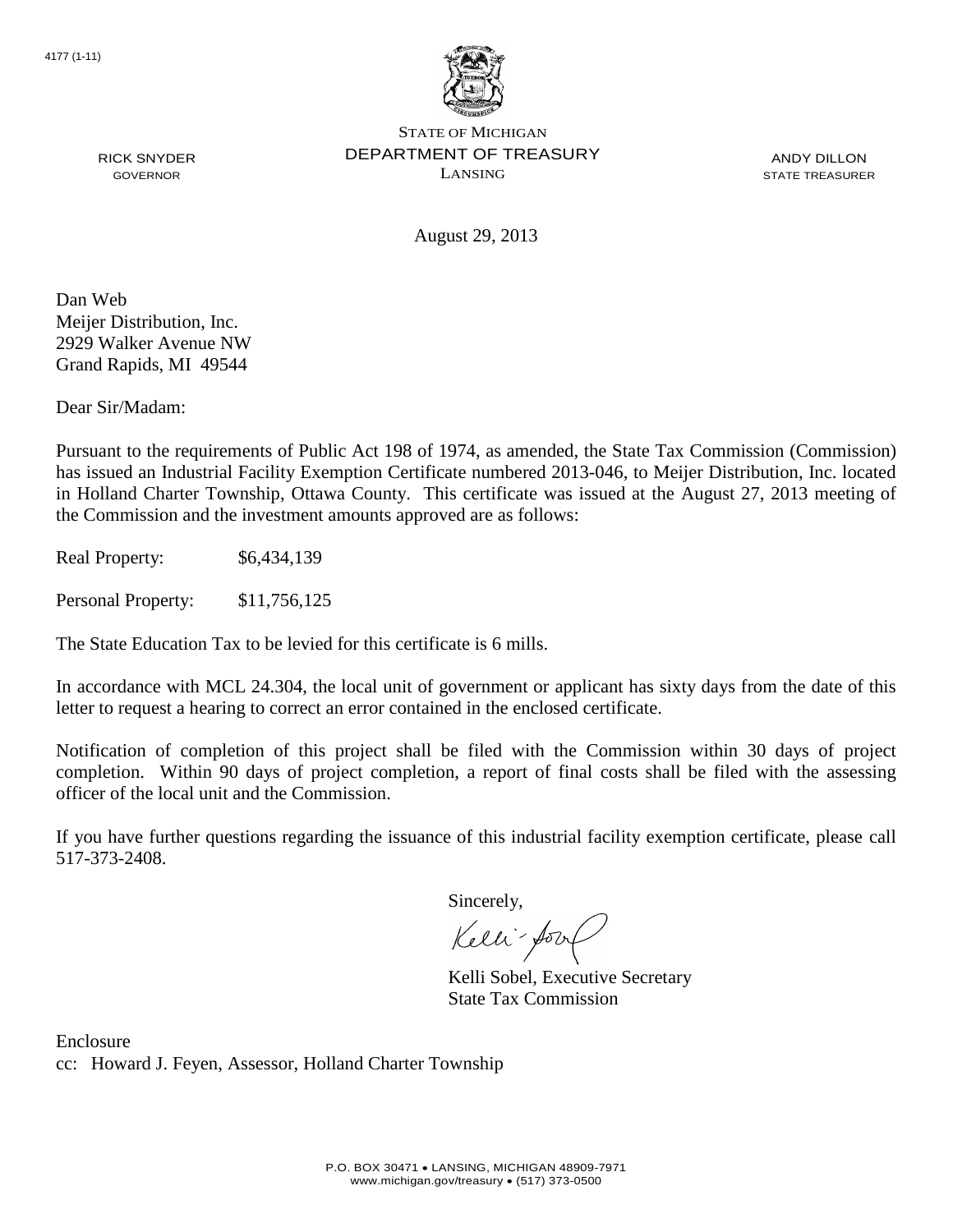New Certificate No. **2013-046**

Pursuant to the provisions of Public Act 198 of 1974, as amended, the State Tax Commission hereby finds that the industrial property, as described in the approved application, hereafter referred to as the industrial facility, owned or leased by Meijer Distribution, Inc., and located at 234 Charles Street, Holland Charter Township, County of Ottawa, Michigan, within a Plant Rehabilitation or Industrial Development District, is intended for the construction or installation of new industrial property, and complies with Section 9 and other provisions of the act.

Therefore, as provided by MCL 207.551 to 207.572, inclusive, the State Tax Commission hereby certifies the industrial facility as a **new industrial facility.**

This certificate provides the authority for the assessor to exempt the industrial facility for which this Industrial Facilities Exemption Certificate is in effect, but not the land on which the facility is located, from ad valorem taxation. This certificate further provides the authority to levy a specific tax known as the Industrial Facilities Tax.

This certificate, unless revoked by order of the State Tax Commission as provided by Public Act 198 of 1974, as amended, shall remain in force for a period of **12** year(s) for real property and **12** year(s) for personal property**;**

**Real property component: Beginning December 31, 2013, and ending December 30, 2025.**

**The State Education Tax to be levied for the real property component of this certificate is 6 mills.**

**Personal property component: Beginning December 31, 2013, and ending December 30, 2025.**

**The State Education Tax to be levied for the personal property component of this certificate is 6 mills, unless exempted by MCL 207.564(4) which was enacted with the creation of the Michigan Business Tax.\***

This Industrial Facilities Exemption Certificate is issued on **August 27, 2013**.

 $882 - 6$ 

Douglas B. Roberts, Chairperson State Tax Commission

A TRUE COPY ATTEST:

eather & Burn

Heather S. Burris Heather S. Buris<br>Michigan Department of Treasury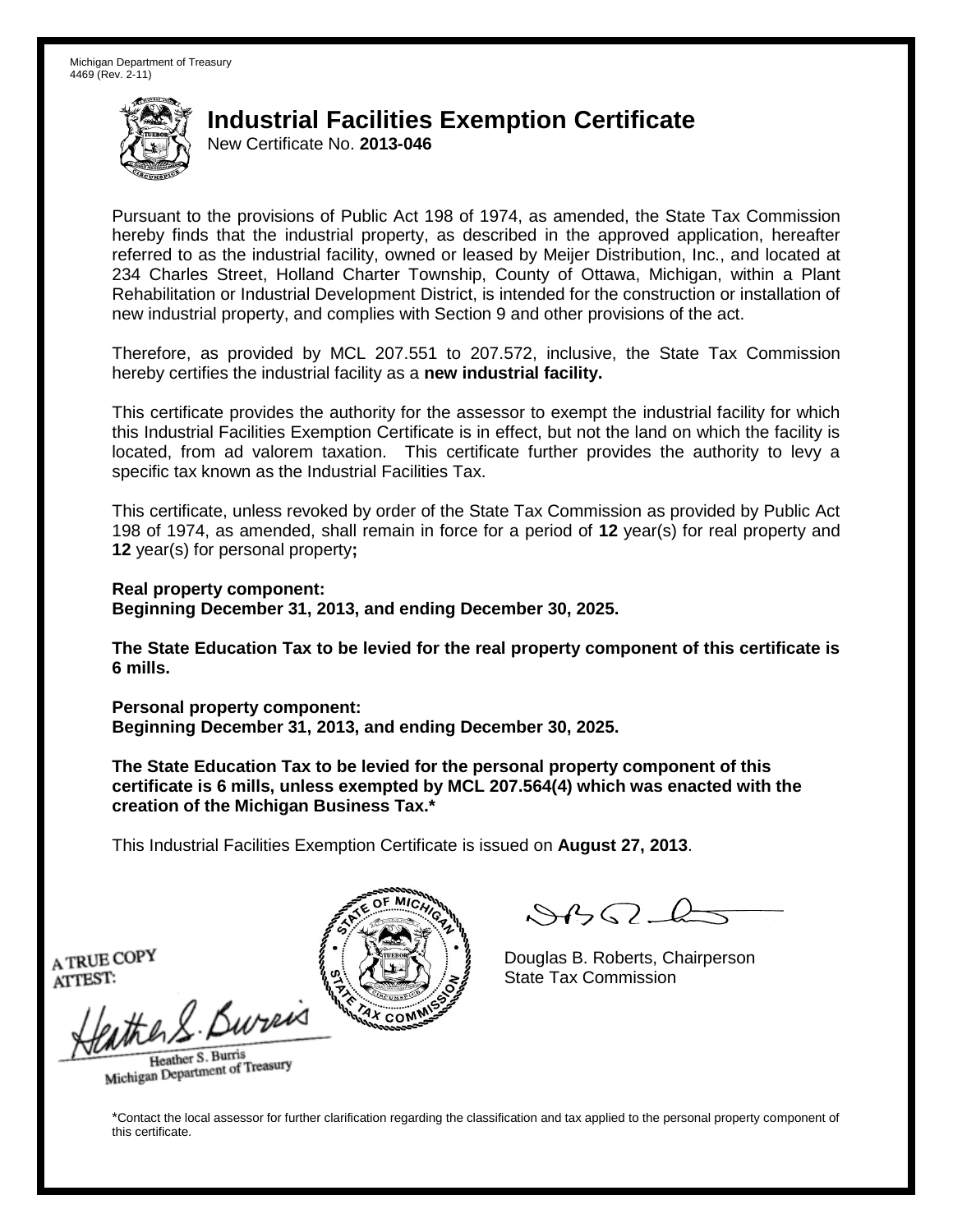

ANDY DILLON STATE TREASURER

RICK SNYDER GOVERNOR

August 29, 2013

Robert Kohler Welders & Presses, Inc. 42600 Mound Road Sterling Heights, MI 48314

Dear Sir/Madam:

Pursuant to the requirements of Public Act 198 of 1974, as amended, the State Tax Commission (Commission) has issued an Industrial Facility Exemption Certificate numbered 2013-049, to Welders & Presses, Inc. located in Chesterfield Charter Township, Macomb County. This certificate was issued at the August 27, 2013 meeting of the Commission and the investment amounts approved are as follows:

Real Property: \$151,252

Personal Property: \$845,154

The State Education Tax to be levied for this certificate is 6 mills.

In accordance with MCL 24.304, the local unit of government or applicant has sixty days from the date of this letter to request a hearing to correct an error contained in the enclosed certificate.

Notification of completion of this project shall be filed with the Commission within 30 days of project completion. Within 90 days of project completion, a report of final costs shall be filed with the assessing officer of the local unit and the Commission.

If you have further questions regarding the issuance of this industrial facility exemption certificate, please call 517-373-2408.

Sincerely,

Kelli-Sorr

Kelli Sobel, Executive Secretary State Tax Commission

Enclosure cc: Dean E. Babb, Assessor, Chesterfield Charter Township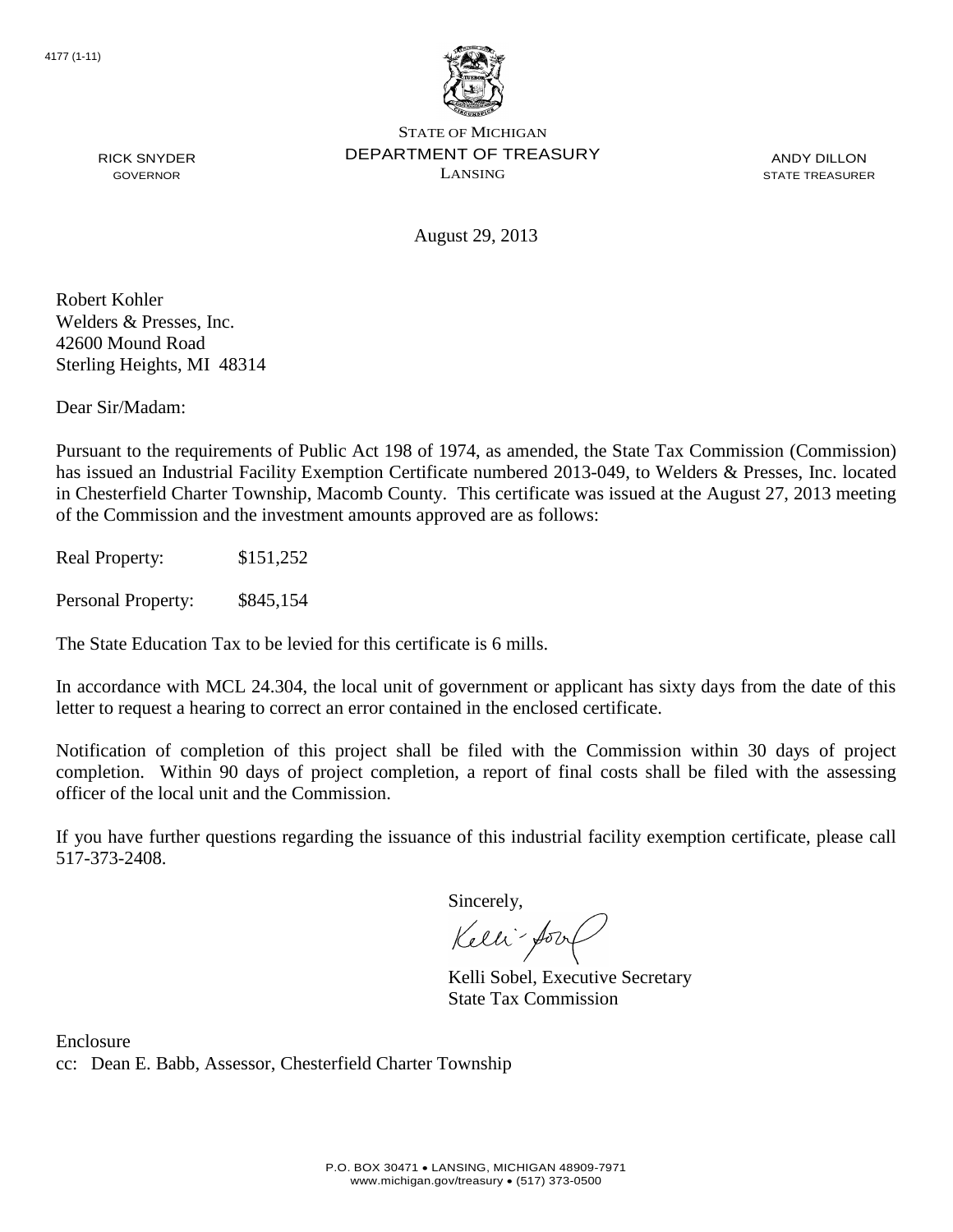New Certificate No. **2013-049**

Pursuant to the provisions of Public Act 198 of 1974, as amended, the State Tax Commission hereby finds that the industrial property, as described in the approved application, hereafter referred to as the industrial facility, owned or leased by Welders & Presses, Inc., and located at 27295 Luckino Drive, Chesterfield Charter Township, County of Macomb, Michigan, within a Plant Rehabilitation or Industrial Development District, is intended for the construction or installation of new industrial property, and complies with Section 9 and other provisions of the act.

Therefore, as provided by MCL 207.551 to 207.572, inclusive, the State Tax Commission hereby certifies the industrial facility as a **new industrial facility.**

This certificate provides the authority for the assessor to exempt the industrial facility for which this Industrial Facilities Exemption Certificate is in effect, but not the land on which the facility is located, from ad valorem taxation. This certificate further provides the authority to levy a specific tax known as the Industrial Facilities Tax.

This certificate, unless revoked by order of the State Tax Commission as provided by Public Act 198 of 1974, as amended, shall remain in force for a period of **6** year(s) for real property and **6** year(s) for personal property**;**

**Real property component:**

**Beginning December 31, 2013, and ending December 30, 2019.**

**The State Education Tax to be levied for the real property component of this certificate is 6 mills.**

**Personal property component: Beginning December 31, 2013, and ending December 30, 2019.**

**The State Education Tax to be levied for the personal property component of this certificate is 6 mills, unless exempted by MCL 207.564(4) which was enacted with the creation of the Michigan Business Tax.\***

This Industrial Facilities Exemption Certificate is issued on **August 27, 2013**.

 $\mathcal{A}_{\mathcal{A}}\Omega$ 

Douglas B. Roberts, Chairperson State Tax Commission

A TRUE COPY ATTEST:

the S. Bureis

Heather S. Burris Heather S. Buris<br>Michigan Department of Treasury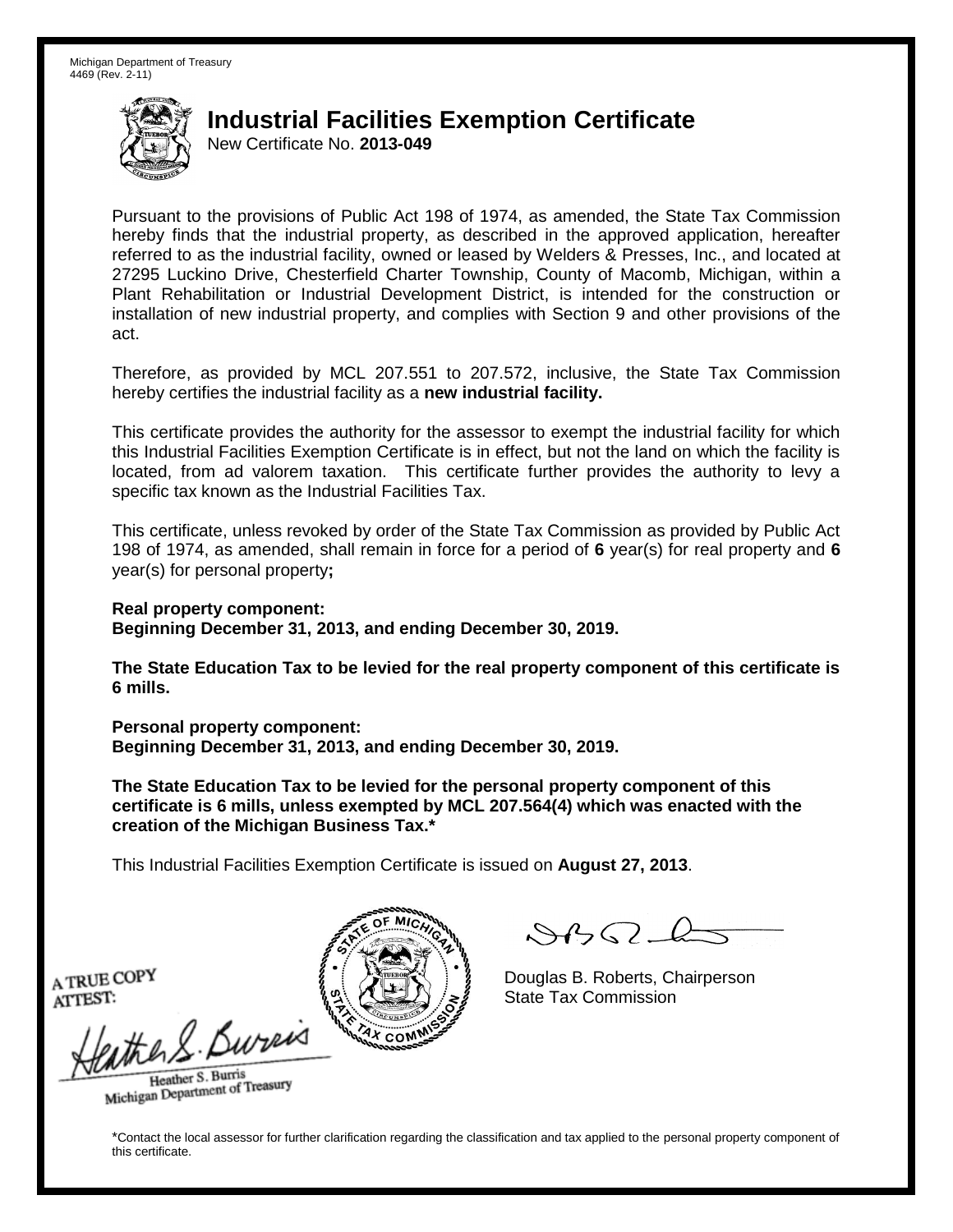

ANDY DILLON STATE TREASURER

August 29, 2013

Todd Geglio Advantage Label and Packaging, Inc. 3919 North Greenbrooke Drive SE Kentwood, MI 49512

Dear Sir/Madam:

RICK SNYDER GOVERNOR

Pursuant to the requirements of Public Act 198 of 1974, as amended, the State Tax Commission (Commission) has issued an Industrial Facility Exemption Certificate numbered 2013-050, to Advantage Label and Packaging, Inc. located in the City of Kentwood, Kent County. This certificate was issued at the August 27, 2013 meeting of the Commission and the investment amounts approved are as follows:

Real Property: \$7,500

Personal Property: \$278,900

The State Education Tax to be levied for this certificate is 6 mills.

In accordance with MCL 24.304, the local unit of government or applicant has sixty days from the date of this letter to request a hearing to correct an error contained in the enclosed certificate.

Notification of completion of this project shall be filed with the Commission within 30 days of project completion. Within 90 days of project completion, a report of final costs shall be filed with the assessing officer of the local unit and the Commission.

If you have further questions regarding the issuance of this industrial facility exemption certificate, please call 517-373-2408.

Sincerely,

Kelli-Sor

Kelli Sobel, Executive Secretary State Tax Commission

Enclosure cc: Deborah K. Ring, Assessor, City of Kentwood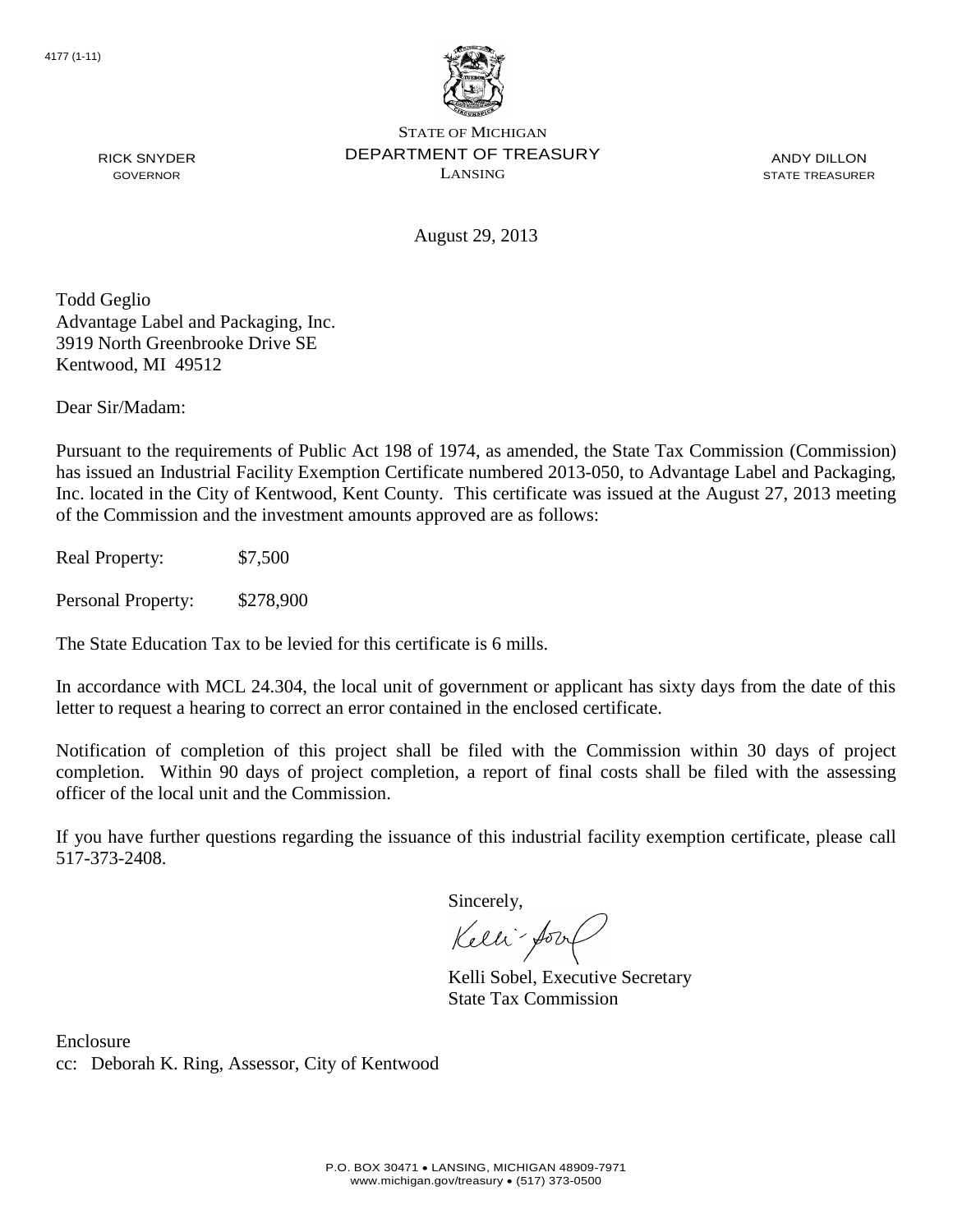New Certificate No. **2013-050**

Pursuant to the provisions of Public Act 198 of 1974, as amended, the State Tax Commission hereby finds that the industrial property, as described in the approved application, hereafter referred to as the industrial facility, owned or leased by Advantage Label and Packaging, Inc., and located at 3919 North Greenbrooke Drive SE, City of Kentwood, County of Kent, Michigan, within a Plant Rehabilitation or Industrial Development District, is intended for the construction or installation of new industrial property, and complies with Section 9 and other provisions of the act.

Therefore, as provided by MCL 207.551 to 207.572, inclusive, the State Tax Commission hereby certifies the industrial facility as a **new industrial facility.**

This certificate provides the authority for the assessor to exempt the industrial facility for which this Industrial Facilities Exemption Certificate is in effect, but not the land on which the facility is located, from ad valorem taxation. This certificate further provides the authority to levy a specific tax known as the Industrial Facilities Tax.

This certificate, unless revoked by order of the State Tax Commission as provided by Public Act 198 of 1974, as amended, shall remain in force for a period of **12** year(s) for real property and **8** year(s) for personal property**;**

**Real property component: Beginning December 31, 2013, and ending December 30, 2025.**

**The State Education Tax to be levied for the real property component of this certificate is 6 mills.**

**Personal property component: Beginning December 31, 2013, and ending December 30, 2021.**

**The State Education Tax to be levied for the personal property component of this certificate is 6 mills, unless exempted by MCL 207.564(4) which was enacted with the creation of the Michigan Business Tax.\***

This Industrial Facilities Exemption Certificate is issued on **August 27, 2013**.

 $\mathcal{A}_{\mathcal{A}}\Omega$ 

Douglas B. Roberts, Chairperson State Tax Commission

A TRUE COPY ATTEST:

the S. Bureis

Heather S. Burris Heather S. Buris<br>Michigan Department of Treasury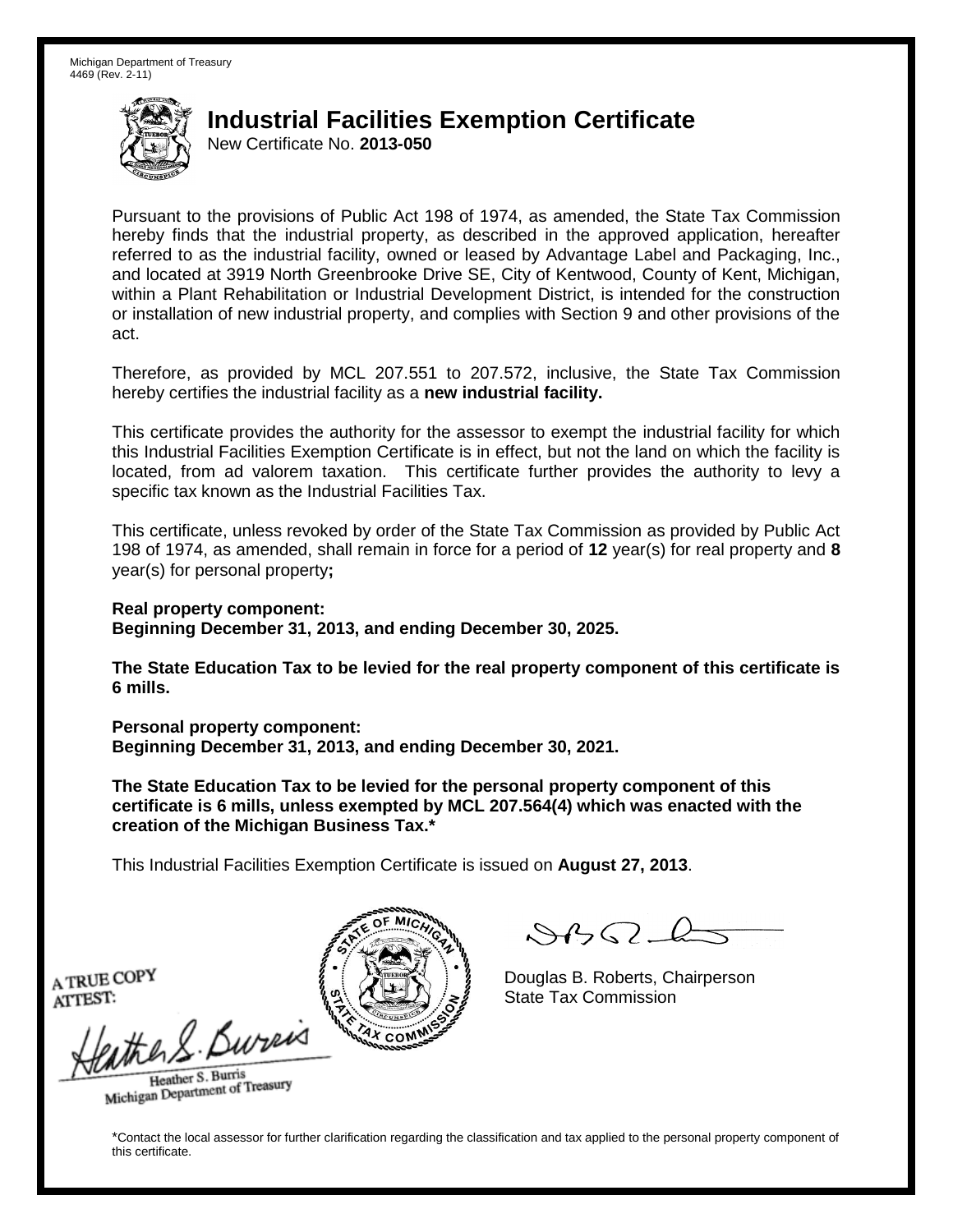

ANDY DILLON STATE TREASURER

August 29, 2013

Christopher A. Wysong Plasma-Tec, Inc. 7500 Clyde Park Avenue SW Byron Center, MI 49315

RICK SNYDER GOVERNOR

Dear Sir/Madam:

Pursuant to the requirements of Public Act 198 of 1974, as amended, the State Tax Commission (Commission) has issued an Industrial Facility Exemption Certificate numbered 2013-054, to Plasma-Tec, Inc. located in Leighton Township, Allegan County. This certificate was issued at the August 27, 2013 meeting of the Commission and the investment amounts approved are as follows:

Real Property: \$1,600,000

Personal Property: \$

The State Education Tax to be levied for this certificate is 6 mills.

In accordance with MCL 24.304, the local unit of government or applicant has sixty days from the date of this letter to request a hearing to correct an error contained in the enclosed certificate.

Notification of completion of this project shall be filed with the Commission within 30 days of project completion. Within 90 days of project completion, a report of final costs shall be filed with the assessing officer of the local unit and the Commission.

If you have further questions regarding the issuance of this industrial facility exemption certificate, please call 517-373-2408.

Sincerely,

Kelli-Sorr

Kelli Sobel, Executive Secretary State Tax Commission

Enclosure cc: Laura J. Stob, Assessor, Leighton Township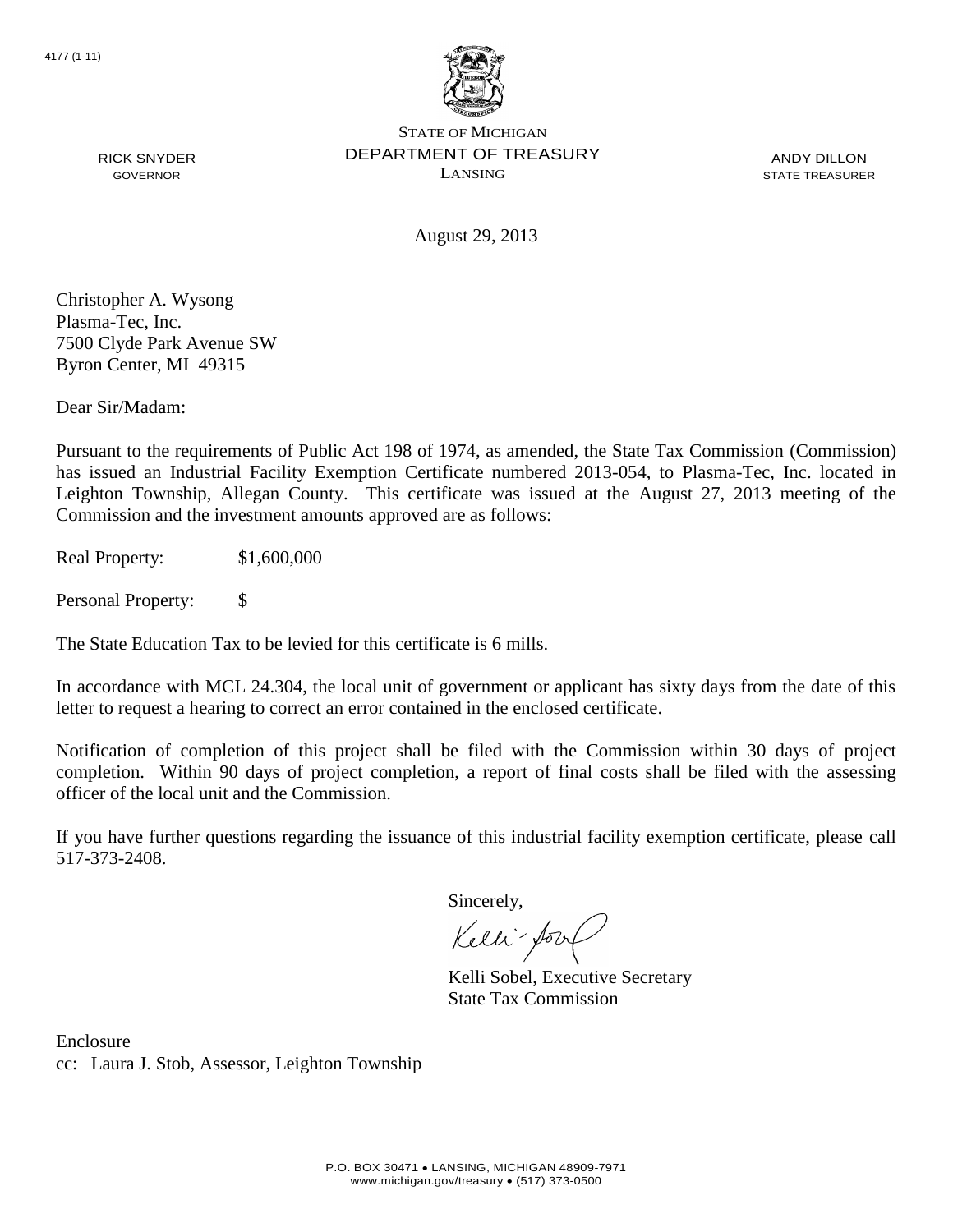New Certificate No. **2013-054**

Pursuant to the provisions of Public Act 198 of 1974, as amended, the State Tax Commission hereby finds that the industrial property, as described in the approved application, hereafter referred to as the industrial facility, owned or leased by Plasma-Tec, Inc., and located at Lots 5 through 10, inclusive, Moline Industrial Park, Leighton Township, County of Allegan, Michigan, within a Plant Rehabilitation or Industrial Development District, is intended for the construction or installation of new industrial property, and complies with Section 9 and other provisions of the act.

Therefore, as provided by MCL 207.551 to 207.572, inclusive, the State Tax Commission hereby certifies the industrial facility as a **new industrial facility.**

This certificate provides the authority for the assessor to exempt the industrial facility for which this Industrial Facilities Exemption Certificate is in effect, but not the land on which the facility is located, from ad valorem taxation. This certificate further provides the authority to levy a specific tax known as the Industrial Facilities Tax.

This certificate, unless revoked by order of the State Tax Commission as provided by Public Act 198 of 1974, as amended, shall remain in force for a period of **12** year(s) for real property and **0** year(s) for personal property**;**

**Real property component: Beginning December 31, 2013, and ending December 30, 2026.**

**The State Education Tax to be levied for the real property component of this certificate is 6 mills.**

This Industrial Facilities Exemption Certificate is issued on **August 27, 2013**.

A TRUE COPY ATTEST:

enther S. Bureix

Heather S. Burris Heather S. Burns<br>Michigan Department of Treasury



 $8450 - 6$ 

Douglas B. Roberts, Chairperson State Tax Commission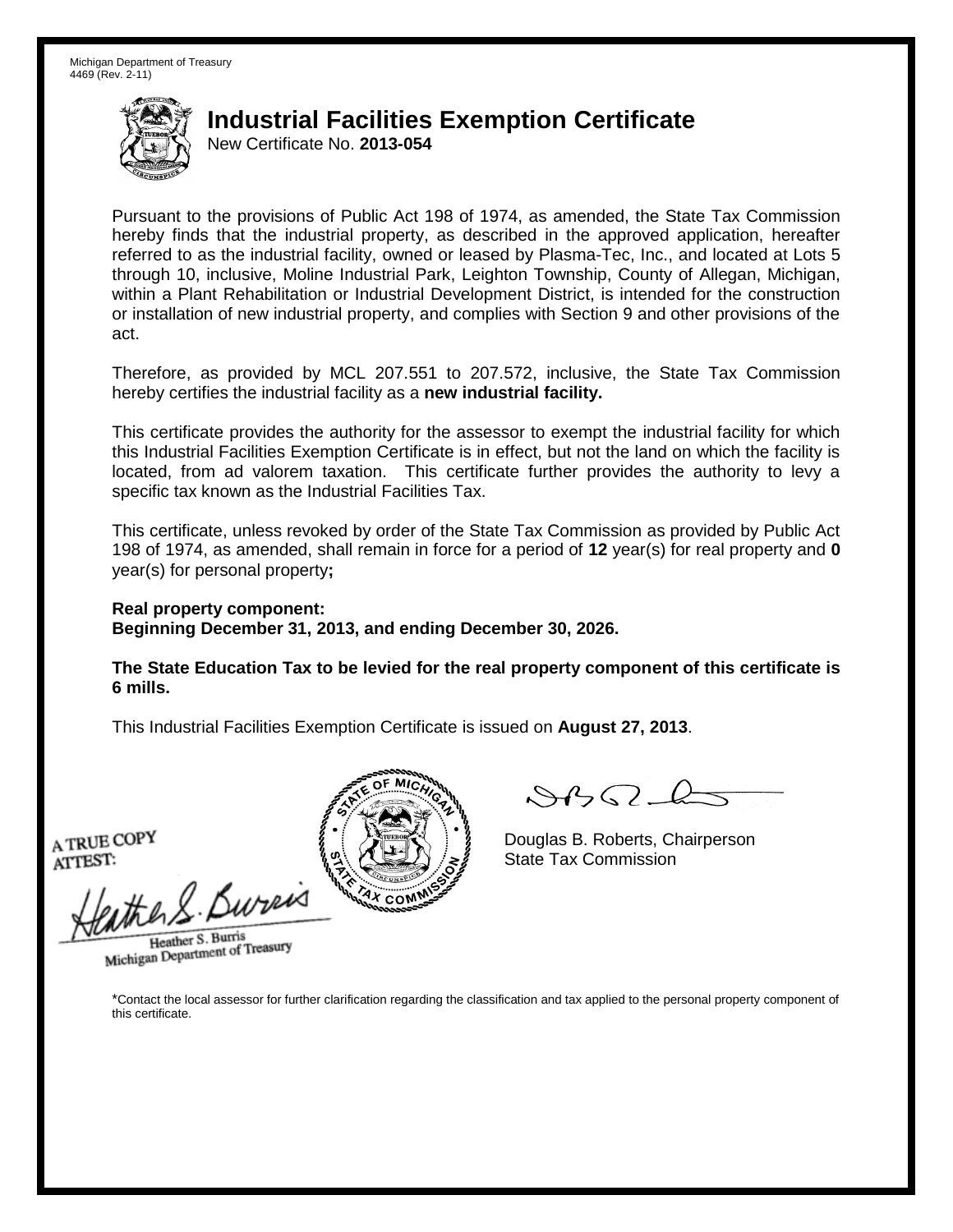

ANDY DILLON STATE TREASURER

RICK SNYDER GOVERNOR

August 29, 2013

George A. Shaieb Whitlam Label Co., Inc. 24800 Sherwood Avenue Center Lin, MI 48015

Dear Sir/Madam:

Pursuant to the requirements of Public Act 198 of 1974, as amended, the State Tax Commission (Commission) has issued an Industrial Facility Exemption Certificate numbered 2013-055, to Whitlam Label Co., Inc. located in the City of Center Line, Macomb County. This certificate was issued at the August 27, 2013 meeting of the Commission and the investment amounts approved are as follows:

Real Property: \$

Personal Property: \$2,173,000

The State Education Tax to be levied for this certificate is 6 mills.

In accordance with MCL 24.304, the local unit of government or applicant has sixty days from the date of this letter to request a hearing to correct an error contained in the enclosed certificate.

Notification of completion of this project shall be filed with the Commission within 30 days of project completion. Within 90 days of project completion, a report of final costs shall be filed with the assessing officer of the local unit and the Commission.

If you have further questions regarding the issuance of this industrial facility exemption certificate, please call 517-373-2408.

Sincerely,

Kelli-Sorr

Kelli Sobel, Executive Secretary State Tax Commission

Enclosure cc: Thomas D. Monchak, Assessor, City of Center Line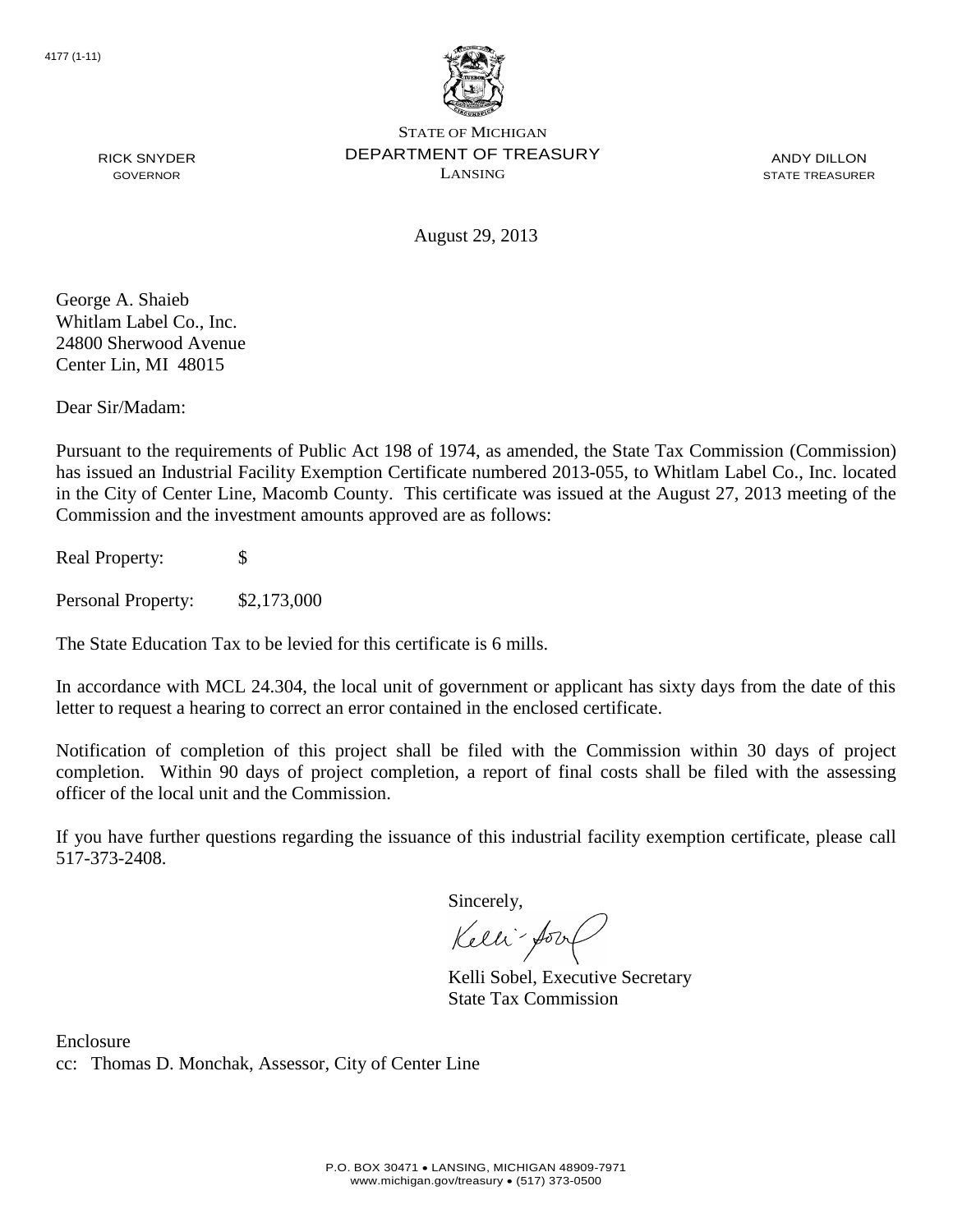New Certificate No. **2013-055**

Pursuant to the provisions of Public Act 198 of 1974, as amended, the State Tax Commission hereby finds that the industrial property, as described in the approved application, hereafter referred to as the industrial facility, owned or leased by Whitlam Label Co., Inc., and located at 24800 Sherwood Avenue, City of Center Line, County of Macomb, Michigan, within a Plant Rehabilitation or Industrial Development District, is intended for the construction or installation of new industrial property, and complies with Section 9 and other provisions of the act.

Therefore, as provided by MCL 207.551 to 207.572, inclusive, the State Tax Commission hereby certifies the industrial facility as a **new industrial facility.**

This certificate provides the authority for the assessor to exempt the industrial facility for which this Industrial Facilities Exemption Certificate is in effect, but not the land on which the facility is located, from ad valorem taxation. This certificate further provides the authority to levy a specific tax known as the Industrial Facilities Tax.

This certificate, unless revoked by order of the State Tax Commission as provided by Public Act 198 of 1974, as amended, shall remain in force for a period of **0** year(s) for real property and **12** year(s) for personal property**;**

**Personal property component: Beginning December 31, 2013, and ending December 30, 2025.**

**The State Education Tax to be levied for the personal property component of this certificate is 6 mills, unless exempted by MCL 207.564(4) which was enacted with the creation of the Michigan Business Tax.\***

This Industrial Facilities Exemption Certificate is issued on **August 27, 2013**.

A TRUE COPY ATTEST:

eather & Bureix

Heather S. Burris Heather S. Burns<br>Michigan Department of Treasury



 $8450 - 6$ 

Douglas B. Roberts, Chairperson State Tax Commission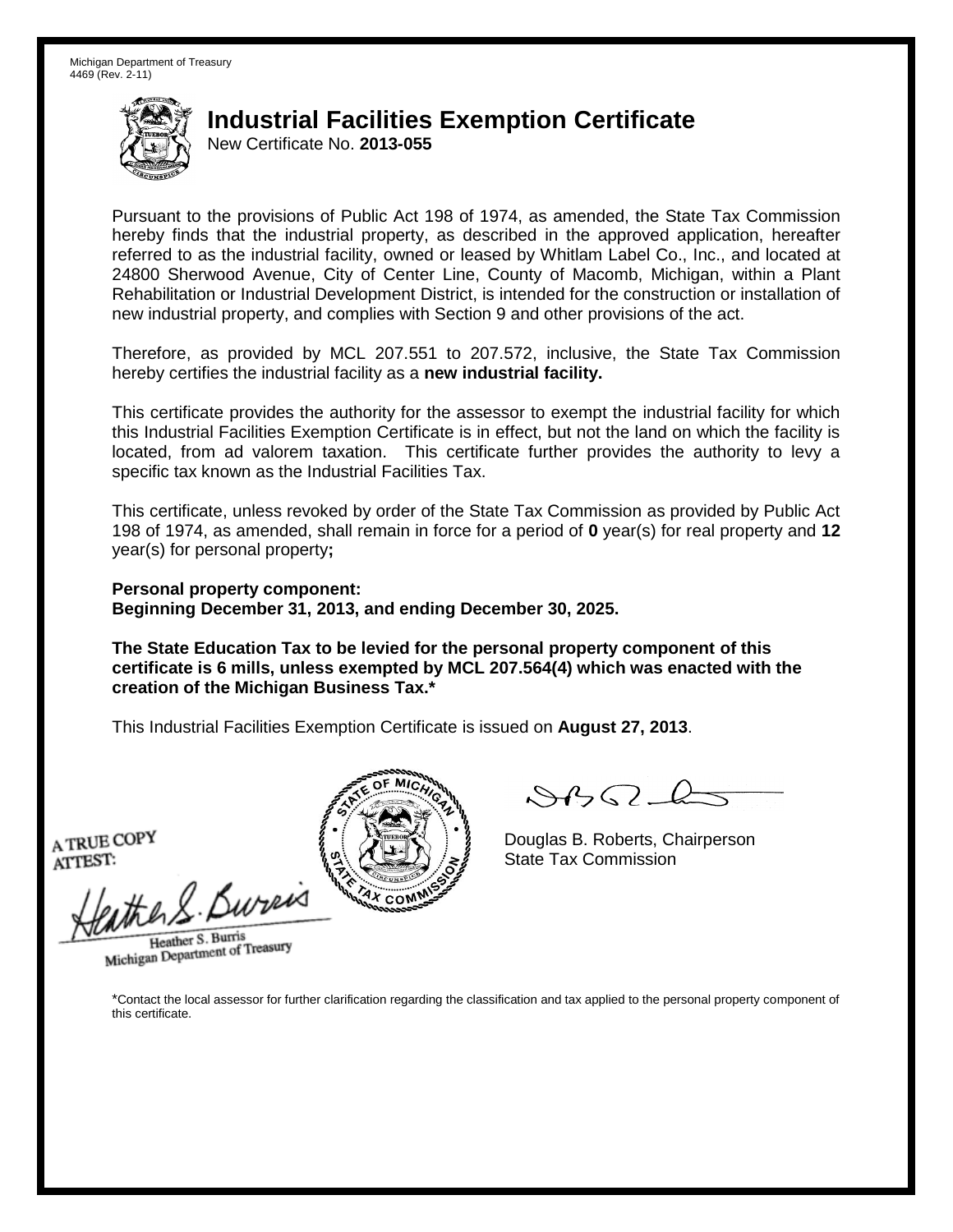

ANDY DILLON STATE TREASURER

August 29, 2013

Mike Baccellieri Magna Mirrors of America, Inc. 521 Newpark Boulevard Newmarket, ON L3Y 4X7

RICK SNYDER GOVERNOR

Dear Sir/Madam:

Pursuant to the requirements of Public Act 198 of 1974, as amended, the State Tax Commission (Commission) has issued an Industrial Facility Exemption Certificate numbered 2013-056, to Magna Mirrors of America, Inc. located in Holland Charter Township, Ottawa County. This certificate was issued at the August 27, 2013 meeting of the Commission and the investment amounts approved are as follows:

Real Property: \$

Personal Property: \$3,371,535

The State Education Tax to be levied for this certificate is 6 mills.

In accordance with MCL 24.304, the local unit of government or applicant has sixty days from the date of this letter to request a hearing to correct an error contained in the enclosed certificate.

Notification of completion of this project shall be filed with the Commission within 30 days of project completion. Within 90 days of project completion, a report of final costs shall be filed with the assessing officer of the local unit and the Commission.

If you have further questions regarding the issuance of this industrial facility exemption certificate, please call 517-373-2408.

Sincerely,

Kelli-Sorr

Kelli Sobel, Executive Secretary State Tax Commission

Enclosure cc: Howard J. Feyen, Assessor, Holland Charter Township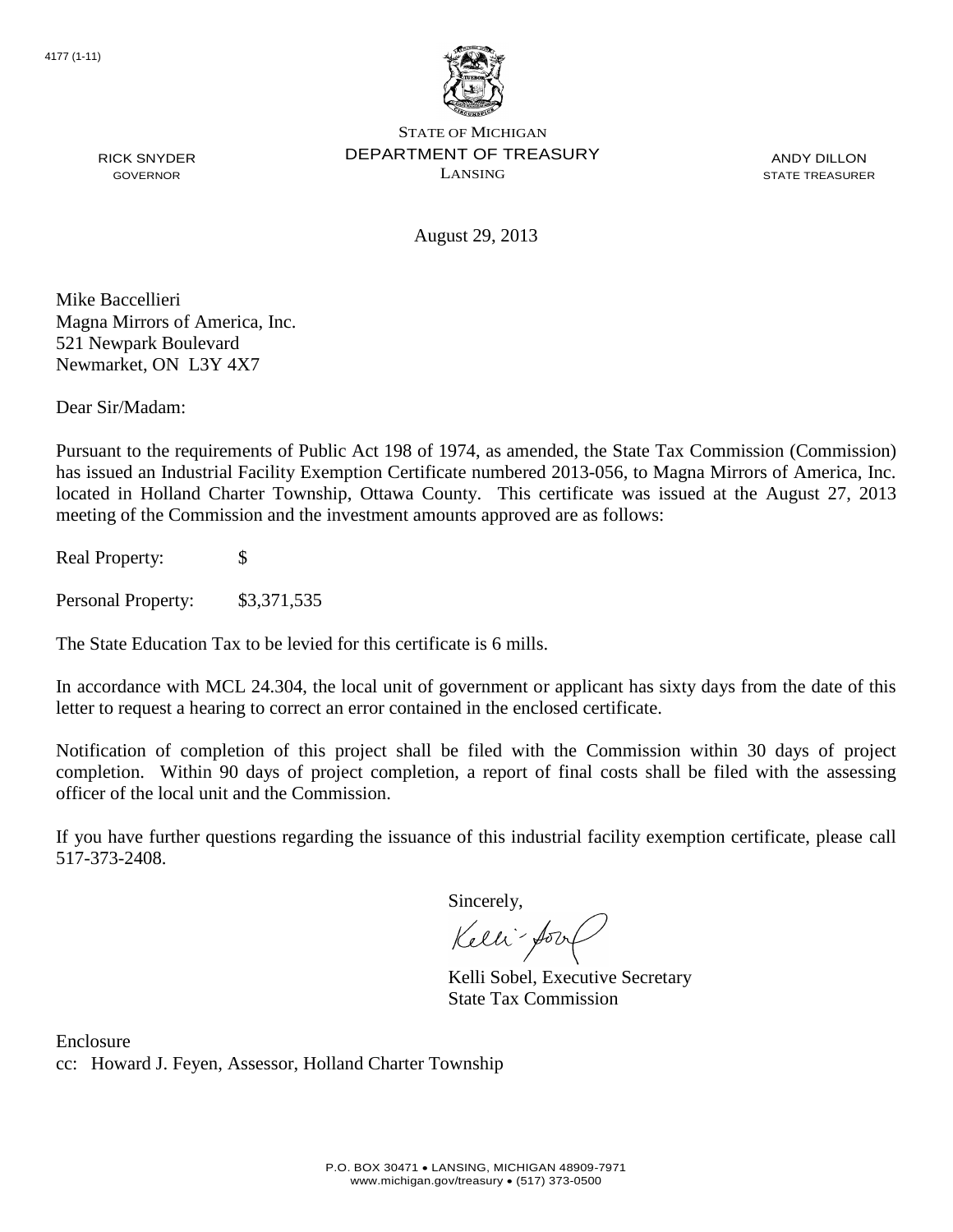New Certificate No. **2013-056**

Pursuant to the provisions of Public Act 198 of 1974, as amended, the State Tax Commission hereby finds that the industrial property, as described in the approved application, hereafter referred to as the industrial facility, owned or leased by Magna Mirrors of America, Inc., and located at 3501 John F. Donnelly Drive, Holland Charter Township, County of Ottawa, Michigan, within a Plant Rehabilitation or Industrial Development District, is intended for the construction or installation of new industrial property, and complies with Section 9 and other provisions of the act.

Therefore, as provided by MCL 207.551 to 207.572, inclusive, the State Tax Commission hereby certifies the industrial facility as a **new industrial facility.**

This certificate provides the authority for the assessor to exempt the industrial facility for which this Industrial Facilities Exemption Certificate is in effect, but not the land on which the facility is located, from ad valorem taxation. This certificate further provides the authority to levy a specific tax known as the Industrial Facilities Tax.

This certificate, unless revoked by order of the State Tax Commission as provided by Public Act 198 of 1974, as amended, shall remain in force for a period of **0** year(s) for real property and **12** year(s) for personal property**;**

**Personal property component: Beginning December 31, 2013, and ending December 30, 2026.**

**The State Education Tax to be levied for the personal property component of this certificate is 6 mills, unless exempted by MCL 207.564(4) which was enacted with the creation of the Michigan Business Tax.\***

This Industrial Facilities Exemption Certificate is issued on **August 27, 2013**.

A TRUE COPY ATTEST:

ather S. Buren

Heather S. Burris Heather S. Burns<br>Michigan Department of Treasury



Douglas B. Roberts, Chairperson State Tax Commission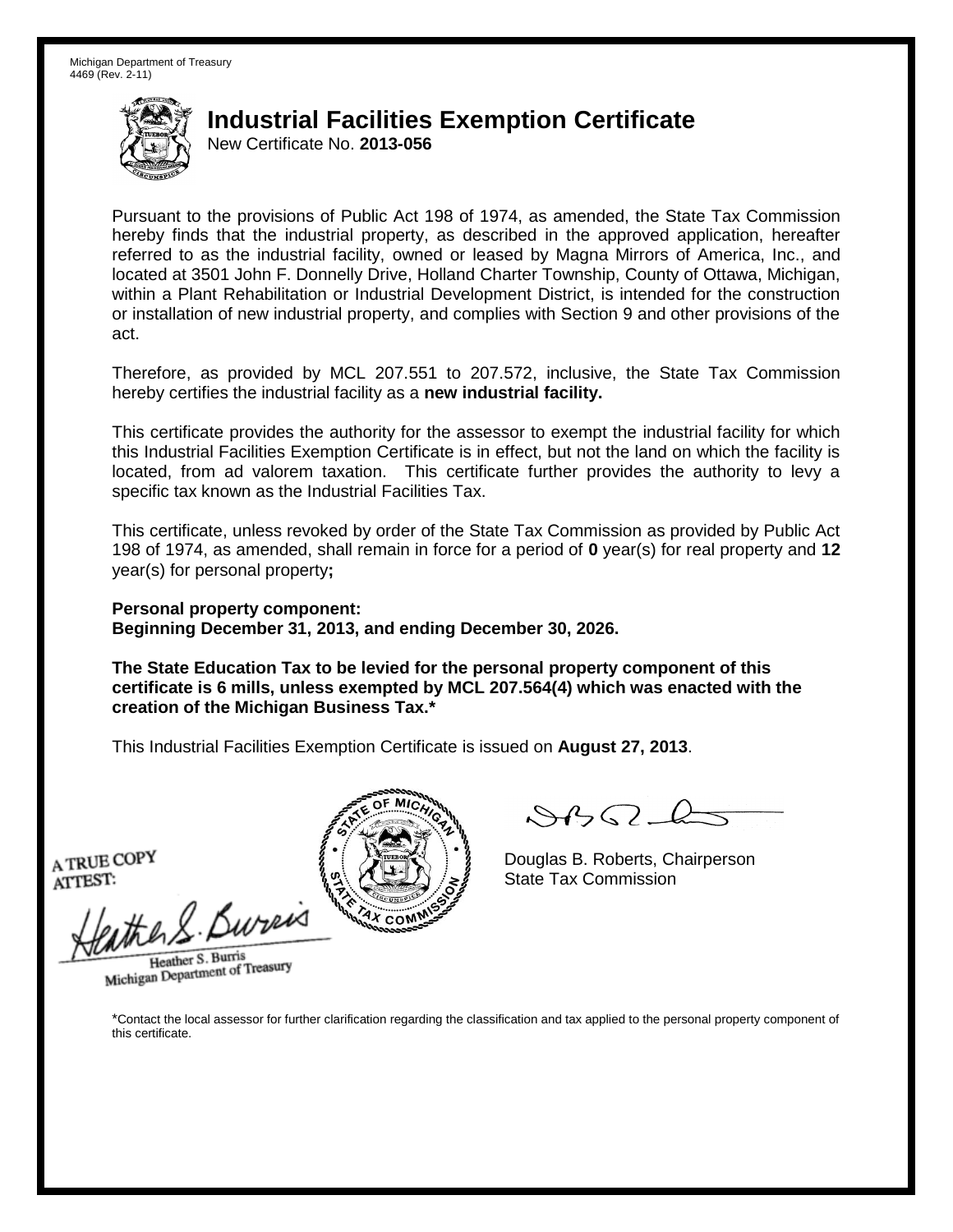

ANDY DILLON STATE TREASURER

RICK SNYDER GOVERNOR

August 29, 2013

Sabine Mosdorfer Geislinger Corporation 200 Geislinger Drive Battle Creek, MI 49037

Dear Sir/Madam:

Pursuant to the requirements of Public Act 198 of 1974, as amended, the State Tax Commission (Commission) has issued an Industrial Facility Exemption Certificate numbered 2013-059, to Geislinger Corporation located in the City of Battle Creek, Calhoun County. This certificate was issued at the August 27, 2013 meeting of the Commission and the investment amounts approved are as follows:

Real Property:  $$905,691$ 

Personal Property: \$175,820

The State Education Tax to be levied for this certificate is 6 mills.

In accordance with MCL 24.304, the local unit of government or applicant has sixty days from the date of this letter to request a hearing to correct an error contained in the enclosed certificate.

Notification of completion of this project shall be filed with the Commission within 30 days of project completion. Within 90 days of project completion, a report of final costs shall be filed with the assessing officer of the local unit and the Commission.

If you have further questions regarding the issuance of this industrial facility exemption certificate, please call 517-373-2408.

Sincerely,

Kelli-Sor

Kelli Sobel, Executive Secretary State Tax Commission

Enclosure cc: Steven M. Hudson, Assessor, City of Battle Creek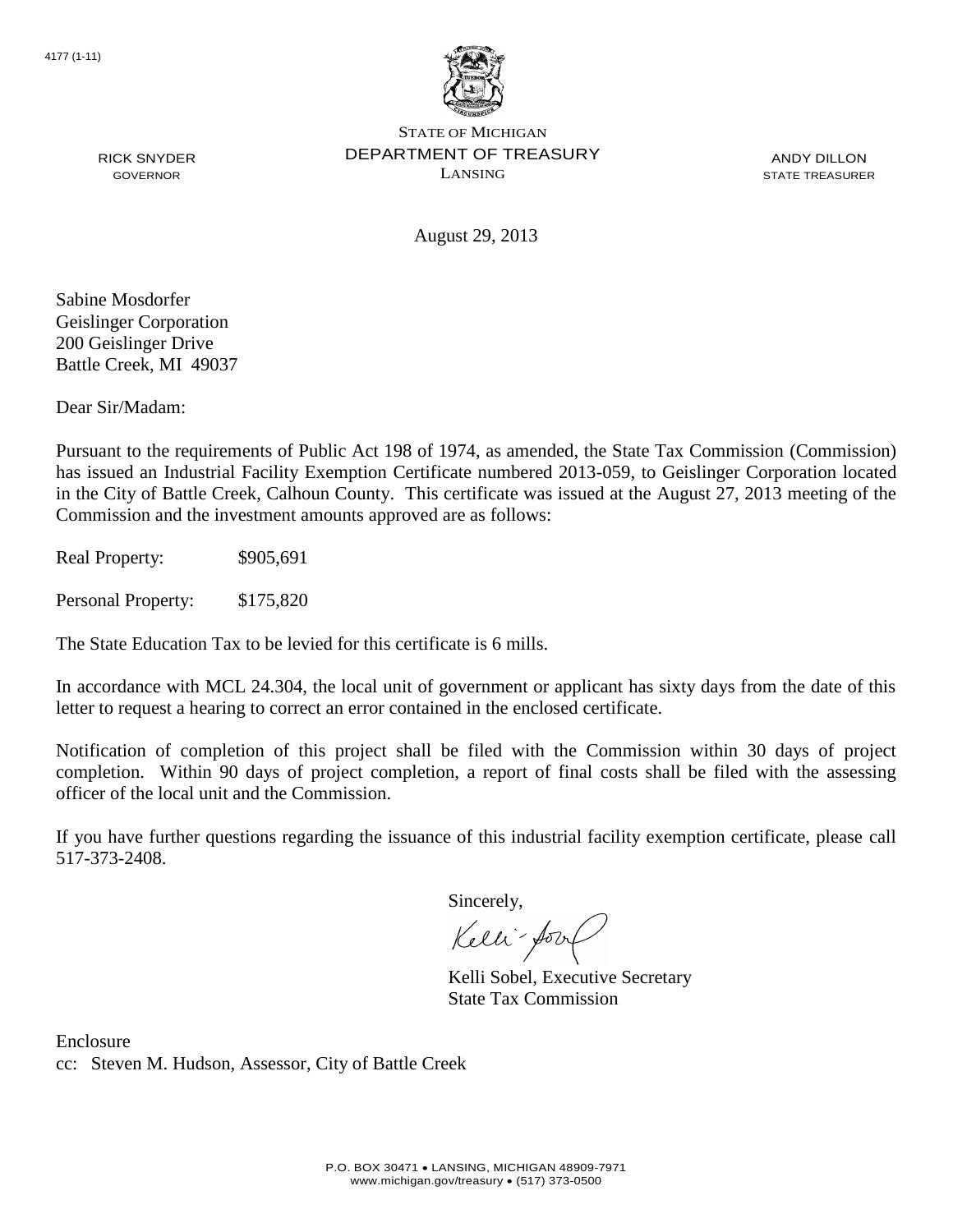New Certificate No. **2013-059**

Pursuant to the provisions of Public Act 198 of 1974, as amended, the State Tax Commission hereby finds that the industrial property, as described in the approved application, hereafter referred to as the industrial facility, owned or leased by Geislinger Corporation, and located at 200 Geislinger Drive, City of Battle Creek, County of Calhoun, Michigan, within a Plant Rehabilitation or Industrial Development District, is intended for the construction or installation of new industrial property, and complies with Section 9 and other provisions of the act.

Therefore, as provided by MCL 207.551 to 207.572, inclusive, the State Tax Commission hereby certifies the industrial facility as a **new industrial facility.**

This certificate provides the authority for the assessor to exempt the industrial facility for which this Industrial Facilities Exemption Certificate is in effect, but not the land on which the facility is located, from ad valorem taxation. This certificate further provides the authority to levy a specific tax known as the Industrial Facilities Tax.

This certificate, unless revoked by order of the State Tax Commission as provided by Public Act 198 of 1974, as amended, shall remain in force for a period of **12** year(s) for real property and **12** year(s) for personal property**;**

**Real property component: Beginning December 31, 2013, and ending December 30, 2025.**

**The State Education Tax to be levied for the real property component of this certificate is 6 mills.**

**Personal property component: Beginning December 31, 2013, and ending December 30, 2025.**

**The State Education Tax to be levied for the personal property component of this certificate is 6 mills, unless exempted by MCL 207.564(4) which was enacted with the creation of the Michigan Business Tax.\***

This Industrial Facilities Exemption Certificate is issued on **August 27, 2013**.

 $882 - 6$ 

Douglas B. Roberts, Chairperson State Tax Commission

A TRUE COPY ATTEST:

eather & Burn

Heather S. Burris Heather S. Buris<br>Michigan Department of Treasury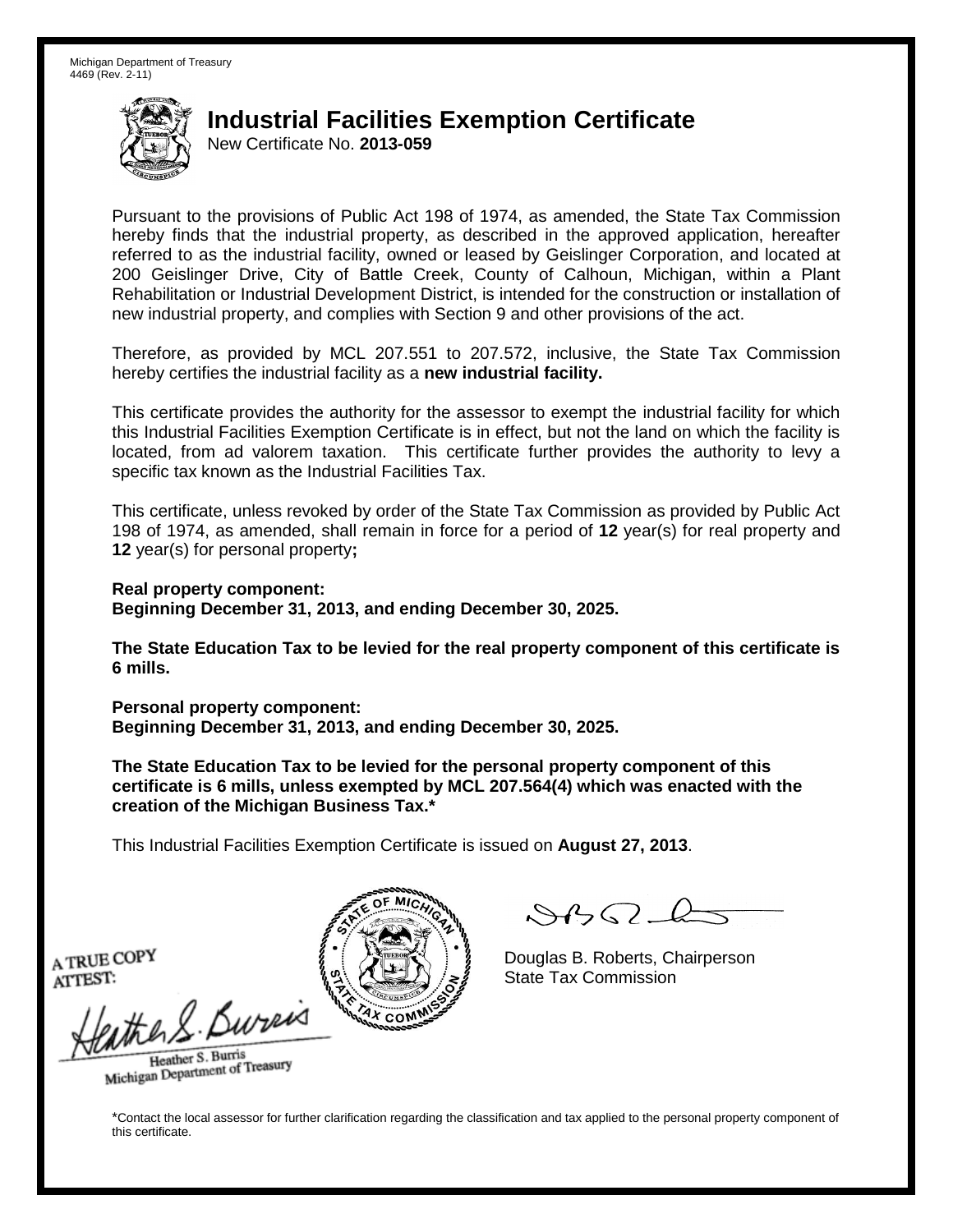

ANDY DILLON STATE TREASURER

RICK SNYDER GOVERNOR

August 29, 2013

Gerald Chambers M.K. Chambers Company 2251 Johnson Mill Road North Branch, MI 48461

Dear Sir/Madam:

Pursuant to the requirements of Public Act 198 of 1974, as amended, the State Tax Commission (Commission) has issued an Industrial Facility Exemption Certificate numbered 2013-064, to M.K. Chambers Company located in the Village of North Branch, Lapeer County. This certificate was issued at the August 27, 2013 meeting of the Commission and the investment amounts approved are as follows:

Real Property: \$

Personal Property: \$338,409

The State Education Tax to be levied for this certificate is 6 mills.

In accordance with MCL 24.304, the local unit of government or applicant has sixty days from the date of this letter to request a hearing to correct an error contained in the enclosed certificate.

Notification of completion of this project shall be filed with the Commission within 30 days of project completion. Within 90 days of project completion, a report of final costs shall be filed with the assessing officer of the local unit and the Commission.

If you have further questions regarding the issuance of this industrial facility exemption certificate, please call 517-373-2408.

Sincerely,

Kelli-Sorr

Kelli Sobel, Executive Secretary State Tax Commission

Enclosure cc: Lynn Hoffman, Assessor, Village of North Branch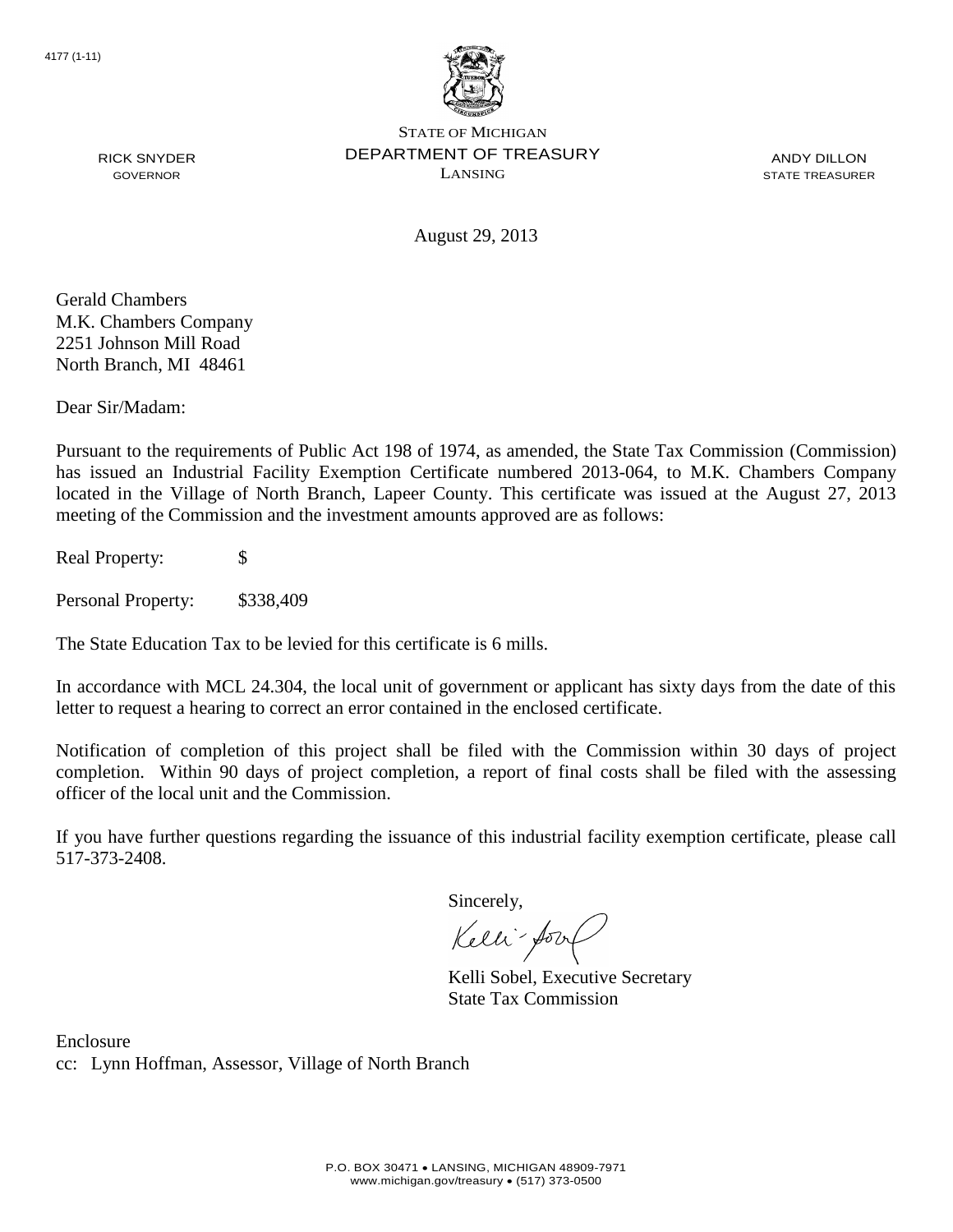New Certificate No. **2013-064**

Pursuant to the provisions of Public Act 198 of 1974, as amended, the State Tax Commission hereby finds that the industrial property, as described in the approved application, hereafter referred to as the industrial facility, owned or leased by M.K. Chambers Company, and located at 6595 Bernie Kohler Drive, Village of North Branch, County of Lapeer, Michigan, within a Plant Rehabilitation or Industrial Development District, is intended for the construction or installation of new industrial property, and complies with Section 9 and other provisions of the act.

Therefore, as provided by MCL 207.551 to 207.572, inclusive, the State Tax Commission hereby certifies the industrial facility as a **new industrial facility.**

This certificate provides the authority for the assessor to exempt the industrial facility for which this Industrial Facilities Exemption Certificate is in effect, but not the land on which the facility is located, from ad valorem taxation. This certificate further provides the authority to levy a specific tax known as the Industrial Facilities Tax.

This certificate, unless revoked by order of the State Tax Commission as provided by Public Act 198 of 1974, as amended, shall remain in force for a period of **0** year(s) for real property and **12** year(s) for personal property**;**

**Personal property component: Beginning December 31, 2013, and ending December 30, 2025.**

**The State Education Tax to be levied for the personal property component of this certificate is 6 mills, unless exempted by MCL 207.564(4) which was enacted with the creation of the Michigan Business Tax.\***

This Industrial Facilities Exemption Certificate is issued on **August 27, 2013**.

A TRUE COPY ATTEST:

eather & Bureix

Heather S. Burris Heather S. Burns<br>Michigan Department of Treasury



 $8450 - 6$ 

Douglas B. Roberts, Chairperson State Tax Commission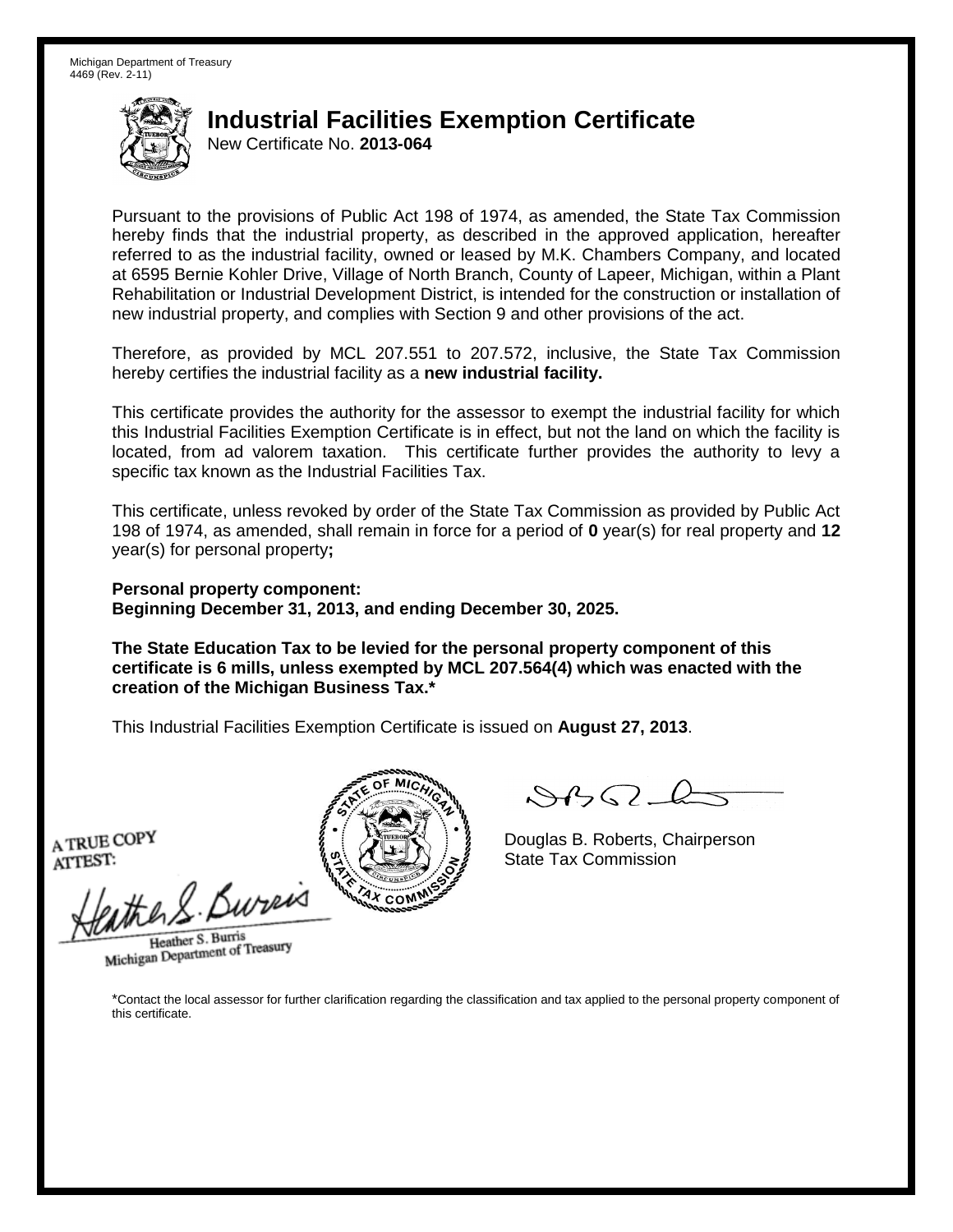

ANDY DILLON STATE TREASURER

August 29, 2013

Karen Koos Precision Machining Company 6637 Bernie Kohler Drive North Branch, MI 48461

RICK SNYDER GOVERNOR

Dear Sir/Madam:

Pursuant to the requirements of Public Act 198 of 1974, as amended, the State Tax Commission (Commission) has issued an Industrial Facility Exemption Certificate numbered 2013-065, to Precision Machining Company located in the Village of North Branch, Lapeer County. This certificate was issued at the August 27, 2013 meeting of the Commission and the investment amounts approved are as follows:

Real Property: \$

Personal Property: \$169,000

The State Education Tax to be levied for this certificate is 6 mills.

In accordance with MCL 24.304, the local unit of government or applicant has sixty days from the date of this letter to request a hearing to correct an error contained in the enclosed certificate.

Notification of completion of this project shall be filed with the Commission within 30 days of project completion. Within 90 days of project completion, a report of final costs shall be filed with the assessing officer of the local unit and the Commission.

If you have further questions regarding the issuance of this industrial facility exemption certificate, please call 517-373-2408.

Sincerely,

Kelli-Sorr

Kelli Sobel, Executive Secretary State Tax Commission

Enclosure cc: Lynn Hoffman, Assessor, Village of North Branch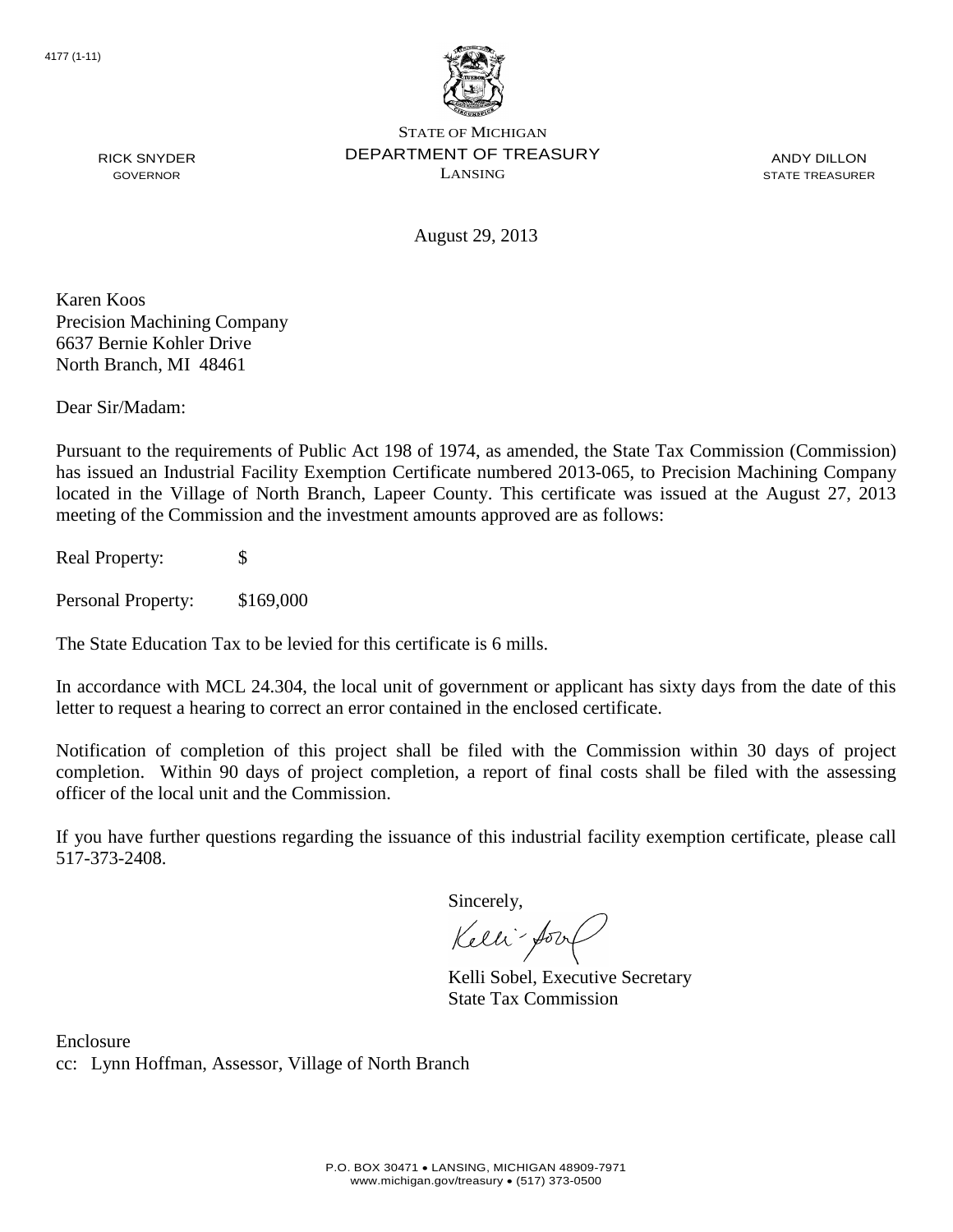New Certificate No. **2013-065**

Pursuant to the provisions of Public Act 198 of 1974, as amended, the State Tax Commission hereby finds that the industrial property, as described in the approved application, hereafter referred to as the industrial facility, owned or leased by Precision Machining Company, and located at 6637 Bernie Kohler Drive, Village of North Branch, County of Lapeer, Michigan, within a Plant Rehabilitation or Industrial Development District, is intended for the construction or installation of new industrial property, and complies with Section 9 and other provisions of the act.

Therefore, as provided by MCL 207.551 to 207.572, inclusive, the State Tax Commission hereby certifies the industrial facility as a **new industrial facility.**

This certificate provides the authority for the assessor to exempt the industrial facility for which this Industrial Facilities Exemption Certificate is in effect, but not the land on which the facility is located, from ad valorem taxation. This certificate further provides the authority to levy a specific tax known as the Industrial Facilities Tax.

This certificate, unless revoked by order of the State Tax Commission as provided by Public Act 198 of 1974, as amended, shall remain in force for a period of **0** year(s) for real property and **12** year(s) for personal property**;**

**Personal property component: Beginning December 31, 2013, and ending December 30, 2025.**

**The State Education Tax to be levied for the personal property component of this certificate is 6 mills, unless exempted by MCL 207.564(4) which was enacted with the creation of the Michigan Business Tax.\***

This Industrial Facilities Exemption Certificate is issued on **August 27, 2013**.

A TRUE COPY ATTEST:

ather S. Buren

Heather S. Burris Heather S. Burns<br>Michigan Department of Treasury



 $8450 - 6$ 

Douglas B. Roberts, Chairperson State Tax Commission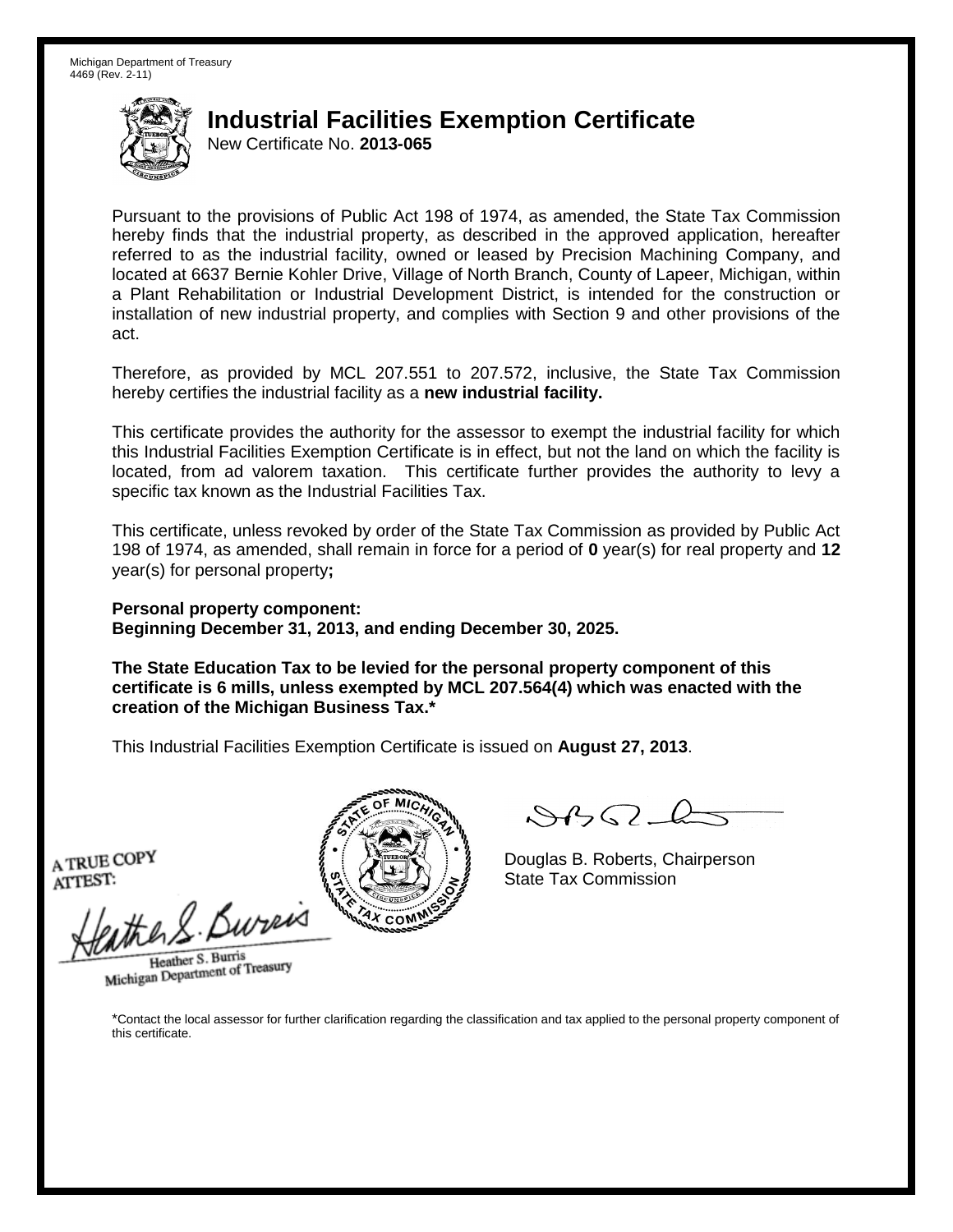

ANDY DILLON STATE TREASURER

August 29, 2013

Dawn Reau Reau Manufacturing Company 4633 North County Line Highway Britton, MI 49229

RICK SNYDER GOVERNOR

Dear Sir/Madam:

Pursuant to the requirements of Public Act 198 of 1974, as amended, the State Tax Commission (Commission) has issued an Industrial Facility Exemption Certificate numbered 2013-066, to Reau Manufacturing Company located in the Village of Dundee, Monroe County. This certificate was issued at the August 27, 2013 meeting of the Commission and the investment amounts approved are as follows:

Real Property:  $$9,625$ 

Personal Property: \$

The State Education Tax to be levied for this certificate is 6 mills.

In accordance with MCL 24.304, the local unit of government or applicant has sixty days from the date of this letter to request a hearing to correct an error contained in the enclosed certificate.

Notification of completion of this project shall be filed with the Commission within 30 days of project completion. Within 90 days of project completion, a report of final costs shall be filed with the assessing officer of the local unit and the Commission.

If you have further questions regarding the issuance of this industrial facility exemption certificate, please call 517-373-2408.

Sincerely,

Kelli-Sorr

Kelli Sobel, Executive Secretary State Tax Commission

Enclosure cc: Michael Miletti, Assessor, Village of Dundee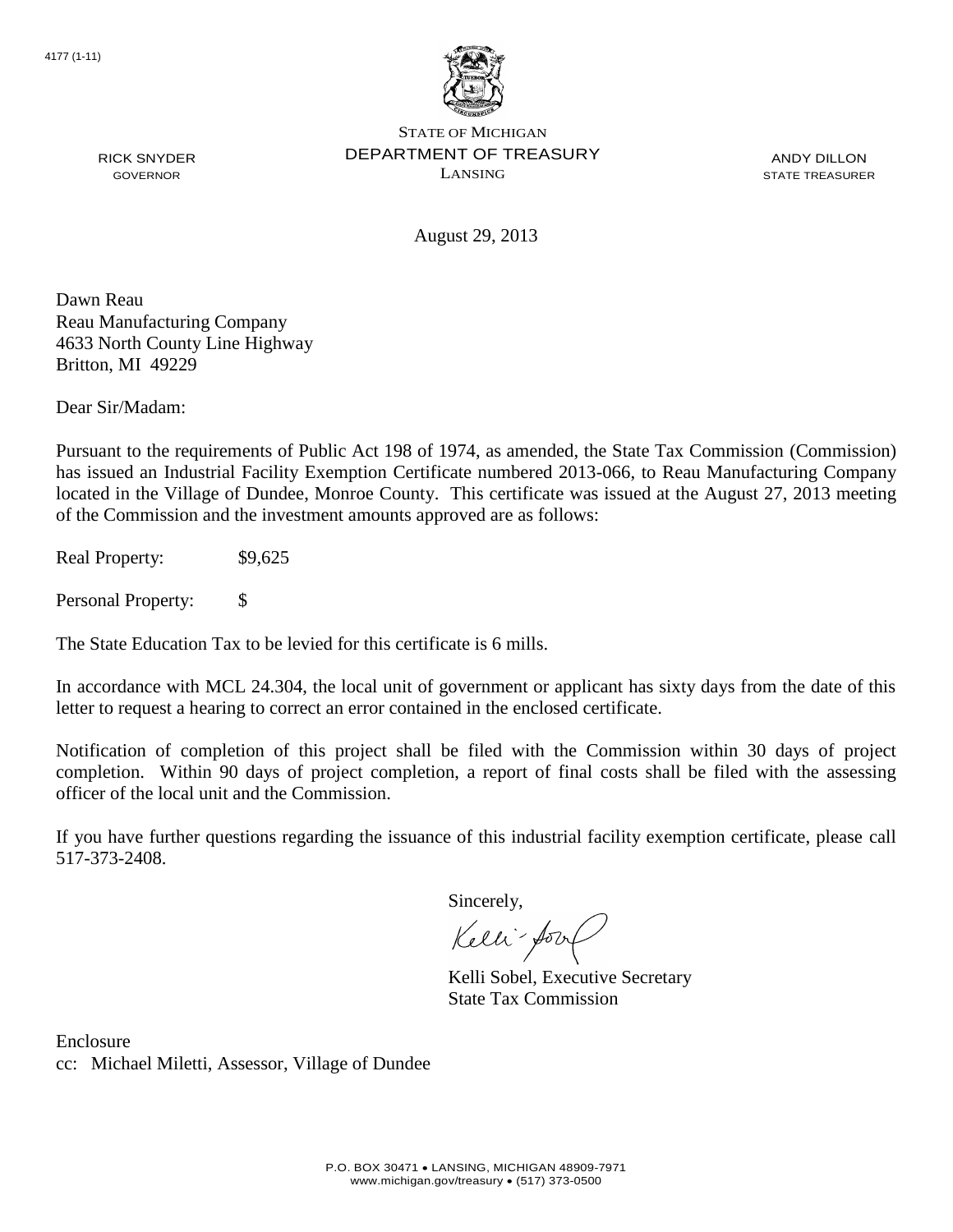New Certificate No. **2013-066**

Pursuant to the provisions of Public Act 198 of 1974, as amended, the State Tax Commission hereby finds that the industrial property, as described in the approved application, hereafter referred to as the industrial facility, owned or leased by Reau Manufacturing Company, and located at 100 Research Parkway, Village of Dundee, County of Monroe, Michigan, within a Plant Rehabilitation or Industrial Development District, is intended for the construction or installation of new industrial property, and complies with Section 9 and other provisions of the act.

Therefore, as provided by MCL 207.551 to 207.572, inclusive, the State Tax Commission hereby certifies the industrial facility as a **new industrial facility.**

This certificate provides the authority for the assessor to exempt the industrial facility for which this Industrial Facilities Exemption Certificate is in effect, but not the land on which the facility is located, from ad valorem taxation. This certificate further provides the authority to levy a specific tax known as the Industrial Facilities Tax.

This certificate, unless revoked by order of the State Tax Commission as provided by Public Act 198 of 1974, as amended, shall remain in force for a period of **12** year(s) for real property and **12** year(s) for personal property**;**

#### **Real property component: Beginning December 31, 2013, and ending December 30, 2025.**

**The State Education Tax to be levied for the real property component of this certificate is 6 mills.**

This Industrial Facilities Exemption Certificate is issued on **August 27, 2013**.

A TRUE COPY ATTEST:

eather & Bureix

Heather S. Burris Heather S. Burns<br>Michigan Department of Treasury



 $84562-6$ 

Douglas B. Roberts, Chairperson State Tax Commission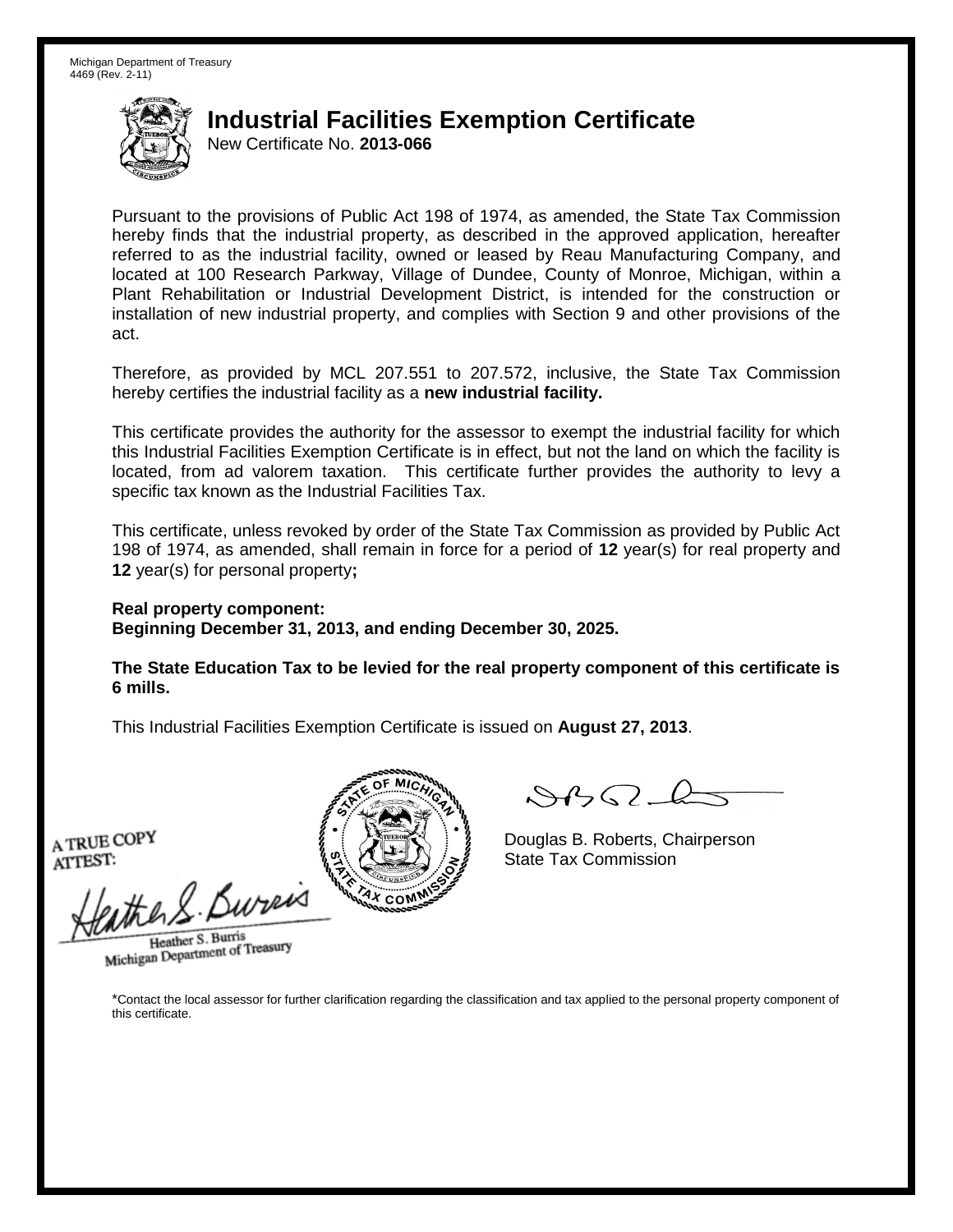

ANDY DILLON STATE TREASURER

August 29, 2013

Shigeru Sasaki Advanced Special Tools Inc. 320 Clark Road Battle Creek, MI 49037

RICK SNYDER GOVERNOR

Dear Sir/Madam:

Pursuant to the requirements of Public Act 198 of 1974, as amended, the State Tax Commission (Commission) has issued an Industrial Facility Exemption Certificate numbered 2013-073, to Advanced Special Tools Inc. located in the City of Battle Creek, Calhoun County. This certificate was issued at the August 27, 2013 meeting of the Commission and the investment amounts approved are as follows:

Real Property: \$

Personal Property: \$720,000

The State Education Tax to be levied for this certificate is 6 mills.

In accordance with MCL 24.304, the local unit of government or applicant has sixty days from the date of this letter to request a hearing to correct an error contained in the enclosed certificate.

Notification of completion of this project shall be filed with the Commission within 30 days of project completion. Within 90 days of project completion, a report of final costs shall be filed with the assessing officer of the local unit and the Commission.

If you have further questions regarding the issuance of this industrial facility exemption certificate, please call 517-373-2408.

Sincerely,

Kelli-Sor

Kelli Sobel, Executive Secretary State Tax Commission

Enclosure cc: Steven M. Hudson, Assessor, City of Battle Creek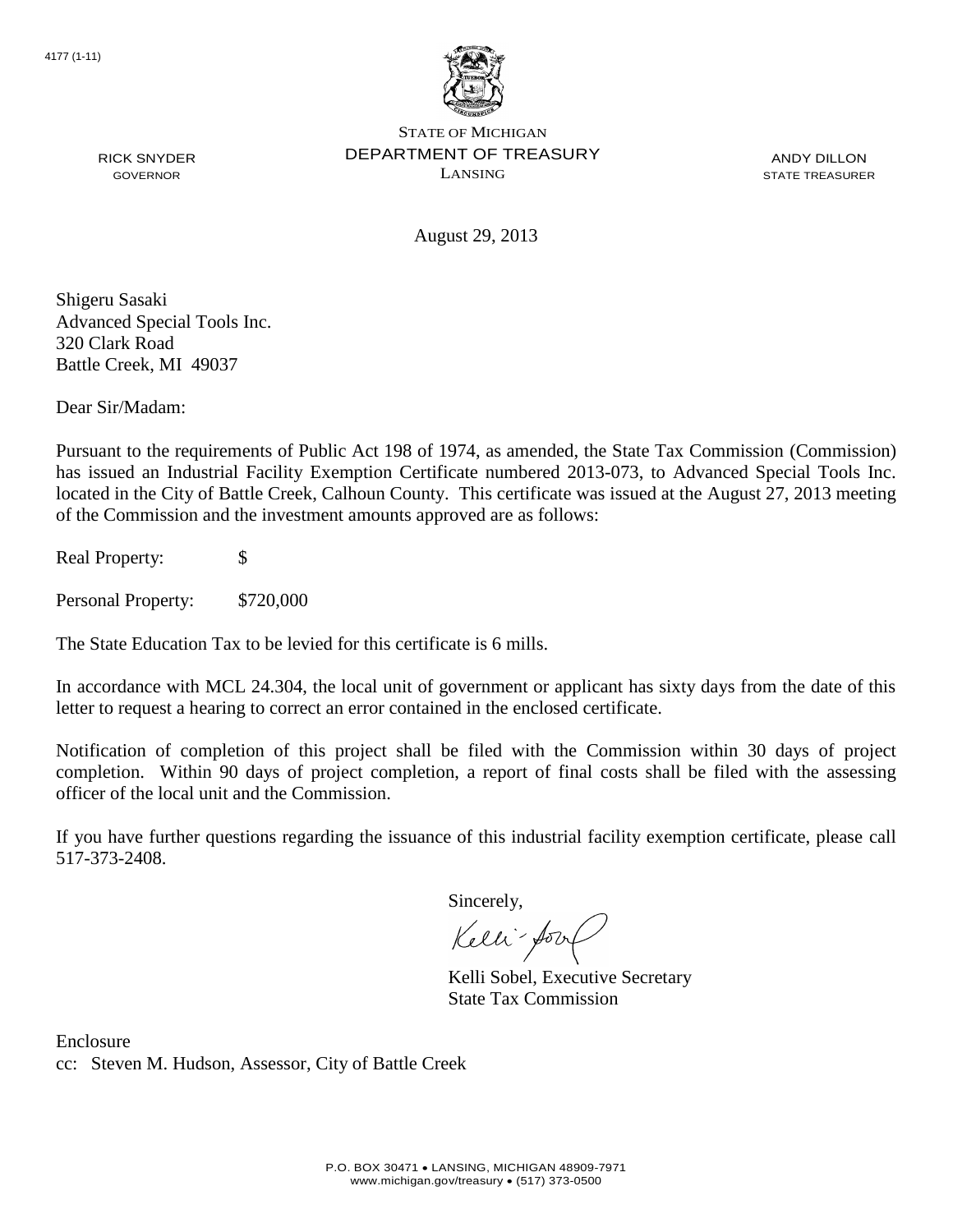New Certificate No. **2013-073**

Pursuant to the provisions of Public Act 198 of 1974, as amended, the State Tax Commission hereby finds that the industrial property, as described in the approved application, hereafter referred to as the industrial facility, owned or leased by Advanced Special Tools Inc., and located at 320 Clark Road, City of Battle Creek, County of Calhoun, Michigan, within a Plant Rehabilitation or Industrial Development District, is intended for the construction or installation of new industrial property, and complies with Section 9 and other provisions of the act.

Therefore, as provided by MCL 207.551 to 207.572, inclusive, the State Tax Commission hereby certifies the industrial facility as a **new industrial facility.**

This certificate provides the authority for the assessor to exempt the industrial facility for which this Industrial Facilities Exemption Certificate is in effect, but not the land on which the facility is located, from ad valorem taxation. This certificate further provides the authority to levy a specific tax known as the Industrial Facilities Tax.

This certificate, unless revoked by order of the State Tax Commission as provided by Public Act 198 of 1974, as amended, shall remain in force for a period of **0** year(s) for real property and **6** year(s) for personal property**;**

**Personal property component: Beginning December 31, 2013, and ending December 30, 2019.**

**The State Education Tax to be levied for the personal property component of this certificate is 6 mills, unless exempted by MCL 207.564(4) which was enacted with the creation of the Michigan Business Tax.\***

This Industrial Facilities Exemption Certificate is issued on **August 27, 2013**.

A TRUE COPY ATTEST:

eather & Bureix

Heather S. Burris Heather S. Burns<br>Michigan Department of Treasury



 $8450 - 6$ 

Douglas B. Roberts, Chairperson State Tax Commission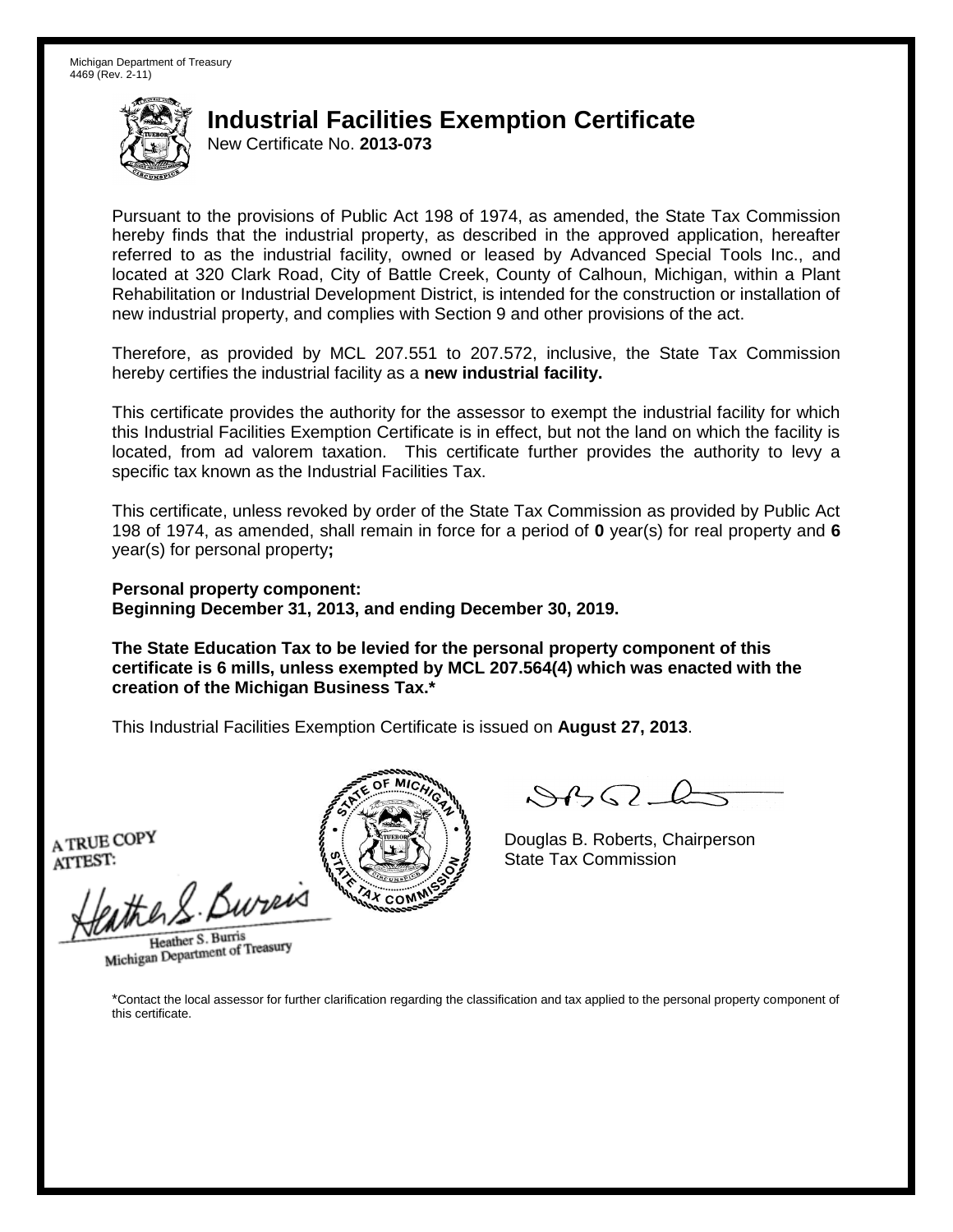

ANDY DILLON STATE TREASURER

August 29, 2013

Kazuyoshi Murase Quality Spring/Togo, Inc. 355 Jay Street Coldwater, MI 49036

RICK SNYDER GOVERNOR

Dear Sir/Madam:

Pursuant to the requirements of Public Act 198 of 1974, as amended, the State Tax Commission (Commission) has issued an Industrial Facility Exemption Certificate numbered 2013-074, to Quality Spring/Togo, Inc. located in the City of Coldwater, Branch County. This certificate was issued at the August 27, 2013 meeting of the Commission and the investment amounts approved are as follows:

Real Property: \$

Personal Property: \$732,643

The State Education Tax to be levied for this certificate is 6 mills.

In accordance with MCL 24.304, the local unit of government or applicant has sixty days from the date of this letter to request a hearing to correct an error contained in the enclosed certificate.

Notification of completion of this project shall be filed with the Commission within 30 days of project completion. Within 90 days of project completion, a report of final costs shall be filed with the assessing officer of the local unit and the Commission.

If you have further questions regarding the issuance of this industrial facility exemption certificate, please call 517-373-2408.

Sincerely,

Kelli-Sor

Kelli Sobel, Executive Secretary State Tax Commission

Enclosure cc: Debra C. Sikorski, Assessor, City of Coldwater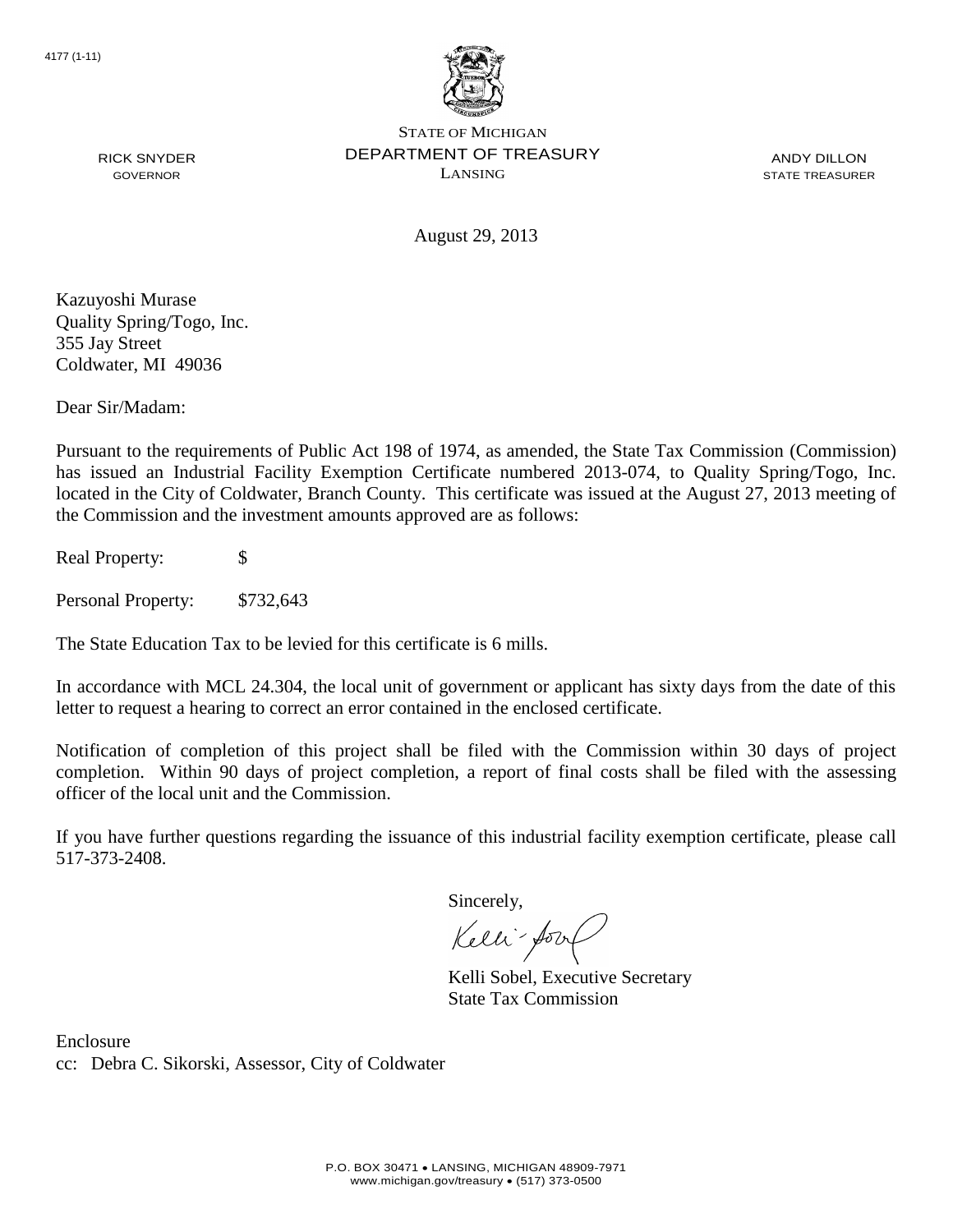New Certificate No. **2013-074**

Pursuant to the provisions of Public Act 198 of 1974, as amended, the State Tax Commission hereby finds that the industrial property, as described in the approved application, hereafter referred to as the industrial facility, owned or leased by Quality Spring/Togo, Inc., and located at 355 Jay Street, City of Coldwater, County of Branch, Michigan, within a Plant Rehabilitation or Industrial Development District, is intended for the construction or installation of new industrial property, and complies with Section 9 and other provisions of the act.

Therefore, as provided by MCL 207.551 to 207.572, inclusive, the State Tax Commission hereby certifies the industrial facility as a **new industrial facility.**

This certificate provides the authority for the assessor to exempt the industrial facility for which this Industrial Facilities Exemption Certificate is in effect, but not the land on which the facility is located, from ad valorem taxation. This certificate further provides the authority to levy a specific tax known as the Industrial Facilities Tax.

This certificate, unless revoked by order of the State Tax Commission as provided by Public Act 198 of 1974, as amended, shall remain in force for a period of **0** year(s) for real property and **6** year(s) for personal property**;**

**Personal property component: Beginning December 31, 2013, and ending December 30, 2019.**

**The State Education Tax to be levied for the personal property component of this certificate is 6 mills, unless exempted by MCL 207.564(4) which was enacted with the creation of the Michigan Business Tax.\***

This Industrial Facilities Exemption Certificate is issued on **August 27, 2013**.

A TRUE COPY ATTEST:

eather & Bureix

Heather S. Burris Heather S. Burns<br>Michigan Department of Treasury



 $8450 - 6$ 

Douglas B. Roberts, Chairperson State Tax Commission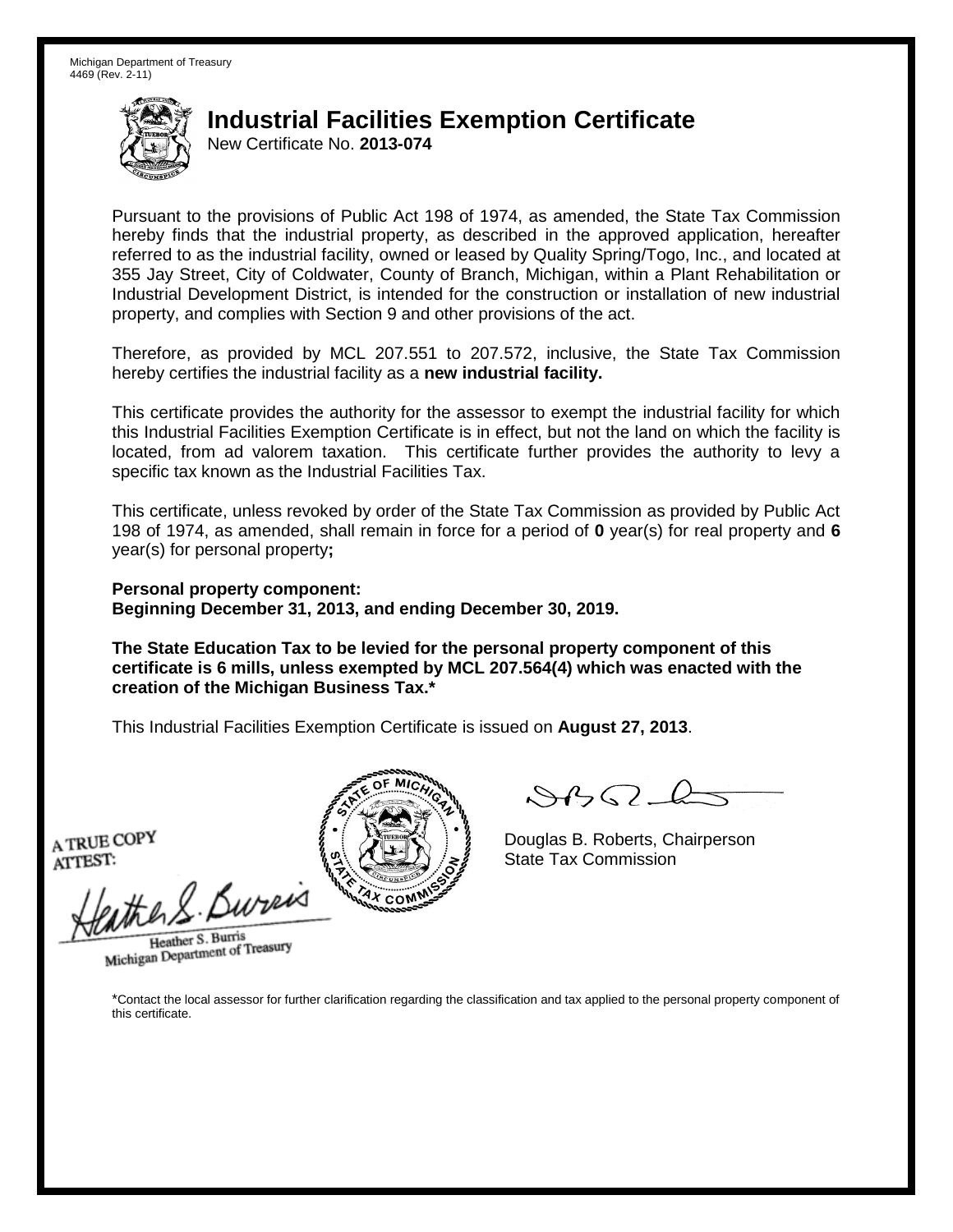

ANDY DILLON STATE TREASURER

August 29, 2013

Scott F. Gilmore S.F. Gilmore, Inc. 321 Terminal Street SW Wyoming, MI 49548

RICK SNYDER GOVERNOR

Dear Sir/Madam:

Pursuant to the requirements of Public Act 198 of 1974, as amended, the State Tax Commission (Commission) has issued an Industrial Facility Exemption Certificate numbered 2013-075, to S.F. Gilmore, Inc. located in the City of Wyoming, Kent County. This certificate was issued at the August 27, 2013 meeting of the Commission and the investment amounts approved are as follows:

Real Property: \$190,000

Personal Property: \$536,000

The State Education Tax to be levied for this certificate is 6 mills.

In accordance with MCL 24.304, the local unit of government or applicant has sixty days from the date of this letter to request a hearing to correct an error contained in the enclosed certificate.

Notification of completion of this project shall be filed with the Commission within 30 days of project completion. Within 90 days of project completion, a report of final costs shall be filed with the assessing officer of the local unit and the Commission.

If you have further questions regarding the issuance of this industrial facility exemption certificate, please call 517-373-2408.

Sincerely,

Kelli-Sor

Kelli Sobel, Executive Secretary State Tax Commission

Enclosure cc: Eugene A. Vogan, Assessor, City of Wyoming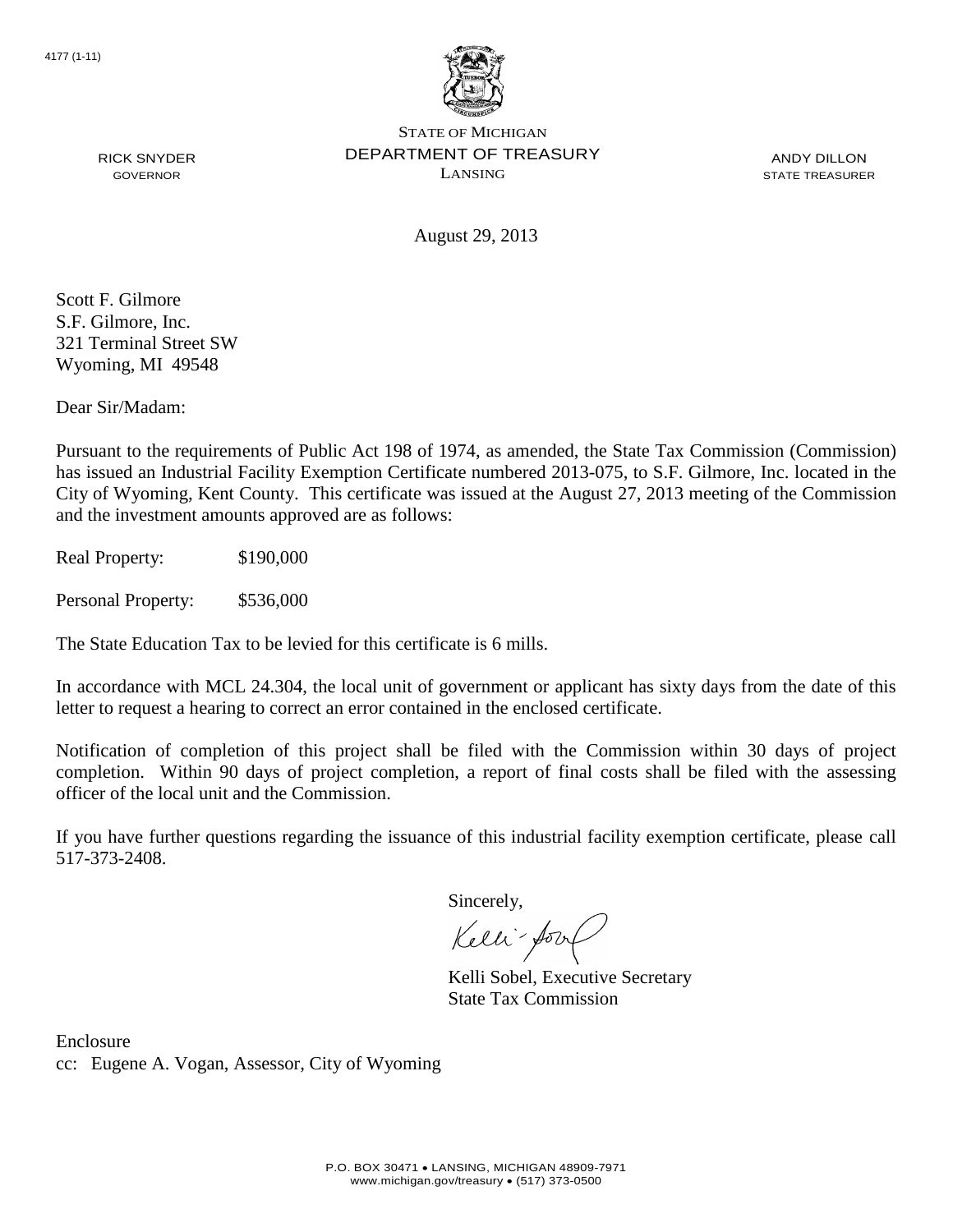New Certificate No. **2013-075**

Pursuant to the provisions of Public Act 198 of 1974, as amended, the State Tax Commission hereby finds that the industrial property, as described in the approved application, hereafter referred to as the industrial facility, owned or leased by S.F. Gilmore, Inc., and located at 321 Terminal Street SW, City of Wyoming, County of Kent, Michigan, within a Plant Rehabilitation or Industrial Development District, is intended for the construction or installation of new industrial property, and complies with Section 9 and other provisions of the act.

Therefore, as provided by MCL 207.551 to 207.572, inclusive, the State Tax Commission hereby certifies the industrial facility as a **new industrial facility.**

This certificate provides the authority for the assessor to exempt the industrial facility for which this Industrial Facilities Exemption Certificate is in effect, but not the land on which the facility is located, from ad valorem taxation. This certificate further provides the authority to levy a specific tax known as the Industrial Facilities Tax.

This certificate, unless revoked by order of the State Tax Commission as provided by Public Act 198 of 1974, as amended, shall remain in force for a period of **12** year(s) for real property and **12** year(s) for personal property**;**

**Real property component: Beginning December 31, 2013, and ending December 30, 2025.**

**The State Education Tax to be levied for the real property component of this certificate is 6 mills.**

**Personal property component: Beginning December 31, 2013, and ending December 30, 2025.**

**The State Education Tax to be levied for the personal property component of this certificate is 6 mills, unless exempted by MCL 207.564(4) which was enacted with the creation of the Michigan Business Tax.\***

This Industrial Facilities Exemption Certificate is issued on **August 27, 2013**.

 $882 - 6$ 

Douglas B. Roberts, Chairperson State Tax Commission

A TRUE COPY ATTEST:

eather & Burn

Heather S. Burris Heather S. Buris<br>Michigan Department of Treasury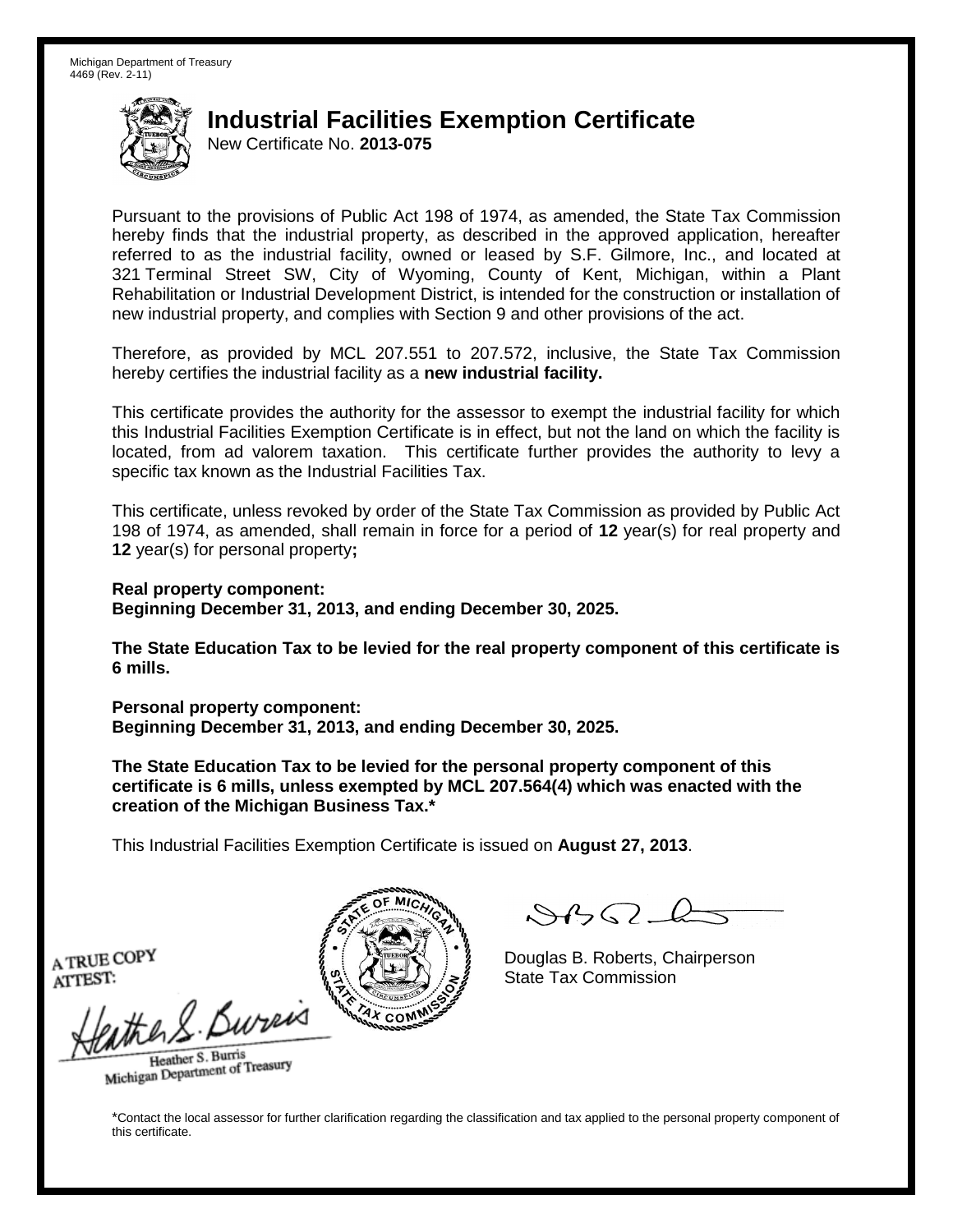

ANDY DILLON STATE TREASURER

August 29, 2013

Frank Newman The Stow Company - Holland Inc. 3311 Windquest Drive Holland, MI 49424

RICK SNYDER GOVERNOR

Dear Sir/Madam:

Pursuant to the requirements of Public Act 198 of 1974, as amended, the State Tax Commission (Commission) has issued an Industrial Facility Exemption Certificate numbered 2013-076, to The Stow Company - Holland Inc. located in Holland Charter Township, Ottawa County. This certificate was issued at the August 27, 2013 meeting of the Commission and the investment amounts approved are as follows:

Real Property: \$600,000

Personal Property: \$400,000

The State Education Tax to be levied for this certificate is 6 mills.

In accordance with MCL 24.304, the local unit of government or applicant has sixty days from the date of this letter to request a hearing to correct an error contained in the enclosed certificate.

Notification of completion of this project shall be filed with the Commission within 30 days of project completion. Within 90 days of project completion, a report of final costs shall be filed with the assessing officer of the local unit and the Commission.

If you have further questions regarding the issuance of this industrial facility exemption certificate, please call 517-373-2408.

Sincerely,

Kelli-Sorr

Kelli Sobel, Executive Secretary State Tax Commission

Enclosure cc: Howard J. Feyen, Assessor, Holland Charter Township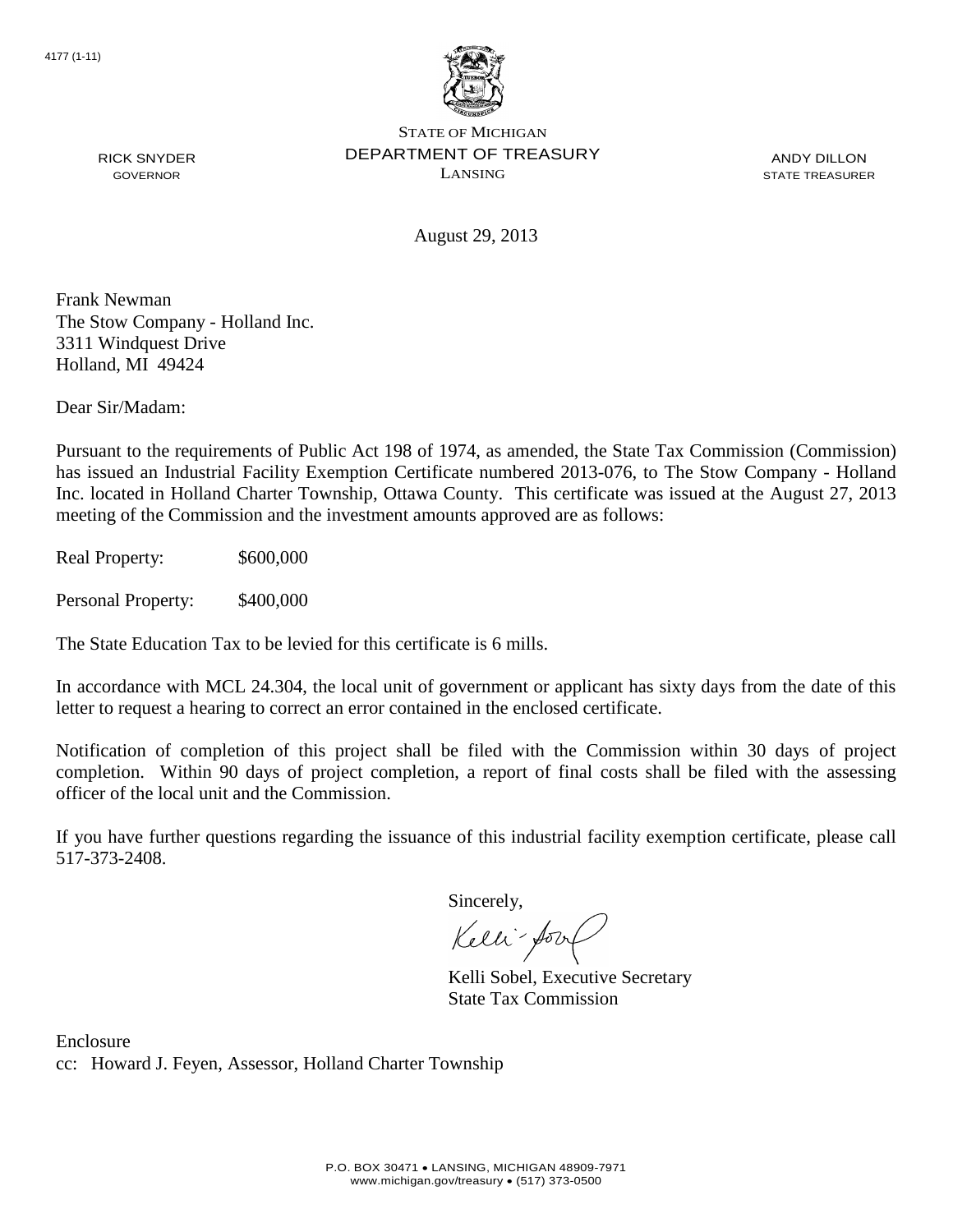New Certificate No. **2013-076**

Pursuant to the provisions of Public Act 198 of 1974, as amended, the State Tax Commission hereby finds that the industrial property, as described in the approved application, hereafter referred to as the industrial facility, owned or leased by The Stow Company - Holland Inc., and located at 3311 Windquest Drive, Holland Charter Township, County of Ottawa, Michigan, within a Plant Rehabilitation or Industrial Development District, is intended for the construction or installation of new industrial property, and complies with Section 9 and other provisions of the act.

Therefore, as provided by MCL 207.551 to 207.572, inclusive, the State Tax Commission hereby certifies the industrial facility as a **new industrial facility.**

This certificate provides the authority for the assessor to exempt the industrial facility for which this Industrial Facilities Exemption Certificate is in effect, but not the land on which the facility is located, from ad valorem taxation. This certificate further provides the authority to levy a specific tax known as the Industrial Facilities Tax.

This certificate, unless revoked by order of the State Tax Commission as provided by Public Act 198 of 1974, as amended, shall remain in force for a period of **12** year(s) for real property and **12** year(s) for personal property**;**

**Real property component:**

**Beginning December 31, 2013, and ending December 30, 2027.**

**The State Education Tax to be levied for the real property component of this certificate is 6 mills.**

**Personal property component: Beginning December 31, 2013, and ending December 30, 2027.**

**The State Education Tax to be levied for the personal property component of this certificate is 6 mills, unless exempted by MCL 207.564(4) which was enacted with the creation of the Michigan Business Tax.\***

This Industrial Facilities Exemption Certificate is issued on **August 27, 2013**.

 $\mathcal{A}_{\mathcal{A}}\Omega$ 

Douglas B. Roberts, Chairperson State Tax Commission

A TRUE COPY ATTEST:

the S. Bureis

Heather S. Burris Heather S. Buris<br>Michigan Department of Treasury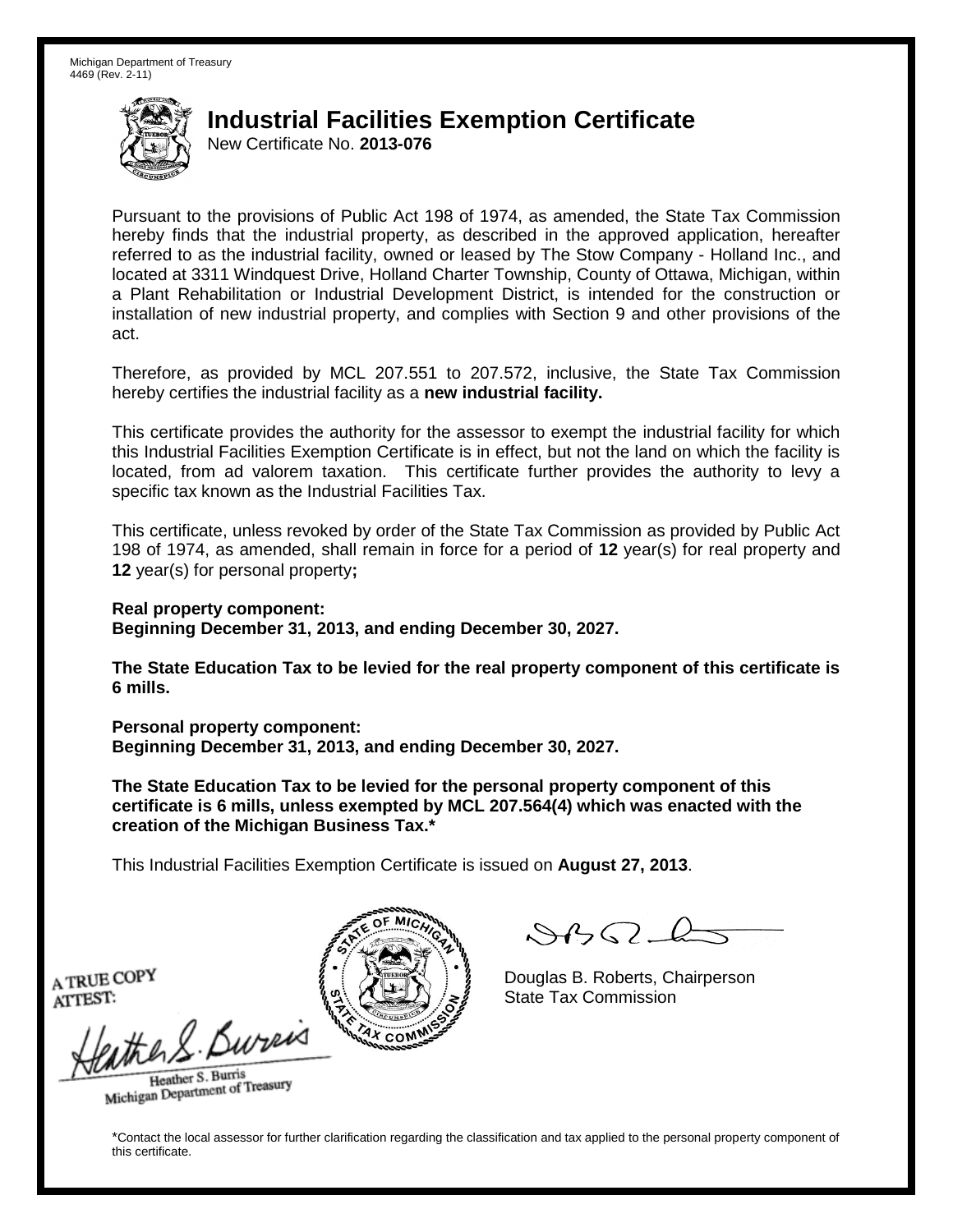

ANDY DILLON STATE TREASURER

RICK SNYDER GOVERNOR

August 29, 2013

Reed Kendall Summit Polymers, Inc. 6715 South Sprinkle Road Portage, MI 49002-9707

Dear Sir/Madam:

Pursuant to the requirements of Public Act 198 of 1974, as amended, the State Tax Commission (Commission) has issued an Industrial Facility Exemption Certificate numbered 2013-078, to Summit Polymers, Inc. located in the City of Portage, Kalamazoo County. This certificate was issued at the August 27, 2013 meeting of the Commission and the investment amounts approved are as follows:

Real Property: \$1,194,619

Personal Property: \$1,792,370

The State Education Tax to be levied for this certificate is 0 mills.

In accordance with MCL 24.304, the local unit of government or applicant has sixty days from the date of this letter to request a hearing to correct an error contained in the enclosed certificate.

Notification of completion of this project shall be filed with the Commission within 30 days of project completion. Within 90 days of project completion, a report of final costs shall be filed with the assessing officer of the local unit and the Commission.

If you have further questions regarding the issuance of this industrial facility exemption certificate, please call 517-373-2408.

Sincerely,

Kelli-Sor

Kelli Sobel, Executive Secretary State Tax Commission

Enclosure cc: James C. Bush, Assessor, City of Portage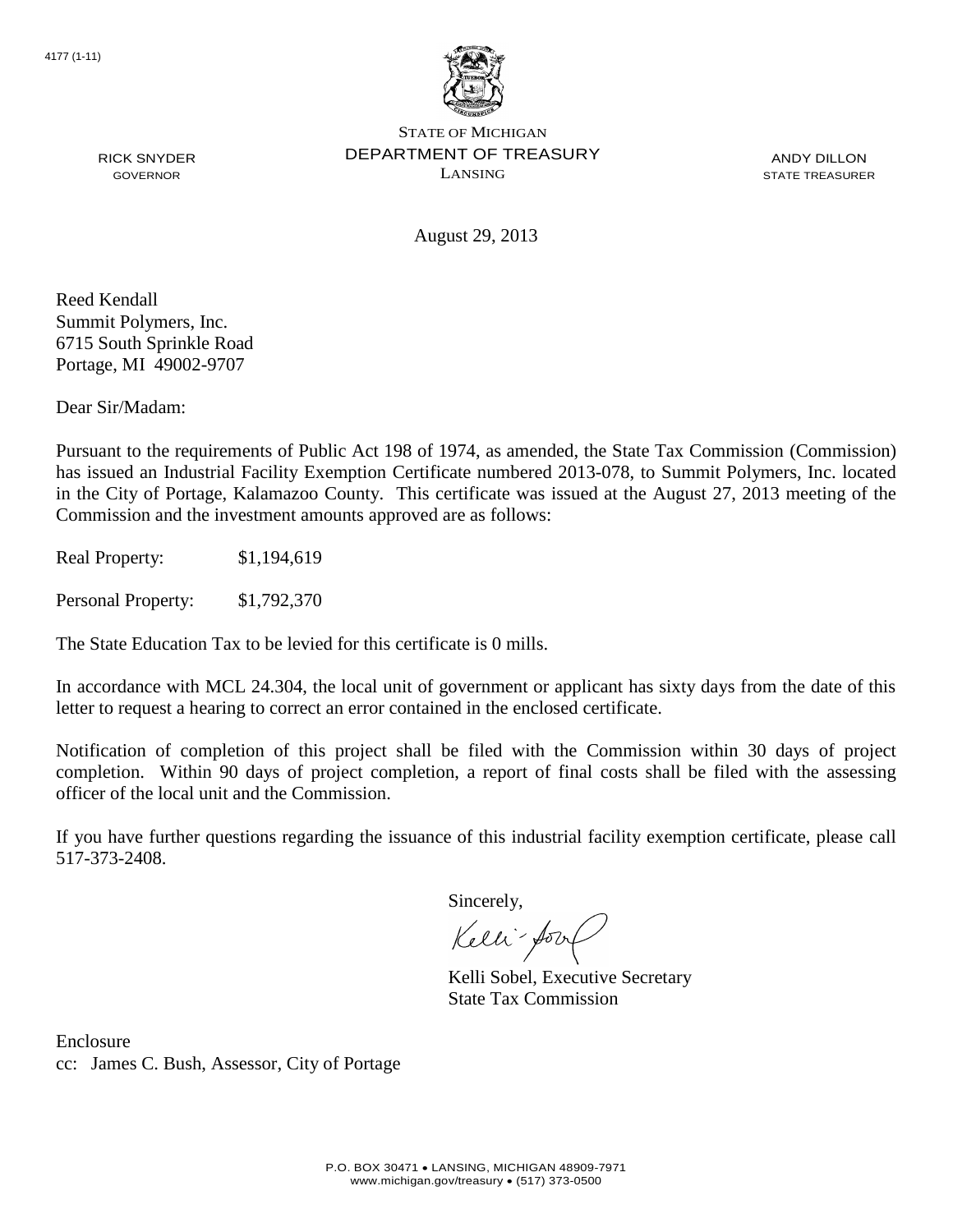New Certificate No. **2013-078**

Pursuant to the provisions of Public Act 198 of 1974, as amended, the State Tax Commission hereby finds that the industrial property, as described in the approved application, hereafter referred to as the industrial facility, owned or leased by Summit Polymers, Inc., and located at 6715 and 6717 S Sprinkle Road, City of Portage, County of Kalamazoo, Michigan, within a Plant Rehabilitation or Industrial Development District, is intended for the construction or installation of new industrial property, and complies with Section 9 and other provisions of the act.

Therefore, as provided by MCL 207.551 to 207.572, inclusive, the State Tax Commission hereby certifies the industrial facility as a **new industrial facility.**

This certificate provides the authority for the assessor to exempt the industrial facility for which this Industrial Facilities Exemption Certificate is in effect, but not the land on which the facility is located, from ad valorem taxation. This certificate further provides the authority to levy a specific tax known as the Industrial Facilities Tax.

This certificate, unless revoked by order of the State Tax Commission as provided by Public Act 198 of 1974, as amended, shall remain in force for a period of **6** year(s) for real property and **3** year(s) for personal property**;**

**Real property component: Beginning December 31, 2013, and ending December 30, 2019.**

**The State Education Tax to be levied for the real property component of this certificate is 0 mills.**

**Personal property component: Beginning December 31, 2013, and ending December 30, 2016.**

**The State Education Tax to be levied for the personal property component of this certificate is 0 mills, unless exempted by MCL 207.564(4) which was enacted with the creation of the Michigan Business Tax.\***

This Industrial Facilities Exemption Certificate is issued on **August 27, 2013**.

 $882 - 6$ 

Douglas B. Roberts, Chairperson State Tax Commission

A TRUE COPY ATTEST:

eather & Burn

Heather S. Burris Heather S. Buris<br>Michigan Department of Treasury

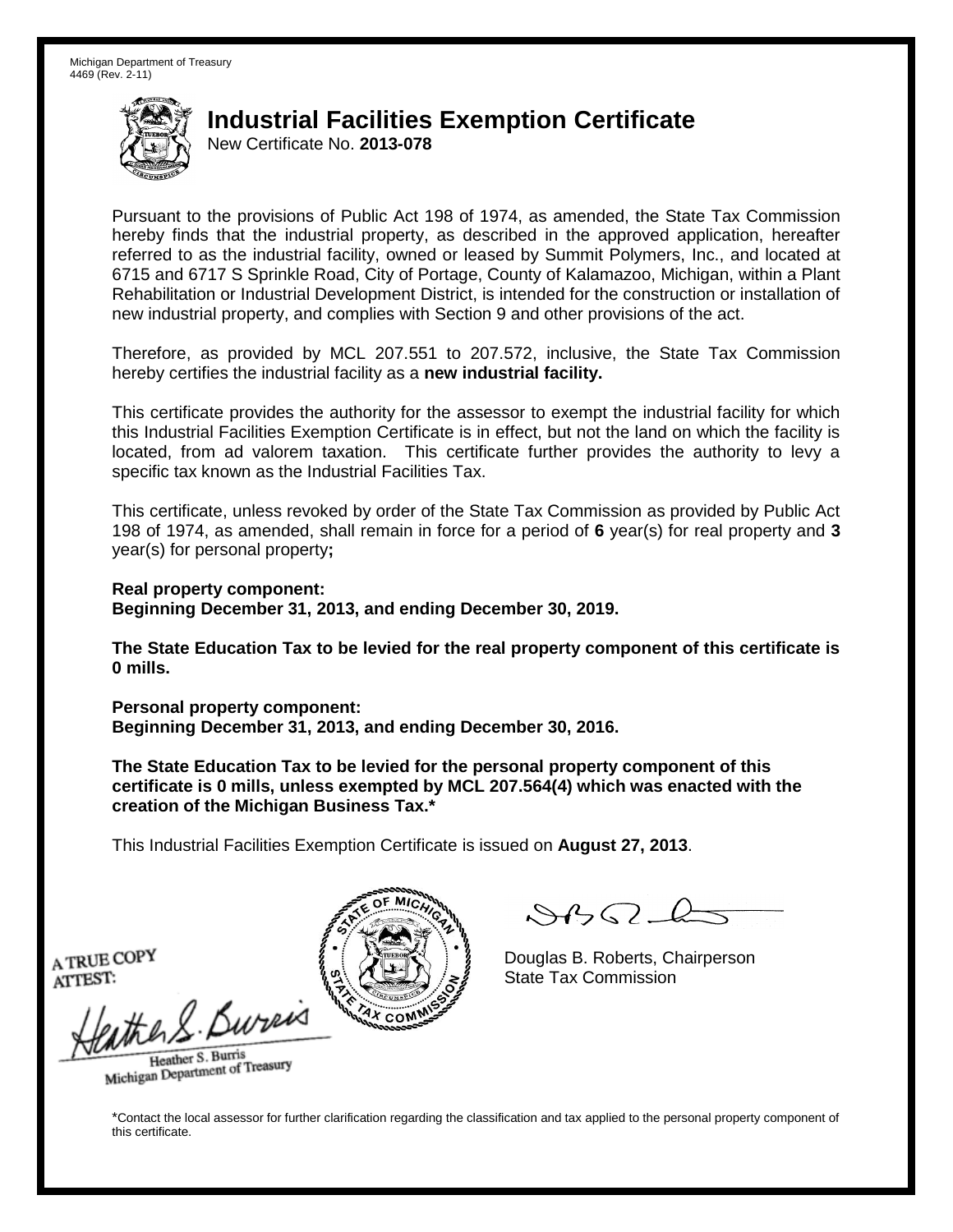

ANDY DILLON STATE TREASURER

RICK SNYDER GOVERNOR

August 29, 2013

David Socolow Pinnacle Foods Group LLC 121 Woodcrest Road Cherry Hill, NJ 08003

Dear Sir/Madam:

Pursuant to the requirements of Public Act 198 of 1974, as amended, the State Tax Commission (Commission) has issued an Industrial Facility Exemption Certificate numbered 2013-080, to Pinnacle Foods Group LLC located in the City of Imlay City, Lapeer County. This certificate was issued at the August 27, 2013 meeting of the Commission and the investment amounts approved are as follows:

Real Property: \$848,000

Personal Property: \$

The State Education Tax to be levied for this certificate is 6 mills.

In accordance with MCL 24.304, the local unit of government or applicant has sixty days from the date of this letter to request a hearing to correct an error contained in the enclosed certificate.

Notification of completion of this project shall be filed with the Commission within 30 days of project completion. Within 90 days of project completion, a report of final costs shall be filed with the assessing officer of the local unit and the Commission.

If you have further questions regarding the issuance of this industrial facility exemption certificate, please call 517-373-2408.

Sincerely,

Kelli-Sor

Kelli Sobel, Executive Secretary State Tax Commission

Enclosure cc: Roy P. Haney, Assessor, City of Imlay City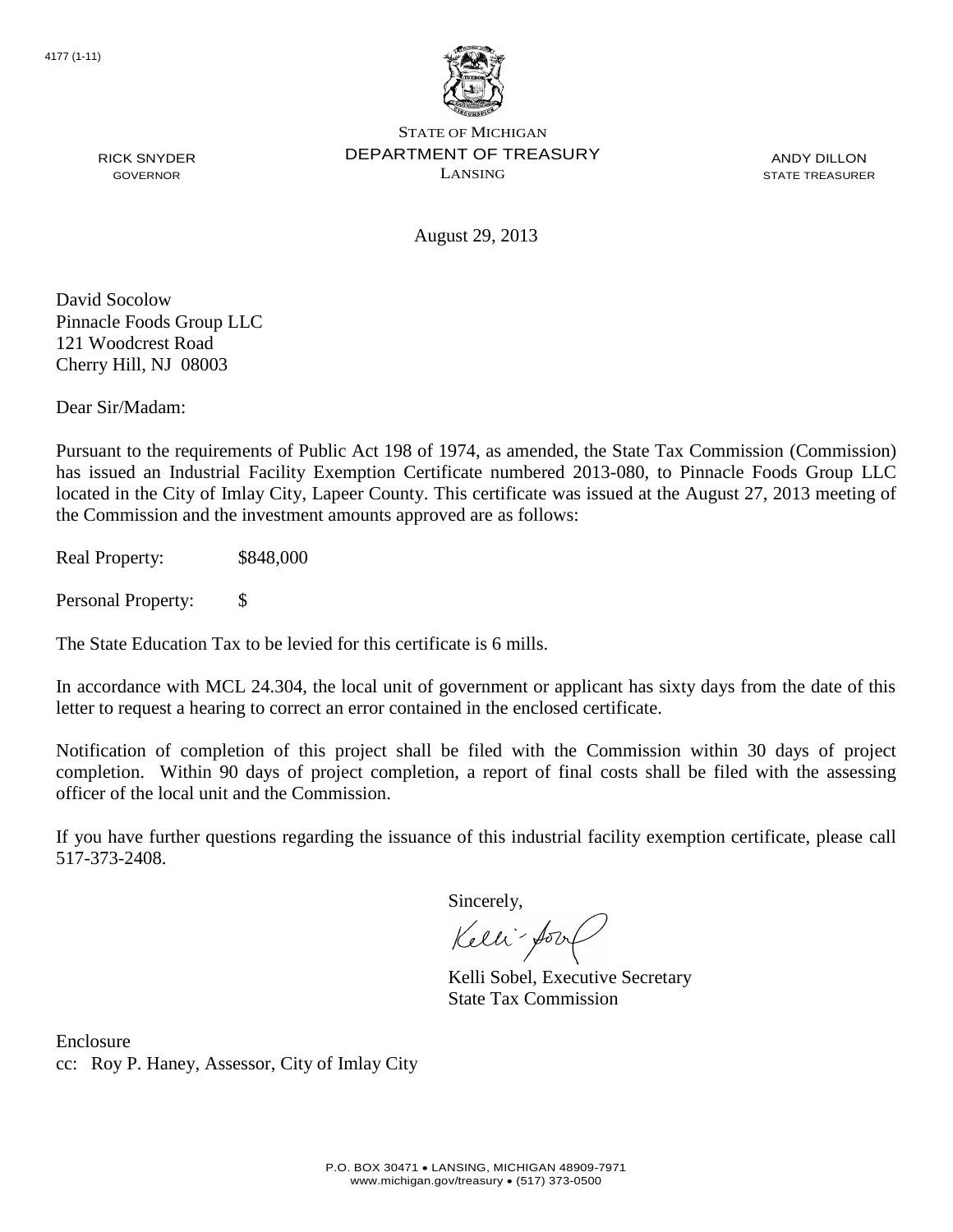New Certificate No. **2013-080**

Pursuant to the provisions of Public Act 198 of 1974, as amended, the State Tax Commission hereby finds that the industrial property, as described in the approved application, hereafter referred to as the industrial facility, owned or leased by Pinnacle Foods Group LLC, and located at 415 S Blacks Corners Road, City of Imlay City, County of Lapeer, Michigan, within a Plant Rehabilitation or Industrial Development District, is intended for the construction or installation of new industrial property, and complies with Section 9 and other provisions of the act.

Therefore, as provided by MCL 207.551 to 207.572, inclusive, the State Tax Commission hereby certifies the industrial facility as a **new industrial facility.**

This certificate provides the authority for the assessor to exempt the industrial facility for which this Industrial Facilities Exemption Certificate is in effect, but not the land on which the facility is located, from ad valorem taxation. This certificate further provides the authority to levy a specific tax known as the Industrial Facilities Tax.

This certificate, unless revoked by order of the State Tax Commission as provided by Public Act 198 of 1974, as amended, shall remain in force for a period of **12** year(s) for real property and **0** year(s) for personal property**;**

**Real property component: Beginning December 31, 2013, and ending December 30, 2025.**

**The State Education Tax to be levied for the real property component of this certificate is 6 mills.**

This Industrial Facilities Exemption Certificate is issued on **August 27, 2013**.

A TRUE COPY ATTEST:

then S. Burei

Heather S. Burris Heather S. Burns<br>Michigan Department of Treasury



 $\mathcal{A}$ 

Douglas B. Roberts, Chairperson State Tax Commission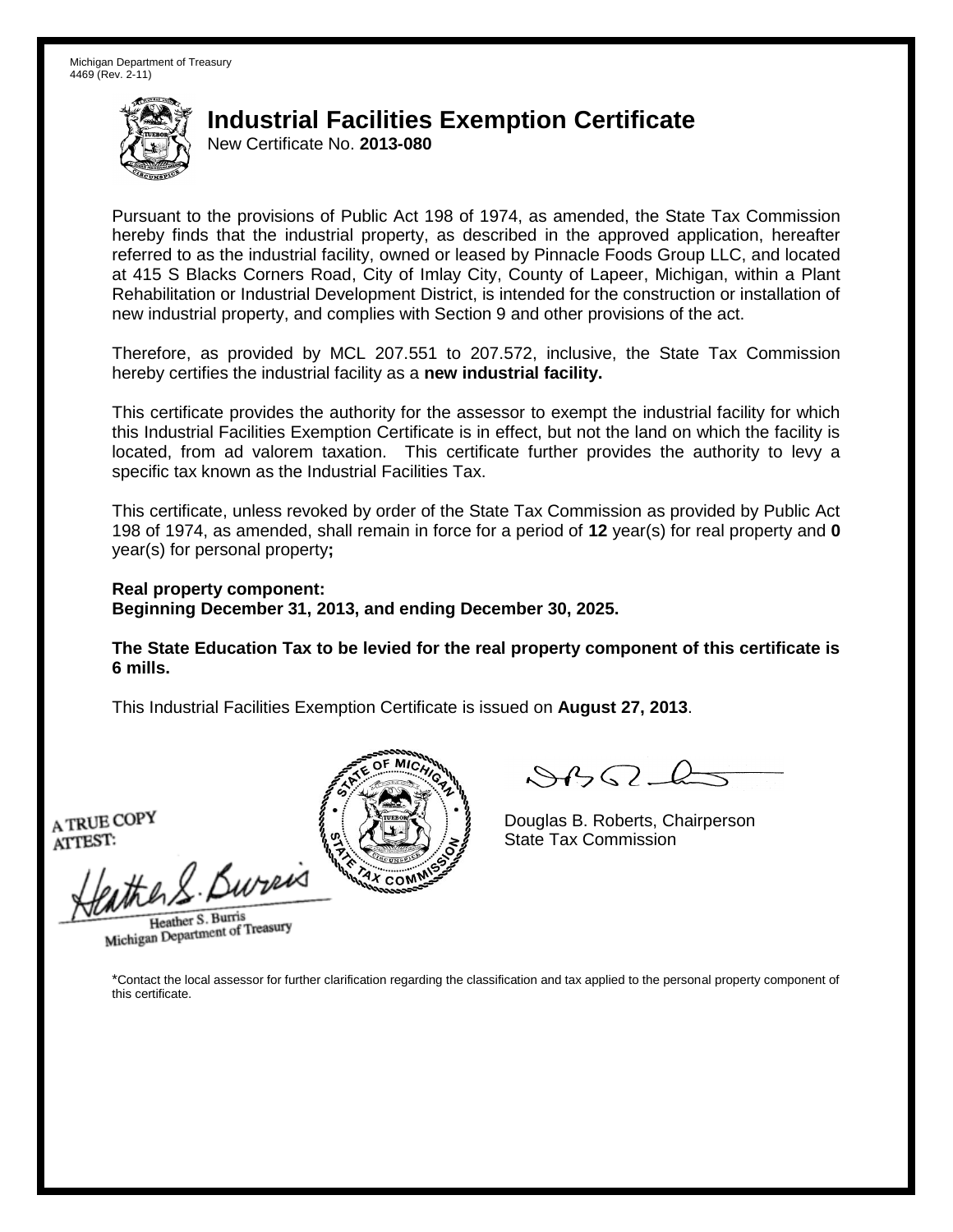

ANDY DILLON STATE TREASURER

August 29, 2013

Jeffrey Rambow Innovative Tool Inc. 28195 Kehrig Drive Chesterfield, MI 48047

RICK SNYDER GOVERNOR

Dear Sir/Madam:

Pursuant to the requirements of Public Act 198 of 1974, as amended, the State Tax Commission (Commission) has issued an Industrial Facility Exemption Certificate numbered 2013-081, to Innovative Tool Inc. located in Chesterfield Charter Township, Macomb County. This certificate was issued at the August 27, 2013 meeting of the Commission and the investment amounts approved are as follows:

Real Property: \$

Personal Property: \$1,472,100

The State Education Tax to be levied for this certificate is 6 mills.

In accordance with MCL 24.304, the local unit of government or applicant has sixty days from the date of this letter to request a hearing to correct an error contained in the enclosed certificate.

Notification of completion of this project shall be filed with the Commission within 30 days of project completion. Within 90 days of project completion, a report of final costs shall be filed with the assessing officer of the local unit and the Commission.

If you have further questions regarding the issuance of this industrial facility exemption certificate, please call 517-373-2408.

Sincerely,

Kelli-Sorr

Kelli Sobel, Executive Secretary State Tax Commission

Enclosure cc: Dean E. Babb, Assessor, Chesterfield Charter Township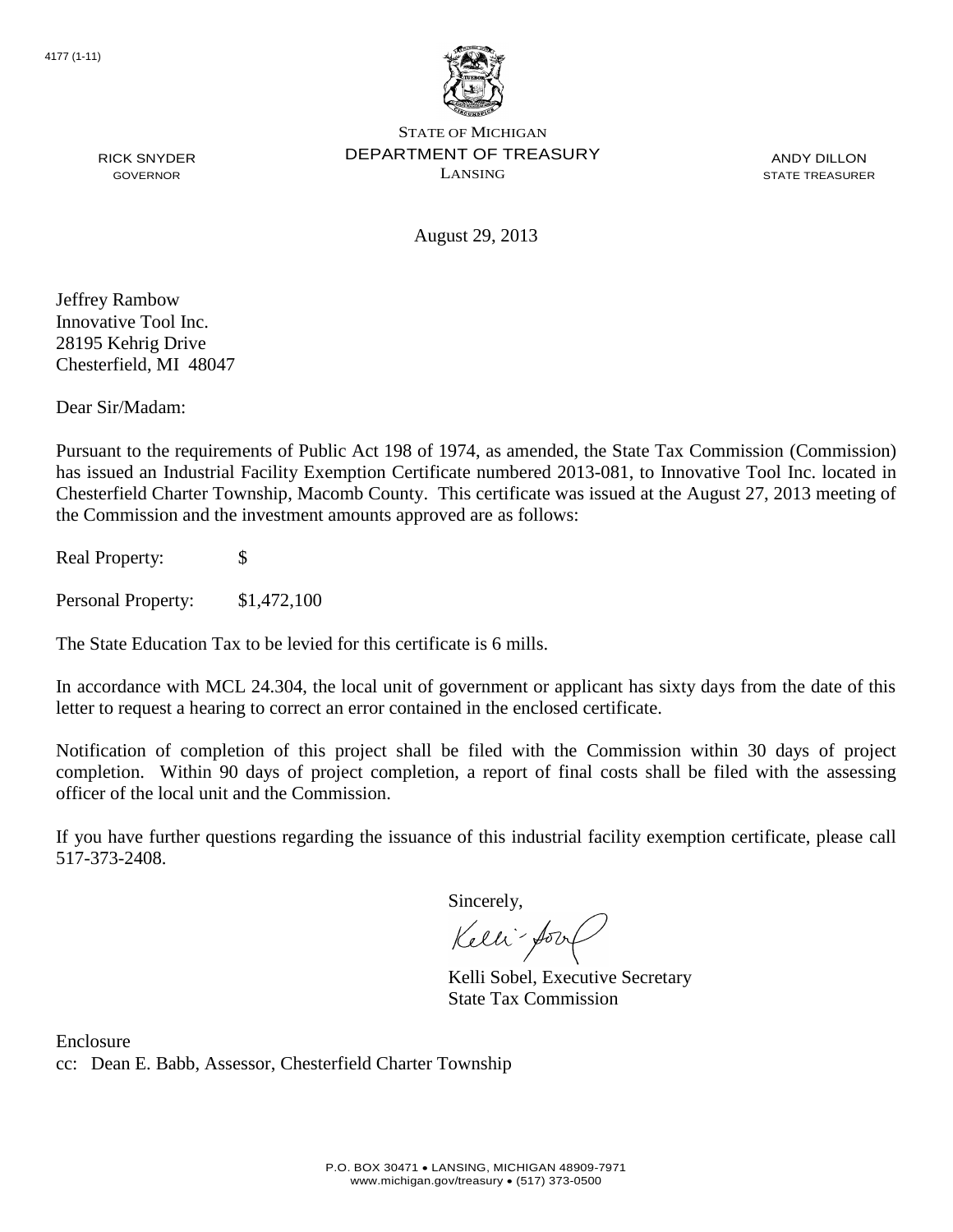New Certificate No. **2013-081**

Pursuant to the provisions of Public Act 198 of 1974, as amended, the State Tax Commission hereby finds that the industrial property, as described in the approved application, hereafter referred to as the industrial facility, owned or leased by Innovative Tool Inc., and located at 28195 Kehrig Drive, Chesterfield Charter Township, County of Macomb, Michigan, within a Plant Rehabilitation or Industrial Development District, is intended for the construction or installation of new industrial property, and complies with Section 9 and other provisions of the act.

Therefore, as provided by MCL 207.551 to 207.572, inclusive, the State Tax Commission hereby certifies the industrial facility as a **new industrial facility.**

This certificate provides the authority for the assessor to exempt the industrial facility for which this Industrial Facilities Exemption Certificate is in effect, but not the land on which the facility is located, from ad valorem taxation. This certificate further provides the authority to levy a specific tax known as the Industrial Facilities Tax.

This certificate, unless revoked by order of the State Tax Commission as provided by Public Act 198 of 1974, as amended, shall remain in force for a period of **0** year(s) for real property and **6** year(s) for personal property**;**

**Personal property component: Beginning December 31, 2013, and ending December 30, 2019.**

**The State Education Tax to be levied for the personal property component of this certificate is 6 mills, unless exempted by MCL 207.564(4) which was enacted with the creation of the Michigan Business Tax.\***

This Industrial Facilities Exemption Certificate is issued on **August 27, 2013**.

A TRUE COPY ATTEST:

ather S. Buren

Heather S. Burris Heather S. Burns<br>Michigan Department of Treasury



 $8450 - 6$ 

Douglas B. Roberts, Chairperson State Tax Commission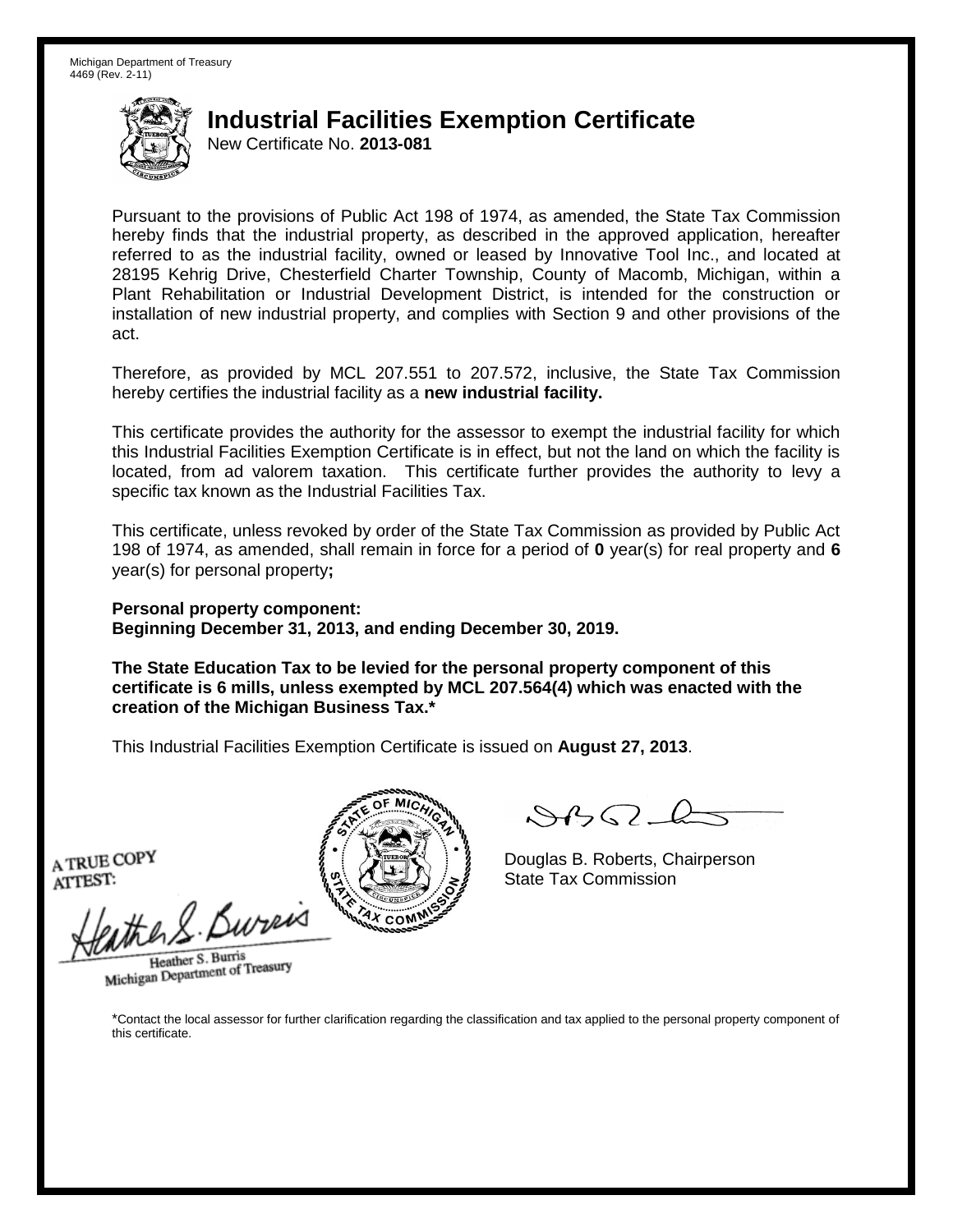

ANDY DILLON STATE TREASURER

RICK SNYDER GOVERNOR

August 29, 2013

Patrick A. Henigan Fiamm Technologies, LLC 1550 Leeson Avenue Cadillac, MI 49601

Dear Sir/Madam:

Pursuant to the requirements of Public Act 198 of 1974, as amended, the State Tax Commission (Commission) has issued an Industrial Facility Exemption Certificate numbered 2013-084, to Fiamm Technologies, LLC located in the City of Cadillac, Wexford County. This certificate was issued at the August 27, 2013 meeting of the Commission and the investment amounts approved are as follows:

Real Property: \$

Personal Property: \$751,821

The State Education Tax to be levied for this certificate is 6 mills.

In accordance with MCL 24.304, the local unit of government or applicant has sixty days from the date of this letter to request a hearing to correct an error contained in the enclosed certificate.

Notification of completion of this project shall be filed with the Commission within 30 days of project completion. Within 90 days of project completion, a report of final costs shall be filed with the assessing officer of the local unit and the Commission.

If you have further questions regarding the issuance of this industrial facility exemption certificate, please call 517-373-2408.

Sincerely,

Kelli-Sor

Kelli Sobel, Executive Secretary State Tax Commission

Enclosure cc: Clifford A. Porterfield, Assessor, City of Cadillac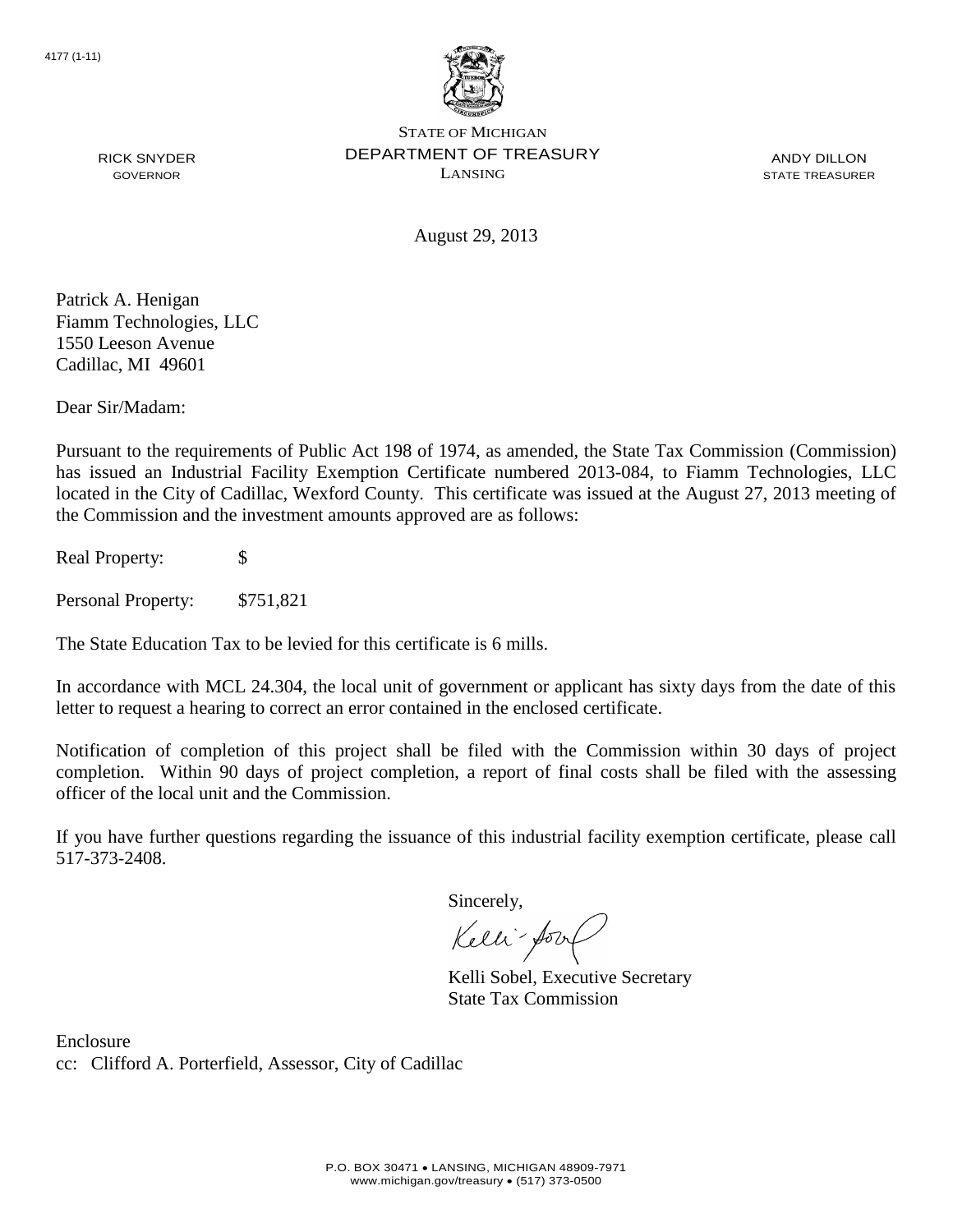New Certificate No. **2013-084**

Pursuant to the provisions of Public Act 198 of 1974, as amended, the State Tax Commission hereby finds that the industrial property, as described in the approved application, hereafter referred to as the industrial facility, owned or leased by Fiamm Technologies, LLC, and located at 1550 Leeson Avenue, City of Cadillac, County of Wexford, Michigan, within a Plant Rehabilitation or Industrial Development District, is intended for the construction or installation of new industrial property, and complies with Section 9 and other provisions of the act.

Therefore, as provided by MCL 207.551 to 207.572, inclusive, the State Tax Commission hereby certifies the industrial facility as a **new industrial facility.**

This certificate provides the authority for the assessor to exempt the industrial facility for which this Industrial Facilities Exemption Certificate is in effect, but not the land on which the facility is located, from ad valorem taxation. This certificate further provides the authority to levy a specific tax known as the Industrial Facilities Tax.

This certificate, unless revoked by order of the State Tax Commission as provided by Public Act 198 of 1974, as amended, shall remain in force for a period of **0** year(s) for real property and **12** year(s) for personal property**;**

**Personal property component: Beginning December 31, 2013, and ending December 30, 2025.**

**The State Education Tax to be levied for the personal property component of this certificate is 6 mills, unless exempted by MCL 207.564(4) which was enacted with the creation of the Michigan Business Tax.\***

This Industrial Facilities Exemption Certificate is issued on **August 27, 2013**.

A TRUE COPY ATTEST:

eather & Bureix

Heather S. Burris Heather S. Burns<br>Michigan Department of Treasury



 $8450 - 6$ 

Douglas B. Roberts, Chairperson State Tax Commission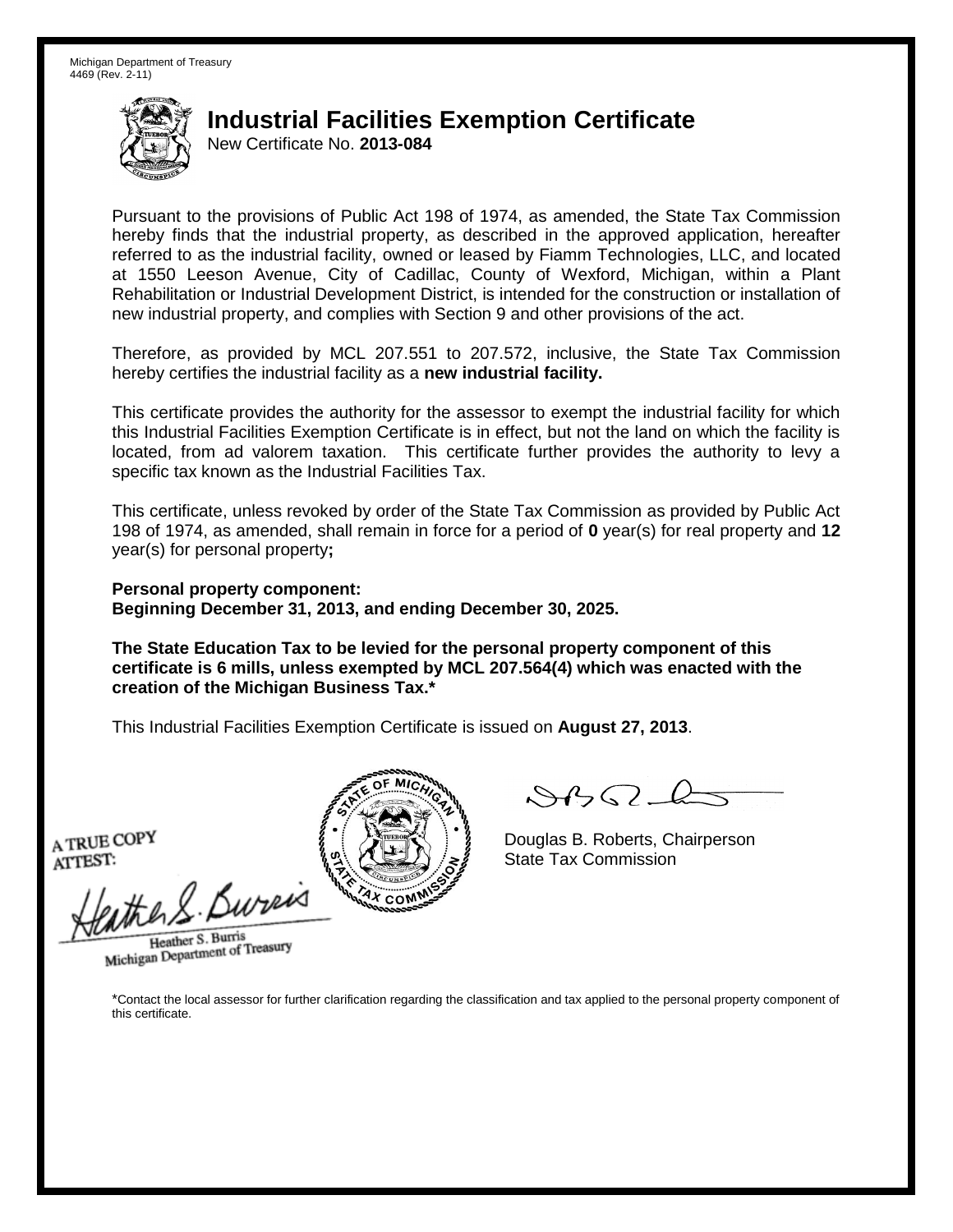

ANDY DILLON STATE TREASURER

August 29, 2013

Jim Reithel Martin Marietta Magnesia Specialties P.O. Box 398 Manistee, MI 49660

Dear Sir/Madam:

RICK SNYDER GOVERNOR

Pursuant to the requirements of Public Act 198 of 1974, as amended, the State Tax Commission (Commission) has issued an Industrial Facility Exemption Certificate numbered 2013-091, to Martin Marietta Magnesia Specialties located in Stronach Township, Manistee County. This certificate was issued at the August 27, 2013 meeting of the Commission and the investment amounts approved are as follows:

Real Property: \$682,500

Personal Property: \$1,778,500

The State Education Tax to be levied for this certificate is 6 mills.

In accordance with MCL 24.304, the local unit of government or applicant has sixty days from the date of this letter to request a hearing to correct an error contained in the enclosed certificate.

Notification of completion of this project shall be filed with the Commission within 30 days of project completion. Within 90 days of project completion, a report of final costs shall be filed with the assessing officer of the local unit and the Commission.

If you have further questions regarding the issuance of this industrial facility exemption certificate, please call 517-373-2408.

Sincerely,

Kelli-Sorr

Kelli Sobel, Executive Secretary State Tax Commission

Enclosure cc: Stanley L. Armstrong, Assessor, Stronach Township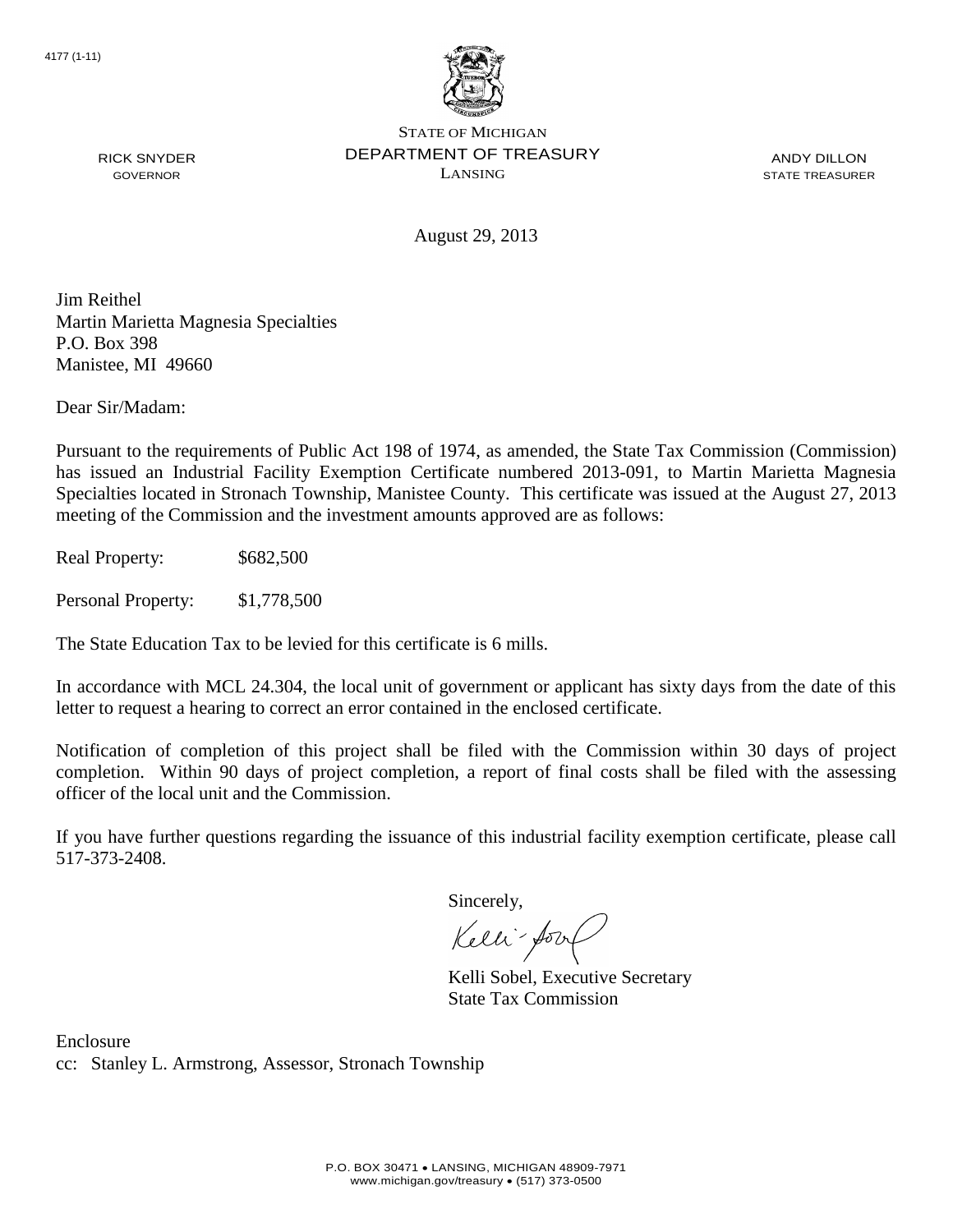New Certificate No. **2013-091**

Pursuant to the provisions of Public Act 198 of 1974, as amended, the State Tax Commission hereby finds that the industrial property, as described in the approved application, hereafter referred to as the industrial facility, owned or leased by Martin Marietta Magnesia Specialties, and located at 1800 Eastlake Road, Stronach Township, County of Manistee, Michigan, within a Plant Rehabilitation or Industrial Development District, is intended for the construction or installation of new industrial property, and complies with Section 9 and other provisions of the act.

Therefore, as provided by MCL 207.551 to 207.572, inclusive, the State Tax Commission hereby certifies the industrial facility as a **new industrial facility.**

This certificate provides the authority for the assessor to exempt the industrial facility for which this Industrial Facilities Exemption Certificate is in effect, but not the land on which the facility is located, from ad valorem taxation. This certificate further provides the authority to levy a specific tax known as the Industrial Facilities Tax.

This certificate, unless revoked by order of the State Tax Commission as provided by Public Act 198 of 1974, as amended, shall remain in force for a period of **12** year(s) for real property and **12** year(s) for personal property**;**

**Real property component:**

**Beginning December 31, 2013, and ending December 30, 2025.**

**The State Education Tax to be levied for the real property component of this certificate is 6 mills.**

**Personal property component: Beginning December 31, 2013, and ending December 30, 2025.**

**The State Education Tax to be levied for the personal property component of this certificate is 6 mills, unless exempted by MCL 207.564(4) which was enacted with the creation of the Michigan Business Tax.\***

This Industrial Facilities Exemption Certificate is issued on **August 27, 2013**.

 $\mathcal{A}_{\mathcal{A}}\Omega$ 

Douglas B. Roberts, Chairperson State Tax Commission

A TRUE COPY ATTEST:

the S. Bureis

Heather S. Burris Heather S. Buris<br>Michigan Department of Treasury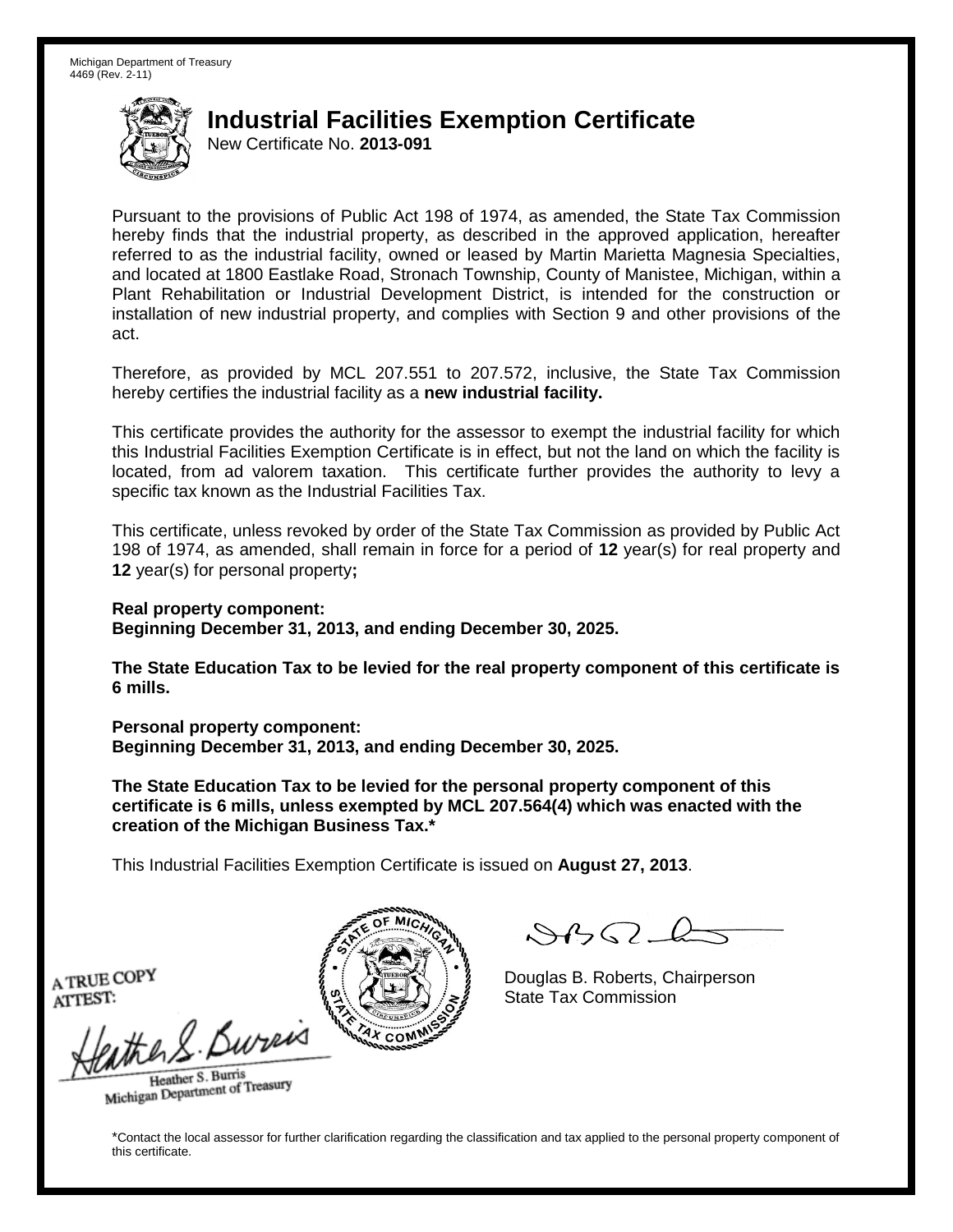

ANDY DILLON STATE TREASURER

August 29, 2013

Christopher Rahrig J & M Machine Products, Inc. 1821 Manor Drive Muskegon, MI 49441

RICK SNYDER GOVERNOR

Dear Sir/Madam:

Pursuant to the requirements of Public Act 198 of 1974, as amended, the State Tax Commission (Commission) has issued an Industrial Facility Exemption Certificate numbered 2013-093, to J & M Machine Products, Inc. located in the City of Norton Shores, Muskegon County. This certificate was issued at the August 27, 2013 meeting of the Commission and the investment amounts approved are as follows:

Real Property: \$

Personal Property: \$376,344

The State Education Tax to be levied for this certificate is 6 mills.

In accordance with MCL 24.304, the local unit of government or applicant has sixty days from the date of this letter to request a hearing to correct an error contained in the enclosed certificate.

Notification of completion of this project shall be filed with the Commission within 30 days of project completion. Within 90 days of project completion, a report of final costs shall be filed with the assessing officer of the local unit and the Commission.

If you have further questions regarding the issuance of this industrial facility exemption certificate, please call 517-373-2408.

Sincerely,

Kelli-Sorr

Kelli Sobel, Executive Secretary State Tax Commission

Enclosure cc: Donna B. Vandervries, Assessor, City of Norton Shores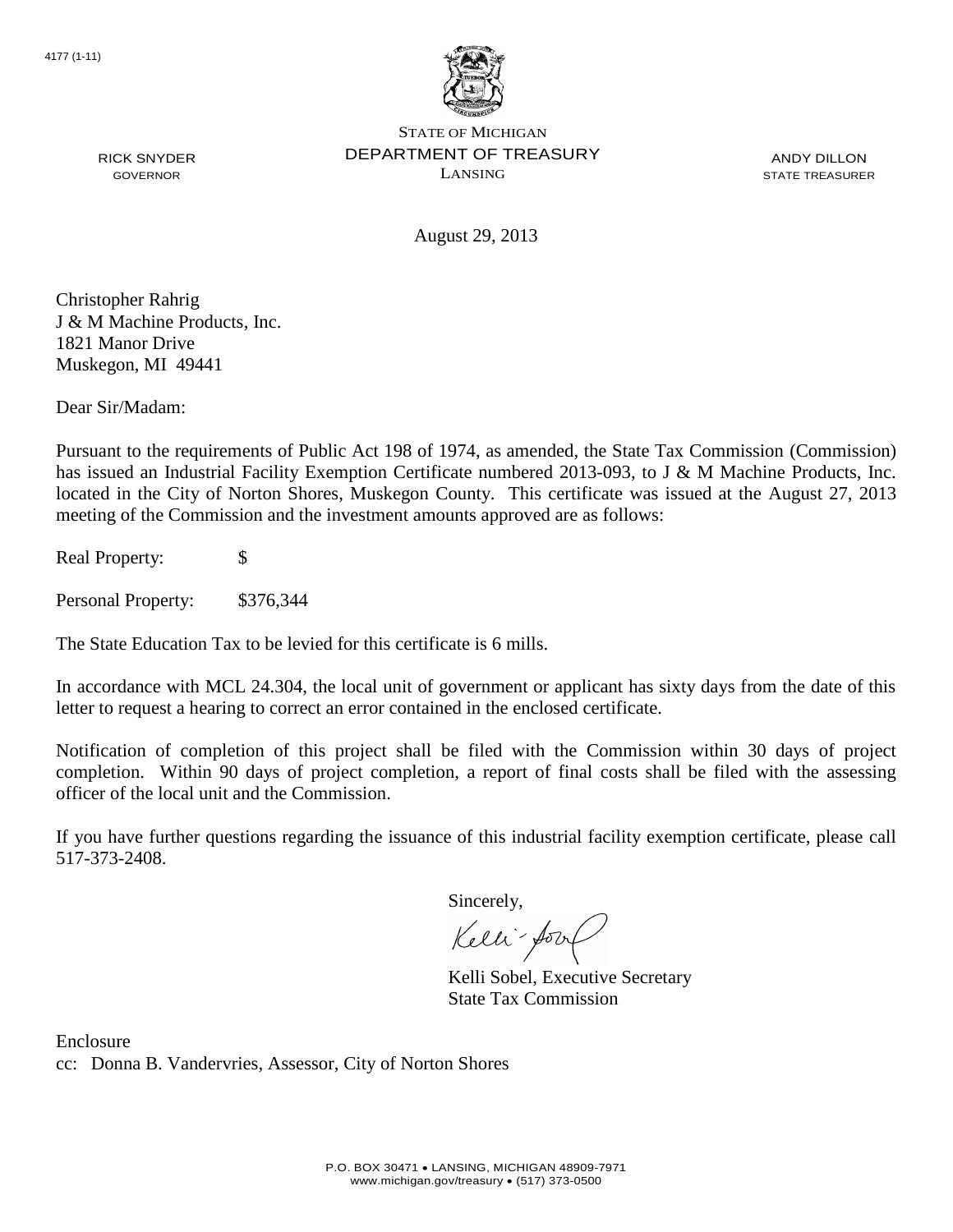New Certificate No. **2013-093**

Pursuant to the provisions of Public Act 198 of 1974, as amended, the State Tax Commission hereby finds that the industrial property, as described in the approved application, hereafter referred to as the industrial facility, owned or leased by J & M Machine Products, Inc., and located at 1821 Manor Drive, City of Norton Shores, County of Muskegon, Michigan, within a Plant Rehabilitation or Industrial Development District, is intended for the construction or installation of new industrial property, and complies with Section 9 and other provisions of the act.

Therefore, as provided by MCL 207.551 to 207.572, inclusive, the State Tax Commission hereby certifies the industrial facility as a **new industrial facility.**

This certificate provides the authority for the assessor to exempt the industrial facility for which this Industrial Facilities Exemption Certificate is in effect, but not the land on which the facility is located, from ad valorem taxation. This certificate further provides the authority to levy a specific tax known as the Industrial Facilities Tax.

This certificate, unless revoked by order of the State Tax Commission as provided by Public Act 198 of 1974, as amended, shall remain in force for a period of **0** year(s) for real property and **12** year(s) for personal property**;**

**Personal property component: Beginning December 31, 2013, and ending December 30, 2025.**

**The State Education Tax to be levied for the personal property component of this certificate is 6 mills, unless exempted by MCL 207.564(4) which was enacted with the creation of the Michigan Business Tax.\***

This Industrial Facilities Exemption Certificate is issued on **August 27, 2013**.

A TRUE COPY ATTEST:

ather S. Buren

Heather S. Burris Heather S. Burns<br>Michigan Department of Treasury



Douglas B. Roberts, Chairperson State Tax Commission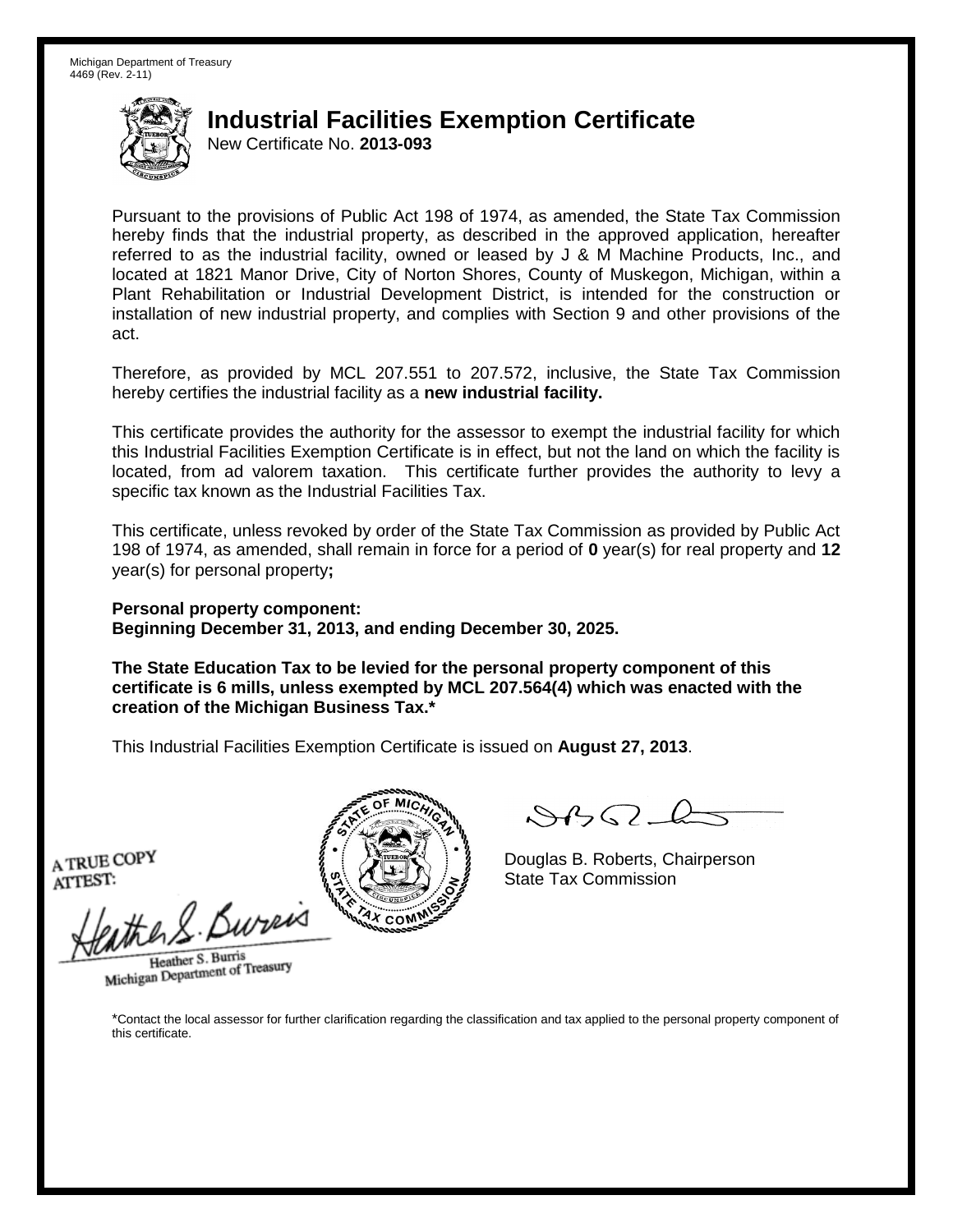

ANDY DILLON STATE TREASURER

August 29, 2013

Michael Wehner Cooperative Elevator Co. P.O. Box 619 Pigeon, MI 48755

RICK SNYDER GOVERNOR

Dear Sir/Madam:

Pursuant to the requirements of Public Act 198 of 1974, as amended, the State Tax Commission (Commission) has issued an Industrial Facility Exemption Certificate numbered 2013-094, to Cooperative Elevator Co. located in the Village of North Branch, Lapeer County. This certificate was issued at the August 27, 2013 meeting of the Commission and the investment amounts approved are as follows:

Real Property: \$

Personal Property: \$1,660,336

The State Education Tax to be levied for this certificate is 6 mills.

In accordance with MCL 24.304, the local unit of government or applicant has sixty days from the date of this letter to request a hearing to correct an error contained in the enclosed certificate.

Notification of completion of this project shall be filed with the Commission within 30 days of project completion. Within 90 days of project completion, a report of final costs shall be filed with the assessing officer of the local unit and the Commission.

If you have further questions regarding the issuance of this industrial facility exemption certificate, please call 517-373-2408.

Sincerely,

Kelli-Sorr

Kelli Sobel, Executive Secretary State Tax Commission

Enclosure cc: Lynn Hoffman, Assessor, Village of North Branch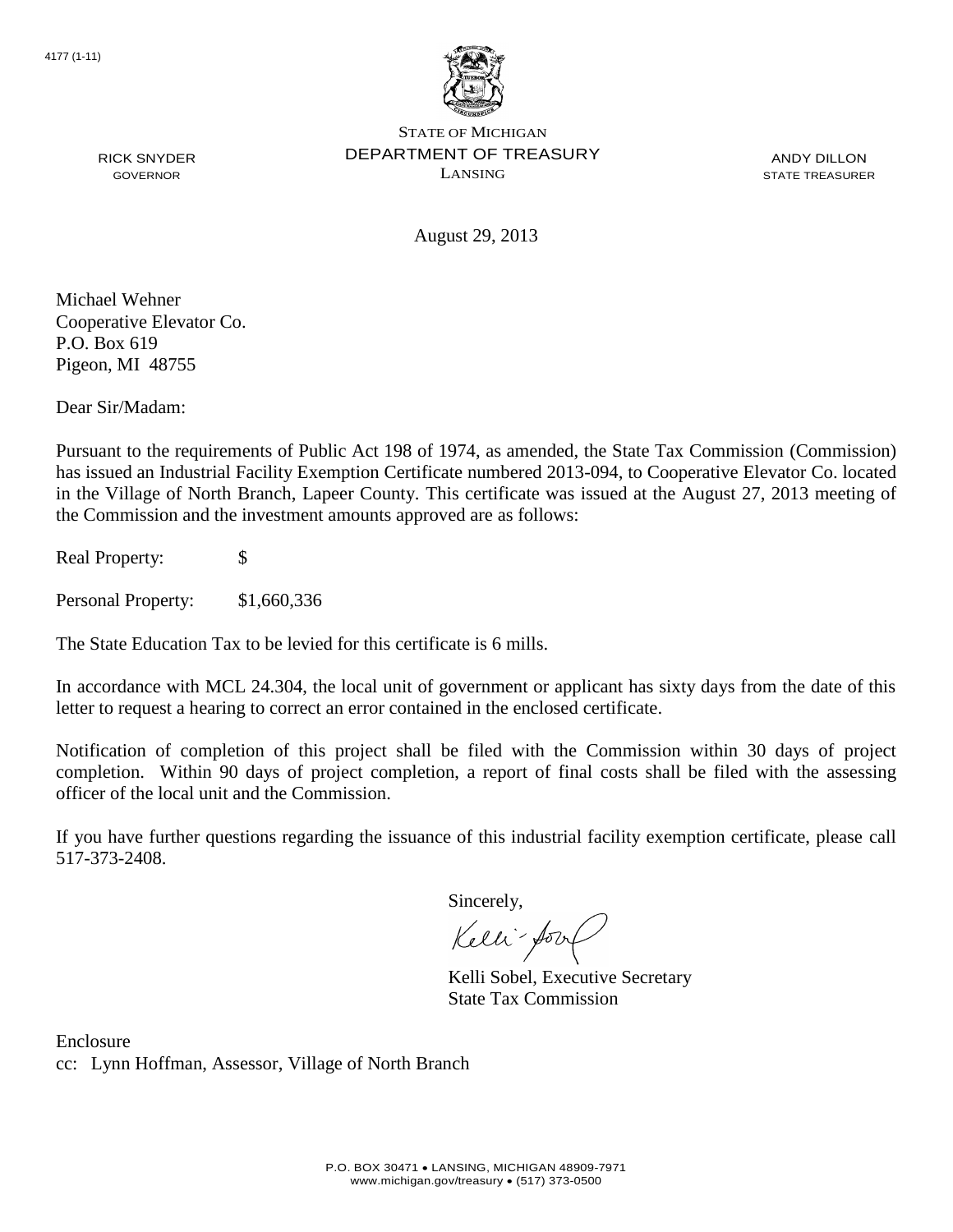New Certificate No. **2013-094**

Pursuant to the provisions of Public Act 198 of 1974, as amended, the State Tax Commission hereby finds that the industrial property, as described in the approved application, hereafter referred to as the industrial facility, owned or leased by Cooperative Elevator Co., and located at 4290 North Branch Road, Village of North Branch, County of Lapeer, Michigan, within a Plant Rehabilitation or Industrial Development District, is intended for the construction or installation of new industrial property, and complies with Section 9 and other provisions of the act.

Therefore, as provided by MCL 207.551 to 207.572, inclusive, the State Tax Commission hereby certifies the industrial facility as a **new industrial facility.**

This certificate provides the authority for the assessor to exempt the industrial facility for which this Industrial Facilities Exemption Certificate is in effect, but not the land on which the facility is located, from ad valorem taxation. This certificate further provides the authority to levy a specific tax known as the Industrial Facilities Tax.

This certificate, unless revoked by order of the State Tax Commission as provided by Public Act 198 of 1974, as amended, shall remain in force for a period of **0** year(s) for real property and **12** year(s) for personal property**;**

**Personal property component: Beginning December 31, 2013, and ending December 30, 2025.**

**The State Education Tax to be levied for the personal property component of this certificate is 6 mills, unless exempted by MCL 207.564(4) which was enacted with the creation of the Michigan Business Tax.\***

This Industrial Facilities Exemption Certificate is issued on **August 27, 2013**.

A TRUE COPY ATTEST:

eather & Bureix

Heather S. Burris Heather S. Burns<br>Michigan Department of Treasury



 $8450 - 6$ 

Douglas B. Roberts, Chairperson State Tax Commission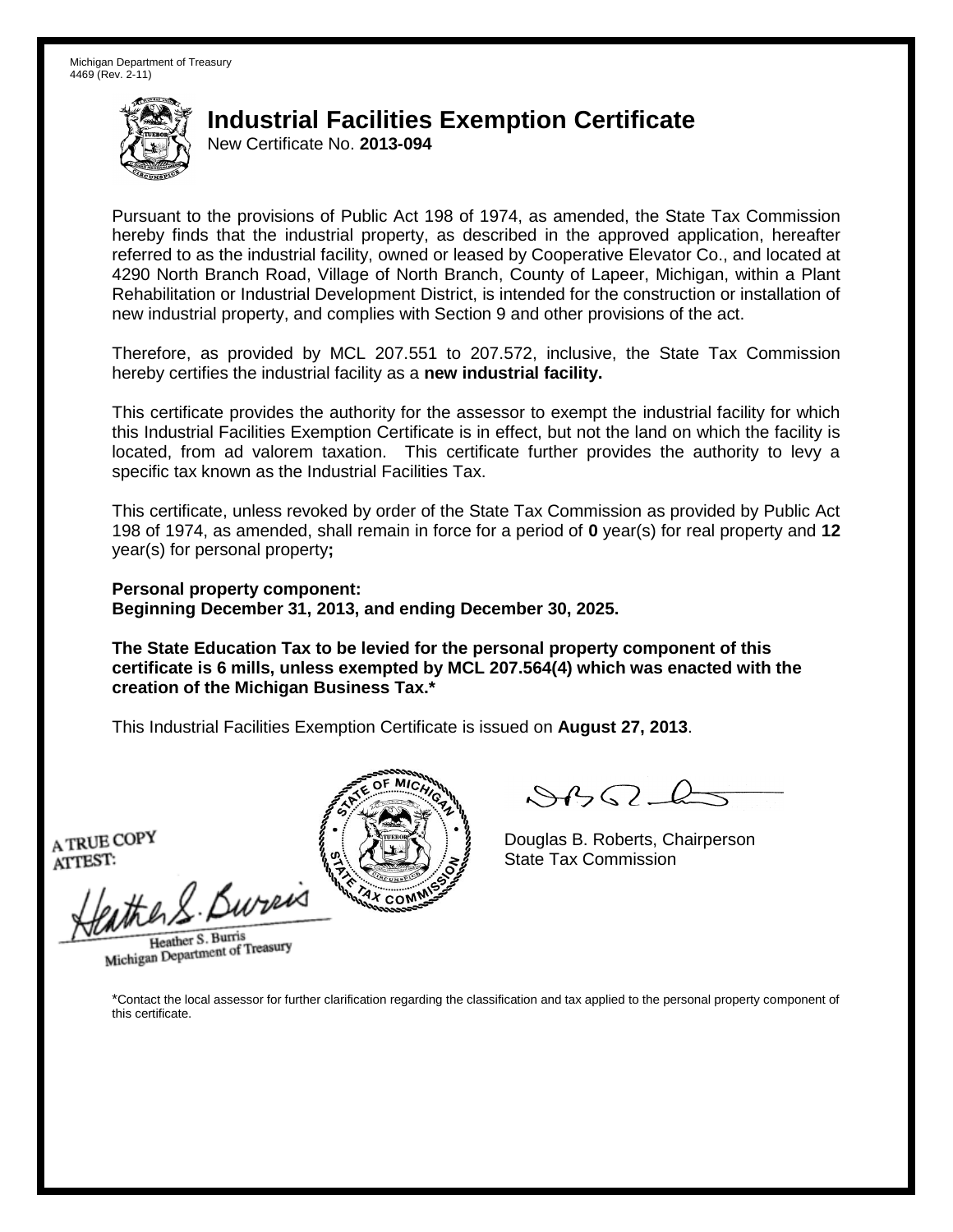

ANDY DILLON STATE TREASURER

August 29, 2013

Jim Donahey United Brass Manufacturers, Inc. P.O. Box 74095 Romulus, MI 48174

RICK SNYDER GOVERNOR

Dear Sir/Madam:

Pursuant to the requirements of Public Act 198 of 1974, as amended, the State Tax Commission (Commission) has issued an Industrial Facility Exemption Certificate numbered 2013-095, to United Brass Manufacturers, Inc. located in the City of Romulus, Wayne County. This certificate was issued at the August 27, 2013 meeting of the Commission and the investment amounts approved are as follows:

Real Property: \$

Personal Property: \$1,400,000

The State Education Tax to be levied for this certificate is 6 mills.

In accordance with MCL 24.304, the local unit of government or applicant has sixty days from the date of this letter to request a hearing to correct an error contained in the enclosed certificate.

Notification of completion of this project shall be filed with the Commission within 30 days of project completion. Within 90 days of project completion, a report of final costs shall be filed with the assessing officer of the local unit and the Commission.

If you have further questions regarding the issuance of this industrial facility exemption certificate, please call 517-373-2408.

Sincerely,

Kelli-Sorr

Kelli Sobel, Executive Secretary State Tax Commission

Enclosure cc: Gary L. Evanko, Assessor, City of Romulus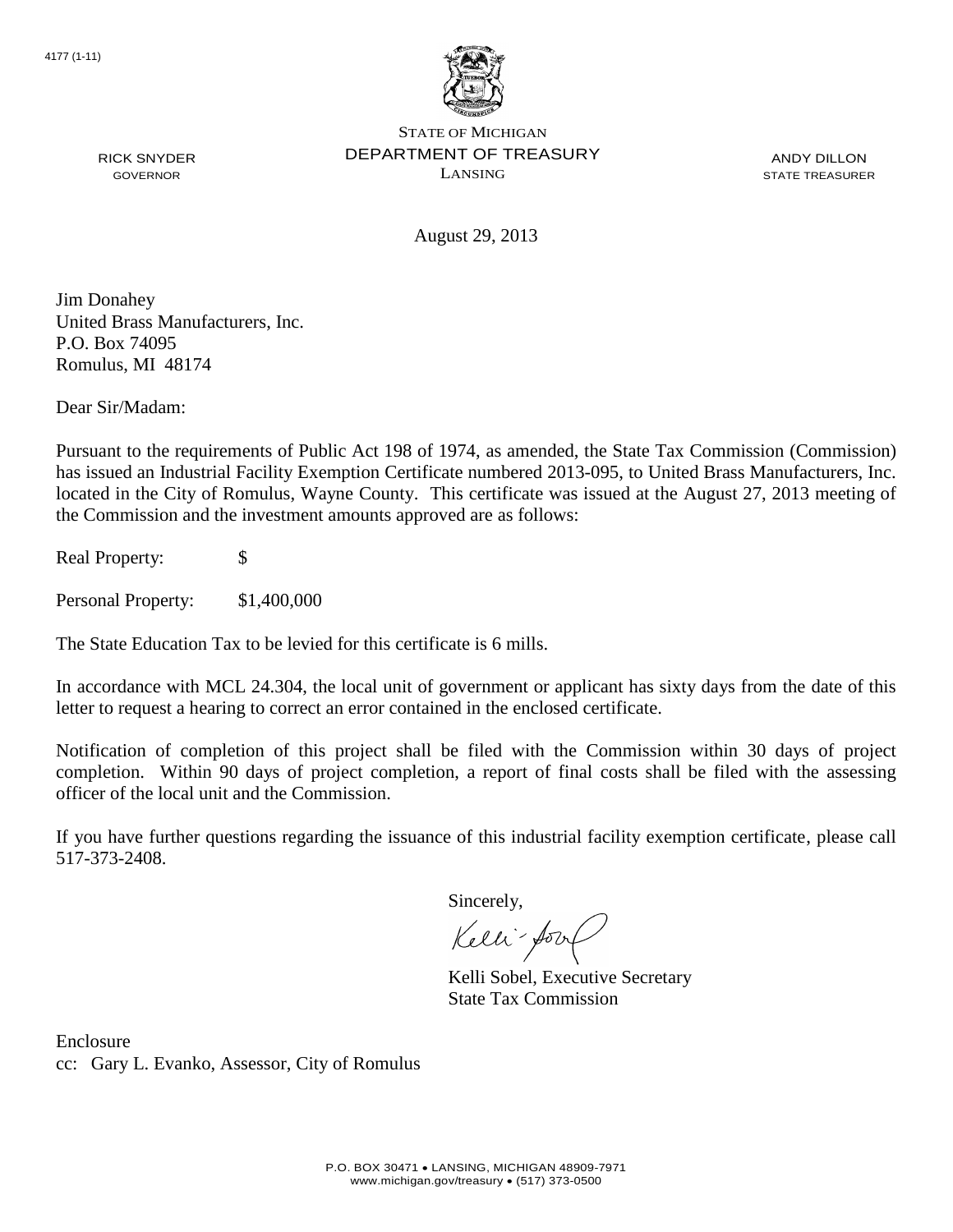New Certificate No. **2013-095**

Pursuant to the provisions of Public Act 198 of 1974, as amended, the State Tax Commission hereby finds that the industrial property, as described in the approved application, hereafter referred to as the industrial facility, owned or leased by United Brass Manufacturers, Inc., and located at 39000 Huron River Drive, City of Romulus, County of Wayne, Michigan, within a Plant Rehabilitation or Industrial Development District, is intended for the construction or installation of new industrial property, and complies with Section 9 and other provisions of the act.

Therefore, as provided by MCL 207.551 to 207.572, inclusive, the State Tax Commission hereby certifies the industrial facility as a **new industrial facility.**

This certificate provides the authority for the assessor to exempt the industrial facility for which this Industrial Facilities Exemption Certificate is in effect, but not the land on which the facility is located, from ad valorem taxation. This certificate further provides the authority to levy a specific tax known as the Industrial Facilities Tax.

This certificate, unless revoked by order of the State Tax Commission as provided by Public Act 198 of 1974, as amended, shall remain in force for a period of **0** year(s) for real property and **6** year(s) for personal property**;**

**Personal property component: Beginning December 31, 2013, and ending December 30, 2019.**

**The State Education Tax to be levied for the personal property component of this certificate is 6 mills, unless exempted by MCL 207.564(4) which was enacted with the creation of the Michigan Business Tax.\***

This Industrial Facilities Exemption Certificate is issued on **August 27, 2013**.

A TRUE COPY ATTEST:

eather & Bureix

Heather S. Burris Heather S. Burns<br>Michigan Department of Treasury



 $8450 - 6$ 

Douglas B. Roberts, Chairperson State Tax Commission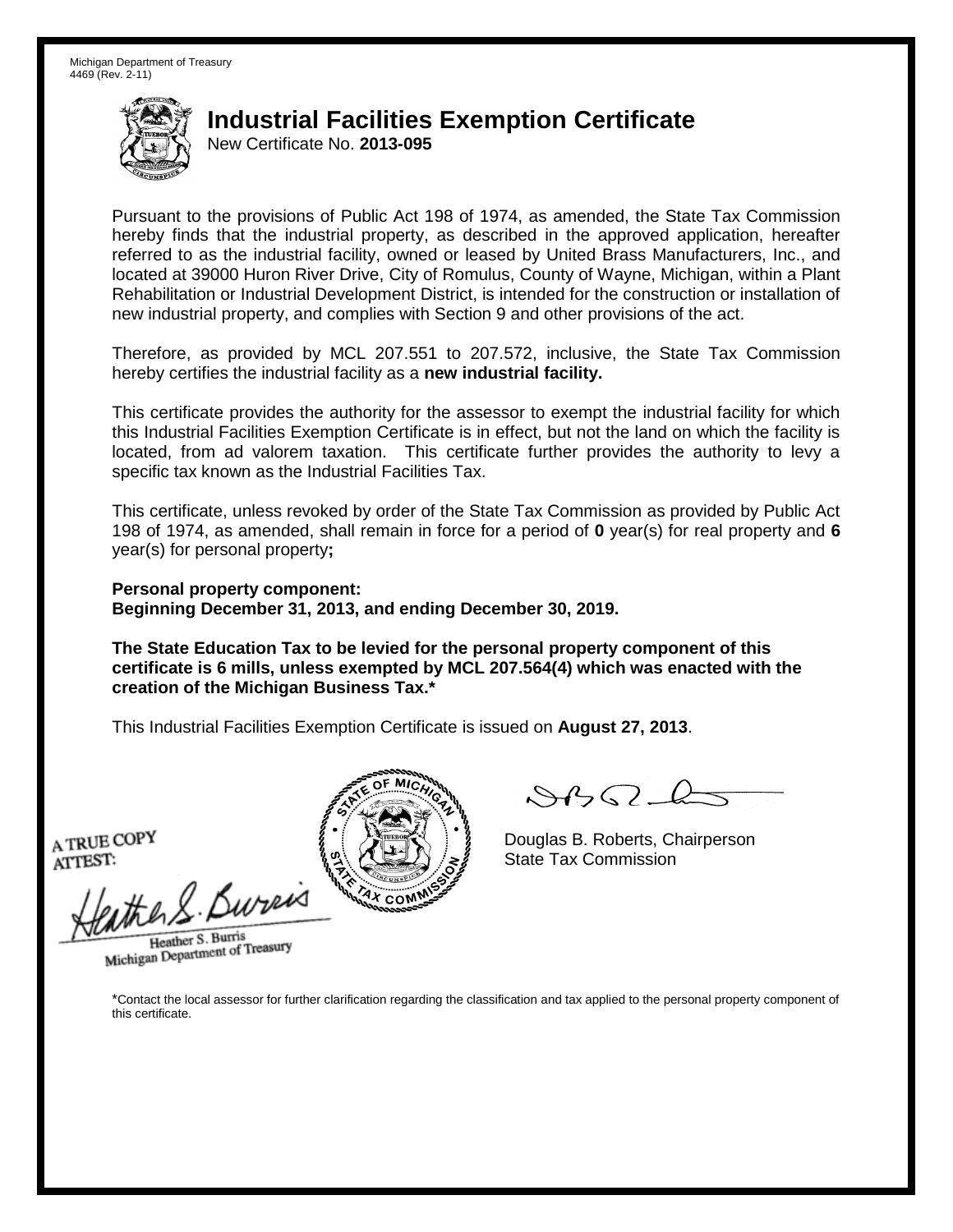

ANDY DILLON STATE TREASURER

August 29, 2013

Anthony Allor Allor Manufacturing, Inc. P.O. Box 1540 Brighton, MI 48116

RICK SNYDER GOVERNOR

Dear Sir/Madam:

Pursuant to the requirements of Public Act 198 of 1974, as amended, the State Tax Commission (Commission) has issued an Industrial Facility Exemption Certificate numbered 2013-096, to Allor Manufacturing, Inc. located in Green Oak Township, Livingston County. This certificate was issued at the August 27, 2013 meeting of the Commission and the investment amounts approved are as follows:

Real Property: \$

Personal Property: \$2,585,000

The State Education Tax to be levied for this certificate is 6 mills.

In accordance with MCL 24.304, the local unit of government or applicant has sixty days from the date of this letter to request a hearing to correct an error contained in the enclosed certificate.

Notification of completion of this project shall be filed with the Commission within 30 days of project completion. Within 90 days of project completion, a report of final costs shall be filed with the assessing officer of the local unit and the Commission.

If you have further questions regarding the issuance of this industrial facility exemption certificate, please call 517-373-2408.

Sincerely,

Kelli-Sorr

Kelli Sobel, Executive Secretary State Tax Commission

Enclosure cc: Robert C. Brandmier, Assessor, Green Oak Township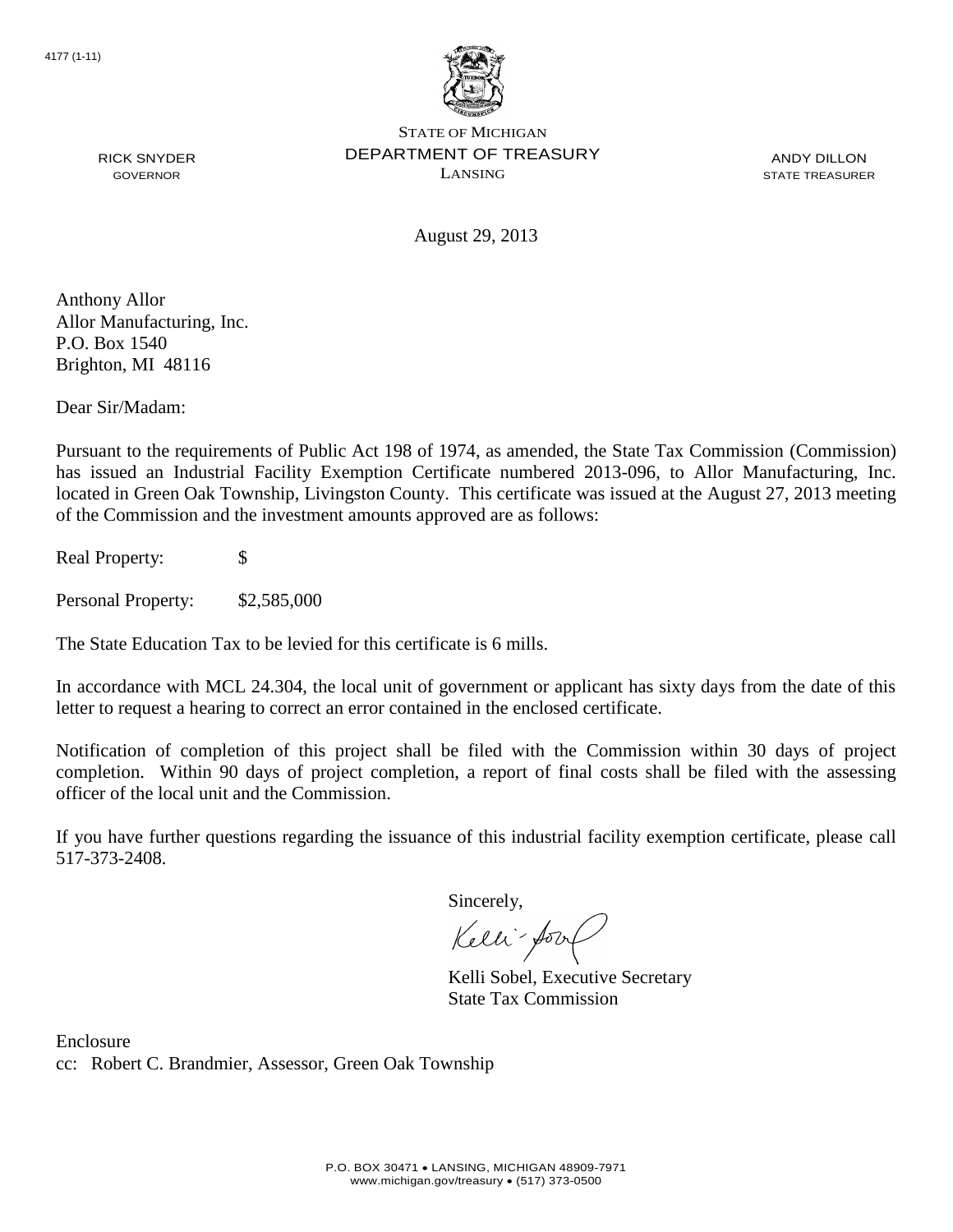New Certificate No. **2013-096**

Pursuant to the provisions of Public Act 198 of 1974, as amended, the State Tax Commission hereby finds that the industrial property, as described in the approved application, hereafter referred to as the industrial facility, owned or leased by Allor Manufacturing, Inc., and located at 12534 Emerson, Green Oak Township, County of Livingston, Michigan, within a Plant Rehabilitation or Industrial Development District, is intended for the construction or installation of new industrial property, and complies with Section 9 and other provisions of the act.

Therefore, as provided by MCL 207.551 to 207.572, inclusive, the State Tax Commission hereby certifies the industrial facility as a **new industrial facility.**

This certificate provides the authority for the assessor to exempt the industrial facility for which this Industrial Facilities Exemption Certificate is in effect, but not the land on which the facility is located, from ad valorem taxation. This certificate further provides the authority to levy a specific tax known as the Industrial Facilities Tax.

This certificate, unless revoked by order of the State Tax Commission as provided by Public Act 198 of 1974, as amended, shall remain in force for a period of **0** year(s) for real property and **12** year(s) for personal property**;**

**Personal property component: Beginning December 31, 2013, and ending December 30, 2026.**

**The State Education Tax to be levied for the personal property component of this certificate is 6 mills, unless exempted by MCL 207.564(4) which was enacted with the creation of the Michigan Business Tax.\***

This Industrial Facilities Exemption Certificate is issued on **August 27, 2013**.

A TRUE COPY ATTEST:

eather & Bureix

Heather S. Burris Heather S. Burns<br>Michigan Department of Treasury



 $8450 - 6$ 

Douglas B. Roberts, Chairperson State Tax Commission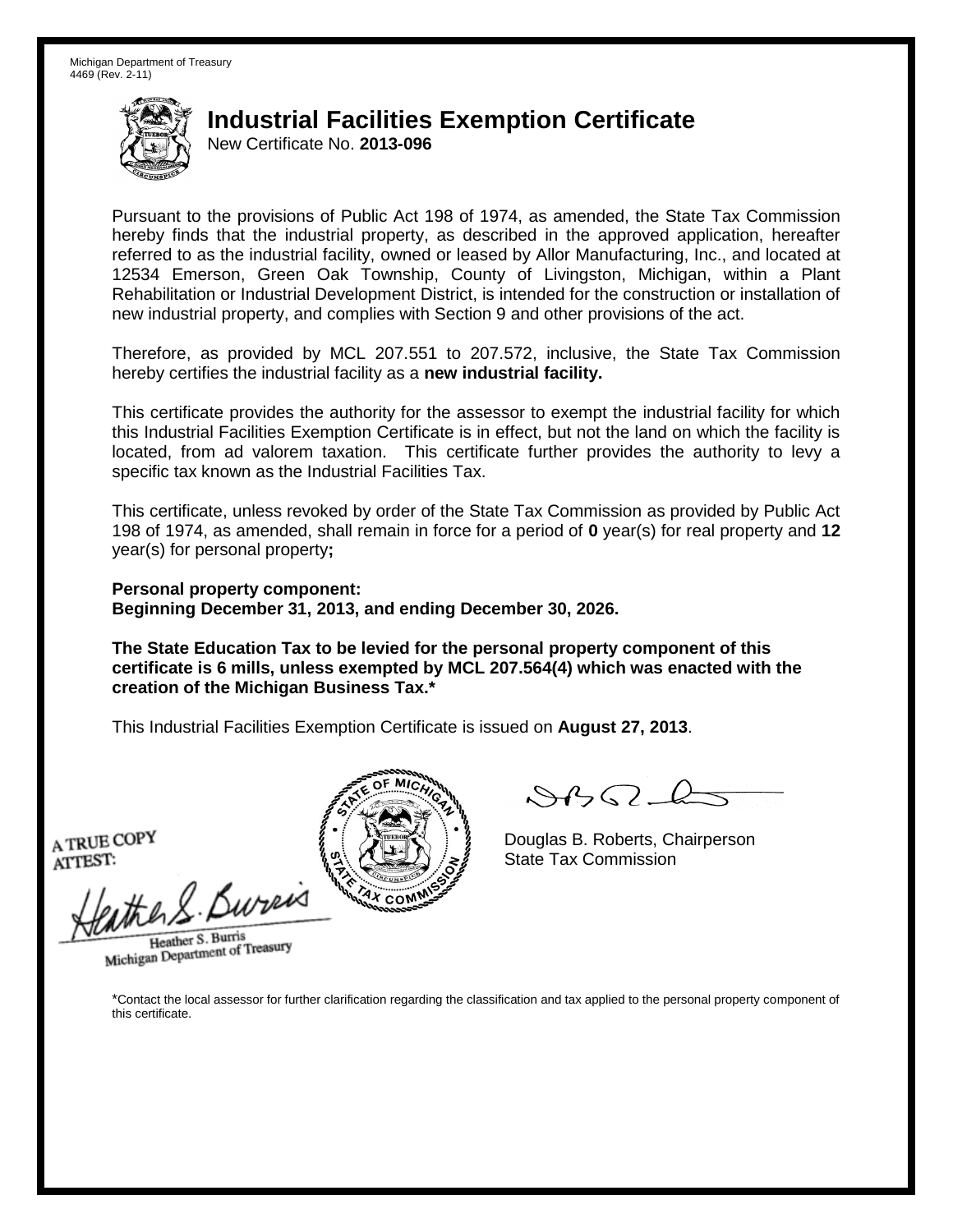

ANDY DILLON STATE TREASURER

August 29, 2013

Charles Lange Saginaw Products Corporation dba CIGNYS 68 Williamson Street Saginaw, MI 48601

Dear Sir/Madam:

RICK SNYDER GOVERNOR

Pursuant to the requirements of Public Act 198 of 1974, as amended, the State Tax Commission (Commission) has issued an Industrial Facility Exemption Certificate numbered 2013-098, to Saginaw Products Corporation dba CIGNYS located in Thomas Township, Saginaw County. This certificate was issued at the August 27, 2013 meeting of the Commission and the investment amounts approved are as follows:

Real Property: \$

Personal Property: \$263,930

The State Education Tax to be levied for this certificate is 6 mills.

In accordance with MCL 24.304, the local unit of government or applicant has sixty days from the date of this letter to request a hearing to correct an error contained in the enclosed certificate.

Notification of completion of this project shall be filed with the Commission within 30 days of project completion. Within 90 days of project completion, a report of final costs shall be filed with the assessing officer of the local unit and the Commission.

If you have further questions regarding the issuance of this industrial facility exemption certificate, please call 517-373-2408.

Sincerely,

Kelli-Sorr

Kelli Sobel, Executive Secretary State Tax Commission

Enclosure cc: William L. Gast, Assessor, Thomas Township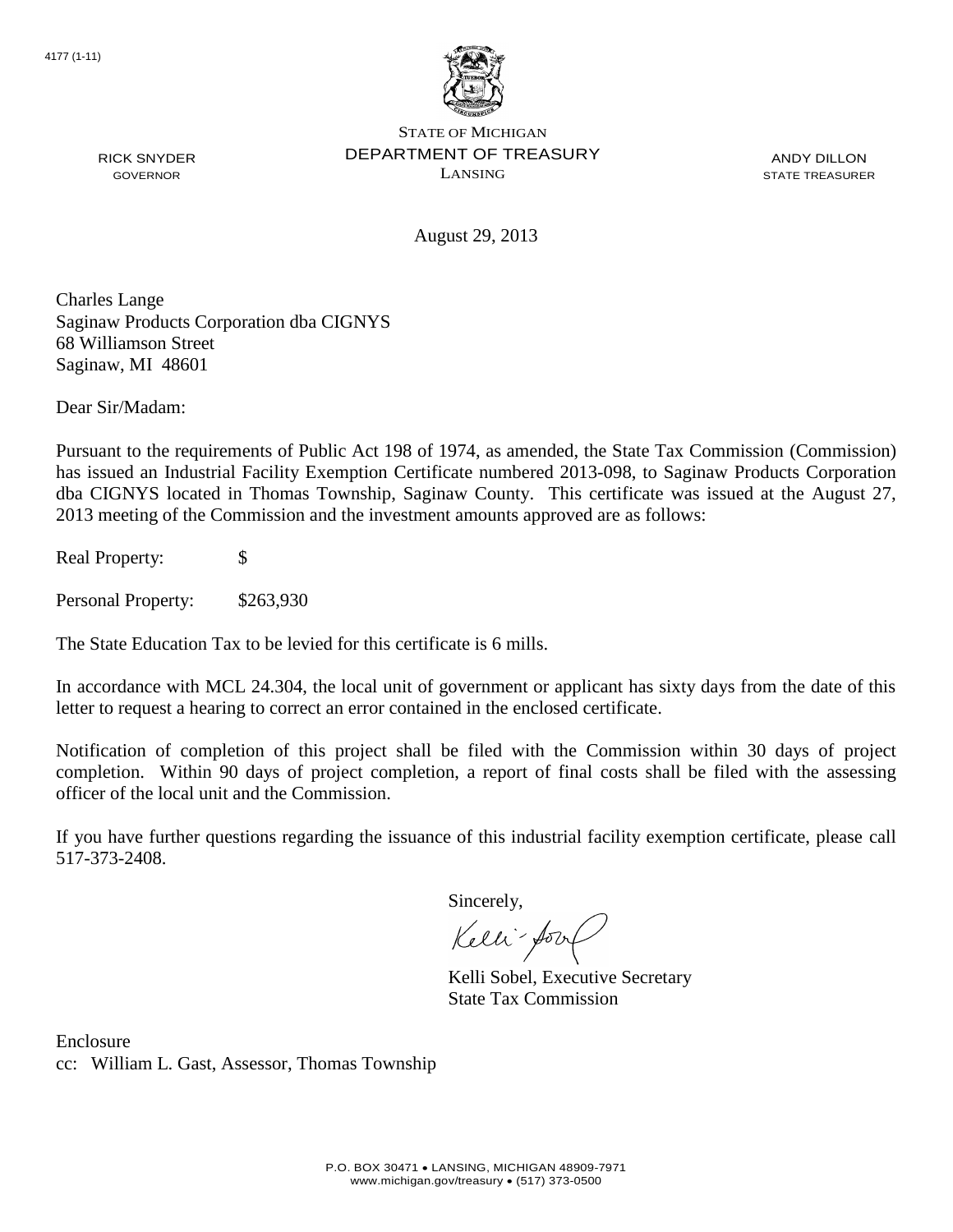New Certificate No. **2013-098**

Pursuant to the provisions of Public Act 198 of 1974, as amended, the State Tax Commission hereby finds that the industrial property, as described in the approved application, hereafter referred to as the industrial facility, owned or leased by Saginaw Products Corporation dba CIGNYS, and located at 1320 South Graham Road, Thomas Township, County of Saginaw, Michigan, within a Plant Rehabilitation or Industrial Development District, is intended for the construction or installation of new industrial property, and complies with Section 9 and other provisions of the act.

Therefore, as provided by MCL 207.551 to 207.572, inclusive, the State Tax Commission hereby certifies the industrial facility as a **new industrial facility.**

This certificate provides the authority for the assessor to exempt the industrial facility for which this Industrial Facilities Exemption Certificate is in effect, but not the land on which the facility is located, from ad valorem taxation. This certificate further provides the authority to levy a specific tax known as the Industrial Facilities Tax.

This certificate, unless revoked by order of the State Tax Commission as provided by Public Act 198 of 1974, as amended, shall remain in force for a period of **0** year(s) for real property and **8** year(s) for personal property**;**

**Personal property component: Beginning December 31, 2013, and ending December 30, 2021.**

**The State Education Tax to be levied for the personal property component of this certificate is 6 mills, unless exempted by MCL 207.564(4) which was enacted with the creation of the Michigan Business Tax.\***

This Industrial Facilities Exemption Certificate is issued on **August 27, 2013**.

A TRUE COPY ATTEST:

ather S. Burei

Heather S. Burris Heather S. Burns<br>Michigan Department of Treasury



Douglas B. Roberts, Chairperson State Tax Commission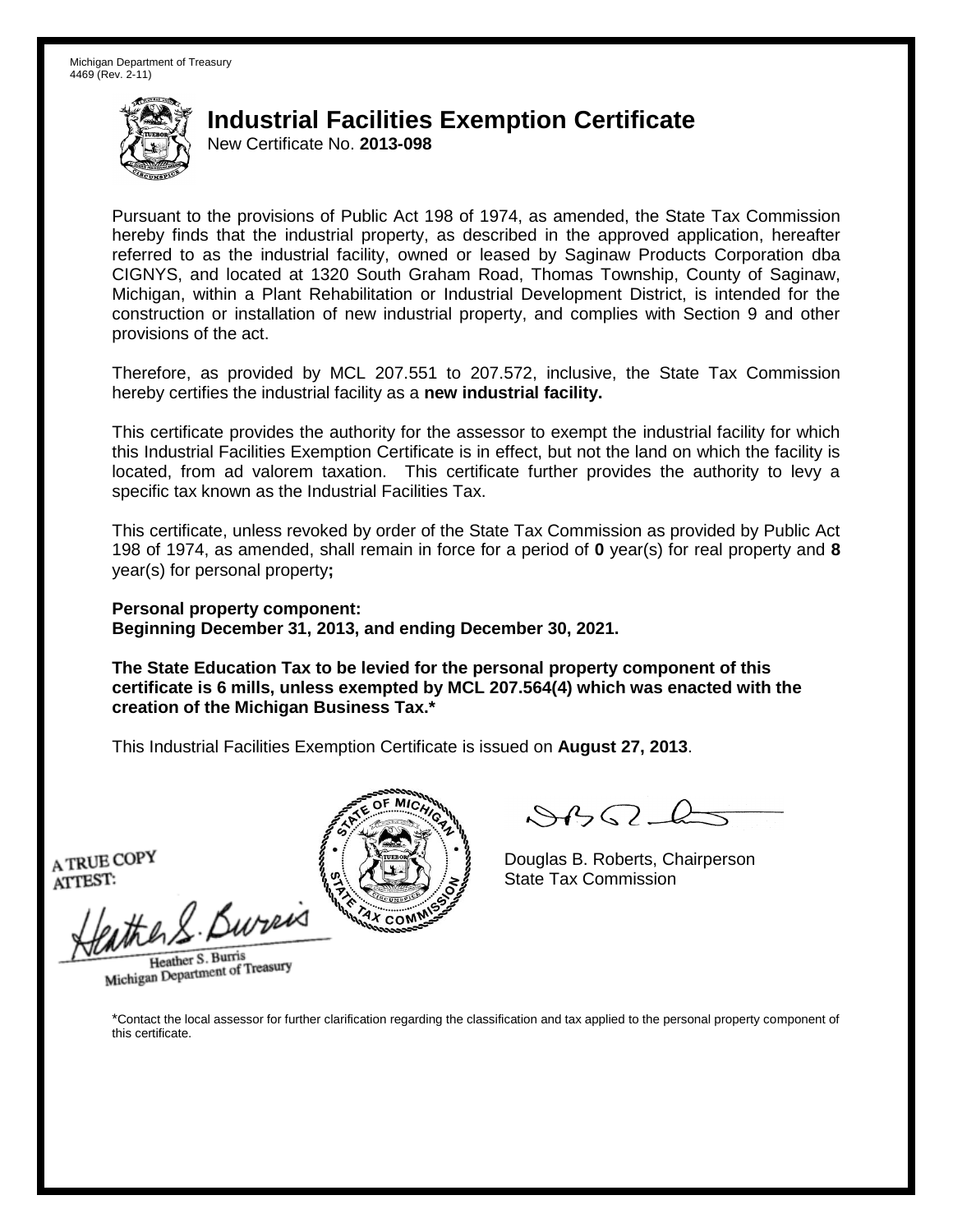

ANDY DILLON STATE TREASURER

RICK SNYDER GOVERNOR

August 29, 2013

Doug Petrouich Foodtools, Inc. 190 Veterans Boulevard South Haven, MI 49090

Dear Sir/Madam:

Pursuant to the requirements of Public Act 198 of 1974, as amended, the State Tax Commission (Commission) has issued an Industrial Facility Exemption Certificate numbered 2013-099, to Foodtools, Inc. located in the City of South Haven, Van Buren County. This certificate was issued at the August 27, 2013 meeting of the Commission and the investment amounts approved are as follows:

Real Property: \$

Personal Property: \$92,641

The State Education Tax to be levied for this certificate is 6 mills.

In accordance with MCL 24.304, the local unit of government or applicant has sixty days from the date of this letter to request a hearing to correct an error contained in the enclosed certificate.

Notification of completion of this project shall be filed with the Commission within 30 days of project completion. Within 90 days of project completion, a report of final costs shall be filed with the assessing officer of the local unit and the Commission.

If you have further questions regarding the issuance of this industrial facility exemption certificate, please call 517-373-2408.

Sincerely,

Kelli-Sorr

Kelli Sobel, Executive Secretary State Tax Commission

Enclosure cc: Douglas A. Brousseau, Assessor, City of South Haven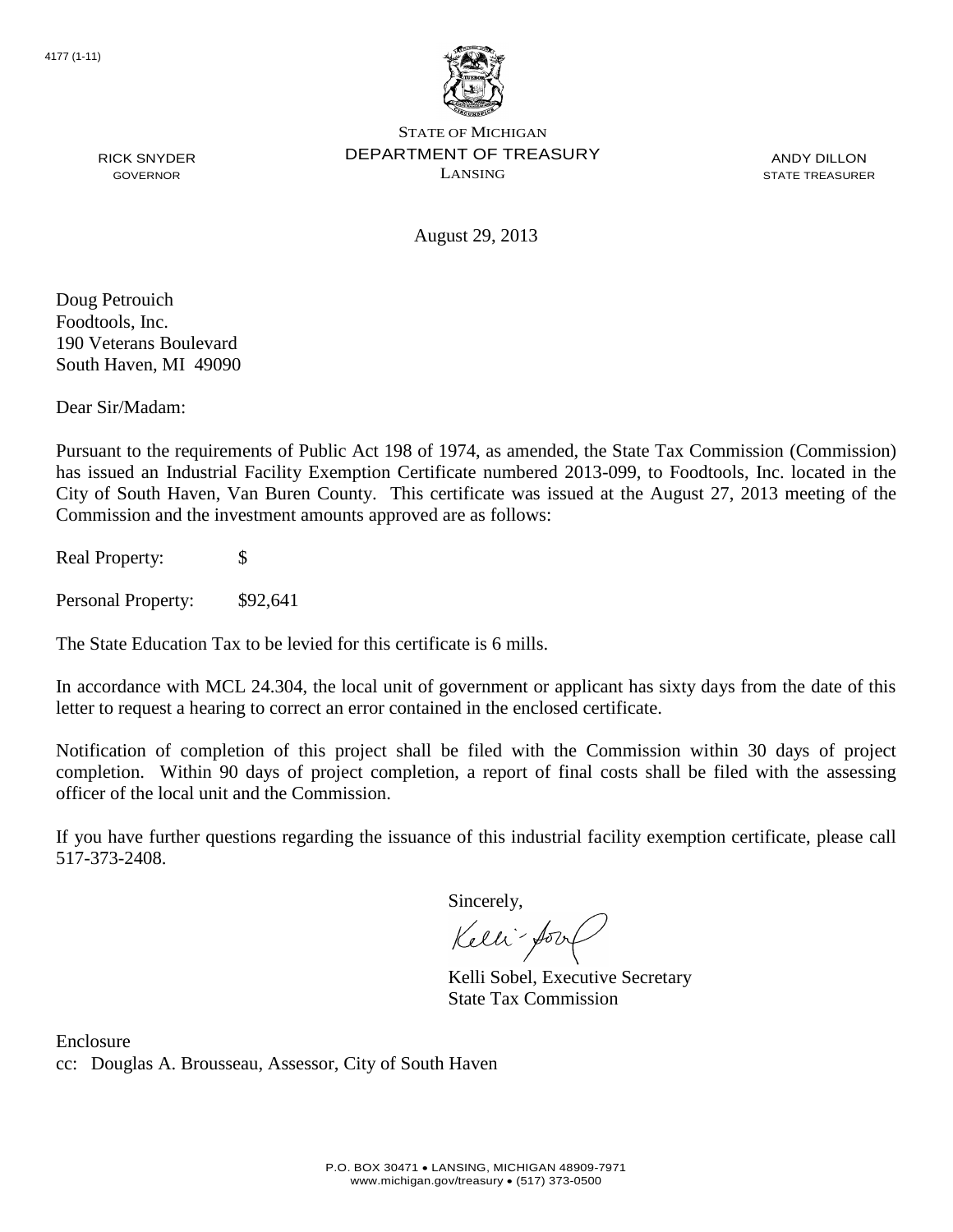New Certificate No. **2013-099**

Pursuant to the provisions of Public Act 198 of 1974, as amended, the State Tax Commission hereby finds that the industrial property, as described in the approved application, hereafter referred to as the industrial facility, owned or leased by Foodtools, Inc., and located at 190 Veterans Boulevard, City of South Haven, County of Van Buren, Michigan, within a Plant Rehabilitation or Industrial Development District, is intended for the construction or installation of new industrial property, and complies with Section 9 and other provisions of the act.

Therefore, as provided by MCL 207.551 to 207.572, inclusive, the State Tax Commission hereby certifies the industrial facility as a **new industrial facility.**

This certificate provides the authority for the assessor to exempt the industrial facility for which this Industrial Facilities Exemption Certificate is in effect, but not the land on which the facility is located, from ad valorem taxation. This certificate further provides the authority to levy a specific tax known as the Industrial Facilities Tax.

This certificate, unless revoked by order of the State Tax Commission as provided by Public Act 198 of 1974, as amended, shall remain in force for a period of **0** year(s) for real property and **12** year(s) for personal property**;**

**Personal property component: Beginning December 31, 2013, and ending December 30, 2025.**

**The State Education Tax to be levied for the personal property component of this certificate is 6 mills, unless exempted by MCL 207.564(4) which was enacted with the creation of the Michigan Business Tax.\***

This Industrial Facilities Exemption Certificate is issued on **August 27, 2013**.

A TRUE COPY ATTEST:

eather & Bureix

Heather S. Burris Heather S. Burns<br>Michigan Department of Treasury



 $8450 - 6$ 

Douglas B. Roberts, Chairperson State Tax Commission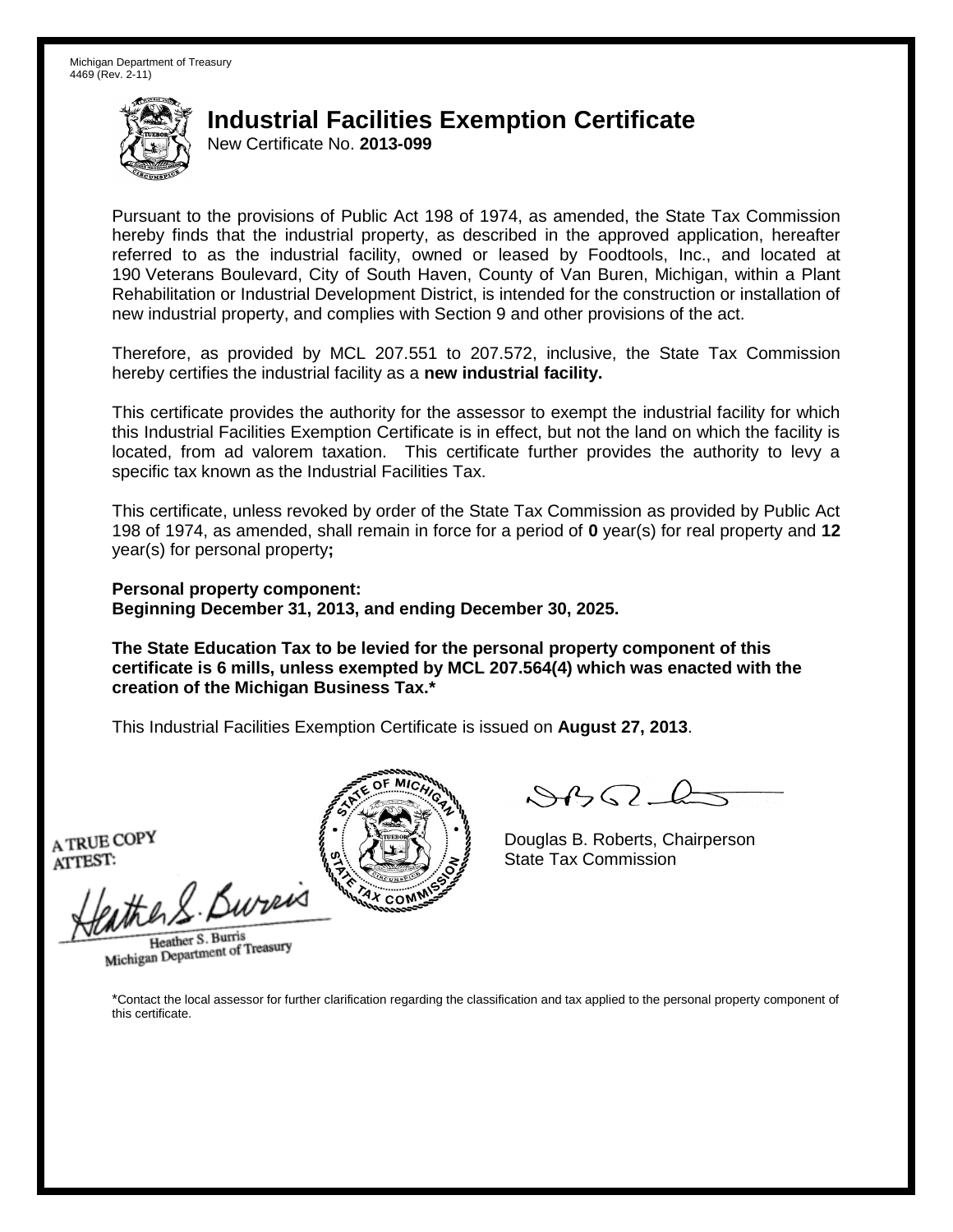

ANDY DILLON STATE TREASURER

August 29, 2013

Brenda Beck Ford Motor Company 1 American Road, Room 714 Dearborn, MI 48126

RICK SNYDER GOVERNOR

Dear Sir/Madam:

Pursuant to the requirements of Public Act 198 of 1974, as amended, the State Tax Commission (Commission) has issued an Industrial Facility Exemption Certificate numbered 2013-101, to Ford Motor Company located in the City of Dearborn, Wayne County. This certificate was issued at the August 27, 2013 meeting of the Commission and the investment amounts approved are as follows:

Real Property: \$

Personal Property: \$49,392,100

The State Education Tax to be levied for this certificate is 6 mills.

In accordance with MCL 24.304, the local unit of government or applicant has sixty days from the date of this letter to request a hearing to correct an error contained in the enclosed certificate.

Notification of completion of this project shall be filed with the Commission within 30 days of project completion. Within 90 days of project completion, a report of final costs shall be filed with the assessing officer of the local unit and the Commission.

If you have further questions regarding the issuance of this industrial facility exemption certificate, please call 517-373-2408.

Sincerely,

Kelli-Sorr

Kelli Sobel, Executive Secretary State Tax Commission

Enclosure cc: Gary L. Evanko, Assessor, City of Dearborn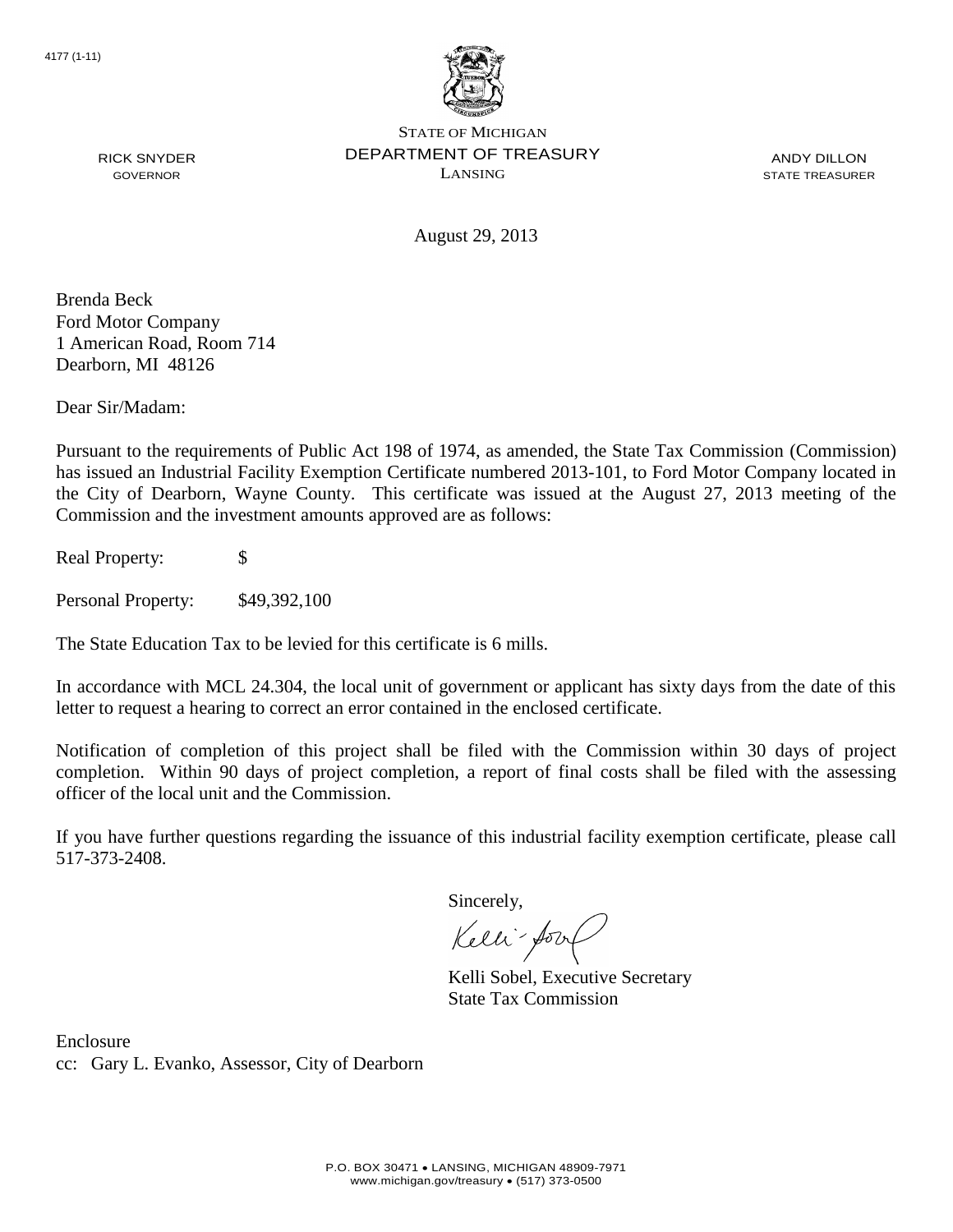New Certificate No. **2013-101**

Pursuant to the provisions of Public Act 198 of 1974, as amended, the State Tax Commission hereby finds that the industrial property, as described in the approved application, hereafter referred to as the industrial facility, owned or leased by Ford Motor Company, and located at 20000 Rotunda Road, City of Dearborn, County of Wayne, Michigan, within a Plant Rehabilitation or Industrial Development District, is intended for the construction or installation of new industrial property, and complies with Section 9 and other provisions of the act.

Therefore, as provided by MCL 207.551 to 207.572, inclusive, the State Tax Commission hereby certifies the industrial facility as a **new industrial facility.**

This certificate provides the authority for the assessor to exempt the industrial facility for which this Industrial Facilities Exemption Certificate is in effect, but not the land on which the facility is located, from ad valorem taxation. This certificate further provides the authority to levy a specific tax known as the Industrial Facilities Tax.

This certificate, unless revoked by order of the State Tax Commission as provided by Public Act 198 of 1974, as amended, shall remain in force for a period of **0** year(s) for real property and **12** year(s) for personal property**;**

**Real property component: Beginning December 31, , and ending December 30, .**

**The State Education Tax to be levied for the real property component of this certificate is 6 mills.**

**Personal property component: Beginning December 31, 2013, and ending December 30, 2027.**

**The State Education Tax to be levied for the personal property component of this certificate is 6 mills, unless exempted by MCL 207.564(4) which was enacted with the creation of the Michigan Business Tax.\***

This Industrial Facilities Exemption Certificate is issued on **August 27, 2013**.

 $882 - 6$ 

Douglas B. Roberts, Chairperson State Tax Commission

A TRUE COPY ATTEST:

eather & Burn

Heather S. Burris Heather S. Buris<br>Michigan Department of Treasury

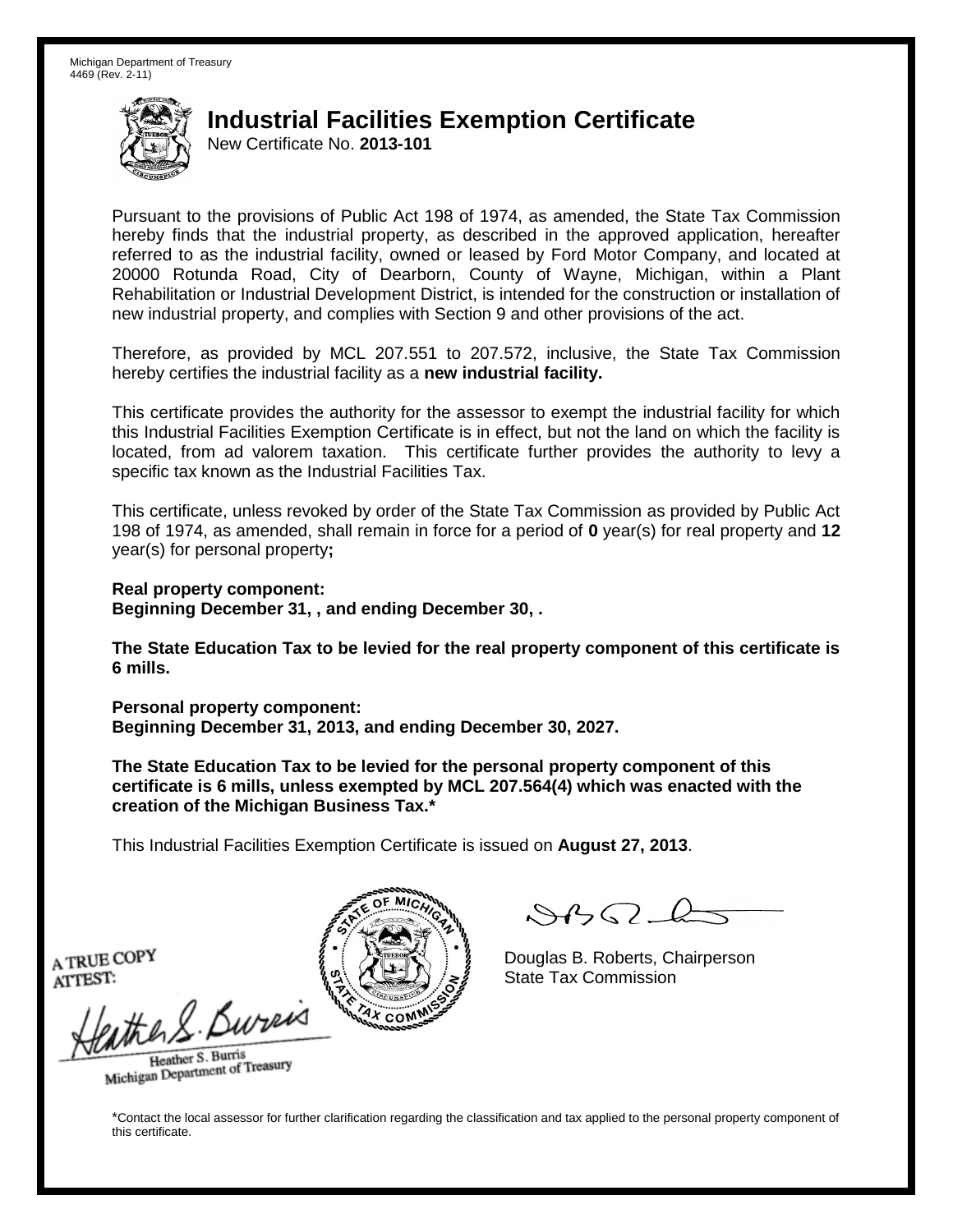

ANDY DILLON STATE TREASURER

August 29, 2013

Bill Platko Peterson Spring - CIMA 16805 Heimbach Road Three Rivers, MI 49093

RICK SNYDER GOVERNOR

Dear Sir/Madam:

Pursuant to the requirements of Public Act 198 of 1974, as amended, the State Tax Commission (Commission) has issued an Industrial Facility Exemption Certificate numbered 2013-102, to Peterson Spring - CIMA located in Park Township, SAINT JOSEPH County. This certificate was issued at the August 27, 2013 meeting of the Commission and the investment amounts approved are as follows:

Real Property: \$

Personal Property: \$1,289,250

The State Education Tax to be levied for this certificate is 6 mills.

In accordance with MCL 24.304, the local unit of government or applicant has sixty days from the date of this letter to request a hearing to correct an error contained in the enclosed certificate.

Notification of completion of this project shall be filed with the Commission within 30 days of project completion. Within 90 days of project completion, a report of final costs shall be filed with the assessing officer of the local unit and the Commission.

If you have further questions regarding the issuance of this industrial facility exemption certificate, please call 517-373-2408.

Sincerely,

Kelli-Sor

Kelli Sobel, Executive Secretary State Tax Commission

Enclosure cc: Jaime E. Hutson, Assessor, Park Township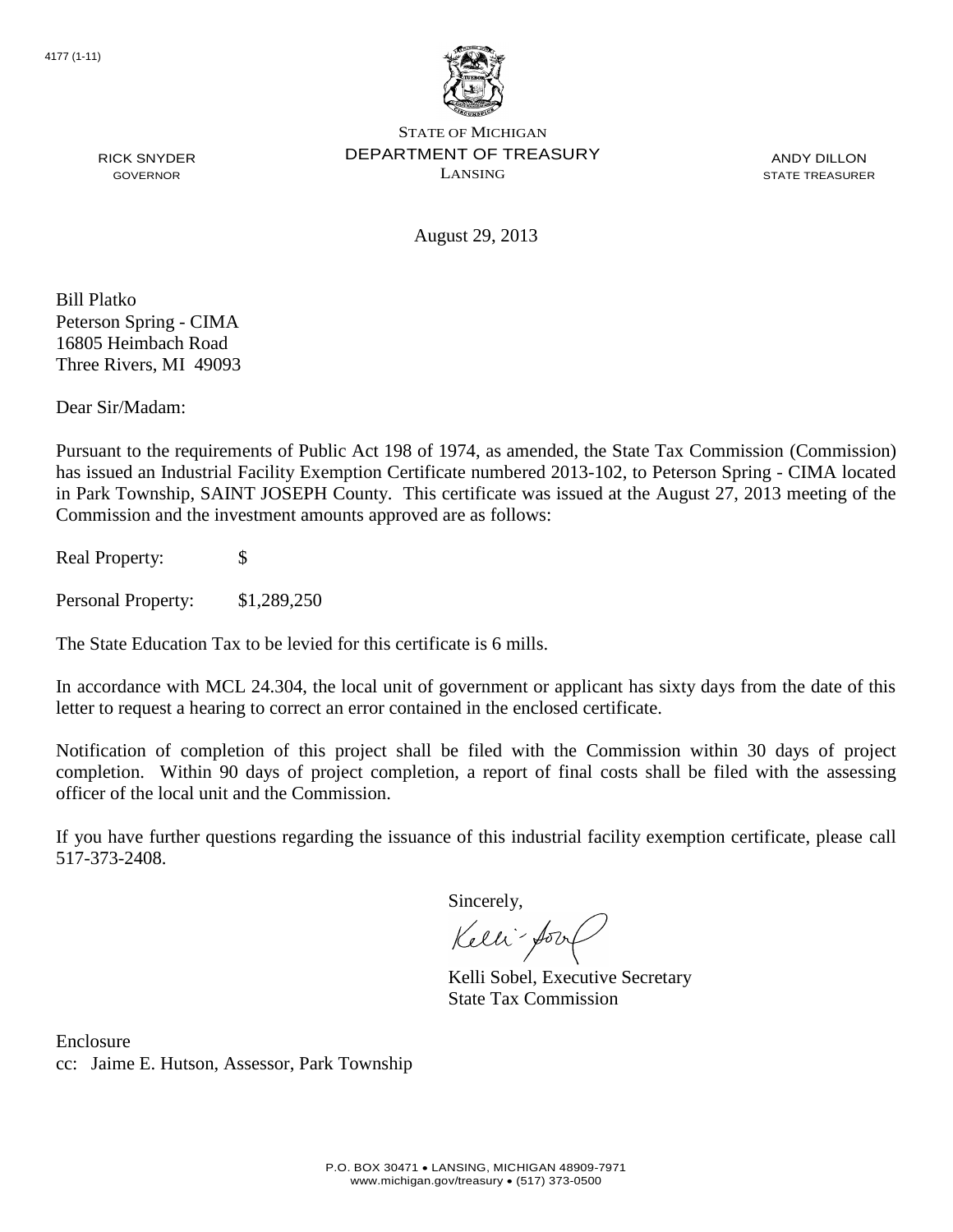New Certificate No. **2013-102**

Pursuant to the provisions of Public Act 198 of 1974, as amended, the State Tax Commission hereby finds that the industrial property, as described in the approved application, hereafter referred to as the industrial facility, owned or leased by Peterson Spring - CIMA, and located at 16805 Heimbach Road, Park Township, County of SAINT JOSEPH, Michigan, within a Plant Rehabilitation or Industrial Development District, is intended for the construction or installation of new industrial property, and complies with Section 9 and other provisions of the act.

Therefore, as provided by MCL 207.551 to 207.572, inclusive, the State Tax Commission hereby certifies the industrial facility as a **new industrial facility.**

This certificate provides the authority for the assessor to exempt the industrial facility for which this Industrial Facilities Exemption Certificate is in effect, but not the land on which the facility is located, from ad valorem taxation. This certificate further provides the authority to levy a specific tax known as the Industrial Facilities Tax.

This certificate, unless revoked by order of the State Tax Commission as provided by Public Act 198 of 1974, as amended, shall remain in force for a period of **0** year(s) for real property and **12** year(s) for personal property**;**

**Real property component: Beginning December 31, , and ending December 30, .**

**The State Education Tax to be levied for the real property component of this certificate is 6 mills.**

**Personal property component: Beginning December 31, 2013, and ending December 30, 2025.**

**The State Education Tax to be levied for the personal property component of this certificate is 6 mills, unless exempted by MCL 207.564(4) which was enacted with the creation of the Michigan Business Tax.\***

This Industrial Facilities Exemption Certificate is issued on **August 27, 2013**.

 $882 - 6$ 

Douglas B. Roberts, Chairperson State Tax Commission

A TRUE COPY ATTEST:

eather & Burn

Heather S. Burris Heather S. Buris<br>Michigan Department of Treasury

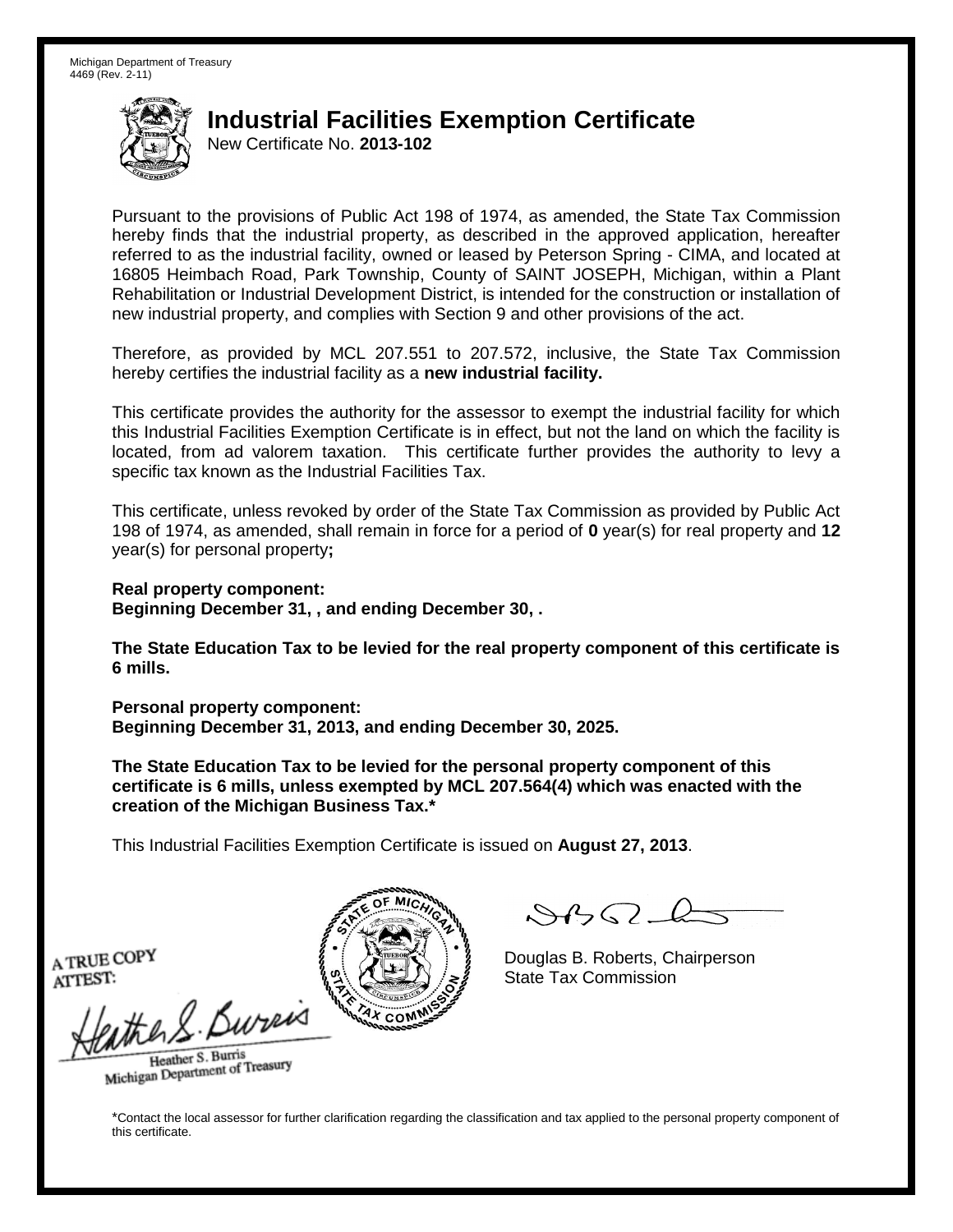

ANDY DILLON STATE TREASURER

August 29, 2013

James E. Garside Outerwears, Inc. 12611 US 131 Schoolcraft, MI 49087

RICK SNYDER GOVERNOR

Dear Sir/Madam:

Pursuant to the requirements of Public Act 198 of 1974, as amended, the State Tax Commission (Commission) has issued an Industrial Facility Exemption Certificate numbered 2013-103, to Outerwears, Inc. located in Schoolcraft Township, KALAMAZOO County. This certificate was issued at the August 27, 2013 meeting of the Commission and the investment amounts approved are as follows:

Real Property: \$

Personal Property: \$215,000

The State Education Tax to be levied for this certificate is 6 mills.

In accordance with MCL 24.304, the local unit of government or applicant has sixty days from the date of this letter to request a hearing to correct an error contained in the enclosed certificate.

Notification of completion of this project shall be filed with the Commission within 30 days of project completion. Within 90 days of project completion, a report of final costs shall be filed with the assessing officer of the local unit and the Commission.

If you have further questions regarding the issuance of this industrial facility exemption certificate, please call 517-373-2408.

Sincerely,

Kelli-Sorr

Kelli Sobel, Executive Secretary State Tax Commission

Enclosure cc: Nathan Brousseau, Assessor, Schoolcraft Township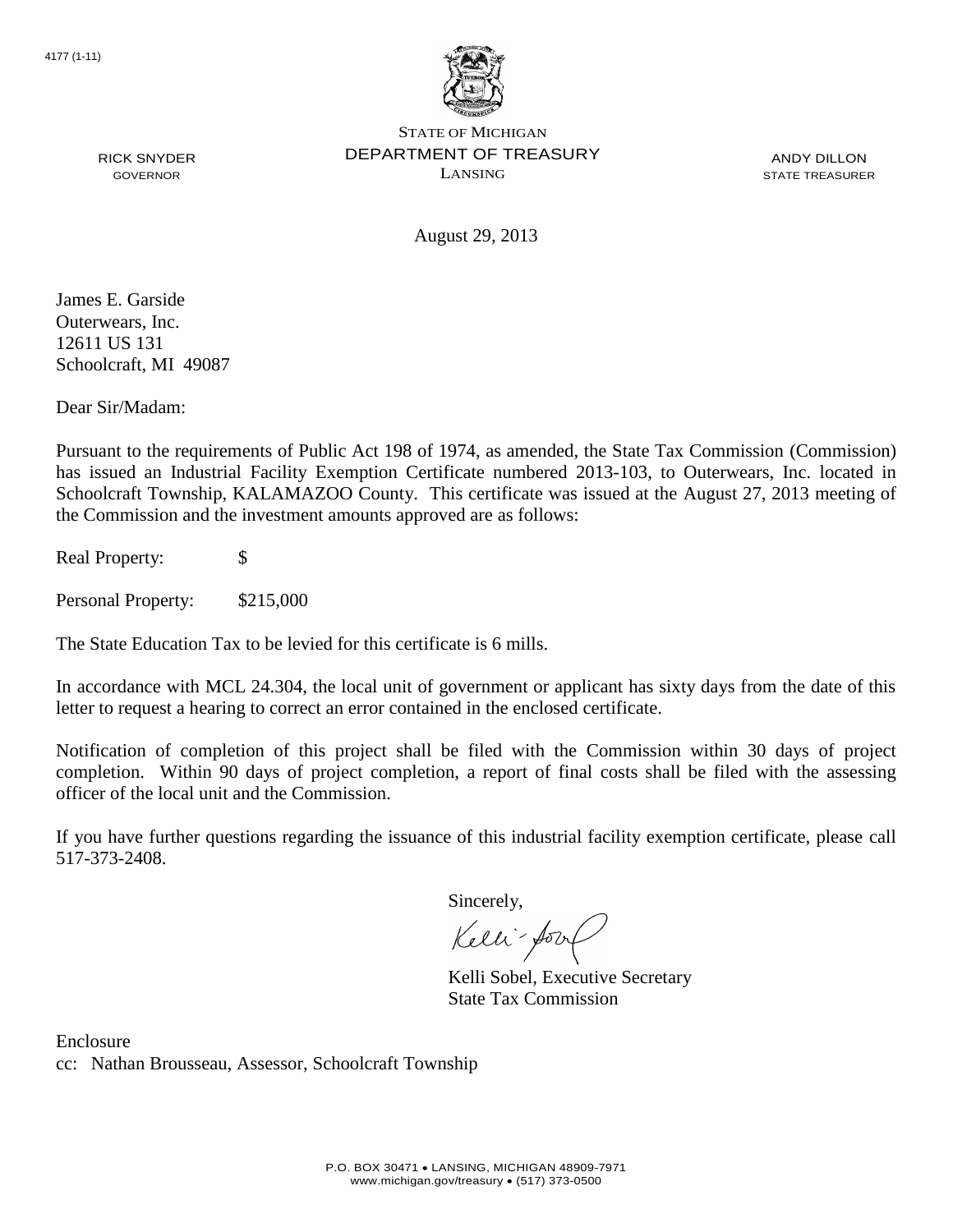New Certificate No. **2013-103**

Pursuant to the provisions of Public Act 198 of 1974, as amended, the State Tax Commission hereby finds that the industrial property, as described in the approved application, hereafter referred to as the industrial facility, owned or leased by Outerwears, Inc., and located at 12611 US 131, Schoolcraft Township, County of KALAMAZOO, Michigan, within a Plant Rehabilitation or Industrial Development District, is intended for the construction or installation of new industrial property, and complies with Section 9 and other provisions of the act.

Therefore, as provided by MCL 207.551 to 207.572, inclusive, the State Tax Commission hereby certifies the industrial facility as a **new industrial facility.**

This certificate provides the authority for the assessor to exempt the industrial facility for which this Industrial Facilities Exemption Certificate is in effect, but not the land on which the facility is located, from ad valorem taxation. This certificate further provides the authority to levy a specific tax known as the Industrial Facilities Tax.

This certificate, unless revoked by order of the State Tax Commission as provided by Public Act 198 of 1974, as amended, shall remain in force for a period of **0** year(s) for real property and **6** year(s) for personal property**;**

**Real property component: Beginning December 31, , and ending December 30, .**

**The State Education Tax to be levied for the real property component of this certificate is 6 mills.**

**Personal property component: Beginning December 31, 2013, and ending December 30, 2019.**

**The State Education Tax to be levied for the personal property component of this certificate is 6 mills, unless exempted by MCL 207.564(4) which was enacted with the creation of the Michigan Business Tax.\***

This Industrial Facilities Exemption Certificate is issued on **August 27, 2013**.

 $882 - 6$ 

Douglas B. Roberts, Chairperson State Tax Commission

A TRUE COPY ATTEST:

eather & Burn

Heather S. Burris Heather S. Buris<br>Michigan Department of Treasury

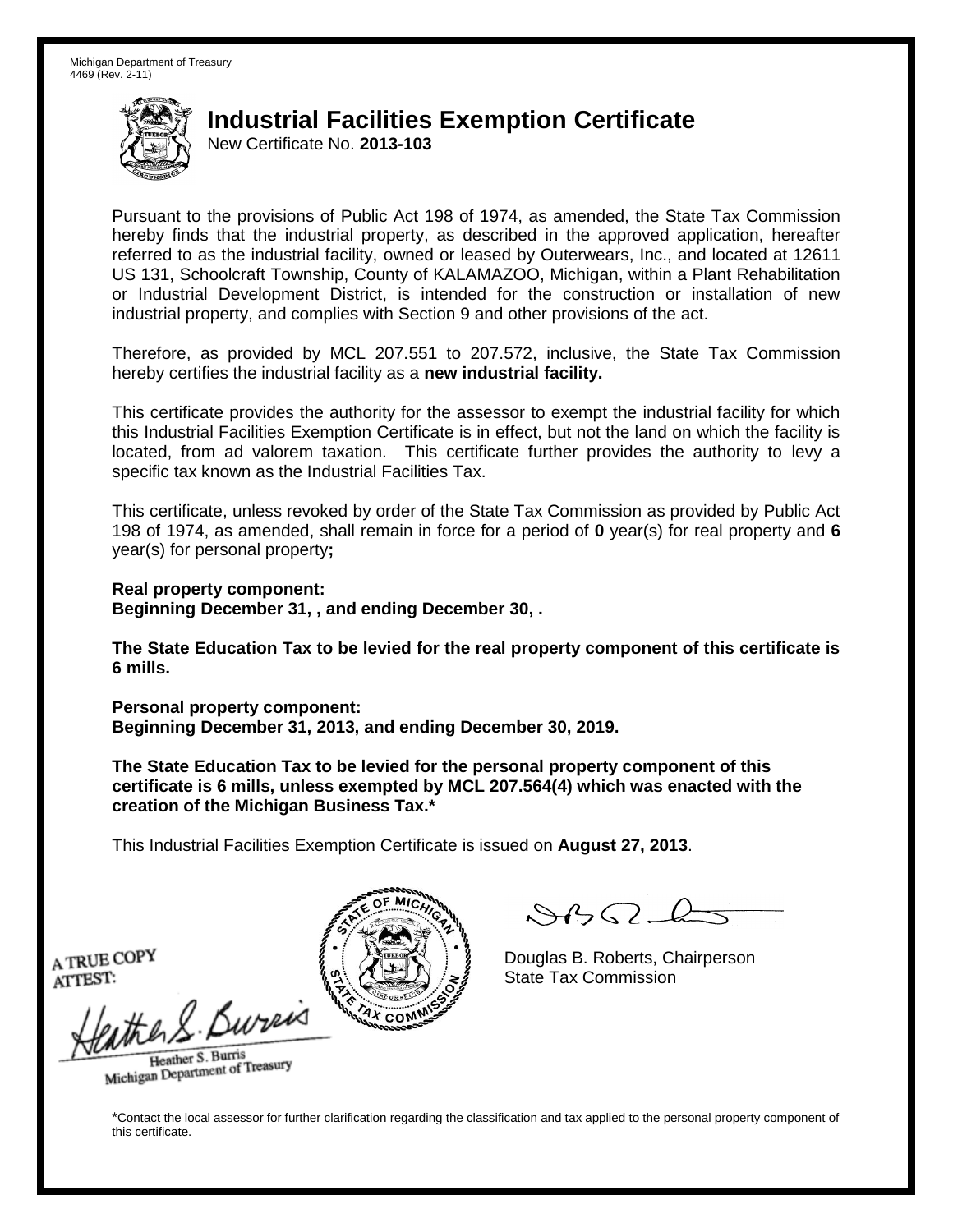

ANDY DILLON STATE TREASURER

August 29, 2013

Douglas Owenby Benteler Automotive Corporation 2650 N Opdyke, Suite B Auburn Hills, MI 48326

RICK SNYDER GOVERNOR

Dear Sir/Madam:

Pursuant to the requirements of Public Act 198 of 1974, as amended, the State Tax Commission (Commission) has issued an Industrial Facility Exemption Certificate numbered 2013-105, to Benteler Automotive Corporation located in Comstock Charter Township, KALAMAZOO County. This certificate was issued at the August 27, 2013 meeting of the Commission and the investment amounts approved are as follows:

Real Property: \$

Personal Property: \$1,200,000

The State Education Tax to be levied for this certificate is 6 mills.

In accordance with MCL 24.304, the local unit of government or applicant has sixty days from the date of this letter to request a hearing to correct an error contained in the enclosed certificate.

Notification of completion of this project shall be filed with the Commission within 30 days of project completion. Within 90 days of project completion, a report of final costs shall be filed with the assessing officer of the local unit and the Commission.

If you have further questions regarding the issuance of this industrial facility exemption certificate, please call 517-373-2408.

Sincerely,

Kelli-Sorr

Kelli Sobel, Executive Secretary State Tax Commission

Enclosure cc: Sherry A. Burd, Assessor, Comstock Charter Township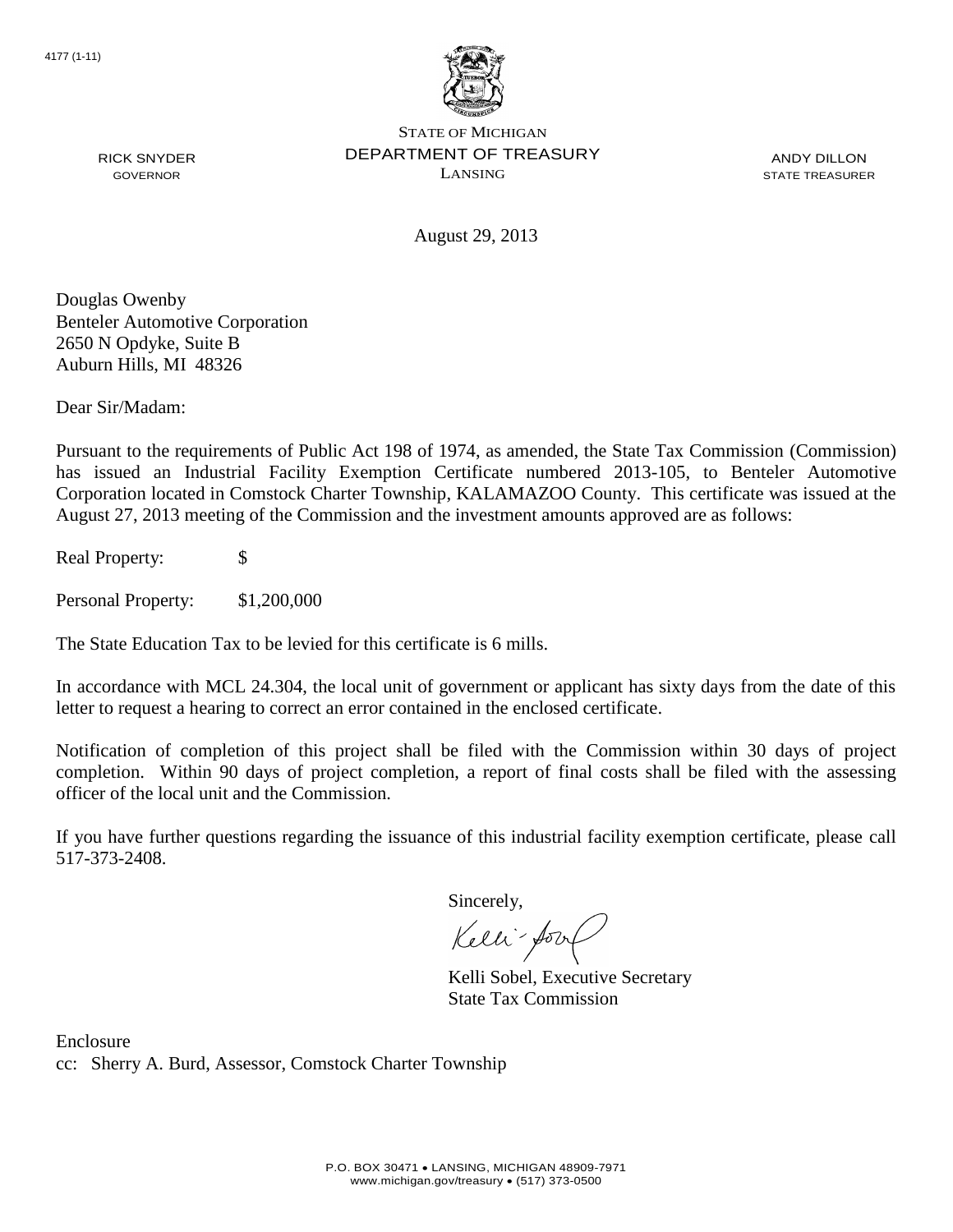New Certificate No. **2013-105**

Pursuant to the provisions of Public Act 198 of 1974, as amended, the State Tax Commission hereby finds that the industrial property, as described in the approved application, hereafter referred to as the industrial facility, owned or leased by Benteler Automotive Corporation, and located at 9000 E Michigan Avenue, Comstock Charter Township, County of KALAMAZOO, Michigan, within a Plant Rehabilitation or Industrial Development District, is intended for the construction or installation of new industrial property, and complies with Section 9 and other provisions of the act.

Therefore, as provided by MCL 207.551 to 207.572, inclusive, the State Tax Commission hereby certifies the industrial facility as a **new industrial facility.**

This certificate provides the authority for the assessor to exempt the industrial facility for which this Industrial Facilities Exemption Certificate is in effect, but not the land on which the facility is located, from ad valorem taxation. This certificate further provides the authority to levy a specific tax known as the Industrial Facilities Tax.

This certificate, unless revoked by order of the State Tax Commission as provided by Public Act 198 of 1974, as amended, shall remain in force for a period of **0** year(s) for real property and **6** year(s) for personal property**;**

**Real property component:**

**Beginning December 31, , and ending December 30, .**

**The State Education Tax to be levied for the real property component of this certificate is 6 mills.**

**Personal property component:**

**Beginning December 31, 2013, and ending December 30, 2019.**

**The State Education Tax to be levied for the personal property component of this certificate is 6 mills, unless exempted by MCL 207.564(4) which was enacted with the creation of the Michigan Business Tax.\***

This Industrial Facilities Exemption Certificate is issued on **August 27, 2013**.

 $\mathcal{A}_{\mathcal{A}}\Omega$ 

Douglas B. Roberts, Chairperson State Tax Commission

A TRUE COPY ATTEST:

the S. Bureis

Heather S. Burris Heather S. Buris<br>Michigan Department of Treasury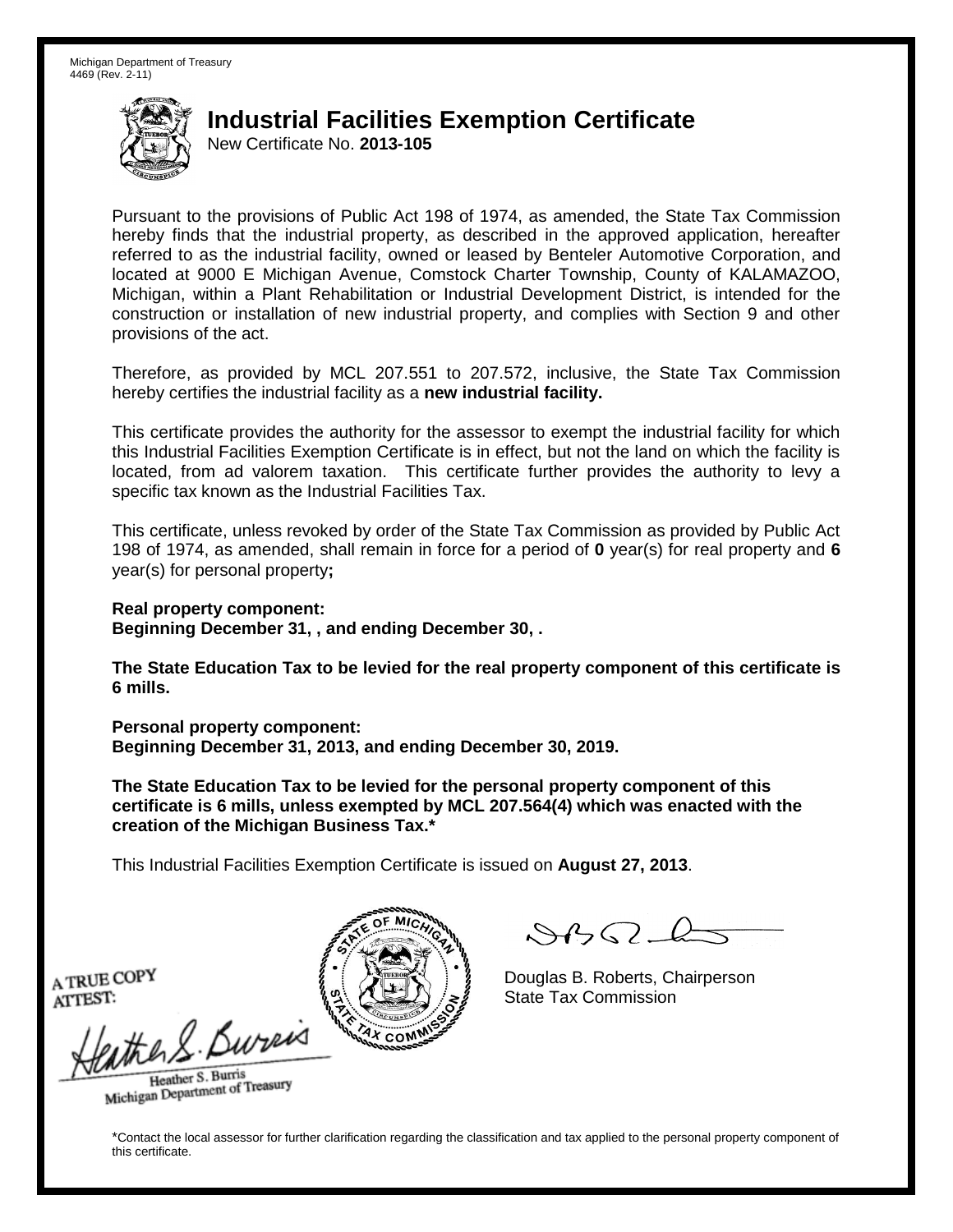

ANDY DILLON STATE TREASURER

August 29, 2013

Thomas E. Deater Shoreline Container, Inc. P.O. Box 1993 Holland, MI 49422

RICK SNYDER GOVERNOR

Dear Sir/Madam:

Pursuant to the requirements of Public Act 198 of 1974, as amended, the State Tax Commission (Commission) has issued an Industrial Facility Exemption Certificate numbered 2013-106, to Shoreline Container, Inc. located in Holland Charter Township, Ottawa County. This certificate was issued at the August 27, 2013 meeting of the Commission and the investment amounts approved are as follows:

Real Property: \$

Personal Property: \$1,233,791

The State Education Tax to be levied for this certificate is 6 mills.

In accordance with MCL 24.304, the local unit of government or applicant has sixty days from the date of this letter to request a hearing to correct an error contained in the enclosed certificate.

Notification of completion of this project shall be filed with the Commission within 30 days of project completion. Within 90 days of project completion, a report of final costs shall be filed with the assessing officer of the local unit and the Commission.

If you have further questions regarding the issuance of this industrial facility exemption certificate, please call 517-373-2408.

Sincerely,

Kelli-Sorr

Kelli Sobel, Executive Secretary State Tax Commission

Enclosure cc: Howard J. Feyen, Assessor, Holland Charter Township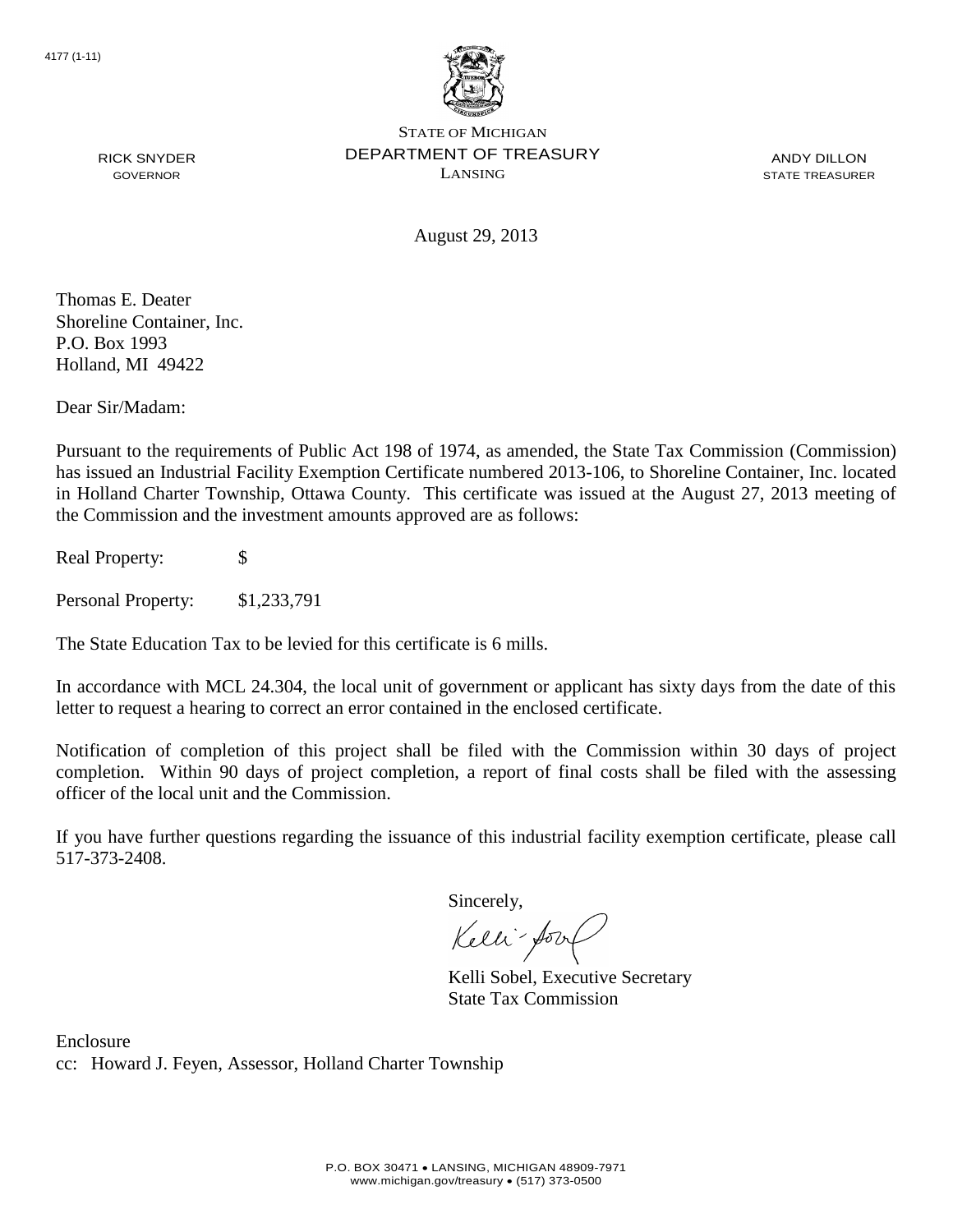New Certificate No. **2013-106**

Pursuant to the provisions of Public Act 198 of 1974, as amended, the State Tax Commission hereby finds that the industrial property, as described in the approved application, hereafter referred to as the industrial facility, owned or leased by Shoreline Container, Inc., and located at 4450 North 136th Avenue, Holland Charter Township, County of Ottawa, Michigan, within a Plant Rehabilitation or Industrial Development District, is intended for the construction or installation of new industrial property, and complies with Section 9 and other provisions of the act.

Therefore, as provided by MCL 207.551 to 207.572, inclusive, the State Tax Commission hereby certifies the industrial facility as a **new industrial facility.**

This certificate provides the authority for the assessor to exempt the industrial facility for which this Industrial Facilities Exemption Certificate is in effect, but not the land on which the facility is located, from ad valorem taxation. This certificate further provides the authority to levy a specific tax known as the Industrial Facilities Tax.

This certificate, unless revoked by order of the State Tax Commission as provided by Public Act 198 of 1974, as amended, shall remain in force for a period of **0** year(s) for real property and **12** year(s) for personal property**;**

**Personal property component: Beginning December 31, 2013, and ending December 30, 2025.**

**The State Education Tax to be levied for the personal property component of this certificate is 6 mills, unless exempted by MCL 207.564(4) which was enacted with the creation of the Michigan Business Tax.\***

This Industrial Facilities Exemption Certificate is issued on **August 27, 2013**.

A TRUE COPY ATTEST:

ather S. Buren

Heather S. Burris Heather S. Burns<br>Michigan Department of Treasury



Douglas B. Roberts, Chairperson State Tax Commission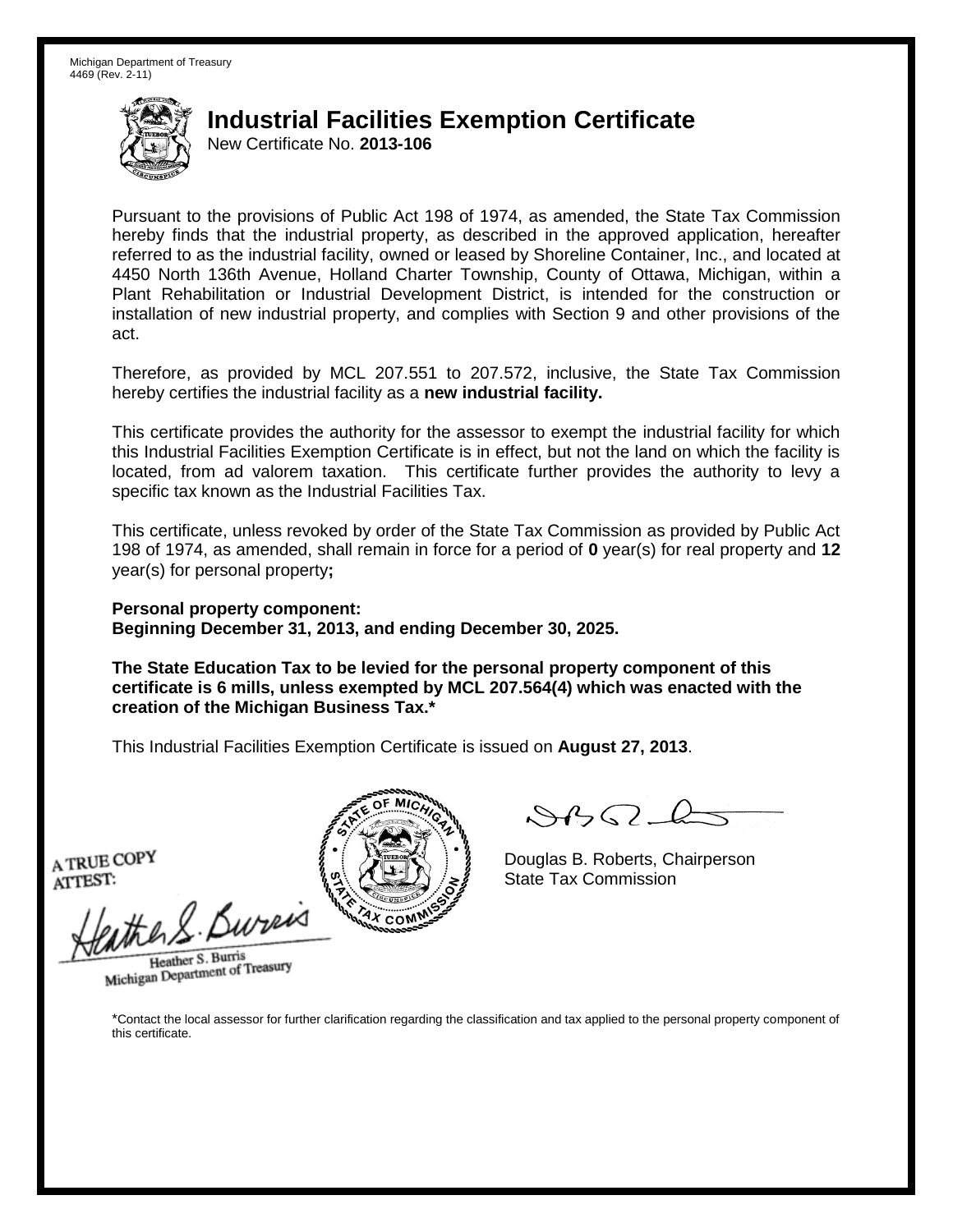

ANDY DILLON STATE TREASURER

August 29, 2013

William Rysdyk Request Foods, Inc. P.O. Box 2577 Holland, MI 49422-2577

RICK SNYDER GOVERNOR

Dear Sir/Madam:

Pursuant to the requirements of Public Act 198 of 1974, as amended, the State Tax Commission (Commission) has issued an Industrial Facility Exemption Certificate numbered 2013-107, to Request Foods, Inc. located in Holland Charter Township, Ottawa County. This certificate was issued at the August 27, 2013 meeting of the Commission and the investment amounts approved are as follows:

Real Property: \$7,760

Personal Property: \$262,967

The State Education Tax to be levied for this certificate is 6 mills.

In accordance with MCL 24.304, the local unit of government or applicant has sixty days from the date of this letter to request a hearing to correct an error contained in the enclosed certificate.

Notification of completion of this project shall be filed with the Commission within 30 days of project completion. Within 90 days of project completion, a report of final costs shall be filed with the assessing officer of the local unit and the Commission.

If you have further questions regarding the issuance of this industrial facility exemption certificate, please call 517-373-2408.

Sincerely,

Kelli-Sorr

Kelli Sobel, Executive Secretary State Tax Commission

Enclosure cc: Howard J. Feyen, Assessor, Holland Charter Township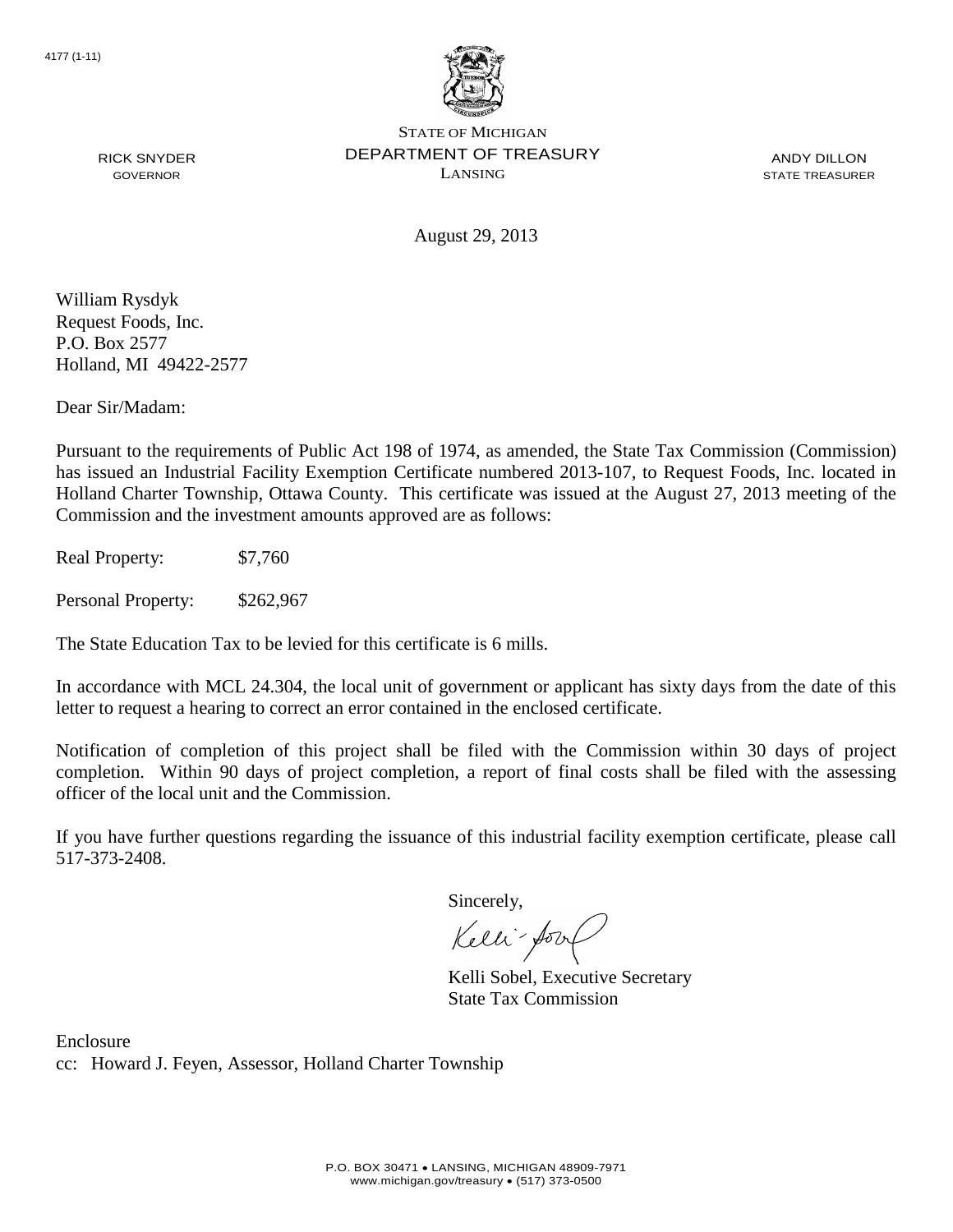New Certificate No. **2013-107**

Pursuant to the provisions of Public Act 198 of 1974, as amended, the State Tax Commission hereby finds that the industrial property, as described in the approved application, hereafter referred to as the industrial facility, owned or leased by Request Foods, Inc., and located at 3460 John F. Donnelly Drive, Holland Charter Township, County of Ottawa, Michigan, within a Plant Rehabilitation or Industrial Development District, is intended for the construction or installation of new industrial property, and complies with Section 9 and other provisions of the act.

Therefore, as provided by MCL 207.551 to 207.572, inclusive, the State Tax Commission hereby certifies the industrial facility as a **new industrial facility.**

This certificate provides the authority for the assessor to exempt the industrial facility for which this Industrial Facilities Exemption Certificate is in effect, but not the land on which the facility is located, from ad valorem taxation. This certificate further provides the authority to levy a specific tax known as the Industrial Facilities Tax.

This certificate, unless revoked by order of the State Tax Commission as provided by Public Act 198 of 1974, as amended, shall remain in force for a period of **12** year(s) for real property and **12** year(s) for personal property**;**

**Real property component:**

**Beginning December 31, 2013, and ending December 30, 2025.**

**The State Education Tax to be levied for the real property component of this certificate is 6 mills.**

**Personal property component: Beginning December 31, 2013, and ending December 30, 2025.**

**The State Education Tax to be levied for the personal property component of this certificate is 6 mills, unless exempted by MCL 207.564(4) which was enacted with the creation of the Michigan Business Tax.\***

This Industrial Facilities Exemption Certificate is issued on **August 27, 2013**.

 $\mathcal{A}_{\mathcal{A}}\Omega$ 

Douglas B. Roberts, Chairperson State Tax Commission

A TRUE COPY ATTEST:

the S. Bureis

Heather S. Burris Heather S. Buris<br>Michigan Department of Treasury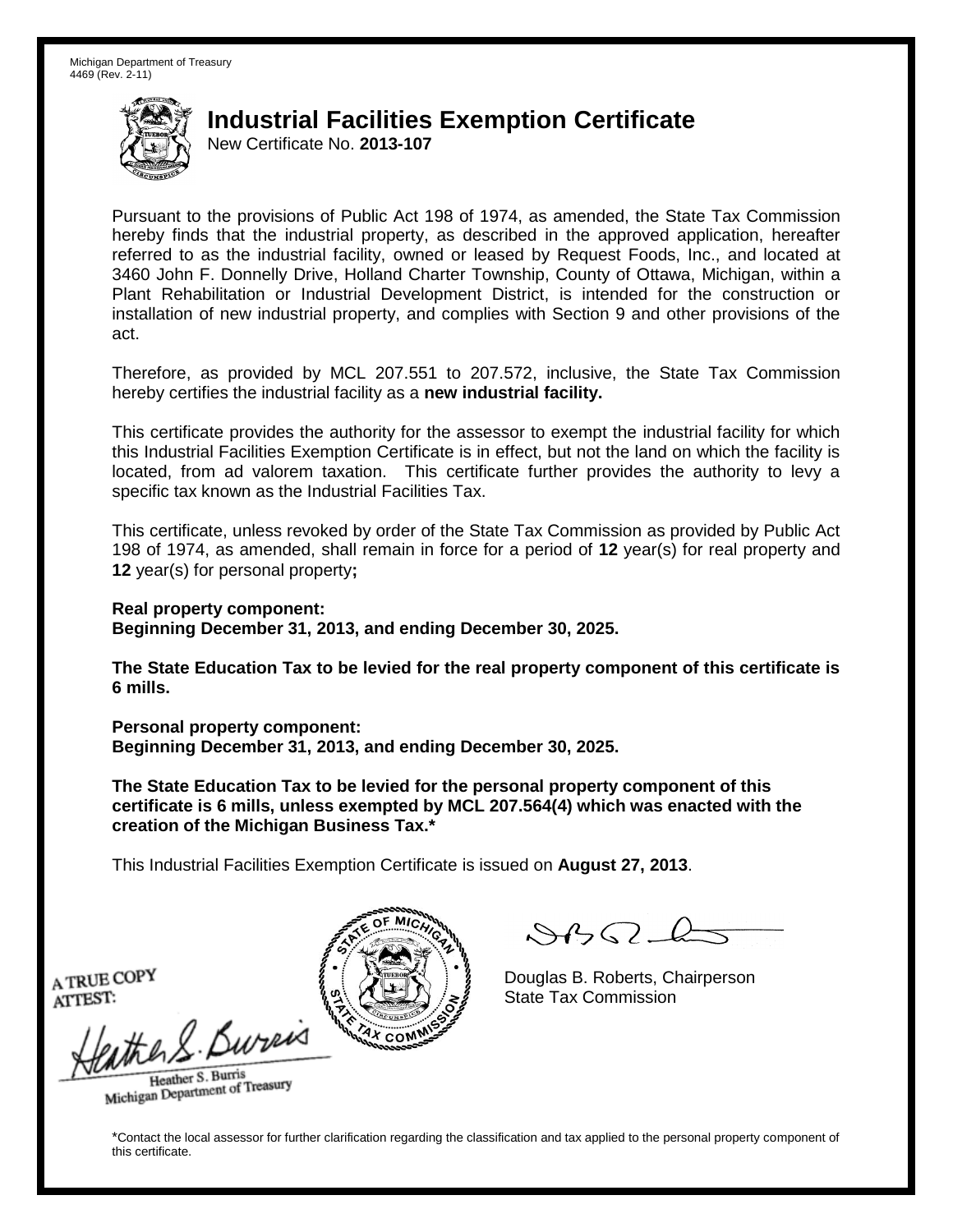

ANDY DILLON STATE TREASURER

August 29, 2013

James Loftus Faurecia USA Holdings, Inc. 900 N Squirrel Road Auburn Hills, MI 48326

RICK SNYDER GOVERNOR

Dear Sir/Madam:

Pursuant to the requirements of Public Act 198 of 1974, as amended, the State Tax Commission (Commission) has issued an Industrial Facility Exemption Certificate numbered 2013-108, to Faurecia USA Holdings, Inc. located in the City of Auburn Hills, Oakland County. This certificate was issued at the August 27, 2013 meeting of the Commission and the investment amounts approved are as follows:

Real Property: \$24,000,000

Personal Property: \$

The State Education Tax to be levied for this certificate is 6 mills.

In accordance with MCL 24.304, the local unit of government or applicant has sixty days from the date of this letter to request a hearing to correct an error contained in the enclosed certificate.

Notification of completion of this project shall be filed with the Commission within 30 days of project completion. Within 90 days of project completion, a report of final costs shall be filed with the assessing officer of the local unit and the Commission.

If you have further questions regarding the issuance of this industrial facility exemption certificate, please call 517-373-2408.

Sincerely,

Kelli-Sorr

Kelli Sobel, Executive Secretary State Tax Commission

Enclosure cc: Micheal R. Lohmeier, Assessor, City of Auburn Hills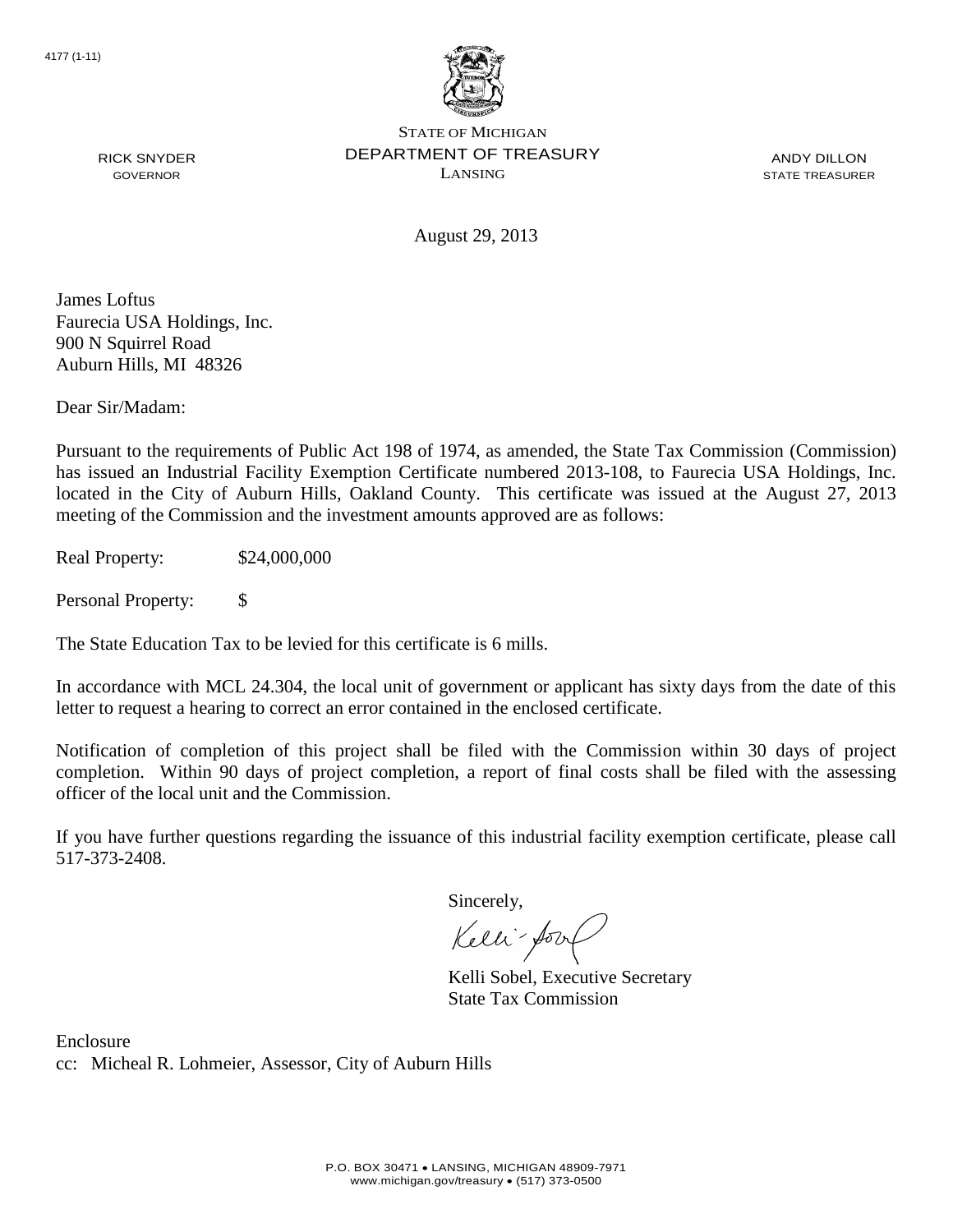New Certificate No. **2013-108**

Pursuant to the provisions of Public Act 198 of 1974, as amended, the State Tax Commission hereby finds that the industrial property, as described in the approved application, hereafter referred to as the industrial facility, owned or leased by Faurecia USA Holdings, Inc., and located at Proposed Building on High Meadow, City of Auburn Hills, County of Oakland, Michigan, within a Plant Rehabilitation or Industrial Development District, is intended for the construction or installation of new industrial property, and complies with Section 9 and other provisions of the act.

Therefore, as provided by MCL 207.551 to 207.572, inclusive, the State Tax Commission hereby certifies the industrial facility as a **new industrial facility.**

This certificate provides the authority for the assessor to exempt the industrial facility for which this Industrial Facilities Exemption Certificate is in effect, but not the land on which the facility is located, from ad valorem taxation. This certificate further provides the authority to levy a specific tax known as the Industrial Facilities Tax.

This certificate, unless revoked by order of the State Tax Commission as provided by Public Act 198 of 1974, as amended, shall remain in force for a period of **8** year(s) for real property and **0** year(s) for personal property**;**

**Real property component: Beginning December 31, 2013, and ending December 30, 2021.**

**The State Education Tax to be levied for the real property component of this certificate is 6 mills.**

This Industrial Facilities Exemption Certificate is issued on **August 27, 2013**.

A TRUE COPY ATTEST:

eather & Bureix

Heather S. Burris Heather S. Burns<br>Michigan Department of Treasury



 $8450 - 6$ 

Douglas B. Roberts, Chairperson State Tax Commission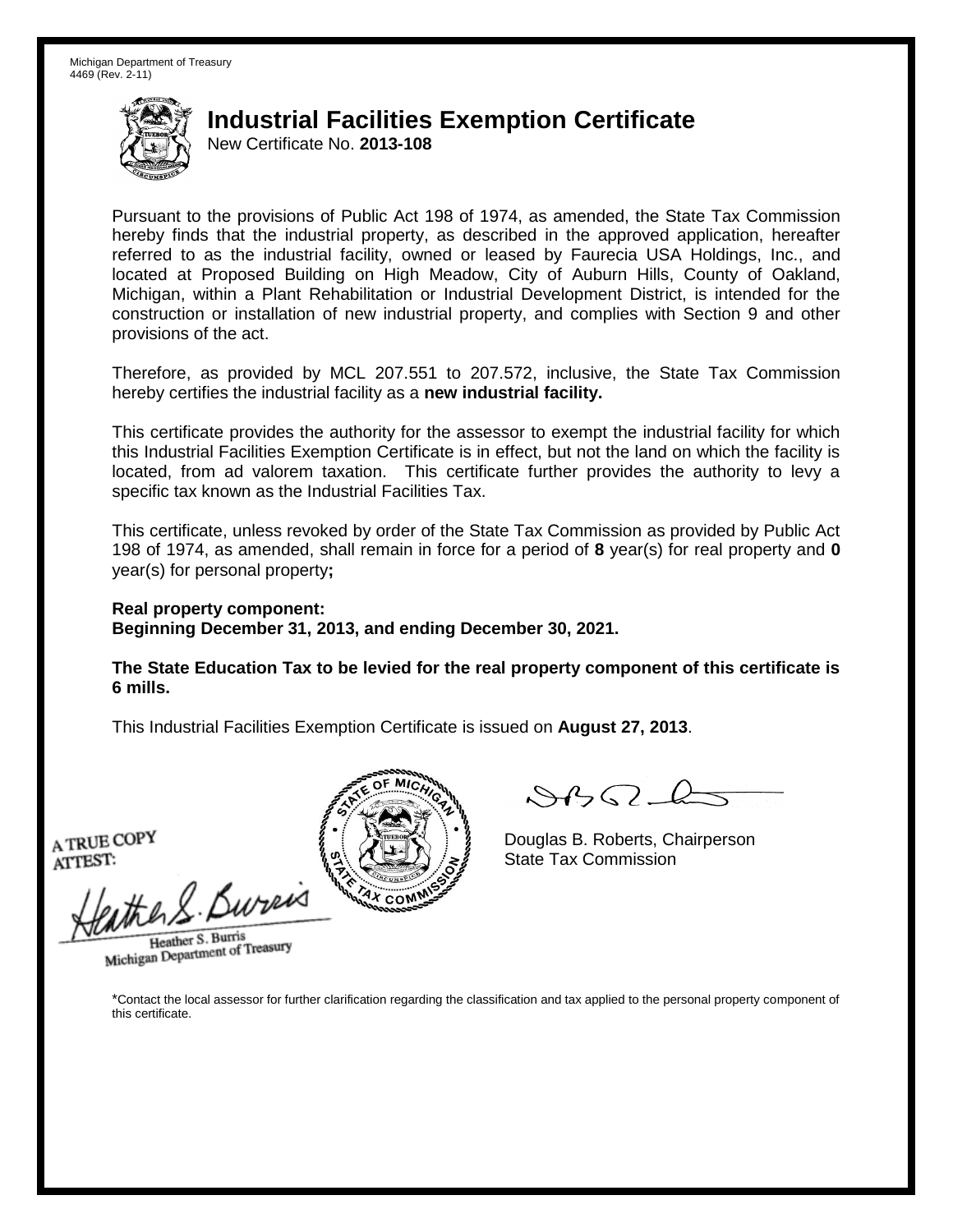

ANDY DILLON STATE TREASURER

August 29, 2013

David A. Hill Ferrolux Metals Co. of Michigan, LLC 11103 Memphis Avenue Brooklyn, OH 44144

Dear Sir/Madam:

RICK SNYDER GOVERNOR

Pursuant to the requirements of Public Act 198 of 1974, as amended, the State Tax Commission (Commission) has issued an Industrial Facility Exemption Certificate numbered 2013-111, to Ferrolux Metals Co. of Michigan, LLC located in the City of Wayne, Wayne County. This certificate was issued at the August 27, 2013 meeting of the Commission and the investment amounts approved are as follows:

Real Property: \$

Personal Property: \$3,830,000

The State Education Tax to be levied for this certificate is 6 mills.

In accordance with MCL 24.304, the local unit of government or applicant has sixty days from the date of this letter to request a hearing to correct an error contained in the enclosed certificate.

Notification of completion of this project shall be filed with the Commission within 30 days of project completion. Within 90 days of project completion, a report of final costs shall be filed with the assessing officer of the local unit and the Commission.

If you have further questions regarding the issuance of this industrial facility exemption certificate, please call 517-373-2408.

Sincerely,

Kelli-Sor

Kelli Sobel, Executive Secretary State Tax Commission

Enclosure cc: Aaron P. Powers, Assessor, City of Wayne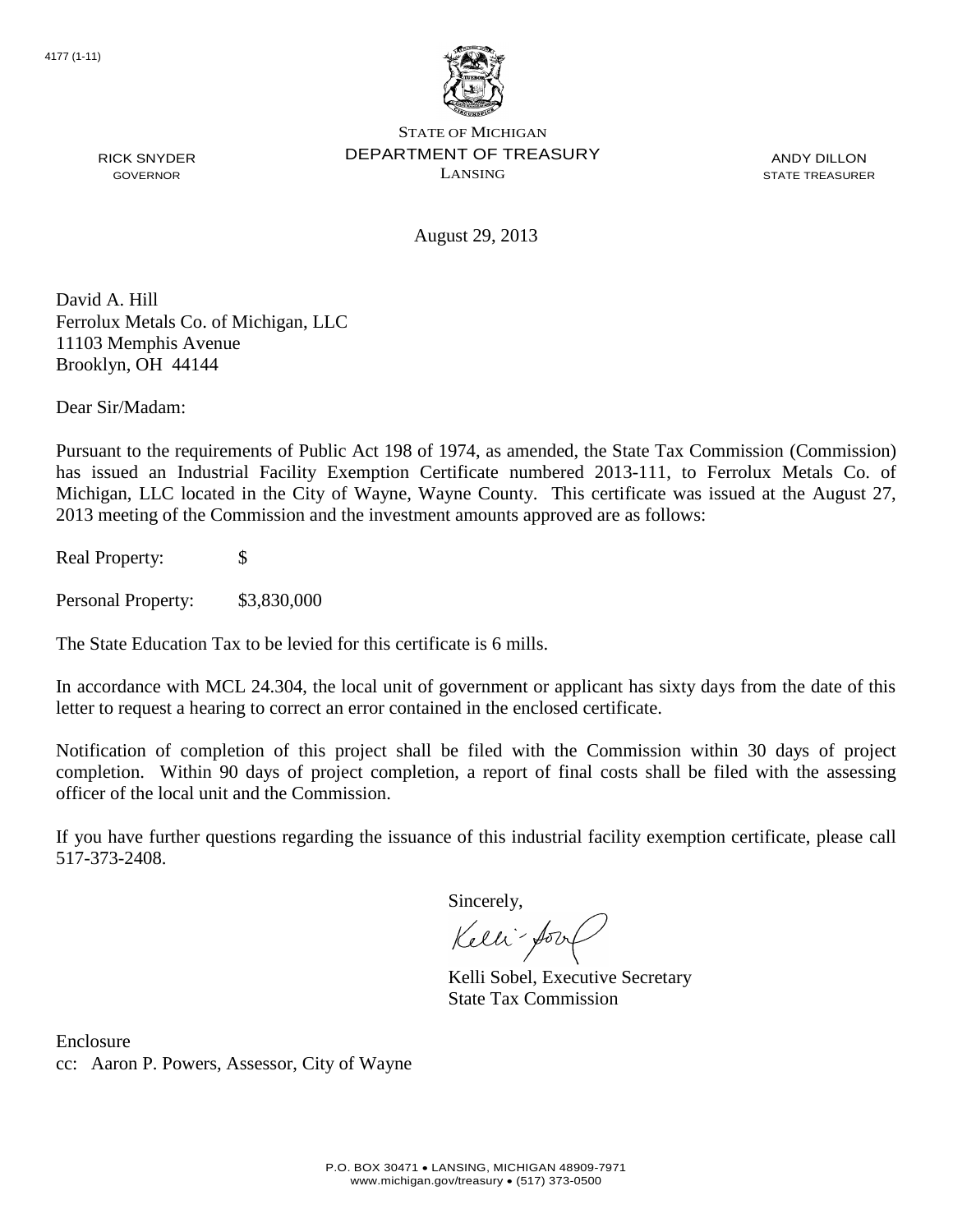New Certificate No. **2013-111**

Pursuant to the provisions of Public Act 198 of 1974, as amended, the State Tax Commission hereby finds that the industrial property, as described in the approved application, hereafter referred to as the industrial facility, owned or leased by Ferrolux Metals Co. of Michigan, LLC, and located at 36263 Michigan Avenue, City of Wayne, County of Wayne, Michigan, within a Plant Rehabilitation or Industrial Development District, is intended for the construction or installation of new industrial property, and complies with Section 9 and other provisions of the act.

Therefore, as provided by MCL 207.551 to 207.572, inclusive, the State Tax Commission hereby certifies the industrial facility as a **new industrial facility.**

This certificate provides the authority for the assessor to exempt the industrial facility for which this Industrial Facilities Exemption Certificate is in effect, but not the land on which the facility is located, from ad valorem taxation. This certificate further provides the authority to levy a specific tax known as the Industrial Facilities Tax.

This certificate, unless revoked by order of the State Tax Commission as provided by Public Act 198 of 1974, as amended, shall remain in force for a period of **0** year(s) for real property and **6** year(s) for personal property**;**

**Personal property component: Beginning December 31, 2013, and ending December 30, 2019.**

**The State Education Tax to be levied for the personal property component of this certificate is 6 mills, unless exempted by MCL 207.564(4) which was enacted with the creation of the Michigan Business Tax.\***

This Industrial Facilities Exemption Certificate is issued on **August 27, 2013**.

A TRUE COPY ATTEST:

ather S. Buren

Heather S. Burris Heather S. Burns<br>Michigan Department of Treasury



Douglas B. Roberts, Chairperson State Tax Commission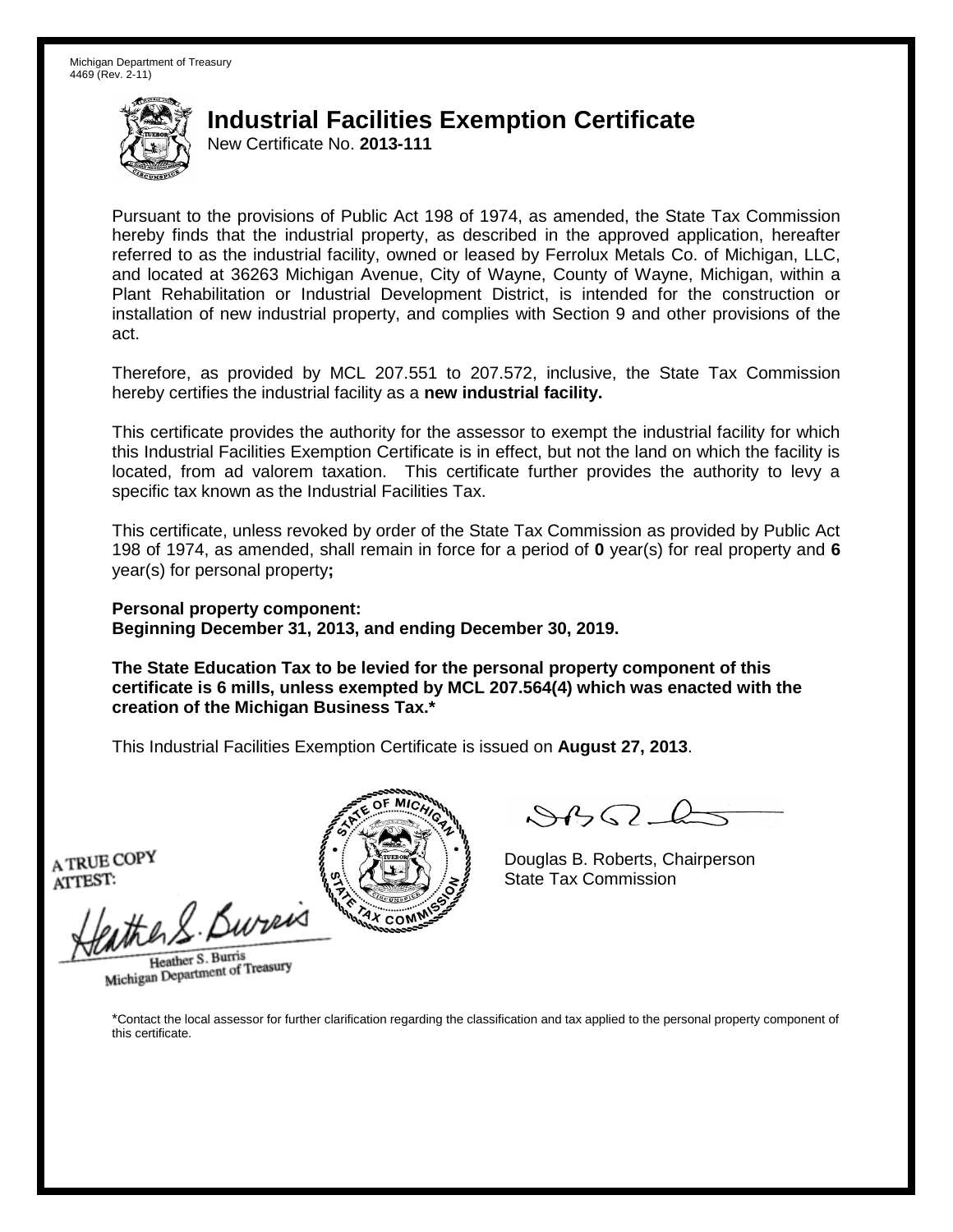

ANDY DILLON STATE TREASURER

RICK SNYDER GOVERNOR

August 29, 2013

Gerald Stroud Gear Master, Inc. 7481 Research Drive Almont, MI 48003

Dear Sir/Madam:

Pursuant to the requirements of Public Act 198 of 1974, as amended, the State Tax Commission (Commission) has issued an Industrial Facility Exemption Certificate numbered 2013-112, to Gear Master, Inc. located in the Village of Almont, Lapeer County. This certificate was issued at the August 27, 2013 meeting of the Commission and the investment amounts approved are as follows:

Real Property: \$

Personal Property: \$790,550

The State Education Tax to be levied for this certificate is 6 mills.

In accordance with MCL 24.304, the local unit of government or applicant has sixty days from the date of this letter to request a hearing to correct an error contained in the enclosed certificate.

Notification of completion of this project shall be filed with the Commission within 30 days of project completion. Within 90 days of project completion, a report of final costs shall be filed with the assessing officer of the local unit and the Commission.

If you have further questions regarding the issuance of this industrial facility exemption certificate, please call 517-373-2408.

Sincerely,

Kelli-Sorr

Kelli Sobel, Executive Secretary State Tax Commission

Enclosure cc: Connie Lipka, Assessor, Village of Almont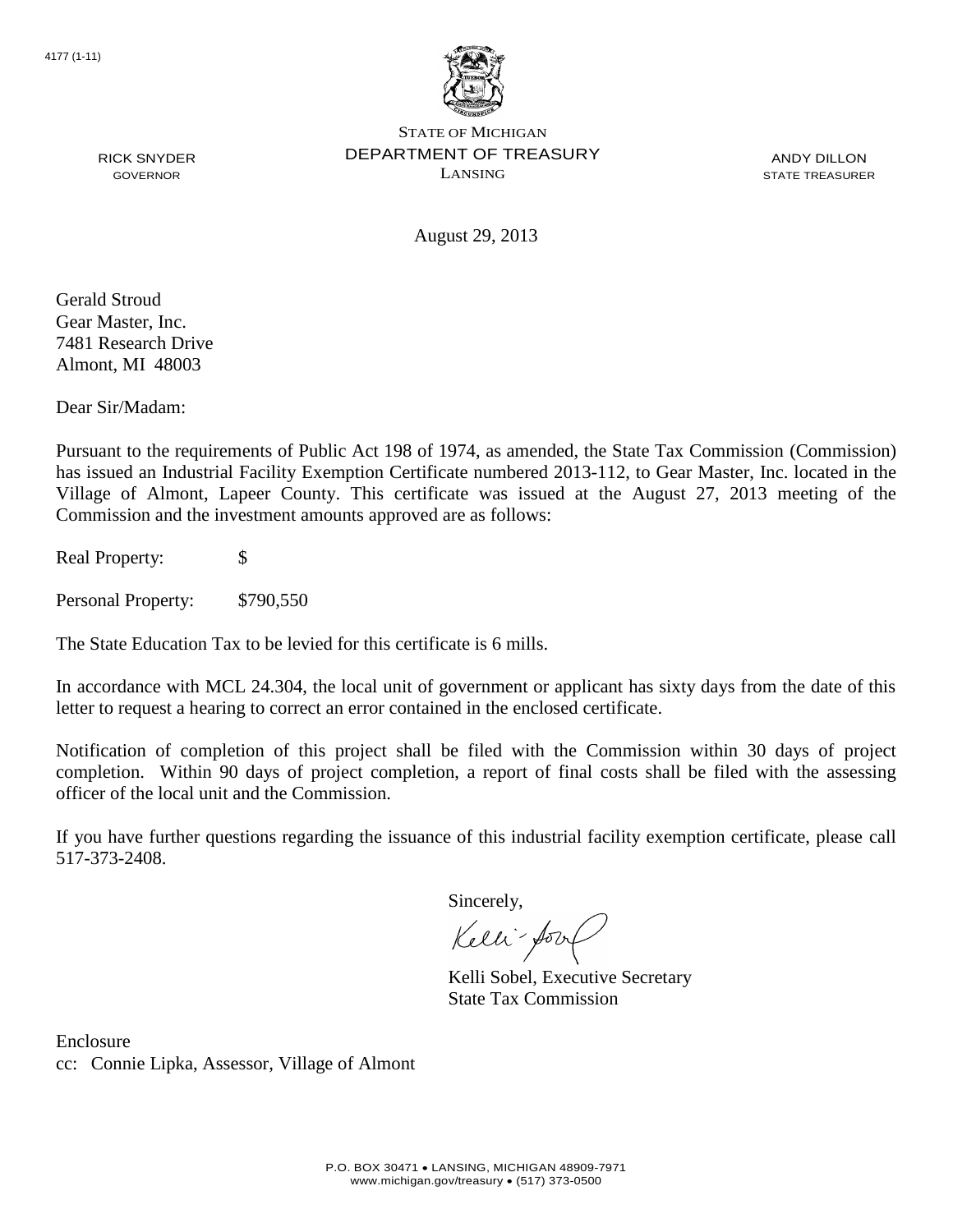New Certificate No. **2013-112**

Pursuant to the provisions of Public Act 198 of 1974, as amended, the State Tax Commission hereby finds that the industrial property, as described in the approved application, hereafter referred to as the industrial facility, owned or leased by Gear Master, Inc., and located at 7481 Research Drive, Village of Almont, County of Lapeer, Michigan, within a Plant Rehabilitation or Industrial Development District, is intended for the construction or installation of new industrial property, and complies with Section 9 and other provisions of the act.

Therefore, as provided by MCL 207.551 to 207.572, inclusive, the State Tax Commission hereby certifies the industrial facility as a **new industrial facility.**

This certificate provides the authority for the assessor to exempt the industrial facility for which this Industrial Facilities Exemption Certificate is in effect, but not the land on which the facility is located, from ad valorem taxation. This certificate further provides the authority to levy a specific tax known as the Industrial Facilities Tax.

This certificate, unless revoked by order of the State Tax Commission as provided by Public Act 198 of 1974, as amended, shall remain in force for a period of **0** year(s) for real property and **12** year(s) for personal property**;**

**Personal property component: Beginning December 31, 2013, and ending December 30, 2025.**

**The State Education Tax to be levied for the personal property component of this certificate is 6 mills, unless exempted by MCL 207.564(4) which was enacted with the creation of the Michigan Business Tax.\***

This Industrial Facilities Exemption Certificate is issued on **August 27, 2013**.

A TRUE COPY ATTEST:

eather & Bureix

Heather S. Burris Heather S. Burns<br>Michigan Department of Treasury



 $84562-6$ 

Douglas B. Roberts, Chairperson State Tax Commission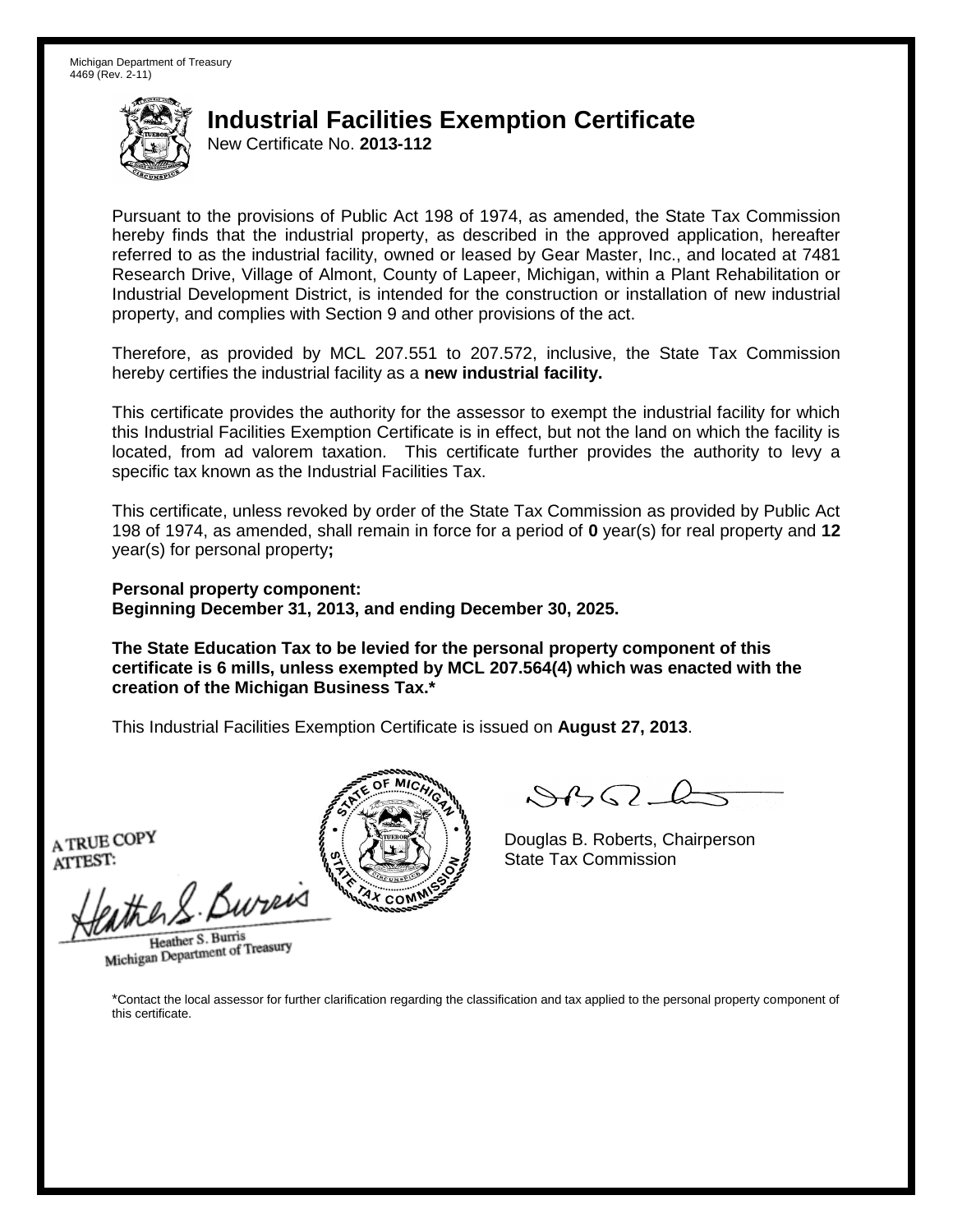

ANDY DILLON STATE TREASURER

August 29, 2013

Oliver Borrmann Hark Orchids, LP 5301 Park Circle Court Kalamazoo, MI 49048

RICK SNYDER GOVERNOR

Dear Sir/Madam:

Pursuant to the requirements of Public Act 198 of 1974, as amended, the State Tax Commission (Commission) has issued an Industrial Facility Exemption Certificate numbered 2013-115, to Hark Orchids, LP located in Comstock Charter Township, Kalamazoo County. This certificate was issued at the August 27, 2013 meeting of the Commission and the investment amounts approved are as follows:

Real Property: \$6,611,563

Personal Property: \$1,279,160

The State Education Tax to be levied for this certificate is 6 mills.

In accordance with MCL 24.304, the local unit of government or applicant has sixty days from the date of this letter to request a hearing to correct an error contained in the enclosed certificate.

Notification of completion of this project shall be filed with the Commission within 30 days of project completion. Within 90 days of project completion, a report of final costs shall be filed with the assessing officer of the local unit and the Commission.

If you have further questions regarding the issuance of this industrial facility exemption certificate, please call 517-373-2408.

Sincerely,

Kelli-Sorr

Kelli Sobel, Executive Secretary State Tax Commission

Enclosure cc: Sherry A. Burd, Assessor, Comstock Charter Township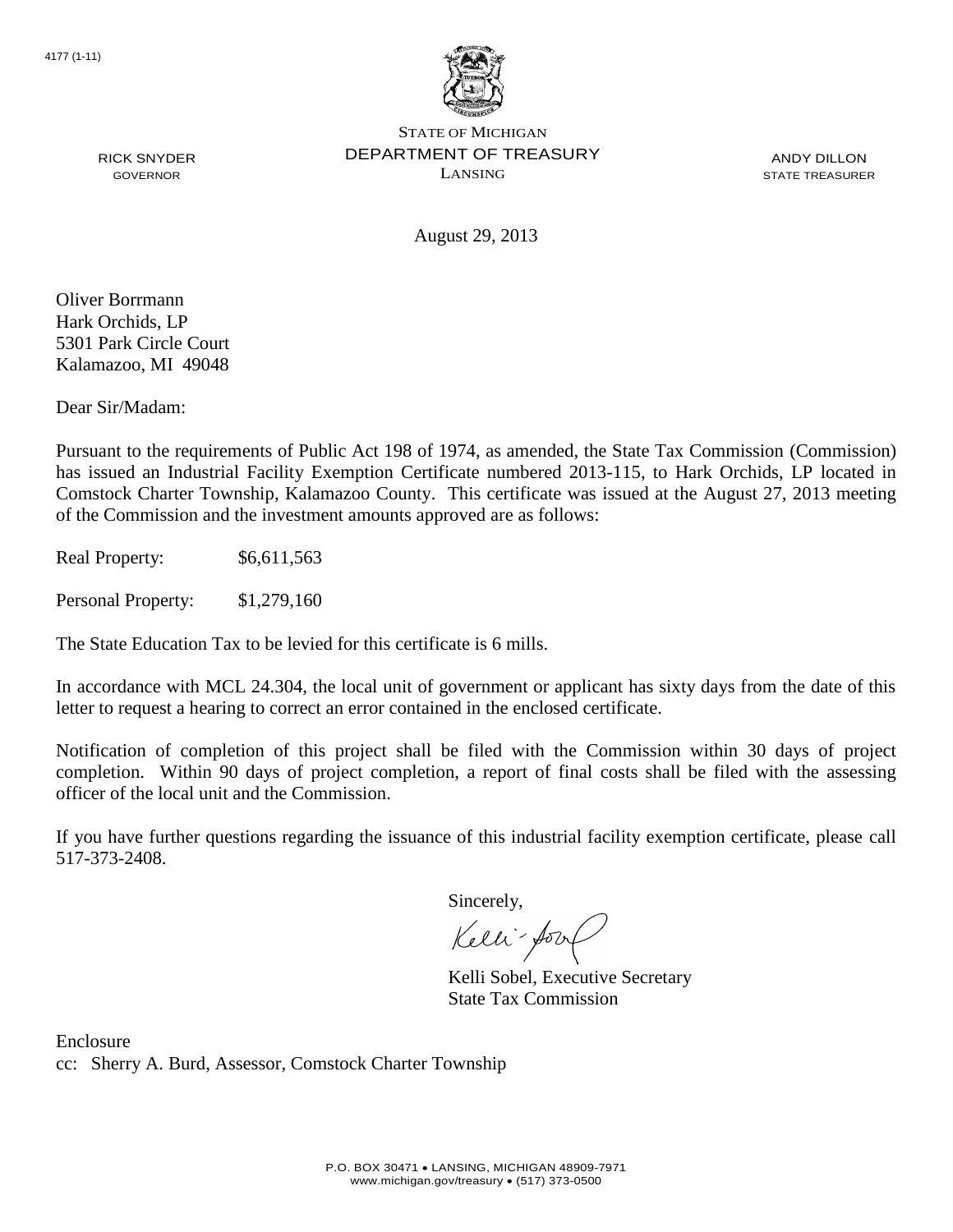New Certificate No. **2013-115**

Pursuant to the provisions of Public Act 198 of 1974, as amended, the State Tax Commission hereby finds that the industrial property, as described in the approved application, hereafter referred to as the industrial facility, owned or leased by Hark Orchids, LP, and located at 5301 Park Circle Court, Comstock Charter Township, County of Kalamazoo, Michigan, within a Plant Rehabilitation or Industrial Development District, is intended for the construction or installation of new industrial property, and complies with Section 9 and other provisions of the act.

Therefore, as provided by MCL 207.551 to 207.572, inclusive, the State Tax Commission hereby certifies the industrial facility as a **new industrial facility.**

This certificate provides the authority for the assessor to exempt the industrial facility for which this Industrial Facilities Exemption Certificate is in effect, but not the land on which the facility is located, from ad valorem taxation. This certificate further provides the authority to levy a specific tax known as the Industrial Facilities Tax.

This certificate, unless revoked by order of the State Tax Commission as provided by Public Act 198 of 1974, as amended, shall remain in force for a period of **12** year(s) for real property and **6** year(s) for personal property**;**

**Real property component: Beginning December 31, 2013, and ending December 30, 2025.**

**The State Education Tax to be levied for the real property component of this certificate is 6 mills.**

**Personal property component: Beginning December 31, 2013, and ending December 30, 2019.**

**The State Education Tax to be levied for the personal property component of this certificate is 6 mills, unless exempted by MCL 207.564(4) which was enacted with the creation of the Michigan Business Tax.\***

This Industrial Facilities Exemption Certificate is issued on **August 27, 2013**.

 $\mathcal{A}_{\mathcal{A}}\Omega$ 

Douglas B. Roberts, Chairperson State Tax Commission

A TRUE COPY ATTEST:

the S. Bureis

Heather S. Burris Heather S. Buris<br>Michigan Department of Treasury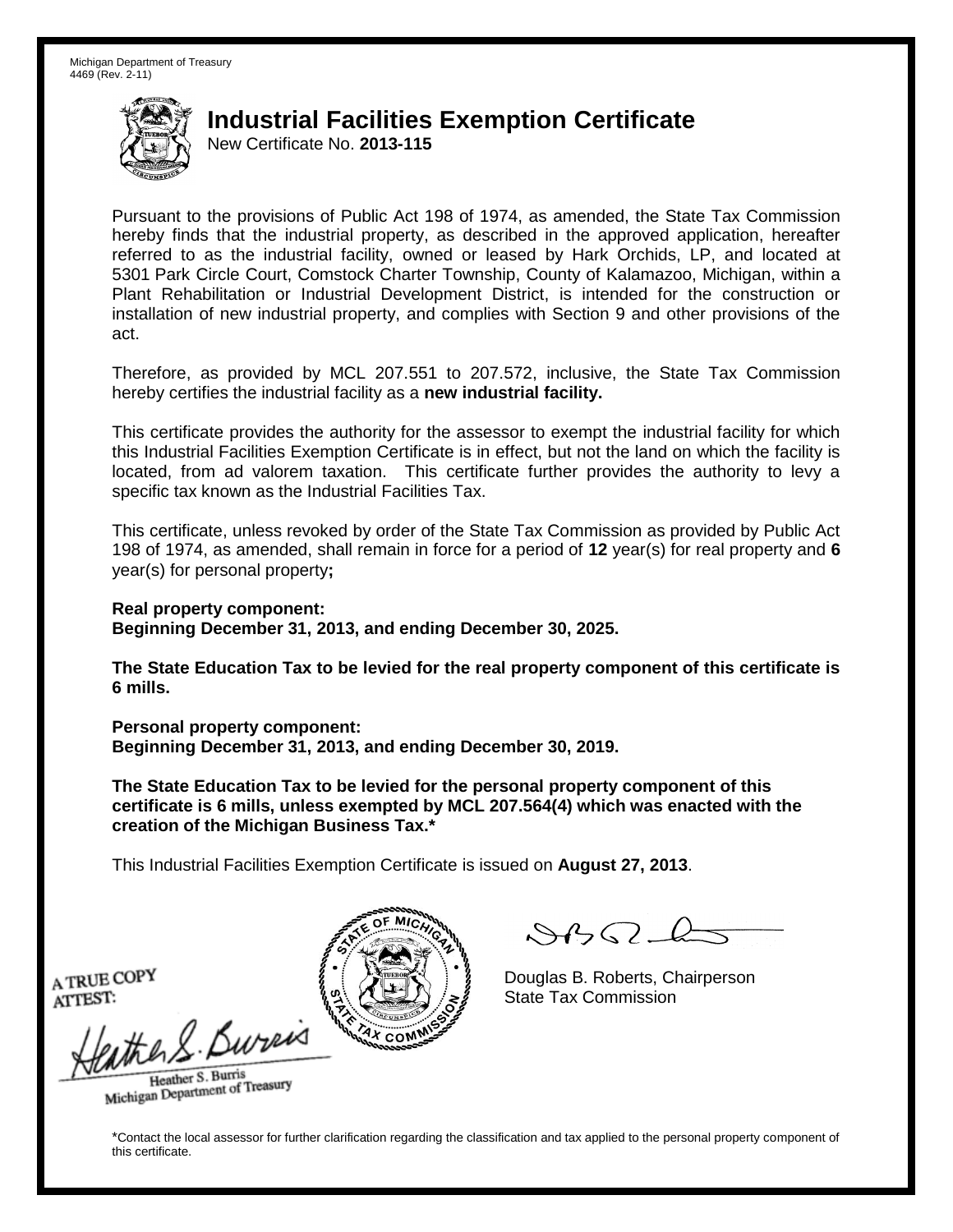

ANDY DILLON STATE TREASURER

August 29, 2013

John A. Cook Great Lakes Label LLC 910 Metzgar Court NW Comstock Park, MI 49321

RICK SNYDER GOVERNOR

Dear Sir/Madam:

Pursuant to the requirements of Public Act 198 of 1974, as amended, the State Tax Commission (Commission) has issued an Industrial Facility Exemption Certificate numbered 2013-116, to Great Lakes Label LLC located in Alpine Township, Kent County. This certificate was issued at the August 27, 2013 meeting of the Commission and the investment amounts approved are as follows:

Real Property: \$

Personal Property: \$1,141,243

The State Education Tax to be levied for this certificate is 6 mills.

In accordance with MCL 24.304, the local unit of government or applicant has sixty days from the date of this letter to request a hearing to correct an error contained in the enclosed certificate.

Notification of completion of this project shall be filed with the Commission within 30 days of project completion. Within 90 days of project completion, a report of final costs shall be filed with the assessing officer of the local unit and the Commission.

If you have further questions regarding the issuance of this industrial facility exemption certificate, please call 517-373-2408.

Sincerely,

Kelli-Sor

Kelli Sobel, Executive Secretary State Tax Commission

Enclosure cc: Elizabeth A. Keeling, Assessor, Alpine Township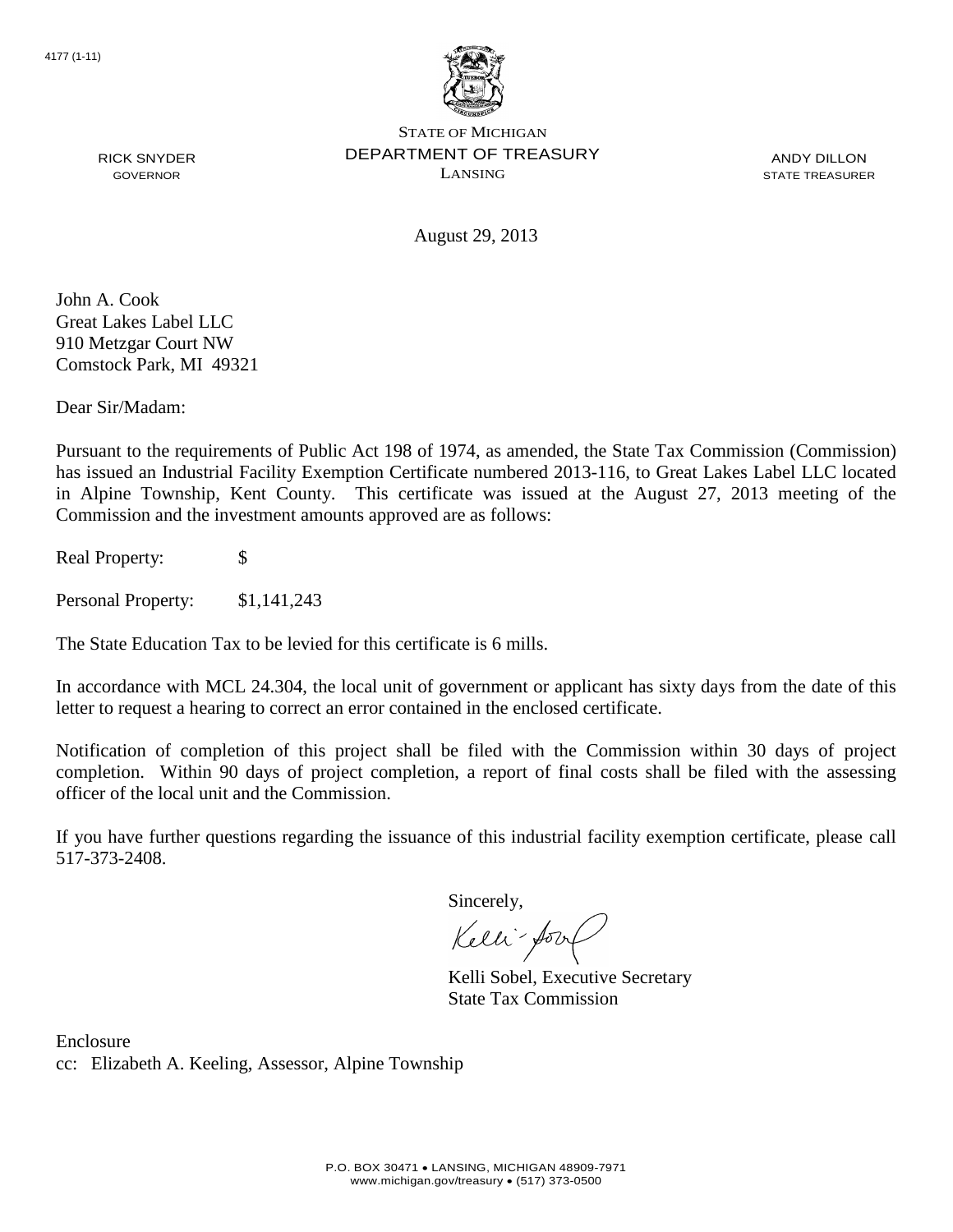New Certificate No. **2013-116**

Pursuant to the provisions of Public Act 198 of 1974, as amended, the State Tax Commission hereby finds that the industrial property, as described in the approved application, hereafter referred to as the industrial facility, owned or leased by Great Lakes Label LLC, and located at 910 Metzgar Court NW, Alpine Township, County of Kent, Michigan, within a Plant Rehabilitation or Industrial Development District, is intended for the construction or installation of new industrial property, and complies with Section 9 and other provisions of the act.

Therefore, as provided by MCL 207.551 to 207.572, inclusive, the State Tax Commission hereby certifies the industrial facility as a **new industrial facility.**

This certificate provides the authority for the assessor to exempt the industrial facility for which this Industrial Facilities Exemption Certificate is in effect, but not the land on which the facility is located, from ad valorem taxation. This certificate further provides the authority to levy a specific tax known as the Industrial Facilities Tax.

This certificate, unless revoked by order of the State Tax Commission as provided by Public Act 198 of 1974, as amended, shall remain in force for a period of **0** year(s) for real property and **12** year(s) for personal property**;**

**Personal property component: Beginning December 31, 2013, and ending December 30, 2025.**

**The State Education Tax to be levied for the personal property component of this certificate is 6 mills, unless exempted by MCL 207.564(4) which was enacted with the creation of the Michigan Business Tax.\***

This Industrial Facilities Exemption Certificate is issued on **August 27, 2013**.

A TRUE COPY ATTEST:

eather & Bureix

Heather S. Burris Heather S. Burns<br>Michigan Department of Treasury



 $8450 - 6$ 

Douglas B. Roberts, Chairperson State Tax Commission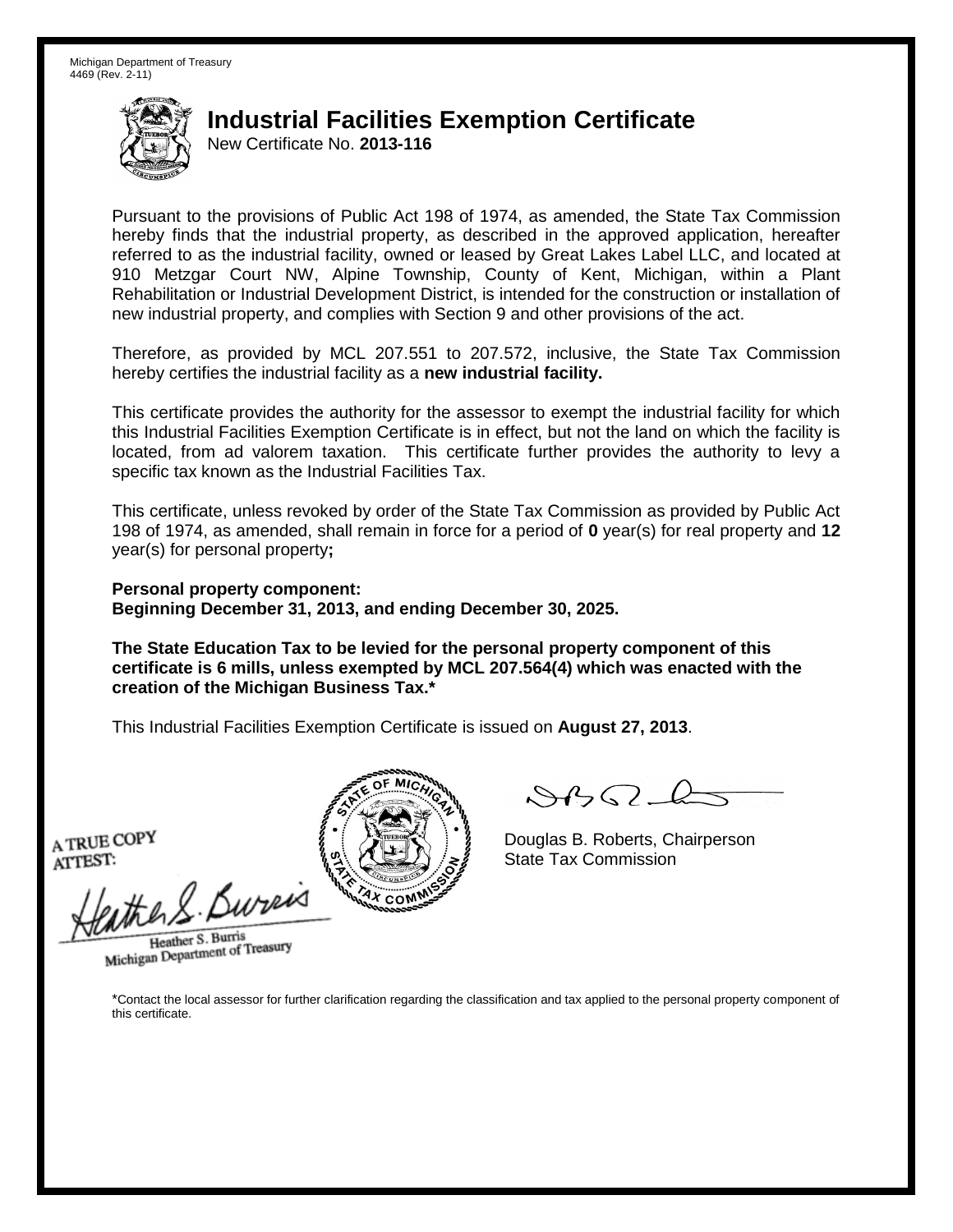

ANDY DILLON STATE TREASURER

August 29, 2013

Stephen Cotton R & S Tool & Die, Inc. 545 Columbia Street, Suite B Caro, MI 48723

RICK SNYDER GOVERNOR

Dear Sir/Madam:

Pursuant to the requirements of Public Act 198 of 1974, as amended, the State Tax Commission (Commission) has issued an Industrial Facility Exemption Certificate numbered 2013-117, to R & S Tool & Die, Inc. located in the City of Caro, Tuscola County. This certificate was issued at the August 27, 2013 meeting of the Commission and the investment amounts approved are as follows:

Real Property: \$

Personal Property: \$310,530

The State Education Tax to be levied for this certificate is 6 mills.

In accordance with MCL 24.304, the local unit of government or applicant has sixty days from the date of this letter to request a hearing to correct an error contained in the enclosed certificate.

Notification of completion of this project shall be filed with the Commission within 30 days of project completion. Within 90 days of project completion, a report of final costs shall be filed with the assessing officer of the local unit and the Commission.

If you have further questions regarding the issuance of this industrial facility exemption certificate, please call 517-373-2408.

Sincerely,

Kelli-Sor

Kelli Sobel, Executive Secretary State Tax Commission

Enclosure cc: Walter M. Schlichting, Assessor, City of Caro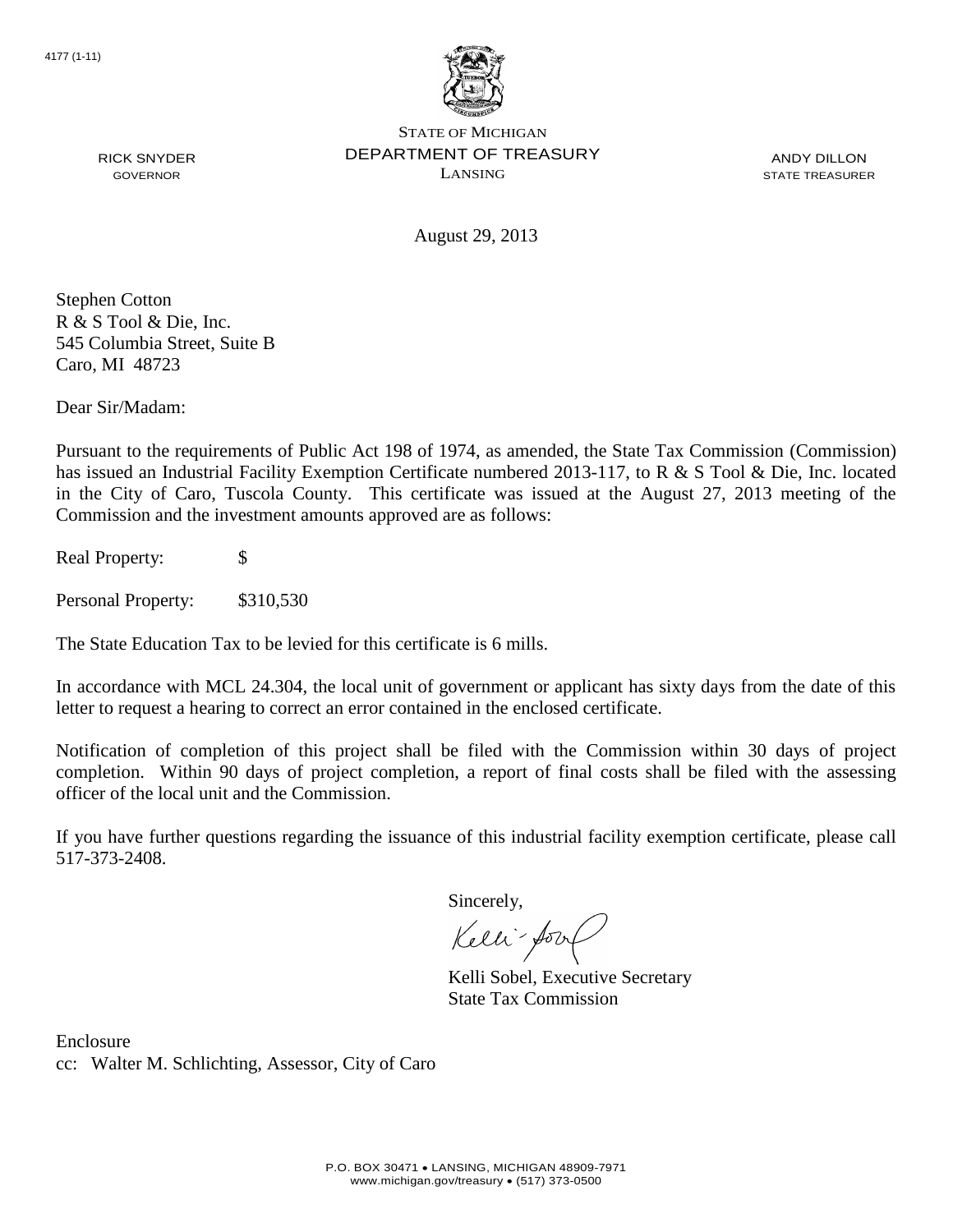New Certificate No. **2013-117**

Pursuant to the provisions of Public Act 198 of 1974, as amended, the State Tax Commission hereby finds that the industrial property, as described in the approved application, hereafter referred to as the industrial facility, owned or leased by R & S Tool & Die, Inc., and located at 545 Columbia Street, Suite B, City of Caro, County of Tuscola, Michigan, within a Plant Rehabilitation or Industrial Development District, is intended for the construction or installation of new industrial property, and complies with Section 9 and other provisions of the act.

Therefore, as provided by MCL 207.551 to 207.572, inclusive, the State Tax Commission hereby certifies the industrial facility as a **new industrial facility.**

This certificate provides the authority for the assessor to exempt the industrial facility for which this Industrial Facilities Exemption Certificate is in effect, but not the land on which the facility is located, from ad valorem taxation. This certificate further provides the authority to levy a specific tax known as the Industrial Facilities Tax.

This certificate, unless revoked by order of the State Tax Commission as provided by Public Act 198 of 1974, as amended, shall remain in force for a period of **0** year(s) for real property and **12** year(s) for personal property**;**

**Personal property component: Beginning December 31, 2013, and ending December 30, 2026.**

**The State Education Tax to be levied for the personal property component of this certificate is 6 mills, unless exempted by MCL 207.564(4) which was enacted with the creation of the Michigan Business Tax.\***

This Industrial Facilities Exemption Certificate is issued on **August 27, 2013**.

A TRUE COPY ATTEST:

eather & Bureix

Heather S. Burris Heather S. Burns<br>Michigan Department of Treasury



 $8450 - 6$ 

Douglas B. Roberts, Chairperson State Tax Commission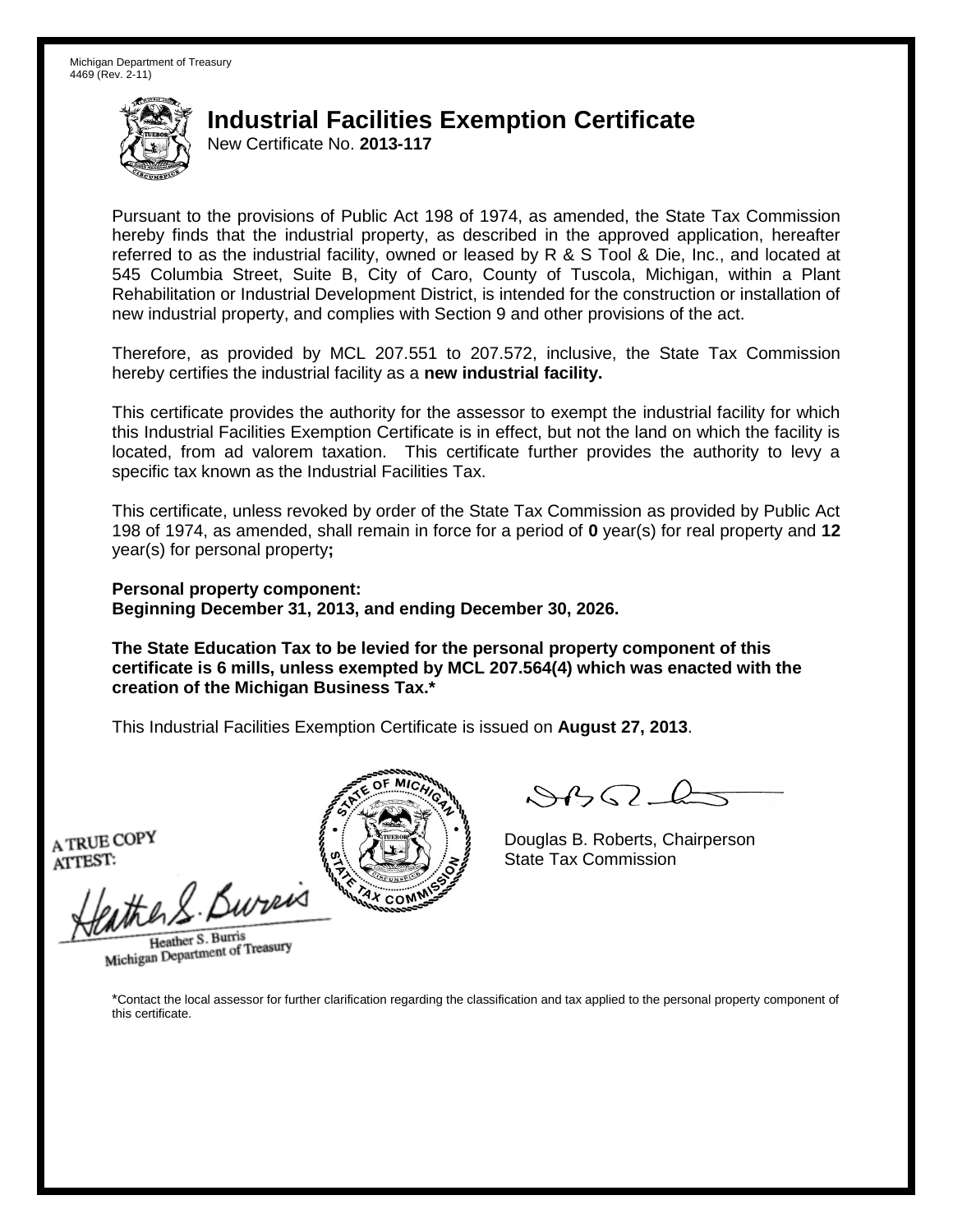

ANDY DILLON STATE TREASURER

August 29, 2013

Dan Steffler Undercar Products Group Inc. 4247 Eastern Avenue SE Grand Rapids, MI 49508

RICK SNYDER GOVERNOR

Dear Sir/Madam:

Pursuant to the requirements of Public Act 198 of 1974, as amended, the State Tax Commission (Commission) has issued an Industrial Facility Exemption Certificate numbered 2013-119, to Undercar Products Group Inc. located in the City of Wyoming, Kent County. This certificate was issued at the August 27, 2013 meeting of the Commission and the investment amounts approved are as follows:

Real Property: \$5,166,102

Personal Property: \$24,279,581

The State Education Tax to be levied for this certificate is 6 mills.

In accordance with MCL 24.304, the local unit of government or applicant has sixty days from the date of this letter to request a hearing to correct an error contained in the enclosed certificate.

Notification of completion of this project shall be filed with the Commission within 30 days of project completion. Within 90 days of project completion, a report of final costs shall be filed with the assessing officer of the local unit and the Commission.

If you have further questions regarding the issuance of this industrial facility exemption certificate, please call 517-373-2408.

Sincerely,

Kelli-Sor

Kelli Sobel, Executive Secretary State Tax Commission

Enclosure cc: Eugene A. Vogan, Assessor, City of Wyoming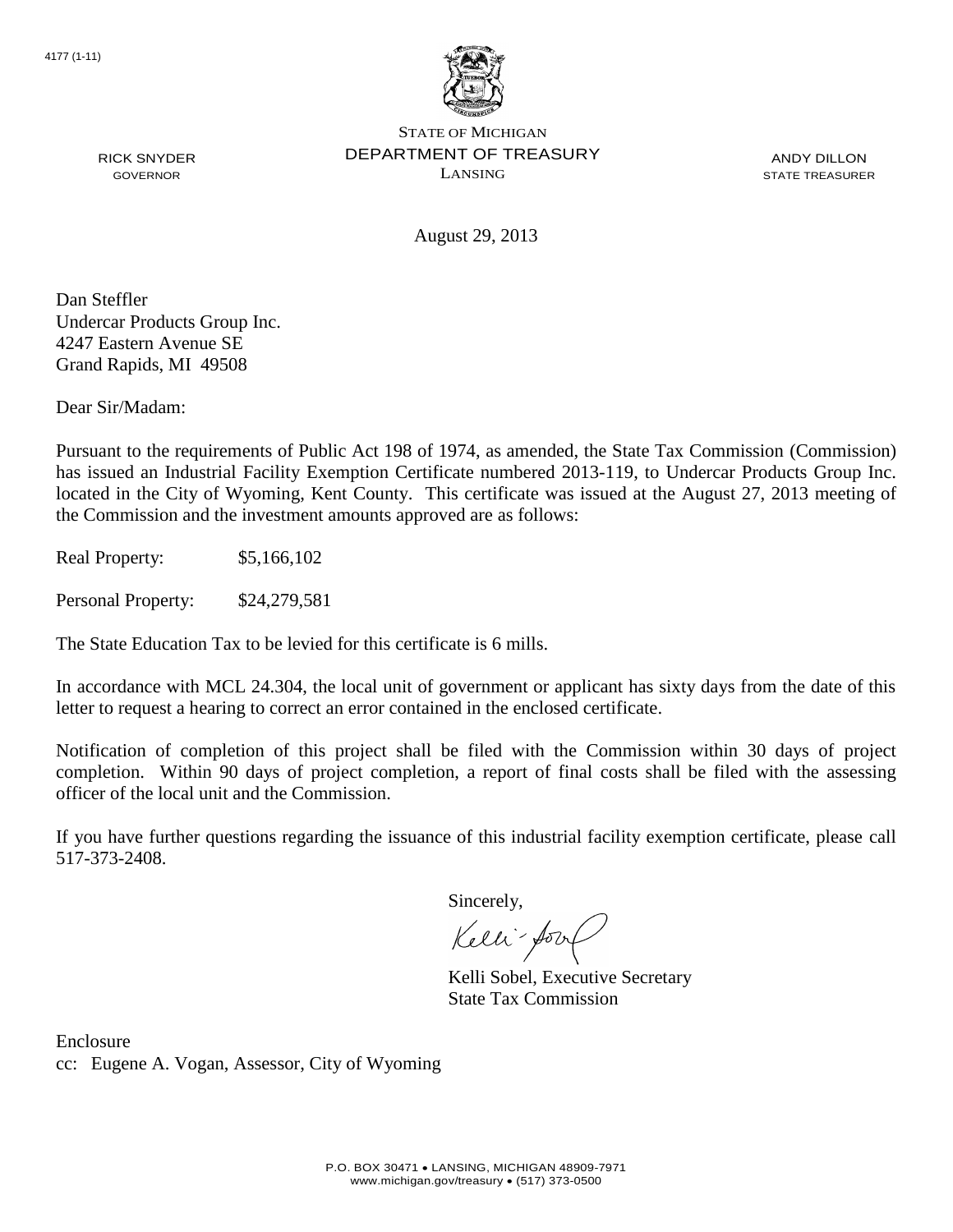New Certificate No. **2013-119**

Pursuant to the provisions of Public Act 198 of 1974, as amended, the State Tax Commission hereby finds that the industrial property, as described in the approved application, hereafter referred to as the industrial facility, owned or leased by Undercar Products Group Inc., and located at 4247 Eastern Avenue SE, City of Wyoming, County of Kent, Michigan, within a Plant Rehabilitation or Industrial Development District, is intended for the construction or installation of new industrial property, and complies with Section 9 and other provisions of the act.

Therefore, as provided by MCL 207.551 to 207.572, inclusive, the State Tax Commission hereby certifies the industrial facility as a **new industrial facility.**

This certificate provides the authority for the assessor to exempt the industrial facility for which this Industrial Facilities Exemption Certificate is in effect, but not the land on which the facility is located, from ad valorem taxation. This certificate further provides the authority to levy a specific tax known as the Industrial Facilities Tax.

This certificate, unless revoked by order of the State Tax Commission as provided by Public Act 198 of 1974, as amended, shall remain in force for a period of **12** year(s) for real property and **12** year(s) for personal property**;**

**Real property component: Beginning December 31, 2013, and ending December 30, 2025.**

**The State Education Tax to be levied for the real property component of this certificate is 6 mills.**

**Personal property component: Beginning December 31, 2013, and ending December 30, 2025.**

**The State Education Tax to be levied for the personal property component of this certificate is 6 mills, unless exempted by MCL 207.564(4) which was enacted with the creation of the Michigan Business Tax.\***

This Industrial Facilities Exemption Certificate is issued on **August 27, 2013**.

 $882 - 6$ 

Douglas B. Roberts, Chairperson State Tax Commission

A TRUE COPY ATTEST:

eather & Burn

Heather S. Burris Heather S. Buris<br>Michigan Department of Treasury

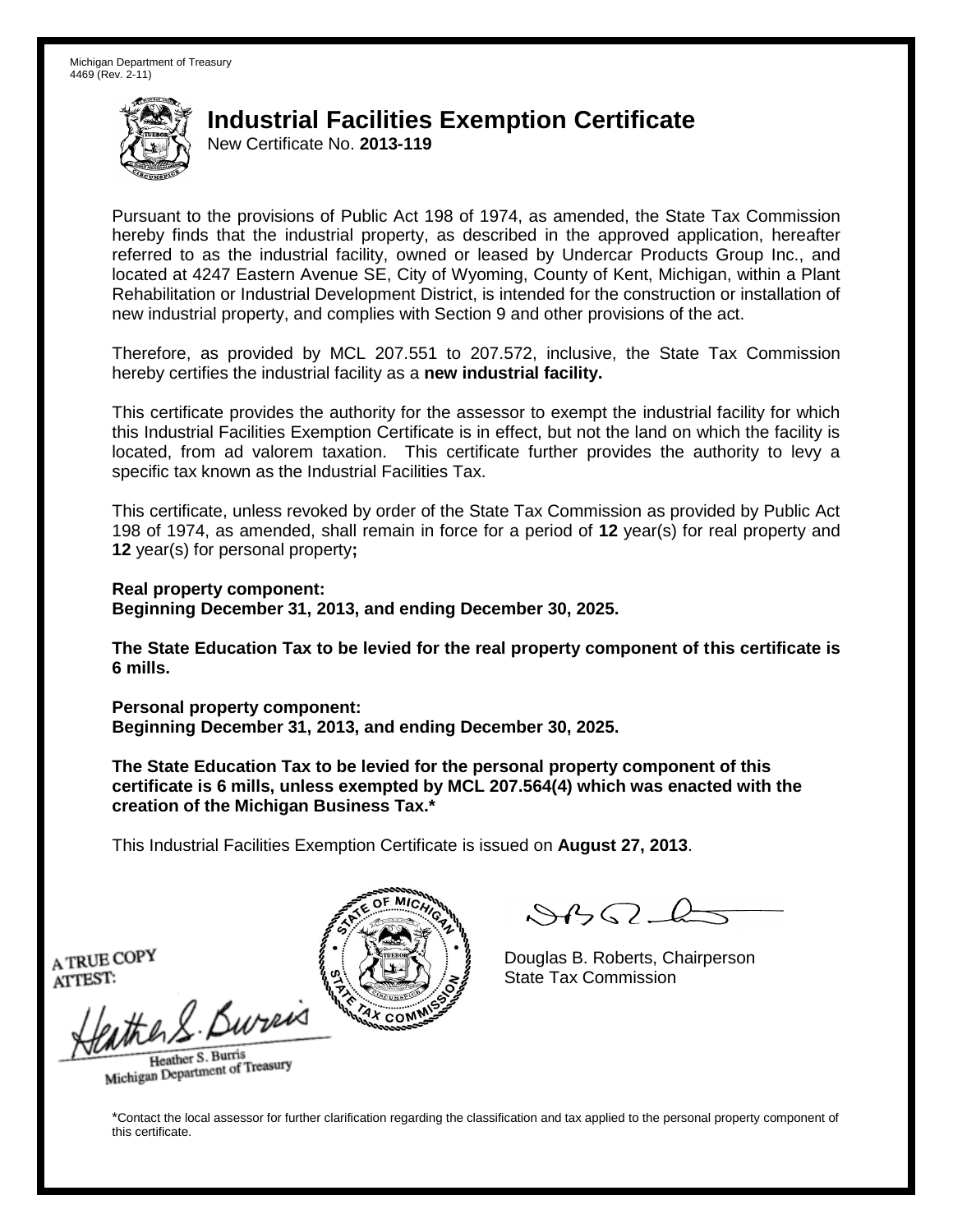

ANDY DILLON STATE TREASURER

August 29, 2013

Mark Hoofman Production Fabricators, Inc. 1608 Creston Street Muskegon, MI 49442

RICK SNYDER GOVERNOR

Dear Sir/Madam:

Pursuant to the requirements of Public Act 198 of 1974, as amended, the State Tax Commission (Commission) has issued an Industrial Facility Exemption Certificate numbered 2013-120, to Production Fabricators, Inc. located in Muskegon Charter Township, Muskegon County. This certificate was issued at the August 27, 2013 meeting of the Commission and the investment amounts approved are as follows:

Real Property: \$

Personal Property: \$228,675

The State Education Tax to be levied for this certificate is 6 mills.

In accordance with MCL 24.304, the local unit of government or applicant has sixty days from the date of this letter to request a hearing to correct an error contained in the enclosed certificate.

Notification of completion of this project shall be filed with the Commission within 30 days of project completion. Within 90 days of project completion, a report of final costs shall be filed with the assessing officer of the local unit and the Commission.

If you have further questions regarding the issuance of this industrial facility exemption certificate, please call 517-373-2408.

Sincerely,

Kelli-Sorr

Kelli Sobel, Executive Secretary State Tax Commission

Enclosure cc: Penny L. Good, Assessor, Muskegon Charter Township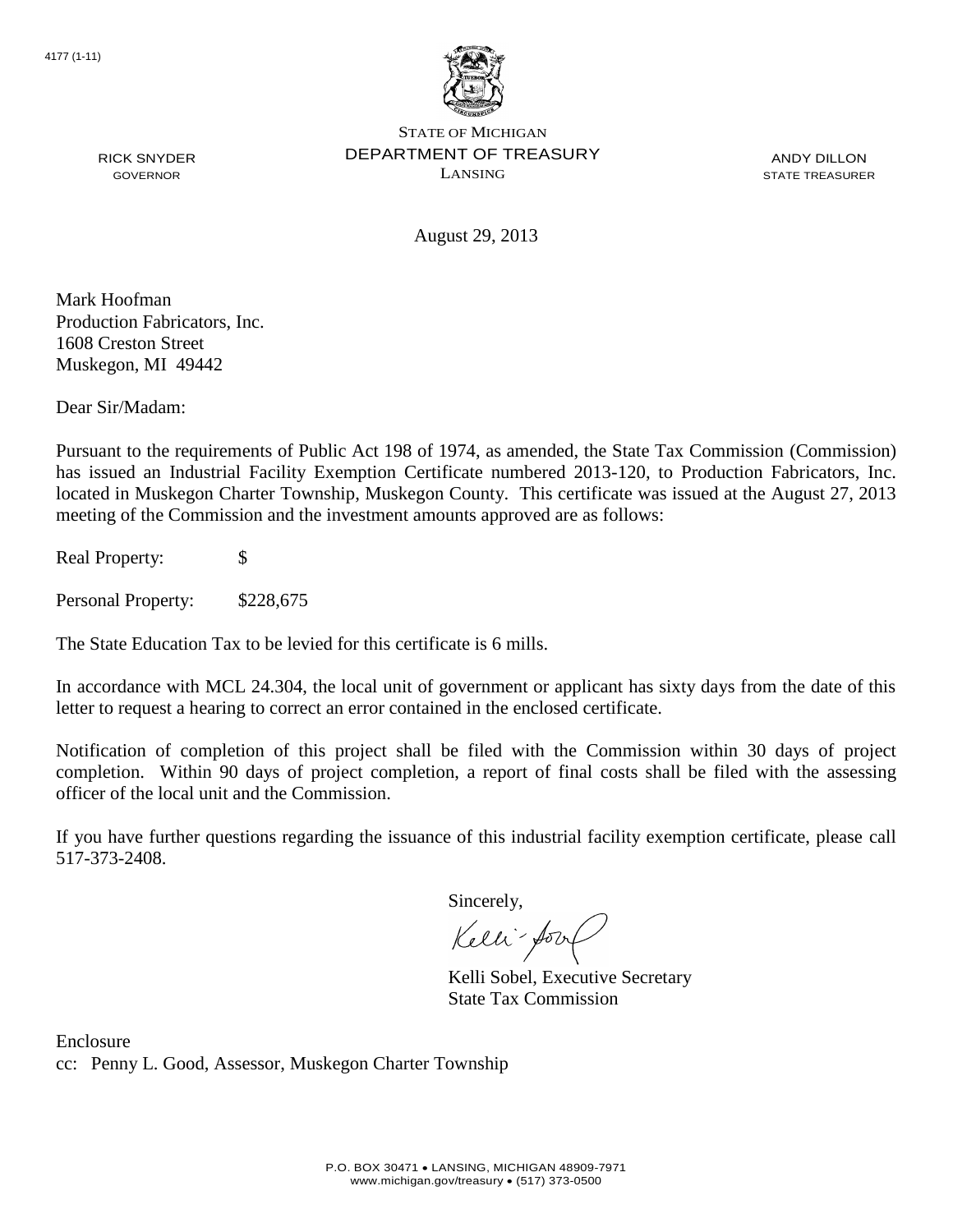New Certificate No. **2013-120**

Pursuant to the provisions of Public Act 198 of 1974, as amended, the State Tax Commission hereby finds that the industrial property, as described in the approved application, hereafter referred to as the industrial facility, owned or leased by Production Fabricators, Inc., and located at 1608 Creston Street, Muskegon Charter Township, County of Muskegon, Michigan, within a Plant Rehabilitation or Industrial Development District, is intended for the construction or installation of new industrial property, and complies with Section 9 and other provisions of the act.

Therefore, as provided by MCL 207.551 to 207.572, inclusive, the State Tax Commission hereby certifies the industrial facility as a **new industrial facility.**

This certificate provides the authority for the assessor to exempt the industrial facility for which this Industrial Facilities Exemption Certificate is in effect, but not the land on which the facility is located, from ad valorem taxation. This certificate further provides the authority to levy a specific tax known as the Industrial Facilities Tax.

This certificate, unless revoked by order of the State Tax Commission as provided by Public Act 198 of 1974, as amended, shall remain in force for a period of **0** year(s) for real property and **7** year(s) for personal property**;**

**Personal property component: Beginning December 31, 2013, and ending December 30, 2020.**

**The State Education Tax to be levied for the personal property component of this certificate is 6 mills, unless exempted by MCL 207.564(4) which was enacted with the creation of the Michigan Business Tax.\***

This Industrial Facilities Exemption Certificate is issued on **August 27, 2013**.

A TRUE COPY ATTEST:

the S. Bureis

Heather S. Burris Heather S. Burns<br>Michigan Department of Treasury

 $\mathcal{S}$ BO-l

Douglas B. Roberts, Chairperson State Tax Commission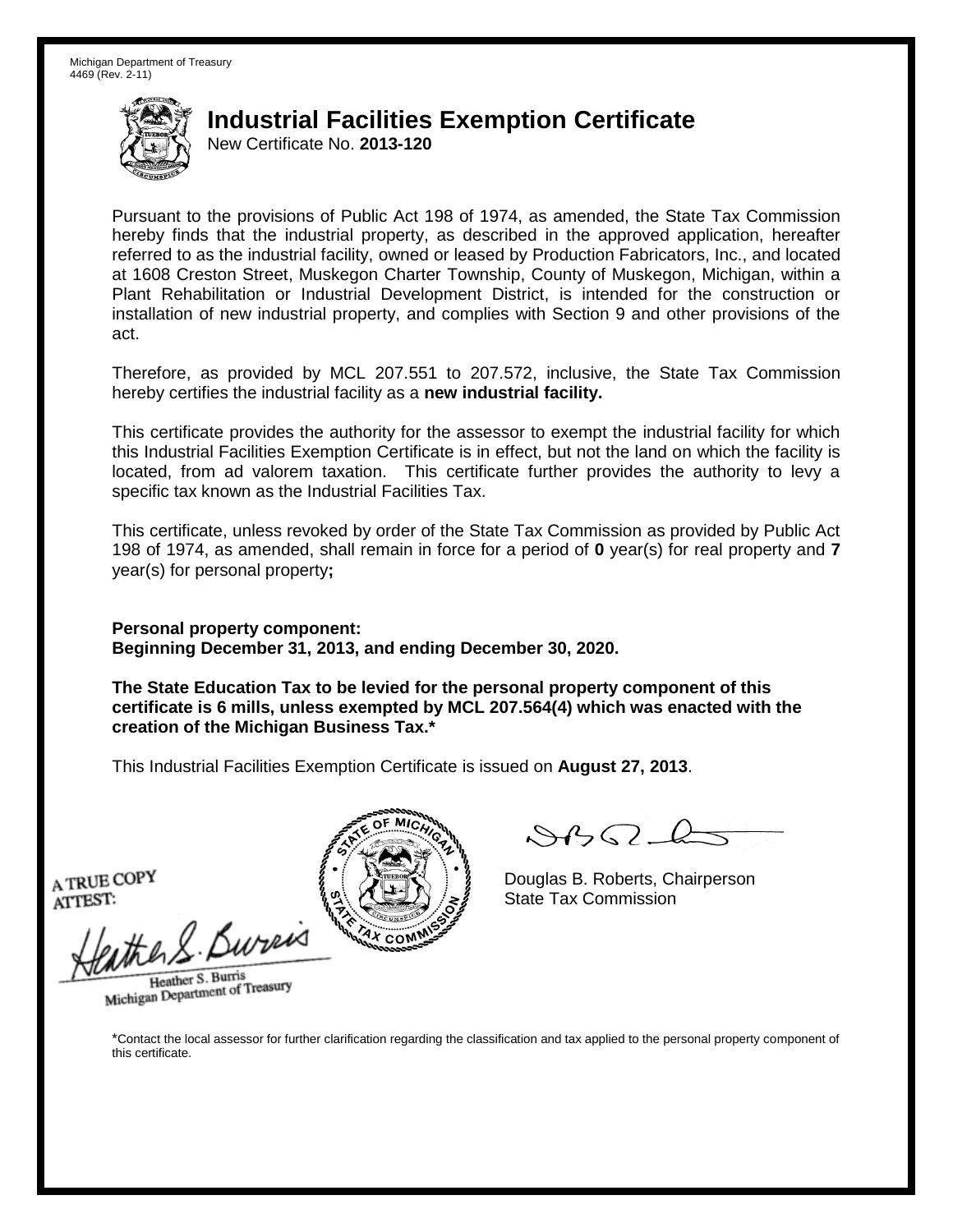

ANDY DILLON STATE TREASURER

August 29, 2013

RICK SNYDER GOVERNOR

Leonard Patrick MacNeil MPT Lansing LLC 3140 Spanish Oak Drive Lansing, MI 48910

Dear Sir/Madam:

Pursuant to the requirements of Public Act 198 of 1974, as amended, the State Tax Commission (Commission) has issued an Industrial Facility Exemption Certificate numbered 2013-121, to MPT Lansing LLC located in Delhi Charter Township, Ingham County. This certificate was issued at the August 27, 2013 meeting of the Commission and the investment amounts approved are as follows:

Real Property: \$

Personal Property: \$7,300,000

The State Education Tax to be levied for this certificate is 6 mills.

In accordance with MCL 24.304, the local unit of government or applicant has sixty days from the date of this letter to request a hearing to correct an error contained in the enclosed certificate.

Notification of completion of this project shall be filed with the Commission within 30 days of project completion. Within 90 days of project completion, a report of final costs shall be filed with the assessing officer of the local unit and the Commission.

If you have further questions regarding the issuance of this industrial facility exemption certificate, please call 517-373-2408.

Sincerely,

Kelli-Sor

Kelli Sobel, Executive Secretary State Tax Commission

Enclosure cc: Nicole Wilson, Assessor, Delhi Charter Township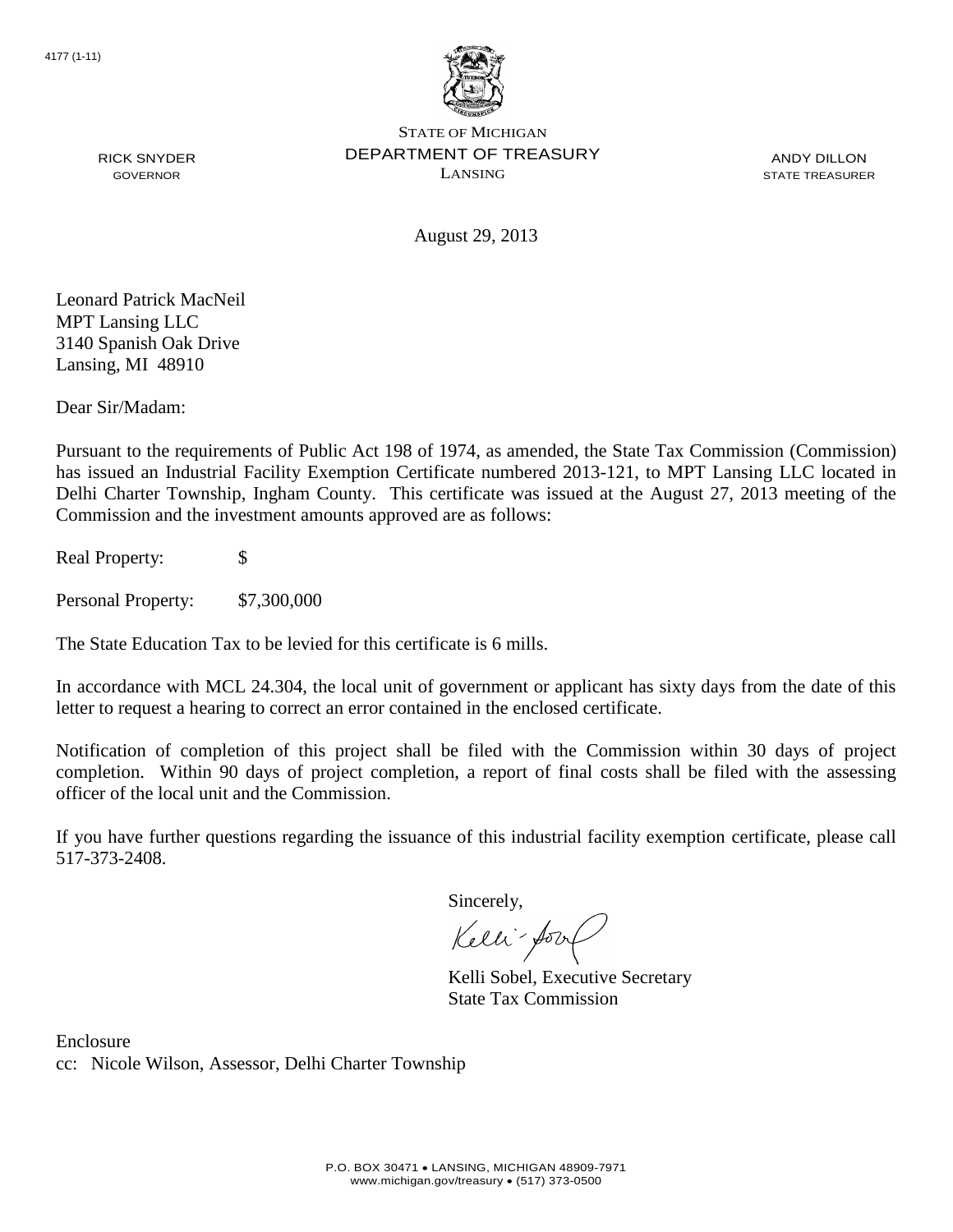New Certificate No. **2013-121**

Pursuant to the provisions of Public Act 198 of 1974, as amended, the State Tax Commission hereby finds that the industrial property, as described in the approved application, hereafter referred to as the industrial facility, owned or leased by MPT Lansing LLC, and located at 3140 Spanish Oak Drive, Delhi Charter Township, County of Ingham, Michigan, within a Plant Rehabilitation or Industrial Development District, is intended for the construction or installation of new industrial property, and complies with Section 9 and other provisions of the act.

Therefore, as provided by MCL 207.551 to 207.572, inclusive, the State Tax Commission hereby certifies the industrial facility as a **new industrial facility.**

This certificate provides the authority for the assessor to exempt the industrial facility for which this Industrial Facilities Exemption Certificate is in effect, but not the land on which the facility is located, from ad valorem taxation. This certificate further provides the authority to levy a specific tax known as the Industrial Facilities Tax.

This certificate, unless revoked by order of the State Tax Commission as provided by Public Act 198 of 1974, as amended, shall remain in force for a period of **0** year(s) for real property and **12** year(s) for personal property**;**

**Personal property component: Beginning December 31, 2013, and ending December 30, 2026.**

**The State Education Tax to be levied for the personal property component of this certificate is 6 mills, unless exempted by MCL 207.564(4) which was enacted with the creation of the Michigan Business Tax.\***

This Industrial Facilities Exemption Certificate is issued on **August 27, 2013**.

A TRUE COPY ATTEST:

eather & Bureix

Heather S. Burris Heather S. Burns<br>Michigan Department of Treasury



 $8450 - 6$ 

Douglas B. Roberts, Chairperson State Tax Commission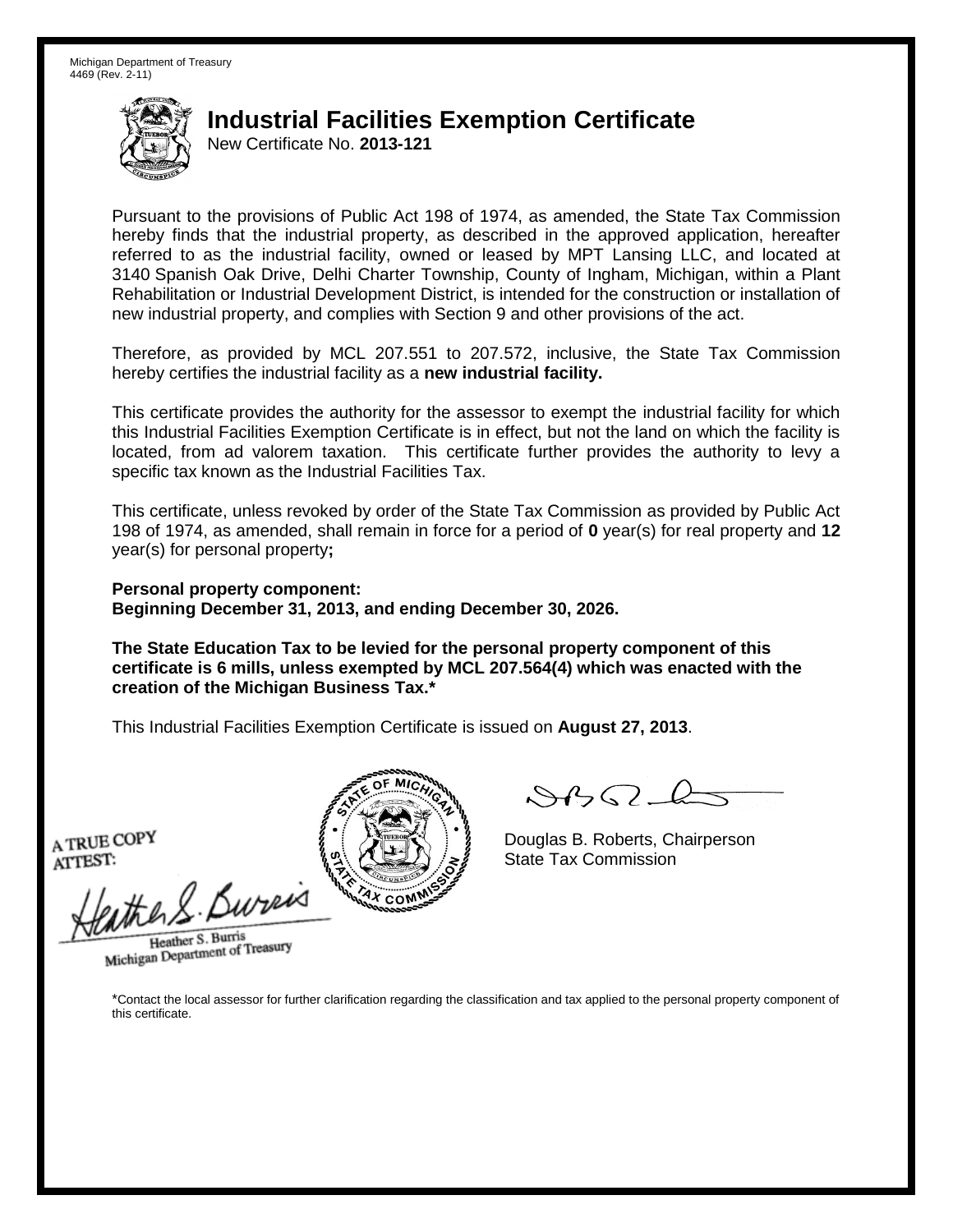

ANDY DILLON STATE TREASURER

August 29, 2013

Michael E. Miller Scitex LLC 2046 Depot Street, Building B Holt, MI 48842

RICK SNYDER GOVERNOR

Dear Sir/Madam:

Pursuant to the requirements of Public Act 198 of 1974, as amended, the State Tax Commission (Commission) has issued an Industrial Facility Exemption Certificate numbered 2013-122, to Scitex LLC located in Delhi Charter Township, Ingham County. This certificate was issued at the August 27, 2013 meeting of the Commission and the investment amounts approved are as follows:

Real Property: \$

Personal Property: \$350,000

The State Education Tax to be levied for this certificate is 6 mills.

In accordance with MCL 24.304, the local unit of government or applicant has sixty days from the date of this letter to request a hearing to correct an error contained in the enclosed certificate.

Notification of completion of this project shall be filed with the Commission within 30 days of project completion. Within 90 days of project completion, a report of final costs shall be filed with the assessing officer of the local unit and the Commission.

If you have further questions regarding the issuance of this industrial facility exemption certificate, please call 517-373-2408.

Sincerely,

Kelli-Sor

Kelli Sobel, Executive Secretary State Tax Commission

Enclosure cc: Nicole Wilson, Assessor, Delhi Charter Township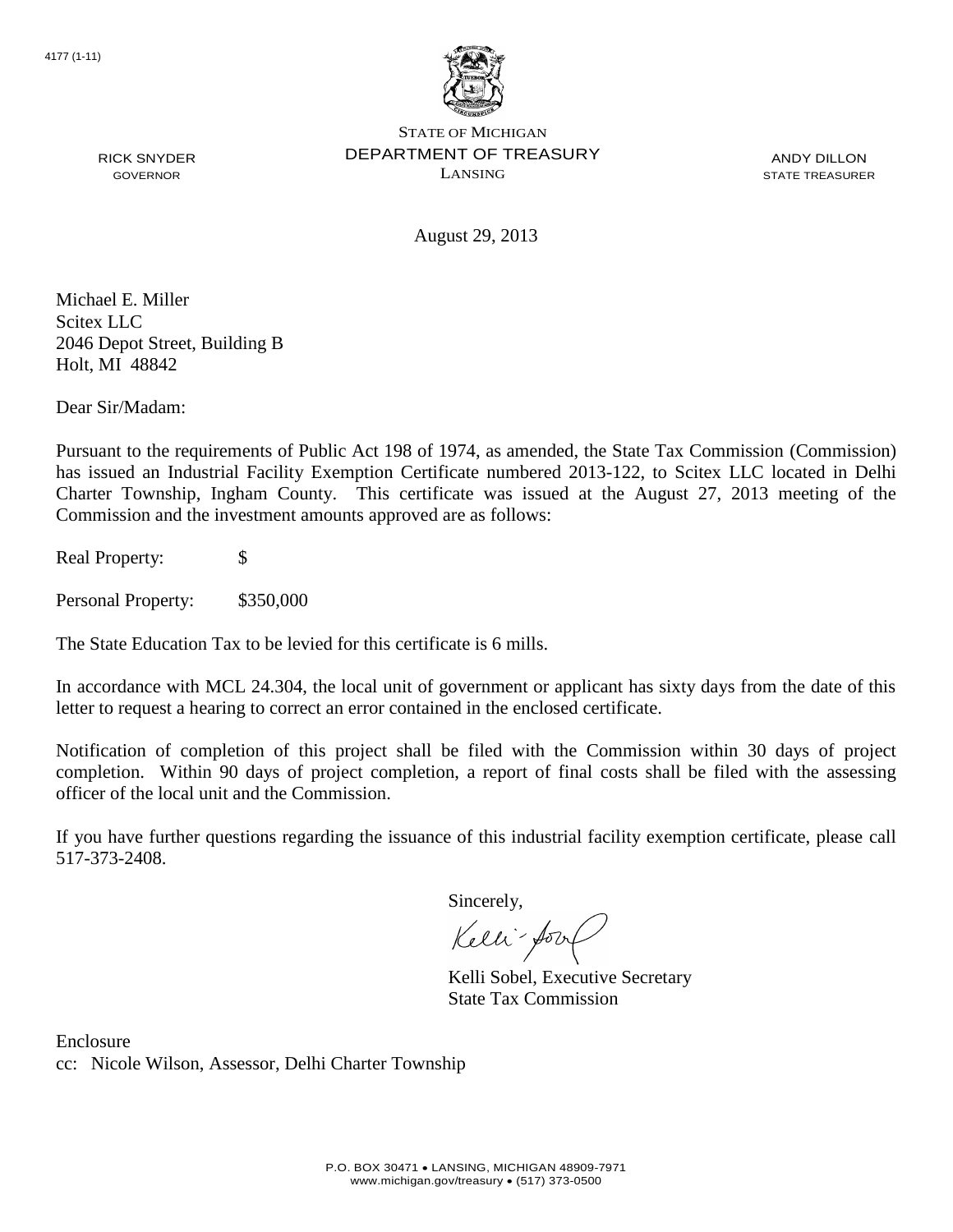New Certificate No. **2013-122**

Pursuant to the provisions of Public Act 198 of 1974, as amended, the State Tax Commission hereby finds that the industrial property, as described in the approved application, hereafter referred to as the industrial facility, owned or leased by Scitex LLC, and located at 2046 Depot Street, Building B, Delhi Charter Township, County of Ingham, Michigan, within a Plant Rehabilitation or Industrial Development District, is intended for the construction or installation of new industrial property, and complies with Section 9 and other provisions of the act.

Therefore, as provided by MCL 207.551 to 207.572, inclusive, the State Tax Commission hereby certifies the industrial facility as a **new industrial facility.**

This certificate provides the authority for the assessor to exempt the industrial facility for which this Industrial Facilities Exemption Certificate is in effect, but not the land on which the facility is located, from ad valorem taxation. This certificate further provides the authority to levy a specific tax known as the Industrial Facilities Tax.

This certificate, unless revoked by order of the State Tax Commission as provided by Public Act 198 of 1974, as amended, shall remain in force for a period of **0** year(s) for real property and **12** year(s) for personal property**;**

**Personal property component: Beginning December 31, 2013, and ending December 30, 2027.**

**The State Education Tax to be levied for the personal property component of this certificate is 6 mills, unless exempted by MCL 207.564(4) which was enacted with the creation of the Michigan Business Tax.\***

This Industrial Facilities Exemption Certificate is issued on **August 27, 2013**.

A TRUE COPY ATTEST:

eather & Bureix

Heather S. Burris Heather S. Burns<br>Michigan Department of Treasury



 $8450 - 6$ 

Douglas B. Roberts, Chairperson State Tax Commission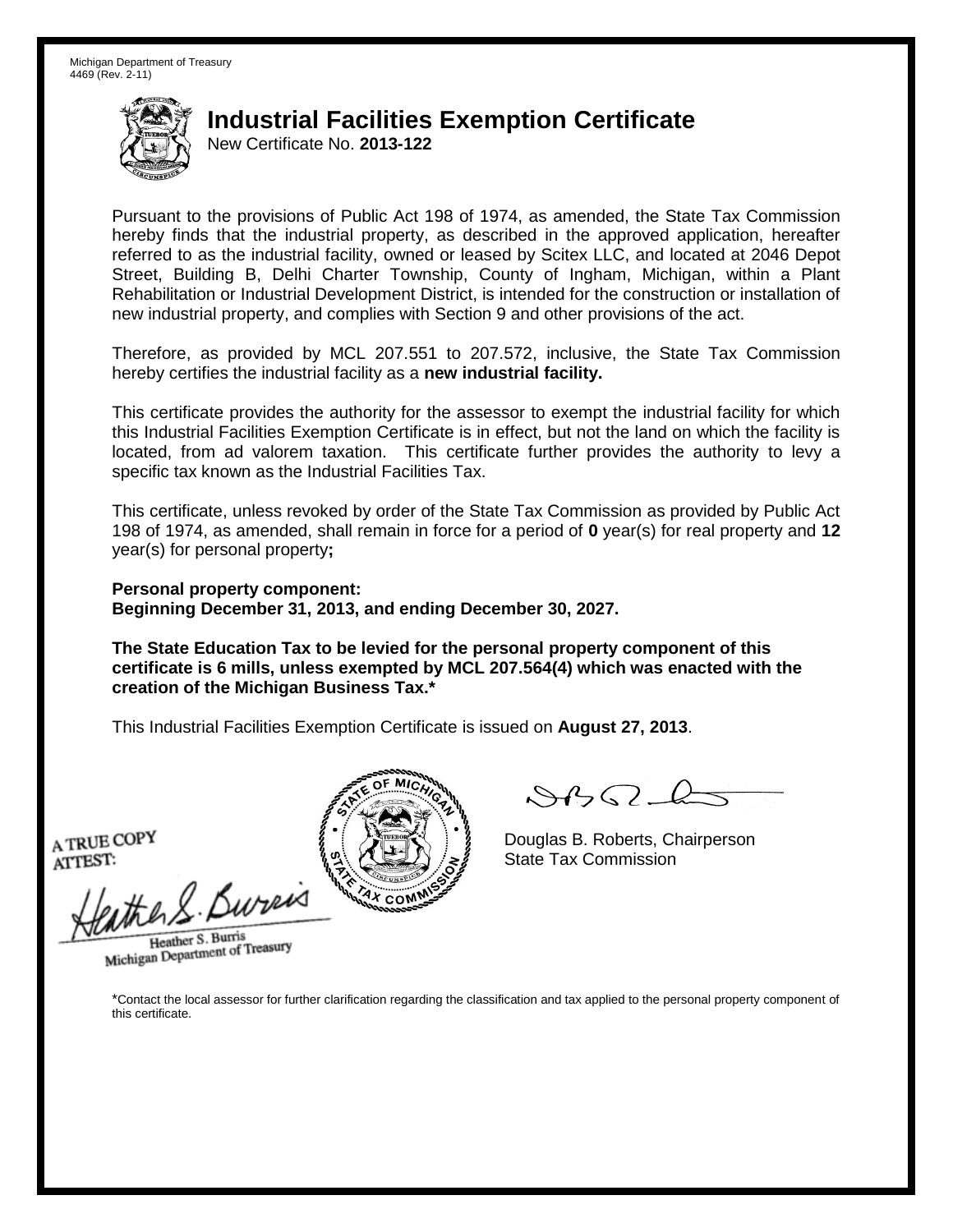

ANDY DILLON STATE TREASURER

GOVERNOR

RICK SNYDER

August 29, 2013

Daniel G. Amberg Superior Extrusion, Inc. 118 Avenue G Gwinn, MI 49841

Dear Sir/Madam:

Pursuant to the requirements of Public Act 198 of 1974, as amended, the State Tax Commission (Commission) has issued an Industrial Facility Exemption Certificate numbered 2013-123, to Superior Extrusion, Inc. located in Forsyth Township, Marquette County. This certificate was issued at the August 27, 2013 meeting of the Commission and the investment amounts approved are as follows:

Real Property: \$950,000

Personal Property: \$400,000

The State Education Tax to be levied for this certificate is 6 mills.

In accordance with MCL 24.304, the local unit of government or applicant has sixty days from the date of this letter to request a hearing to correct an error contained in the enclosed certificate.

Notification of completion of this project shall be filed with the Commission within 30 days of project completion. Within 90 days of project completion, a report of final costs shall be filed with the assessing officer of the local unit and the Commission.

If you have further questions regarding the issuance of this industrial facility exemption certificate, please call 517-373-2408.

Sincerely,

Kelli-Sor

Kelli Sobel, Executive Secretary State Tax Commission

Enclosure cc: Henry J. Degroot, Assessor, Forsyth Township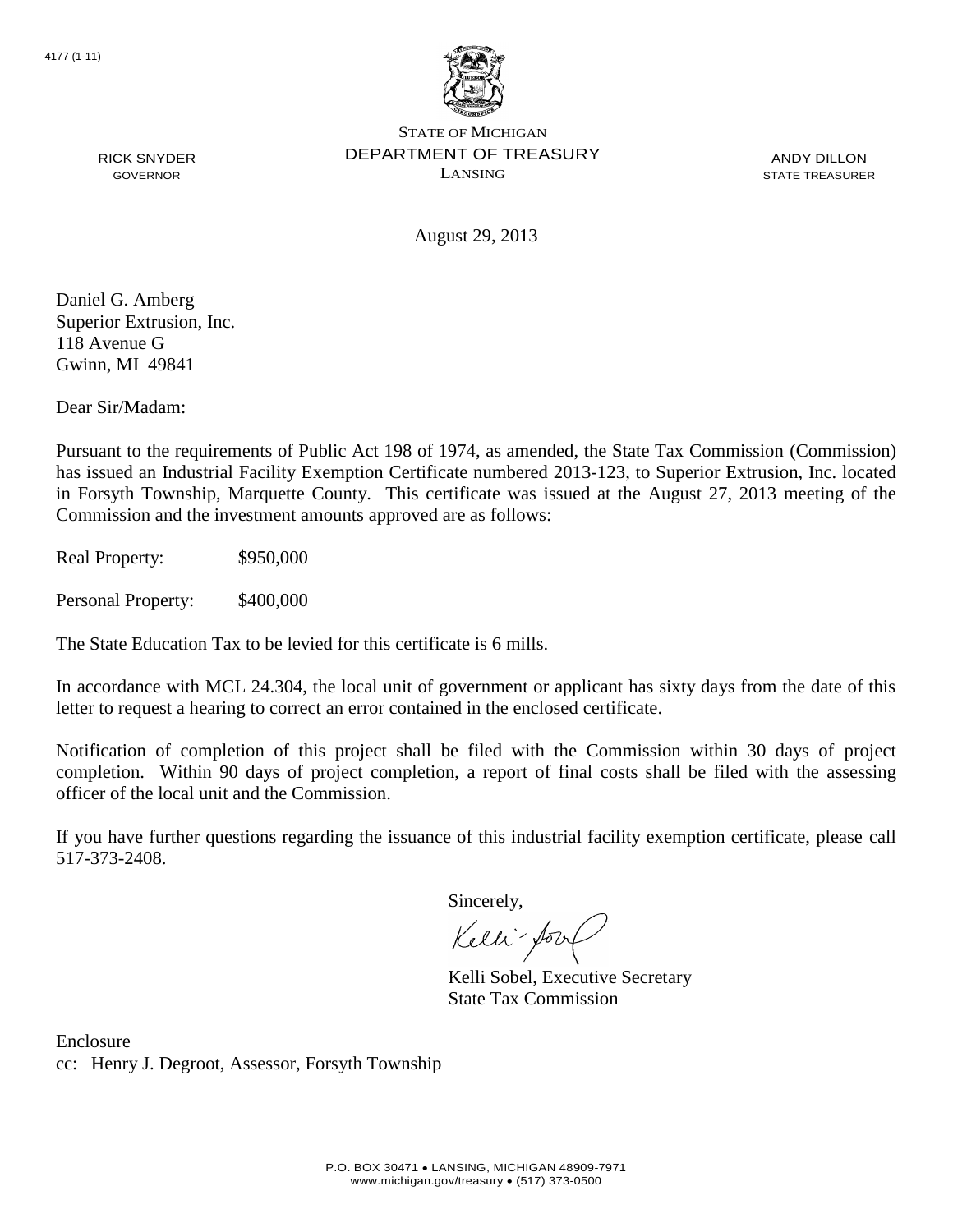New Certificate No. **2013-123**

Pursuant to the provisions of Public Act 198 of 1974, as amended, the State Tax Commission hereby finds that the industrial property, as described in the approved application, hereafter referred to as the industrial facility, owned or leased by Superior Extrusion, Inc., and located at 118 Avenue G, Forsyth Township, County of Marquette, Michigan, within a Plant Rehabilitation or Industrial Development District, is intended for the construction or installation of new industrial property, and complies with Section 9 and other provisions of the act.

Therefore, as provided by MCL 207.551 to 207.572, inclusive, the State Tax Commission hereby certifies the industrial facility as a **new industrial facility.**

This certificate provides the authority for the assessor to exempt the industrial facility for which this Industrial Facilities Exemption Certificate is in effect, but not the land on which the facility is located, from ad valorem taxation. This certificate further provides the authority to levy a specific tax known as the Industrial Facilities Tax.

This certificate, unless revoked by order of the State Tax Commission as provided by Public Act 198 of 1974, as amended, shall remain in force for a period of **4** year(s) for real property and **4** year(s) for personal property**;**

**Real property component: Beginning December 31, 2013, and ending December 30, 2017.**

**The State Education Tax to be levied for the real property component of this certificate is 6 mills.**

**Personal property component: Beginning December 31, 2013, and ending December 30, 2017.**

**The State Education Tax to be levied for the personal property component of this certificate is 6 mills, unless exempted by MCL 207.564(4) which was enacted with the creation of the Michigan Business Tax.\***

This Industrial Facilities Exemption Certificate is issued on **August 27, 2013**.

 $882 - 6$ 

Douglas B. Roberts, Chairperson State Tax Commission

A TRUE COPY ATTEST:

eather & Burn

Heather S. Burris Heather S. Buris<br>Michigan Department of Treasury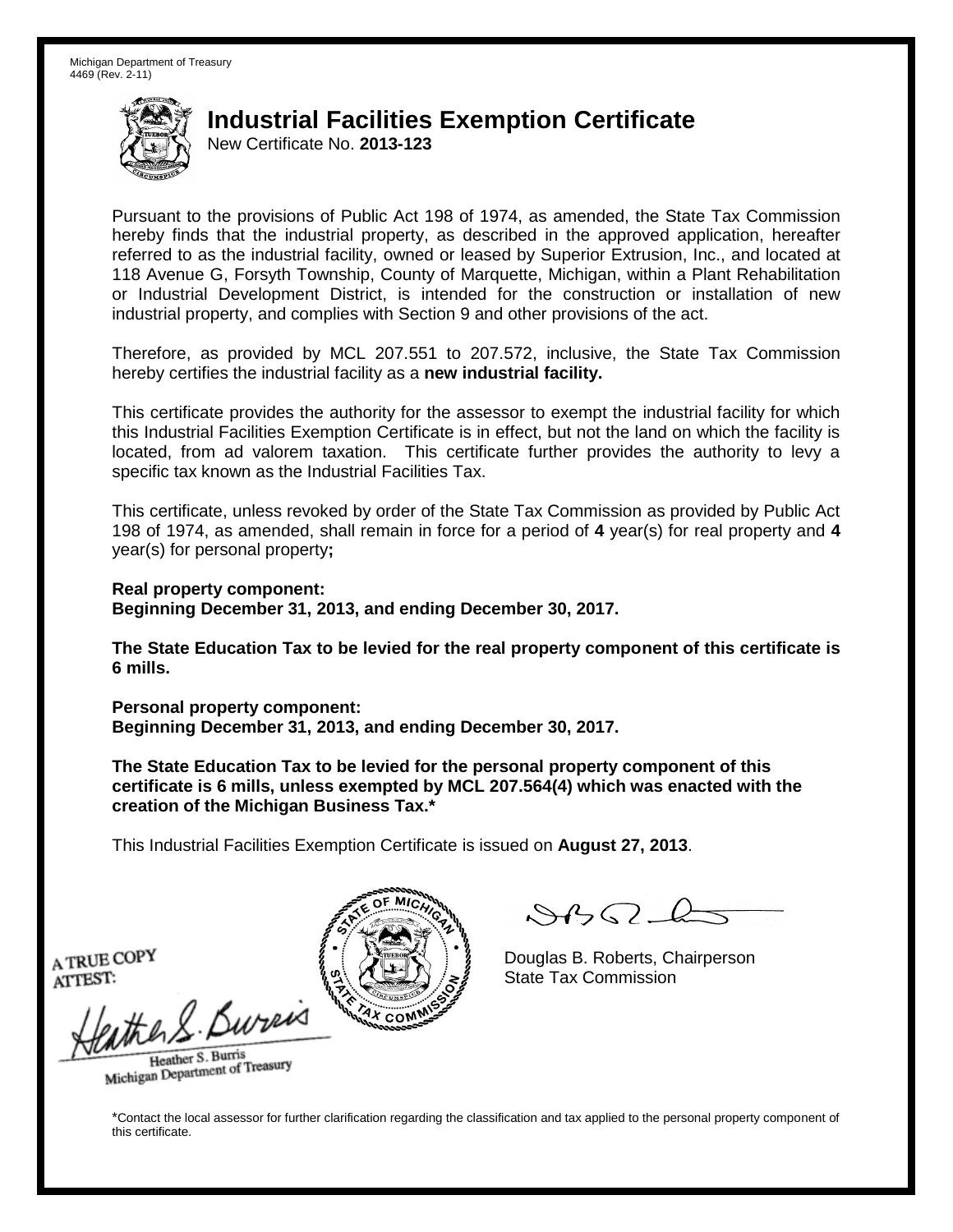

ANDY DILLON STATE TREASURER

August 29, 2013

John Flack Hi-Lex Controls, Inc. 152 Simpson Drive Litchfield, MI 49252

RICK SNYDER GOVERNOR

Dear Sir/Madam:

Pursuant to the requirements of Public Act 198 of 1974, as amended, the State Tax Commission (Commission) has issued an Industrial Facility Exemption Certificate numbered 2013-124, to Hi-Lex Controls, Inc. located in the City of Hudson, Lenawee County. This certificate was issued at the August 27, 2013 meeting of the Commission and the investment amounts approved are as follows:

Real Property: \$185,000

Personal Property: \$6,699,021

The State Education Tax to be levied for this certificate is 6 mills.

In accordance with MCL 24.304, the local unit of government or applicant has sixty days from the date of this letter to request a hearing to correct an error contained in the enclosed certificate.

Notification of completion of this project shall be filed with the Commission within 30 days of project completion. Within 90 days of project completion, a report of final costs shall be filed with the assessing officer of the local unit and the Commission.

If you have further questions regarding the issuance of this industrial facility exemption certificate, please call 517-373-2408.

Sincerely,

Kelli-Sor

Kelli Sobel, Executive Secretary State Tax Commission

Enclosure cc: Kathryn D. Hoover, Assessor, City of Hudson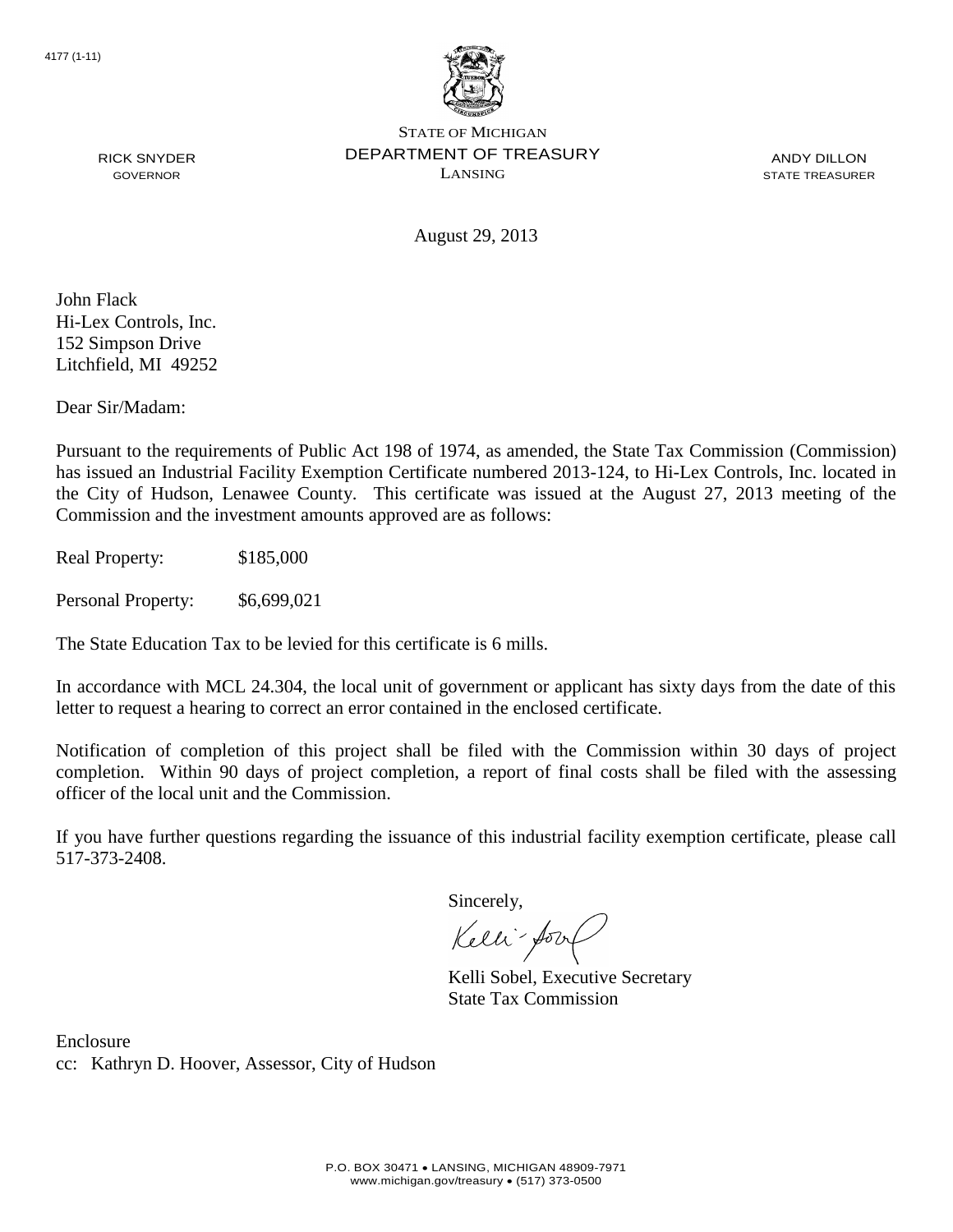New Certificate No. **2013-124**

Pursuant to the provisions of Public Act 198 of 1974, as amended, the State Tax Commission hereby finds that the industrial property, as described in the approved application, hereafter referred to as the industrial facility, owned or leased by Hi-Lex Controls, Inc., and located at 15780 Steger Drive, City of Hudson, County of Lenawee, Michigan, within a Plant Rehabilitation or Industrial Development District, is intended for the construction or installation of new industrial property, and complies with Section 9 and other provisions of the act.

Therefore, as provided by MCL 207.551 to 207.572, inclusive, the State Tax Commission hereby certifies the industrial facility as a **new industrial facility.**

This certificate provides the authority for the assessor to exempt the industrial facility for which this Industrial Facilities Exemption Certificate is in effect, but not the land on which the facility is located, from ad valorem taxation. This certificate further provides the authority to levy a specific tax known as the Industrial Facilities Tax.

This certificate, unless revoked by order of the State Tax Commission as provided by Public Act 198 of 1974, as amended, shall remain in force for a period of **12** year(s) for real property and **12** year(s) for personal property**;**

**Real property component: Beginning December 31, 2013, and ending December 30, 2025.**

**The State Education Tax to be levied for the real property component of this certificate is 6 mills.**

**Personal property component: Beginning December 31, 2013, and ending December 30, 2025.**

**The State Education Tax to be levied for the personal property component of this certificate is 6 mills, unless exempted by MCL 207.564(4) which was enacted with the creation of the Michigan Business Tax.\***

This Industrial Facilities Exemption Certificate is issued on **August 27, 2013**.

 $882 - 6$ 

Douglas B. Roberts, Chairperson State Tax Commission

A TRUE COPY ATTEST:

eather & Burn

Heather S. Burris Heather S. Buris<br>Michigan Department of Treasury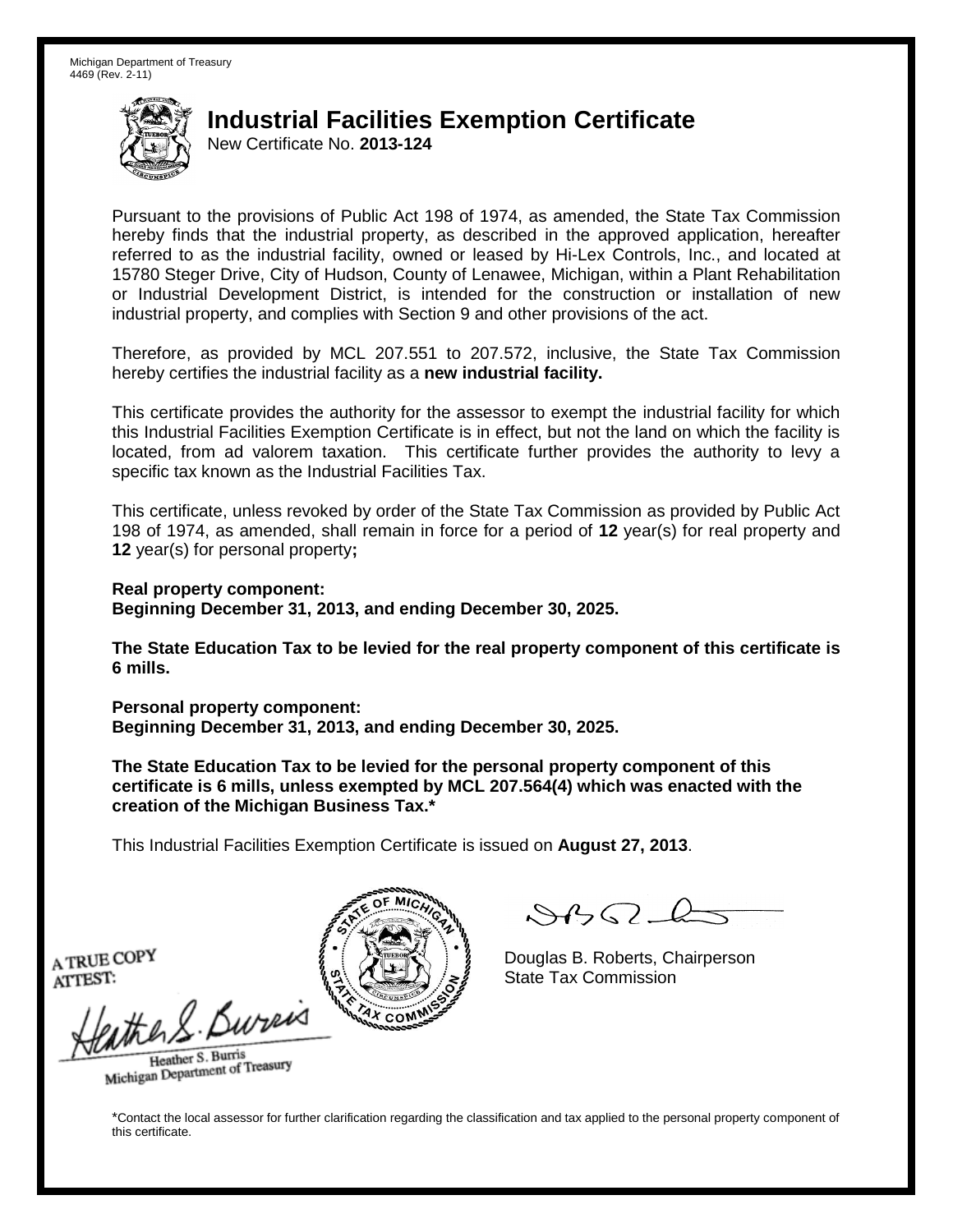

ANDY DILLON STATE TREASURER

August 29, 2013

Norman L. Winterstein, Jr. Powell Fabrication & Manufacturing, Inc. 740 E Monroe Road St. Louis, MI 48880

Dear Sir/Madam:

RICK SNYDER GOVERNOR

Pursuant to the requirements of Public Act 198 of 1974, as amended, the State Tax Commission (Commission) has issued an Industrial Facility Exemption Certificate numbered 2013-126, to Powell Fabrication & Manufacturing, Inc. located in Bethany Township, Gratiot County. This certificate was issued at the August 27, 2013 meeting of the Commission and the investment amounts approved are as follows:

Real Property: \$

Personal Property: \$180,817

The State Education Tax to be levied for this certificate is 6 mills.

In accordance with MCL 24.304, the local unit of government or applicant has sixty days from the date of this letter to request a hearing to correct an error contained in the enclosed certificate.

Notification of completion of this project shall be filed with the Commission within 30 days of project completion. Within 90 days of project completion, a report of final costs shall be filed with the assessing officer of the local unit and the Commission.

If you have further questions regarding the issuance of this industrial facility exemption certificate, please call 517-373-2408.

Sincerely,

Kelli-Sorr

Kelli Sobel, Executive Secretary State Tax Commission

Enclosure cc: Douglas L. Merchant, Assessor, Bethany Township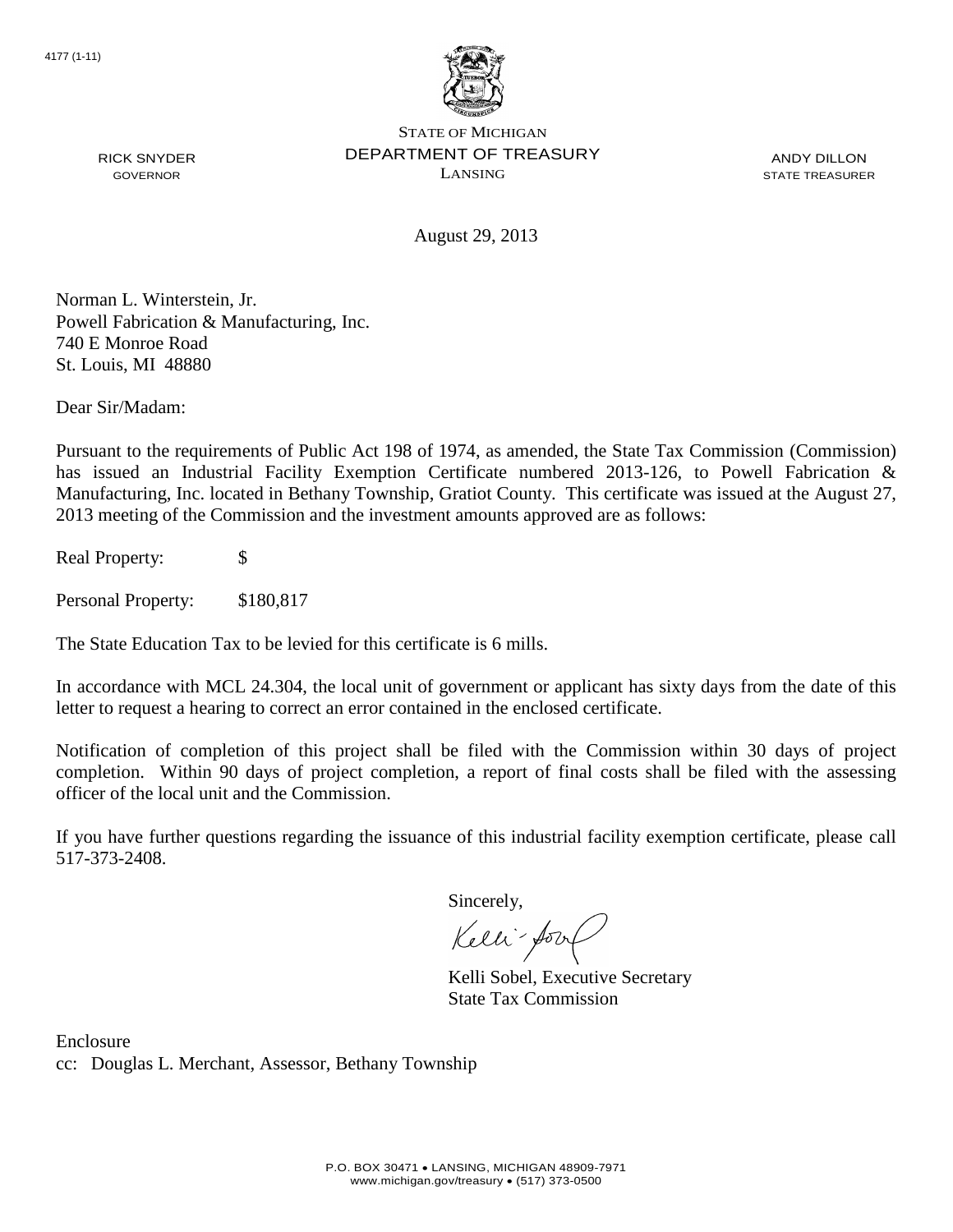New Certificate No. **2013-126**

Pursuant to the provisions of Public Act 198 of 1974, as amended, the State Tax Commission hereby finds that the industrial property, as described in the approved application, hereafter referred to as the industrial facility, owned or leased by Powell Fabrication & Manufacturing, Inc., and located at 740 East Monroe Road, Bethany Township, County of Gratiot, Michigan, within a Plant Rehabilitation or Industrial Development District, is intended for the construction or installation of new industrial property, and complies with Section 9 and other provisions of the act.

Therefore, as provided by MCL 207.551 to 207.572, inclusive, the State Tax Commission hereby certifies the industrial facility as a **new industrial facility.**

This certificate provides the authority for the assessor to exempt the industrial facility for which this Industrial Facilities Exemption Certificate is in effect, but not the land on which the facility is located, from ad valorem taxation. This certificate further provides the authority to levy a specific tax known as the Industrial Facilities Tax.

This certificate, unless revoked by order of the State Tax Commission as provided by Public Act 198 of 1974, as amended, shall remain in force for a period of **0** year(s) for real property and **7** year(s) for personal property**;**

**Personal property component: Beginning December 31, 2013, and ending December 30, 2020.**

**The State Education Tax to be levied for the personal property component of this certificate is 6 mills, unless exempted by MCL 207.564(4) which was enacted with the creation of the Michigan Business Tax.\***

This Industrial Facilities Exemption Certificate is issued on **August 27, 2013**.

A TRUE COPY ATTEST:

ather S. Buren

Heather S. Burris Heather S. Burns<br>Michigan Department of Treasury



Douglas B. Roberts, Chairperson State Tax Commission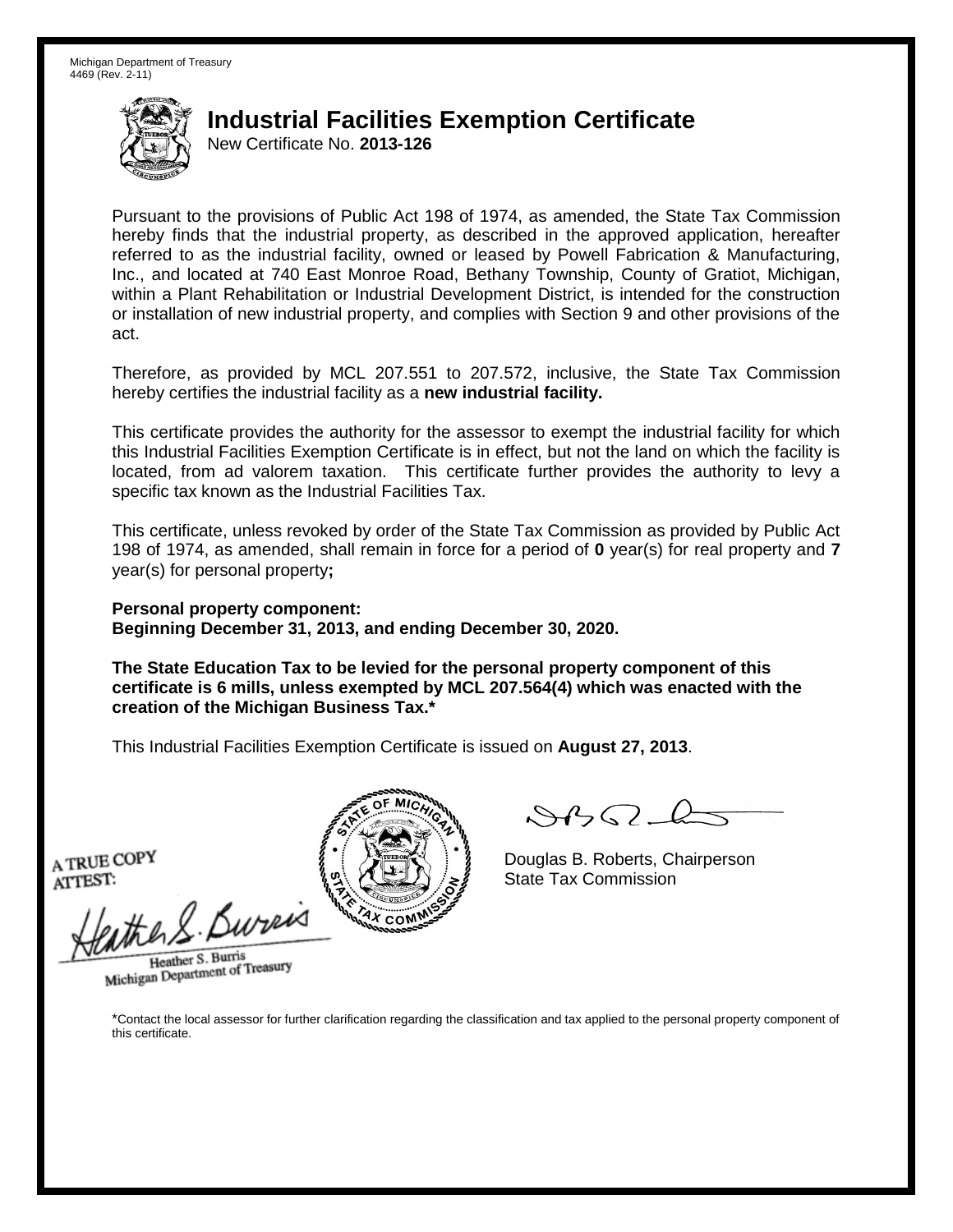

ANDY DILLON STATE TREASURER

August 29, 2013

Jerry L. Vande Wege Techno-Coat, Inc. 861 E 40th Street Holland, MI 49423

RICK SNYDER GOVERNOR

Dear Sir/Madam:

Pursuant to the requirements of Public Act 198 of 1974, as amended, the State Tax Commission (Commission) has issued an Industrial Facility Exemption Certificate numbered 2013-127, to Techno-Coat, Inc. located in the City of Holland, Allegan County. This certificate was issued at the August 27, 2013 meeting of the Commission and the investment amounts approved are as follows:

Real Property: \$800,000

Personal Property: \$1,496,000

The State Education Tax to be levied for this certificate is 6 mills.

In accordance with MCL 24.304, the local unit of government or applicant has sixty days from the date of this letter to request a hearing to correct an error contained in the enclosed certificate.

Notification of completion of this project shall be filed with the Commission within 30 days of project completion. Within 90 days of project completion, a report of final costs shall be filed with the assessing officer of the local unit and the Commission.

If you have further questions regarding the issuance of this industrial facility exemption certificate, please call 517-373-2408.

Sincerely,

Kelli-Sor

Kelli Sobel, Executive Secretary State Tax Commission

Enclosure cc: David Vanderheide, Assessor, City of Holland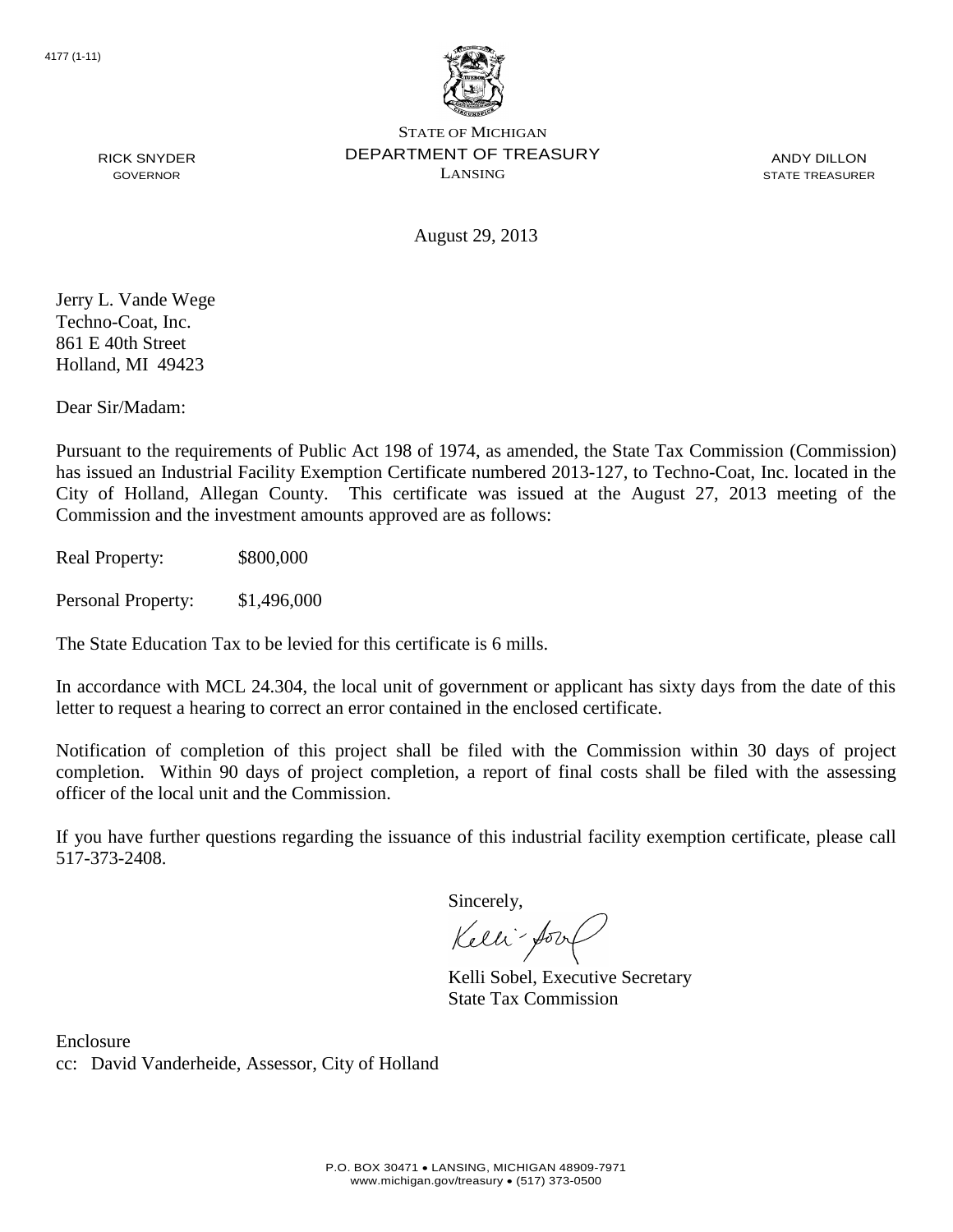New Certificate No. **2013-127**

Pursuant to the provisions of Public Act 198 of 1974, as amended, the State Tax Commission hereby finds that the industrial property, as described in the approved application, hereafter referred to as the industrial facility, owned or leased by Techno-Coat, Inc., and located at 861 East 40th Street, City of Holland, County of Allegan, Michigan, within a Plant Rehabilitation or Industrial Development District, is intended for the construction or installation of new industrial property, and complies with Section 9 and other provisions of the act.

Therefore, as provided by MCL 207.551 to 207.572, inclusive, the State Tax Commission hereby certifies the industrial facility as a **new industrial facility.**

This certificate provides the authority for the assessor to exempt the industrial facility for which this Industrial Facilities Exemption Certificate is in effect, but not the land on which the facility is located, from ad valorem taxation. This certificate further provides the authority to levy a specific tax known as the Industrial Facilities Tax.

This certificate, unless revoked by order of the State Tax Commission as provided by Public Act 198 of 1974, as amended, shall remain in force for a period of **12** year(s) for real property and **12** year(s) for personal property**;**

**Real property component: Beginning December 31, 2013, and ending December 30, 2025.**

**The State Education Tax to be levied for the real property component of this certificate is 6 mills.**

**Personal property component: Beginning December 31, 2013, and ending December 30, 2025.**

**The State Education Tax to be levied for the personal property component of this certificate is 6 mills, unless exempted by MCL 207.564(4) which was enacted with the creation of the Michigan Business Tax.\***

This Industrial Facilities Exemption Certificate is issued on **August 27, 2013**.

 $882 - 6$ 

Douglas B. Roberts, Chairperson State Tax Commission

A TRUE COPY ATTEST:

eather & Burn

Heather S. Burris Heather S. Buris<br>Michigan Department of Treasury

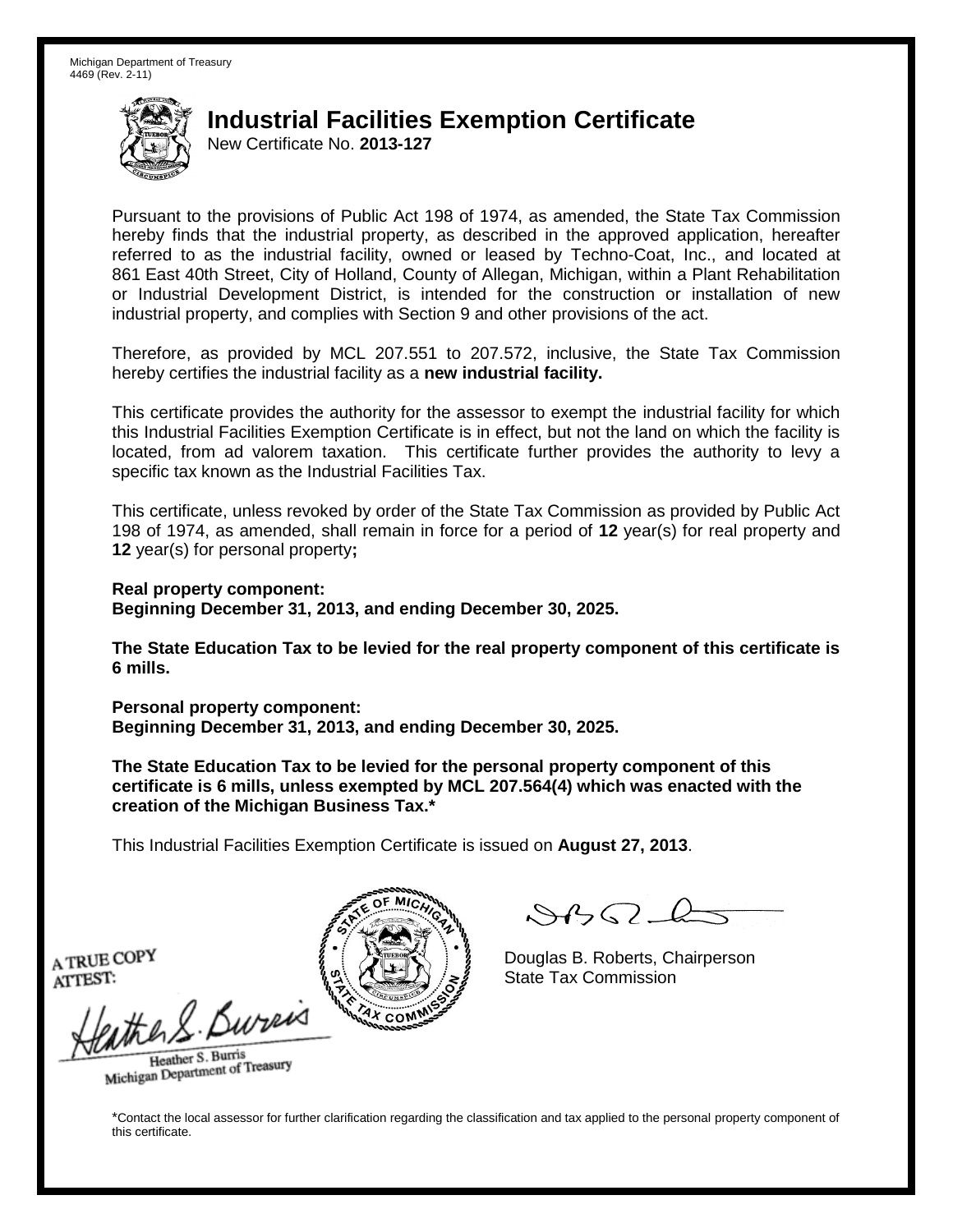

ANDY DILLON STATE TREASURER

August 29, 2013

Mark Thompson Iroquois Industries 25101 Groesbeck Highway Warren, MI 48089

RICK SNYDER GOVERNOR

Dear Sir/Madam:

Pursuant to the requirements of Public Act 198 of 1974, as amended, the State Tax Commission (Commission) has issued an Industrial Facility Exemption Certificate numbered 2013-128, to Iroquois Industries located in the City of Warren, Macomb County. This certificate was issued at the August 27, 2013 meeting of the Commission and the investment amounts approved are as follows:

Real Property: \$

Personal Property: \$3,500,000

The State Education Tax to be levied for this certificate is 6 mills.

In accordance with MCL 24.304, the local unit of government or applicant has sixty days from the date of this letter to request a hearing to correct an error contained in the enclosed certificate.

Notification of completion of this project shall be filed with the Commission within 30 days of project completion. Within 90 days of project completion, a report of final costs shall be filed with the assessing officer of the local unit and the Commission.

If you have further questions regarding the issuance of this industrial facility exemption certificate, please call 517-373-2408.

Sincerely,

Kelli-Sor

Kelli Sobel, Executive Secretary State Tax Commission

Enclosure cc: Marcia D.M. Smith, Assessor, City of Warren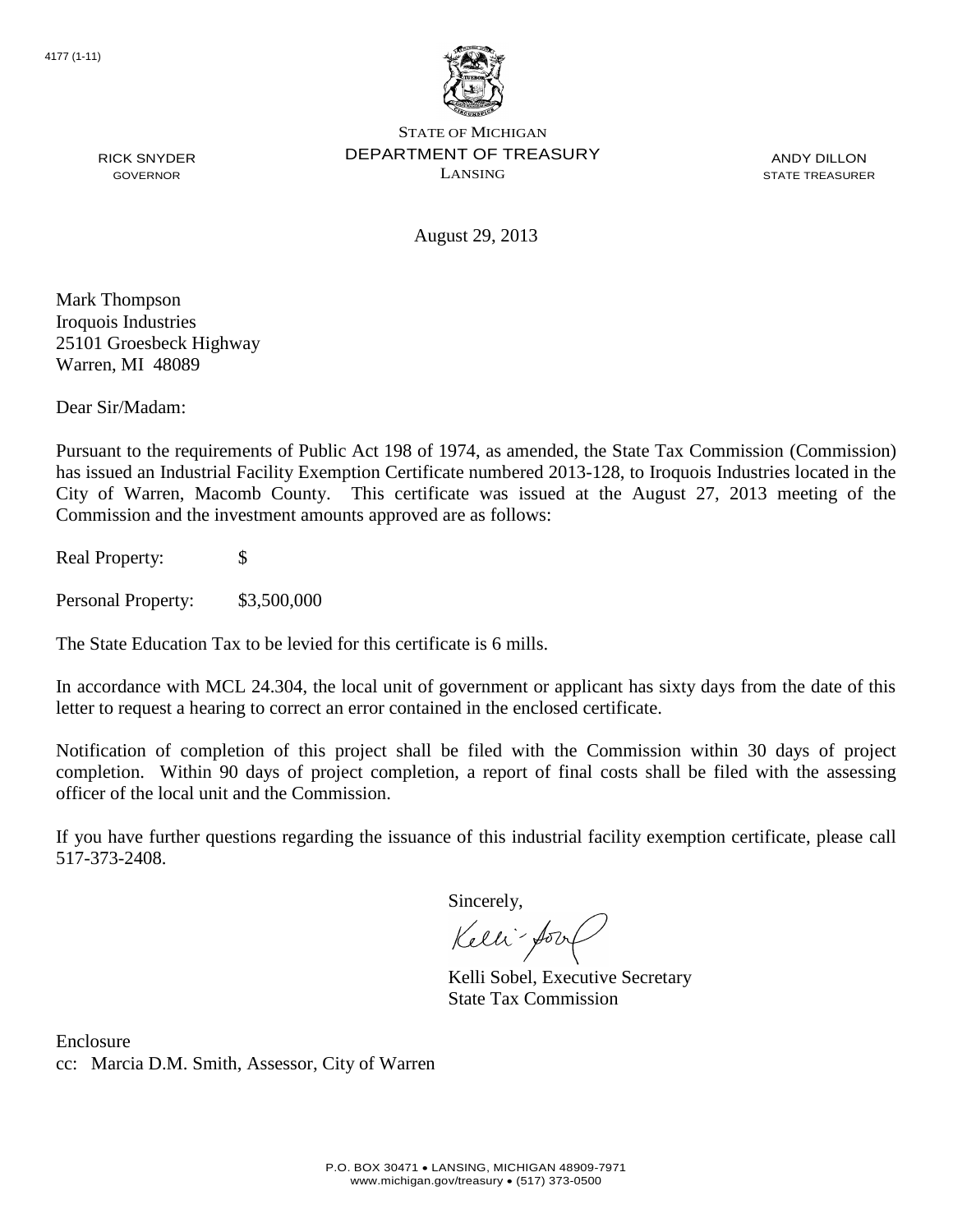New Certificate No. **2013-128**

Pursuant to the provisions of Public Act 198 of 1974, as amended, the State Tax Commission hereby finds that the industrial property, as described in the approved application, hereafter referred to as the industrial facility, owned or leased by Iroquois Industries, and located at 25101 Groesbeck Highway, City of Warren, County of Macomb, Michigan, within a Plant Rehabilitation or Industrial Development District, is intended for the construction or installation of new industrial property, and complies with Section 9 and other provisions of the act.

Therefore, as provided by MCL 207.551 to 207.572, inclusive, the State Tax Commission hereby certifies the industrial facility as a **new industrial facility.**

This certificate provides the authority for the assessor to exempt the industrial facility for which this Industrial Facilities Exemption Certificate is in effect, but not the land on which the facility is located, from ad valorem taxation. This certificate further provides the authority to levy a specific tax known as the Industrial Facilities Tax.

This certificate, unless revoked by order of the State Tax Commission as provided by Public Act 198 of 1974, as amended, shall remain in force for a period of **0** year(s) for real property and **12** year(s) for personal property**;**

**Personal property component: Beginning December 31, 2013, and ending December 30, 2025.**

**The State Education Tax to be levied for the personal property component of this certificate is 6 mills, unless exempted by MCL 207.564(4) which was enacted with the creation of the Michigan Business Tax.\***

This Industrial Facilities Exemption Certificate is issued on **August 27, 2013**.

A TRUE COPY ATTEST:

eather & Bureix

Heather S. Burris Heather S. Burns<br>Michigan Department of Treasury



 $8450 - 6$ 

Douglas B. Roberts, Chairperson State Tax Commission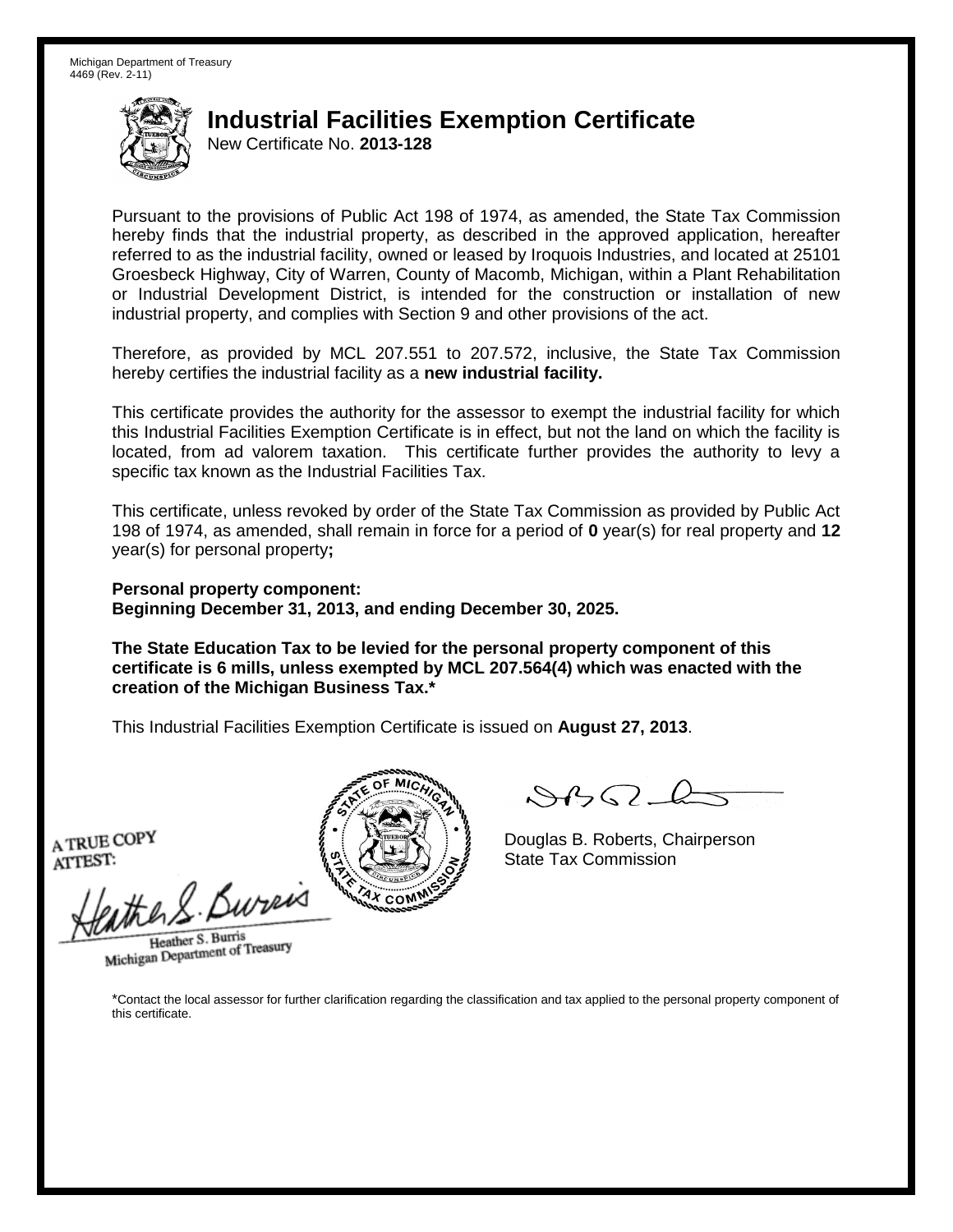

ANDY DILLON STATE TREASURER

August 29, 2013

David Schmid Belmont Engineered Plastics, LLC 6712 Albunda Drive Knoxville, TN 37919

Dear Sir/Madam:

RICK SNYDER GOVERNOR

Pursuant to the requirements of Public Act 198 of 1974, as amended, the State Tax Commission (Commission) has issued an Industrial Facility Exemption Certificate numbered 2013-129, to Belmont Engineered Plastics, LLC located in Plainfield Charter Township, Kent County. This certificate was issued at the August 27, 2013 meeting of the Commission and the investment amounts approved are as follows:

Real Property: \$

Personal Property: \$1,080,000

The State Education Tax to be levied for this certificate is 6 mills.

In accordance with MCL 24.304, the local unit of government or applicant has sixty days from the date of this letter to request a hearing to correct an error contained in the enclosed certificate.

Notification of completion of this project shall be filed with the Commission within 30 days of project completion. Within 90 days of project completion, a report of final costs shall be filed with the assessing officer of the local unit and the Commission.

If you have further questions regarding the issuance of this industrial facility exemption certificate, please call 517-373-2408.

Sincerely,

Kelli-Sorr

Kelli Sobel, Executive Secretary State Tax Commission

Enclosure cc: Judith A. Lafave, Assessor, Plainfield Charter Township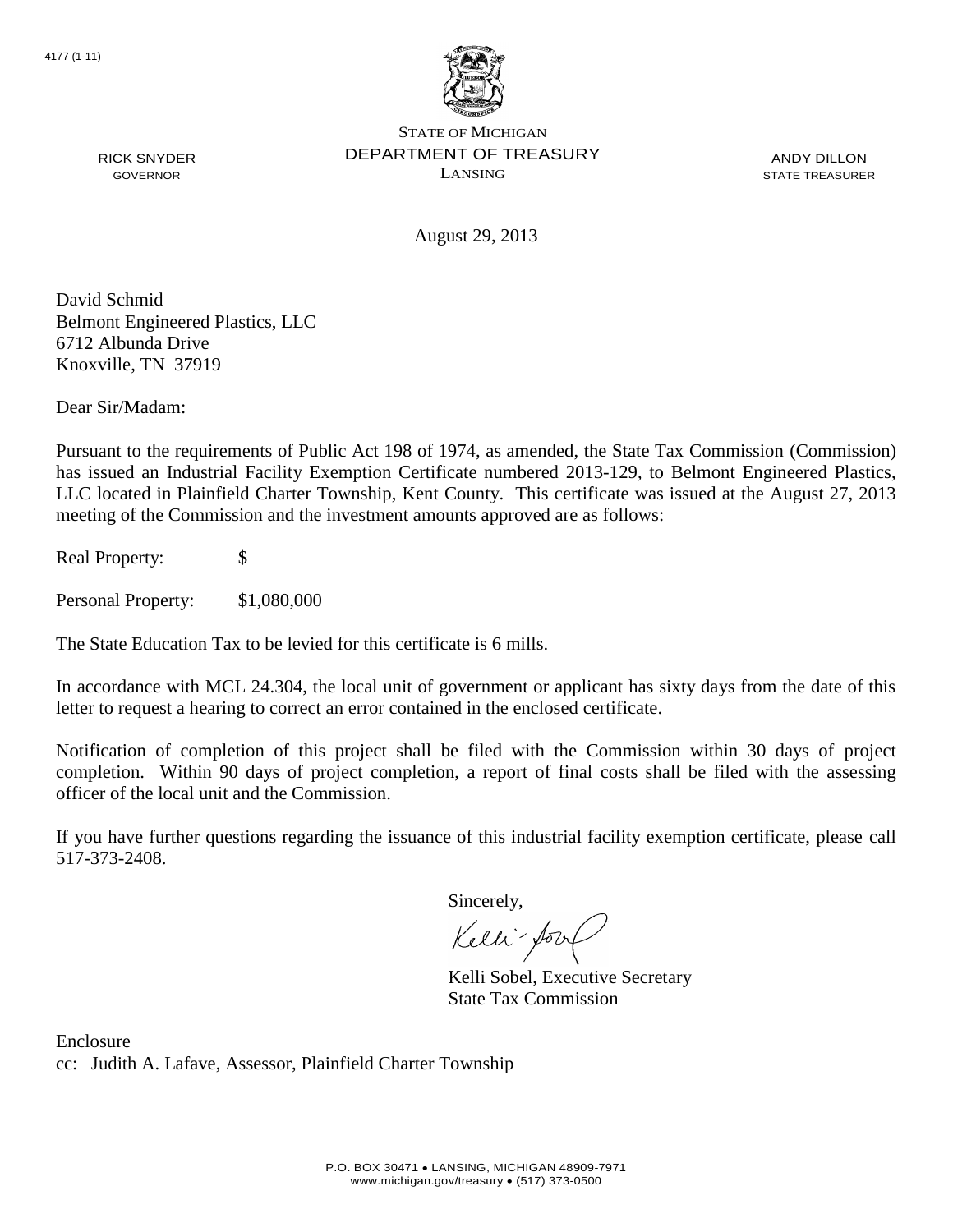New Certificate No. **2013-129**

Pursuant to the provisions of Public Act 198 of 1974, as amended, the State Tax Commission hereby finds that the industrial property, as described in the approved application, hereafter referred to as the industrial facility, owned or leased by Belmont Engineered Plastics, LLC, and located at 5801 Safety Drive NE, Plainfield Charter Township, County of Kent, Michigan, within a Plant Rehabilitation or Industrial Development District, is intended for the construction or installation of new industrial property, and complies with Section 9 and other provisions of the act.

Therefore, as provided by MCL 207.551 to 207.572, inclusive, the State Tax Commission hereby certifies the industrial facility as a **new industrial facility.**

This certificate provides the authority for the assessor to exempt the industrial facility for which this Industrial Facilities Exemption Certificate is in effect, but not the land on which the facility is located, from ad valorem taxation. This certificate further provides the authority to levy a specific tax known as the Industrial Facilities Tax.

This certificate, unless revoked by order of the State Tax Commission as provided by Public Act 198 of 1974, as amended, shall remain in force for a period of **0** year(s) for real property and **3** year(s) for personal property**;**

**Personal property component: Beginning December 31, 2013, and ending December 30, 2016.**

**The State Education Tax to be levied for the personal property component of this certificate is 6 mills, unless exempted by MCL 207.564(4) which was enacted with the creation of the Michigan Business Tax.\***

This Industrial Facilities Exemption Certificate is issued on **August 27, 2013**.

A TRUE COPY ATTEST:

ather S. Buren

Heather S. Burris Heather S. Burns<br>Michigan Department of Treasury



Douglas B. Roberts, Chairperson State Tax Commission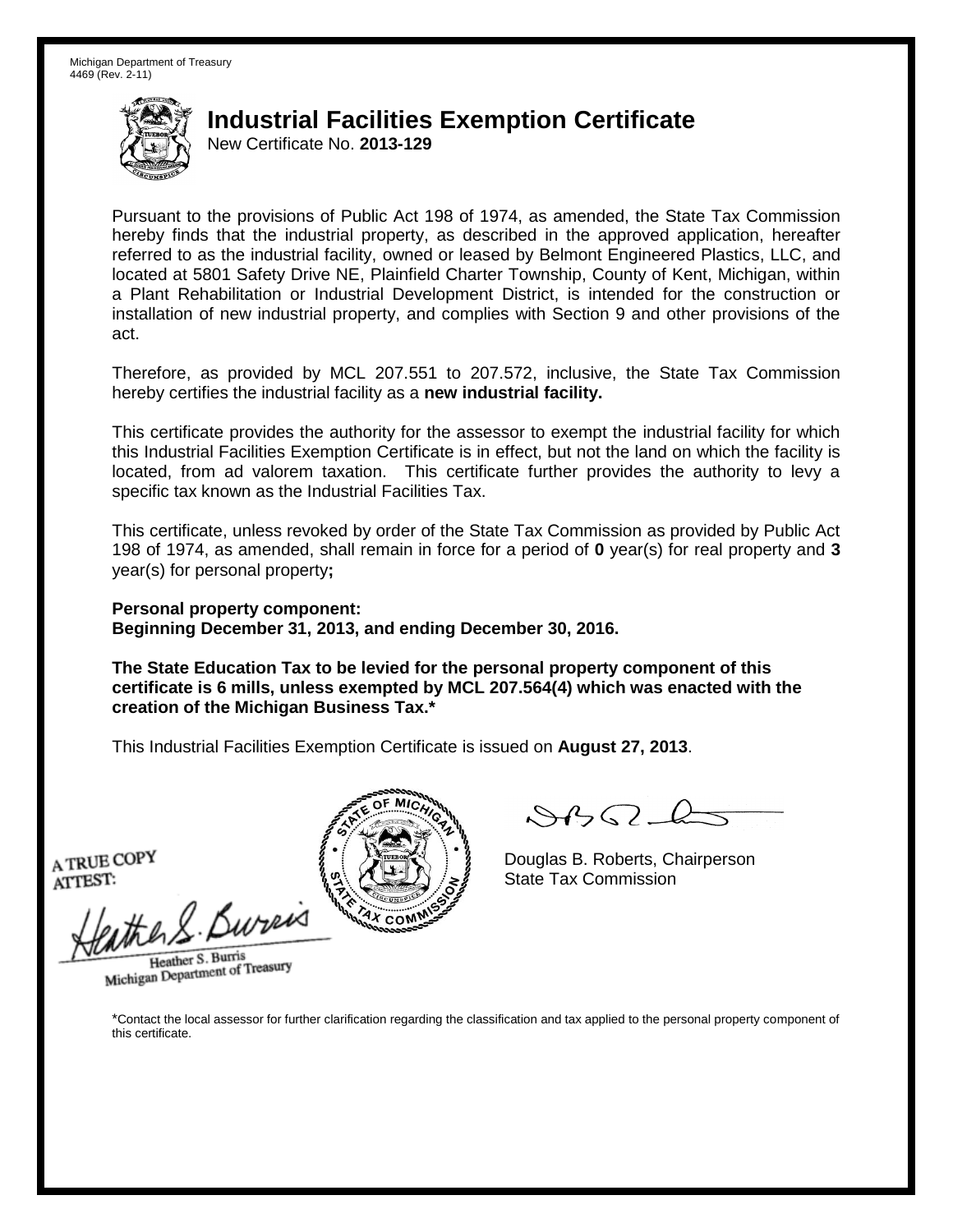

ANDY DILLON STATE TREASURER

August 29, 2013

Sean Hilbert Cobra Moto LLC 240 Uran Street Hillsdale, MI 49242

RICK SNYDER GOVERNOR

Dear Sir/Madam:

Pursuant to the requirements of Public Act 198 of 1974, as amended, the State Tax Commission (Commission) has issued an Industrial Facility Exemption Certificate numbered 2013-131, to Cobra Moto LLC located in the City of Hillsdale, Hillsdale County. This certificate was issued at the August 27, 2013 meeting of the Commission and the investment amounts approved are as follows:

Real Property: \$

Personal Property: \$25,990

The State Education Tax to be levied for this certificate is 6 mills.

In accordance with MCL 24.304, the local unit of government or applicant has sixty days from the date of this letter to request a hearing to correct an error contained in the enclosed certificate.

Notification of completion of this project shall be filed with the Commission within 30 days of project completion. Within 90 days of project completion, a report of final costs shall be filed with the assessing officer of the local unit and the Commission.

If you have further questions regarding the issuance of this industrial facility exemption certificate, please call 517-373-2408.

Sincerely,

Kelli-Sor

Kelli Sobel, Executive Secretary State Tax Commission

Enclosure cc: Kimberly A. Thomas, Assessor, City of Hillsdale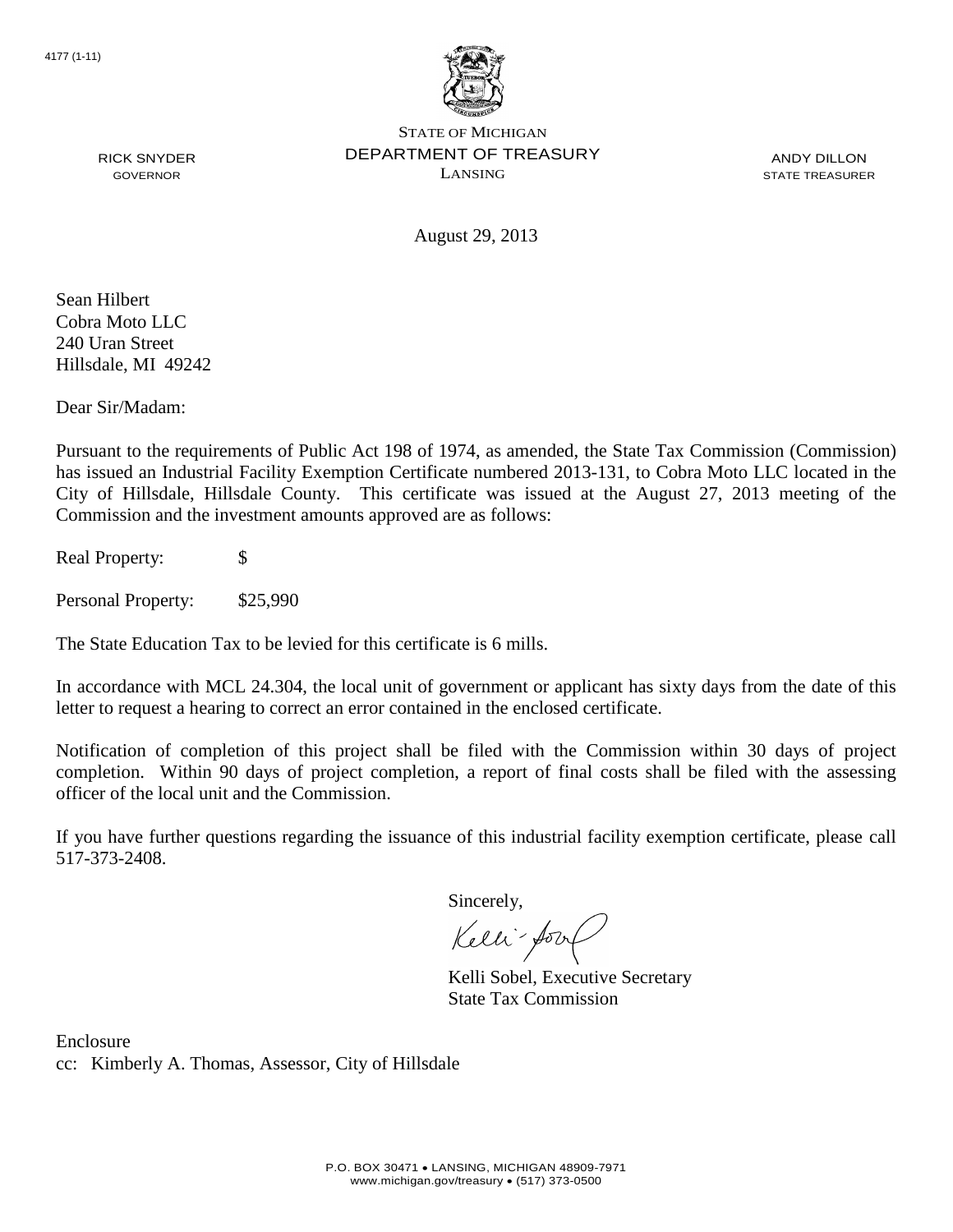New Certificate No. **2013-131**

Pursuant to the provisions of Public Act 198 of 1974, as amended, the State Tax Commission hereby finds that the industrial property, as described in the approved application, hereafter referred to as the industrial facility, owned or leased by Cobra Moto LLC, and located at 240 Uran Street, City of Hillsdale, County of Hillsdale, Michigan, within a Plant Rehabilitation or Industrial Development District, is intended for the construction or installation of new industrial property, and complies with Section 9 and other provisions of the act.

Therefore, as provided by MCL 207.551 to 207.572, inclusive, the State Tax Commission hereby certifies the industrial facility as a **new industrial facility.**

This certificate provides the authority for the assessor to exempt the industrial facility for which this Industrial Facilities Exemption Certificate is in effect, but not the land on which the facility is located, from ad valorem taxation. This certificate further provides the authority to levy a specific tax known as the Industrial Facilities Tax.

This certificate, unless revoked by order of the State Tax Commission as provided by Public Act 198 of 1974, as amended, shall remain in force for a period of **0** year(s) for real property and **12** year(s) for personal property**;**

**Personal property component: Beginning December 31, 2013, and ending December 30, 2025.**

**The State Education Tax to be levied for the personal property component of this certificate is 6 mills, unless exempted by MCL 207.564(4) which was enacted with the creation of the Michigan Business Tax.\***

This Industrial Facilities Exemption Certificate is issued on **August 27, 2013**.

A TRUE COPY ATTEST:

eather & Bureix

Heather S. Burris Heather S. Burns<br>Michigan Department of Treasury



 $84562-6$ 

Douglas B. Roberts, Chairperson State Tax Commission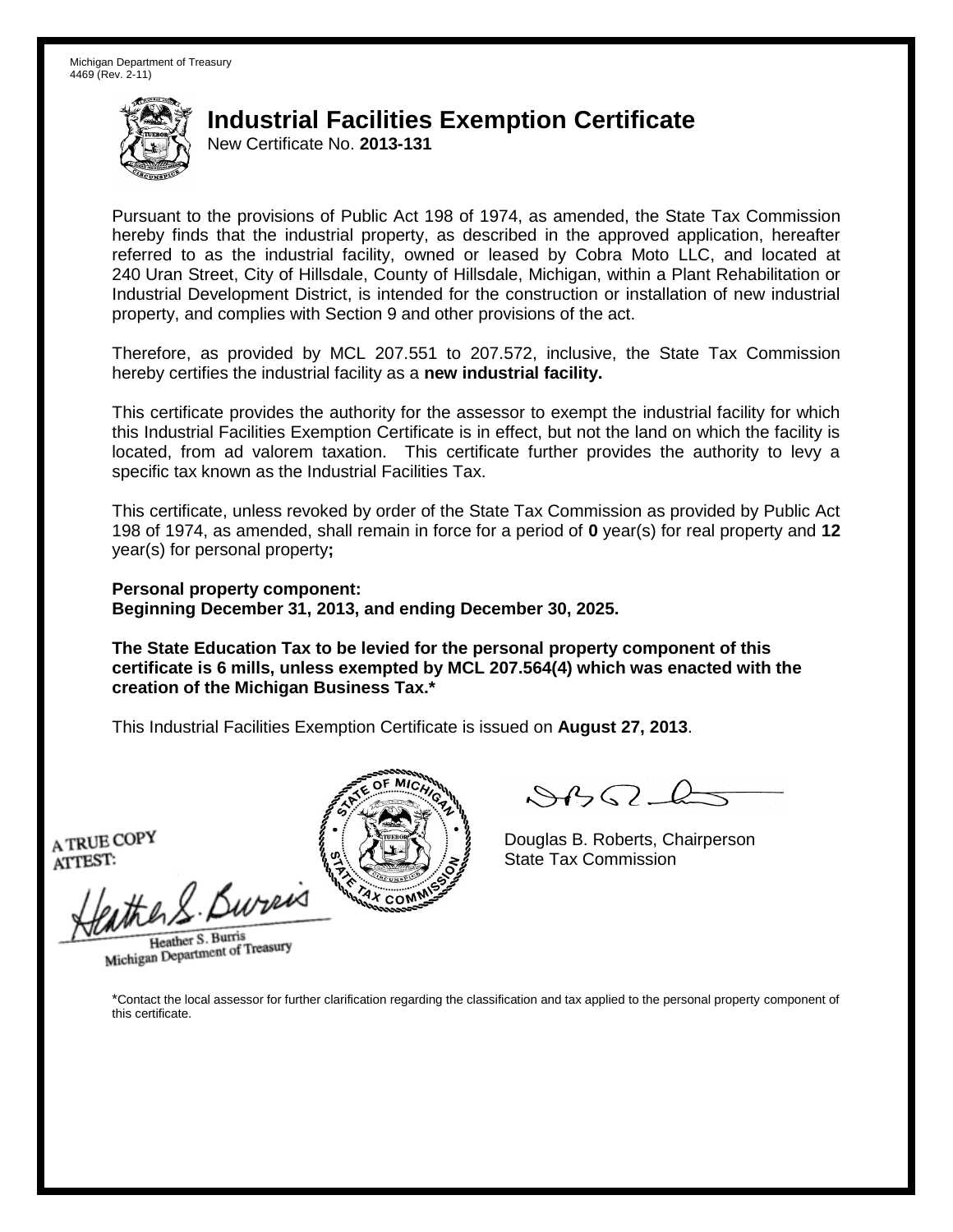

ANDY DILLON STATE TREASURER

August 29, 2013

Thomas Pranka Spartan Tool, LLC 1506 W Division Street Mendota, IL 61342

RICK SNYDER GOVERNOR

Dear Sir/Madam:

Pursuant to the requirements of Public Act 198 of 1974, as amended, the State Tax Commission (Commission) has issued an Industrial Facility Exemption Certificate numbered 2013-132, to Spartan Tool, LLC located in the City of Niles, Berrien County. This certificate was issued at the August 27, 2013 meeting of the Commission and the investment amounts approved are as follows:

Real Property: \$

Personal Property: \$1,243,963

The State Education Tax to be levied for this certificate is 6 mills.

In accordance with MCL 24.304, the local unit of government or applicant has sixty days from the date of this letter to request a hearing to correct an error contained in the enclosed certificate.

Notification of completion of this project shall be filed with the Commission within 30 days of project completion. Within 90 days of project completion, a report of final costs shall be filed with the assessing officer of the local unit and the Commission.

If you have further questions regarding the issuance of this industrial facility exemption certificate, please call 517-373-2408.

Sincerely,

Kelli-Sorr

Kelli Sobel, Executive Secretary State Tax Commission

Enclosure cc: Cindy Y. Hanback, Assessor, City of Niles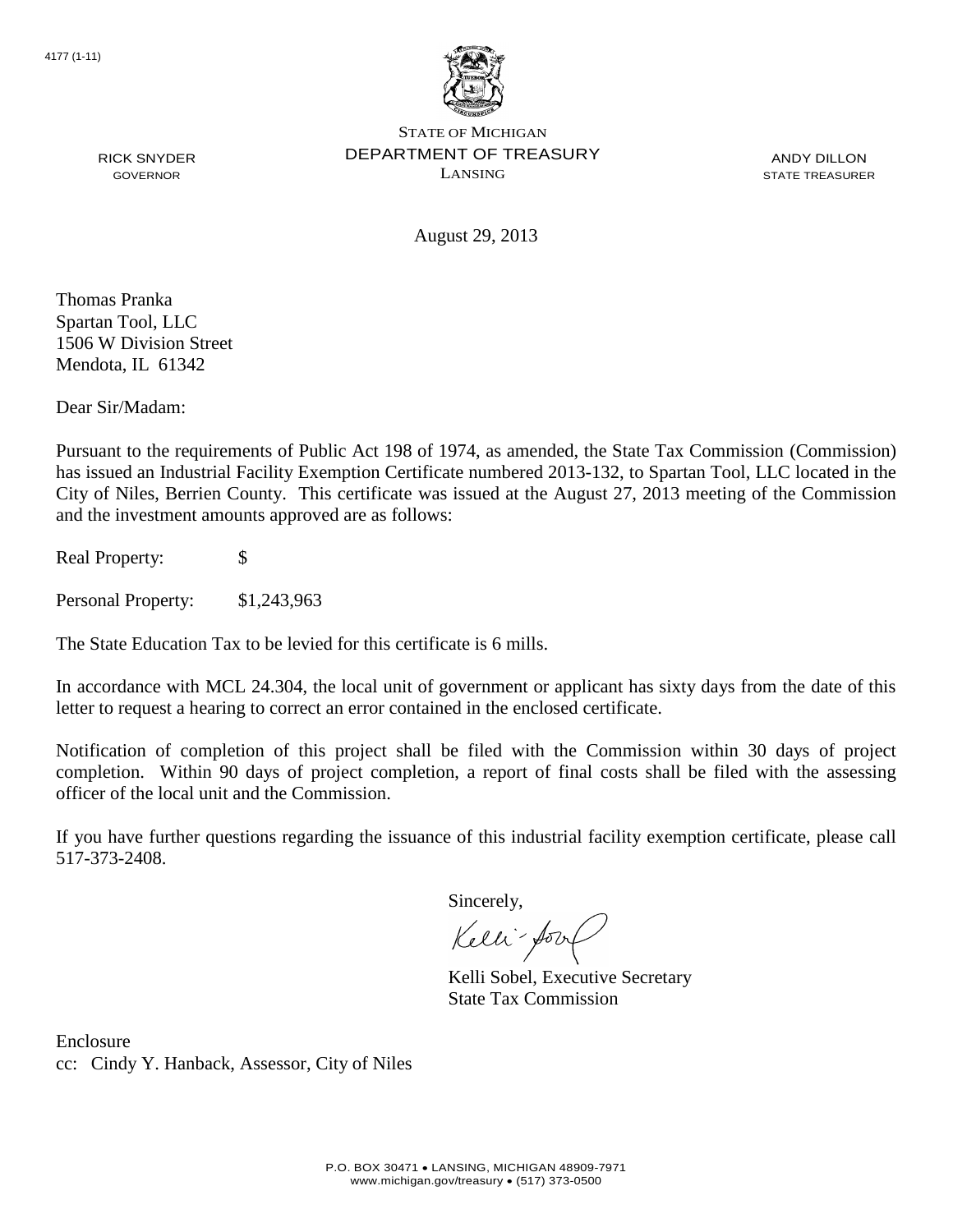New Certificate No. **2013-132**

Pursuant to the provisions of Public Act 198 of 1974, as amended, the State Tax Commission hereby finds that the industrial property, as described in the approved application, hereafter referred to as the industrial facility, owned or leased by Spartan Tool, LLC, and located at 1618 Terminal Road, City of Niles, County of Berrien, Michigan, within a Plant Rehabilitation or Industrial Development District, is intended for the construction or installation of new industrial property, and complies with Section 9 and other provisions of the act.

Therefore, as provided by MCL 207.551 to 207.572, inclusive, the State Tax Commission hereby certifies the industrial facility as a **new industrial facility.**

This certificate provides the authority for the assessor to exempt the industrial facility for which this Industrial Facilities Exemption Certificate is in effect, but not the land on which the facility is located, from ad valorem taxation. This certificate further provides the authority to levy a specific tax known as the Industrial Facilities Tax.

This certificate, unless revoked by order of the State Tax Commission as provided by Public Act 198 of 1974, as amended, shall remain in force for a period of **0** year(s) for real property and **7** year(s) for personal property**;**

**Personal property component: Beginning December 31, 2013, and ending December 30, 2022.**

**The State Education Tax to be levied for the personal property component of this certificate is 6 mills, unless exempted by MCL 207.564(4) which was enacted with the creation of the Michigan Business Tax.\***

This Industrial Facilities Exemption Certificate is issued on **August 27, 2013**.

A TRUE COPY ATTEST:

eather & Bureix

Heather S. Burris Heather S. Burns<br>Michigan Department of Treasury



 $84562-6$ 

Douglas B. Roberts, Chairperson State Tax Commission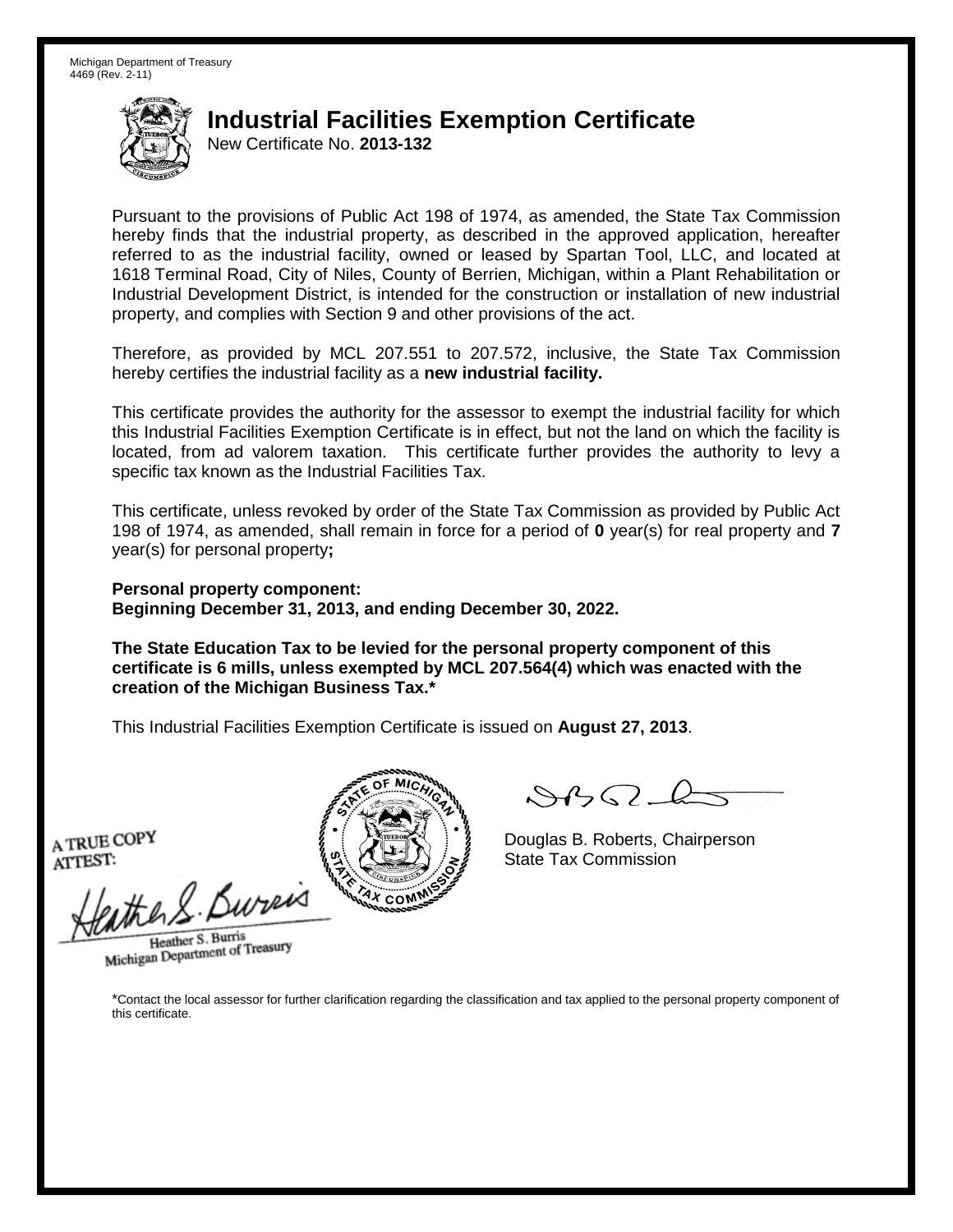

ANDY DILLON STATE TREASURER

August 29, 2013

Mary Ann Tindall CH 200, LLC dba Cardinal Health 3400 Cypress Road Romulus, MI 48174

RICK SNYDER GOVERNOR

Dear Sir/Madam:

Pursuant to the requirements of Public Act 198 of 1974, as amended, the State Tax Commission (Commission) has issued an Industrial Facility Exemption Certificate numbered 2013-226, to CH 200, LLC dba Cardinal Health located in the City of Detroit, Wayne County. This certificate was issued at the August 27, 2013 meeting of the Commission and the investment amounts approved are as follows:

Real Property: \$27,000,000

Personal Property: \$

The State Education Tax to be levied for this certificate is 6 mills.

In accordance with MCL 24.304, the local unit of government or applicant has sixty days from the date of this letter to request a hearing to correct an error contained in the enclosed certificate.

Notification of completion of this project shall be filed with the Commission within 30 days of project completion. Within 90 days of project completion, a report of final costs shall be filed with the assessing officer of the local unit and the Commission.

If you have further questions regarding the issuance of this industrial facility exemption certificate, please call 517-373-2408.

Sincerely,

Kelli-Sorr

Kelli Sobel, Executive Secretary State Tax Commission

Enclosure cc: Linda M. Bade, Assessor, City of Detroit